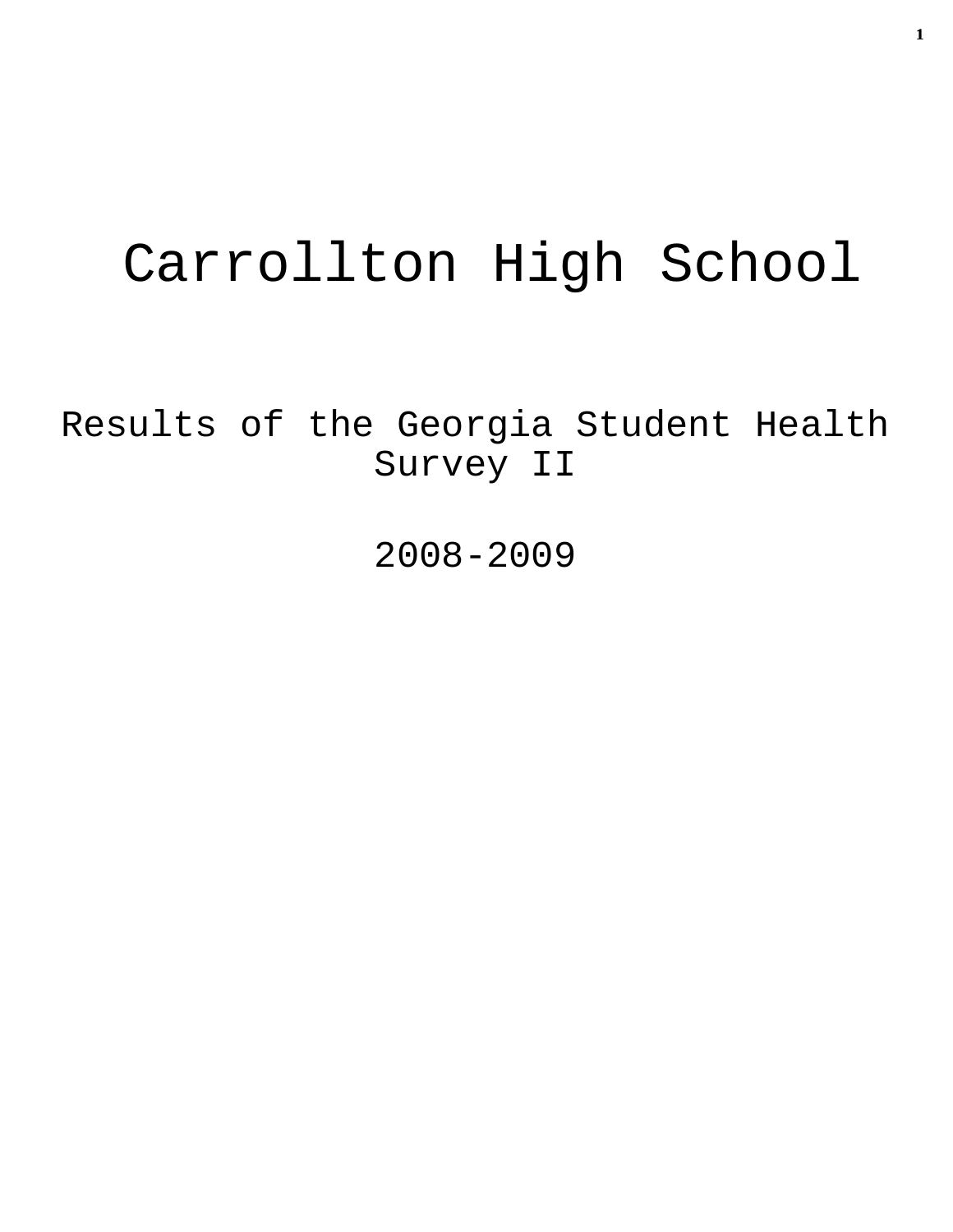# *Demographics* **2**

| Grade                    |     |  |  |  |
|--------------------------|-----|--|--|--|
| <b>Grade   Frequency</b> |     |  |  |  |
| 10                       | 196 |  |  |  |
| 12                       | 200 |  |  |  |

| Frequency      | <b>Table of Gender by Grade</b> |              |              |              |  |
|----------------|---------------------------------|--------------|--------------|--------------|--|
| <b>Col Pct</b> |                                 | Grade(Grade) |              |              |  |
|                | Gender(Gender)                  | 10           | 12           | <b>Total</b> |  |
|                | <b>Female</b>                   | 103<br>52.55 | 103<br>51.50 | 206          |  |
|                | <b>Male</b>                     | 93<br>47.45  | 97<br>48.50  | 190          |  |
|                | <b>Total</b>                    | 196          | 200          | 396          |  |

| Frequency<br>Col Pct |
|----------------------|

| <b>Table of Ethnicity by Grade</b> |              |              |              |  |  |  |
|------------------------------------|--------------|--------------|--------------|--|--|--|
|                                    | Grade(Grade) |              |              |  |  |  |
| <b>Ethnicity</b> (Ethnicity)       | 10           | 12           | <b>Total</b> |  |  |  |
| <b>Black</b>                       | 55<br>28.06  | 55<br>27.50  | 110          |  |  |  |
| <b>Hispanic</b>                    | 13<br>6.63   | 9<br>4.50    | 22           |  |  |  |
| <b>White</b>                       | 113<br>57.65 | 120<br>60.00 | 233          |  |  |  |
| <b>Asian</b>                       | 3<br>1.53    | 8<br>4.00    | 11           |  |  |  |
| <b>Other</b>                       | 12<br>6.12   | 8<br>4.00    | 20           |  |  |  |
| <b>Total</b>                       | 196          | 200          | 396          |  |  |  |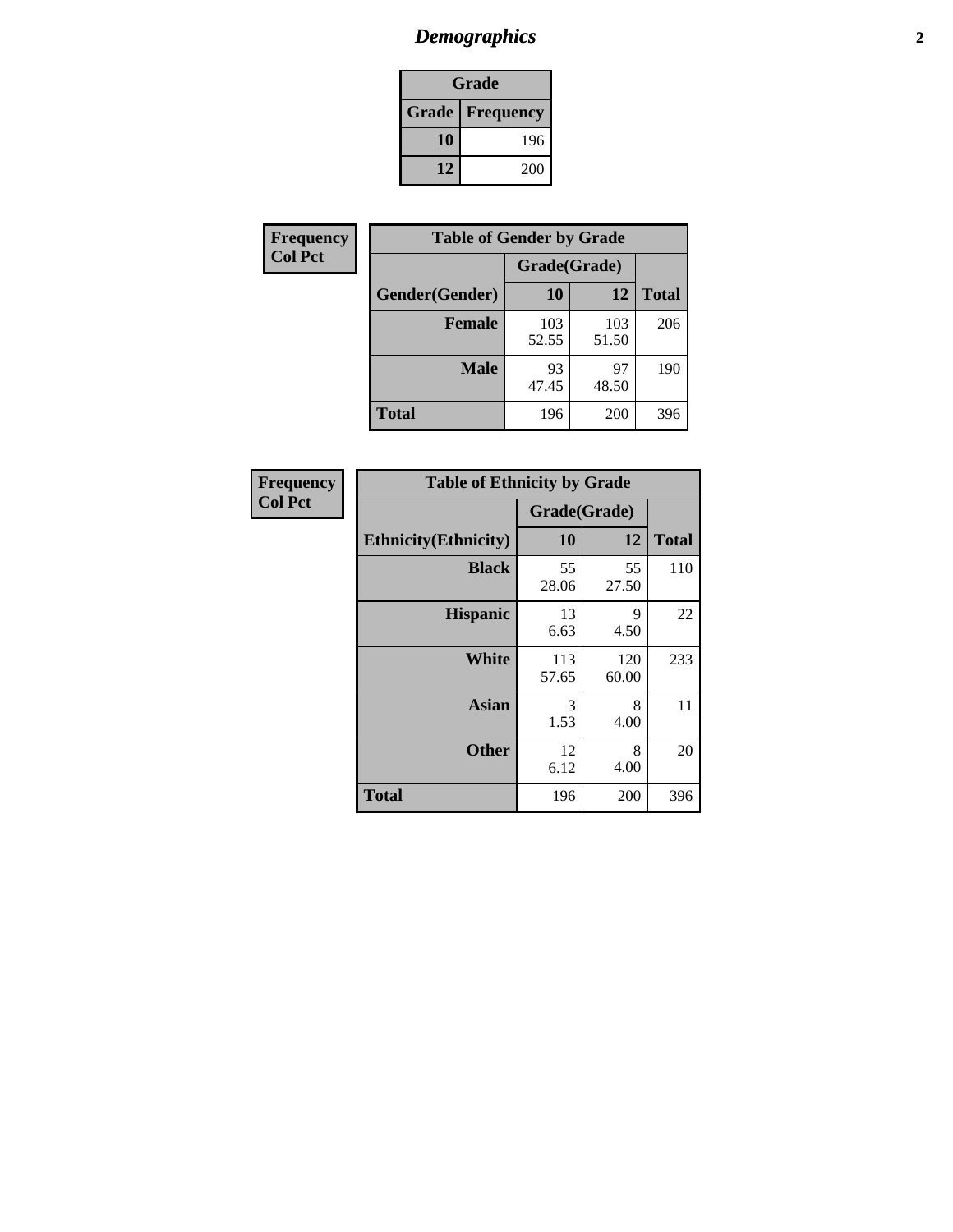#### *Title IV, Part A, Schedule A* **3** *Goal 1: Ensure that all schools are drug-free Baseline Data: Year 2008-2009 Prevalence of Drug Use*

| Frequency<br><b>Col Pct</b> | <b>Table of AlcoholAlt by Grade</b> |              |              |              |  |
|-----------------------------|-------------------------------------|--------------|--------------|--------------|--|
|                             | AlcoholAlt(Alcohol                  | Grade(Grade) |              |              |  |
|                             | use, past 30 days)                  | <b>10</b>    | 12           | <b>Total</b> |  |
|                             | Yes                                 | 52<br>26.53  | 74<br>37.00  | 126          |  |
|                             | N <sub>0</sub>                      | 144<br>73.47 | 126<br>63.00 | 270          |  |
|                             | Total                               | 196          | 200          | 396          |  |

| Frequency<br><b>Col Pct</b> | <b>Table of TobaccoAny by Grade</b> |              |              |              |  |  |
|-----------------------------|-------------------------------------|--------------|--------------|--------------|--|--|
|                             | TobaccoAny(Tobacco                  | Grade(Grade) |              |              |  |  |
|                             | use, past 30 days)                  | 10           | 12           | <b>Total</b> |  |  |
|                             | <b>Yes</b>                          | 33<br>16.84  | 52<br>26.00  | 85           |  |  |
|                             | N <sub>0</sub>                      | 163<br>83.16 | 148<br>74.00 | 311          |  |  |
|                             | <b>Total</b>                        | 196          | 200          | 396          |  |  |

| Frequency      | <b>Table of MarijuanaAlt by Grade</b> |              |              |              |  |
|----------------|---------------------------------------|--------------|--------------|--------------|--|
| <b>Col Pct</b> | MarijuanaAlt(Marijuana                | Grade(Grade) |              |              |  |
|                | use, past 30 days)                    | 10           | 12           | <b>Total</b> |  |
|                | Yes                                   | 19<br>9.69   | 27<br>13.50  | 46           |  |
|                | N <sub>0</sub>                        | 177<br>90.31 | 173<br>86.50 | 350          |  |
|                | <b>Total</b>                          | 196          | <b>200</b>   | 396          |  |

| Frequency<br><b>Col Pct</b> | <b>Table of OtherDrugAny by Grade</b>  |              |              |              |  |
|-----------------------------|----------------------------------------|--------------|--------------|--------------|--|
|                             | <b>OtherDrugAny(Other</b><br>drug use, | Grade(Grade) |              |              |  |
|                             | past 30 days)                          | 10           | <b>12</b>    | <b>Total</b> |  |
|                             | Yes                                    | 13<br>6.63   | 21<br>10.50  | 34           |  |
|                             | N <sub>0</sub>                         | 183<br>93.37 | 179<br>89.50 | 362          |  |
|                             | <b>Total</b>                           | 196          | 200          | 396          |  |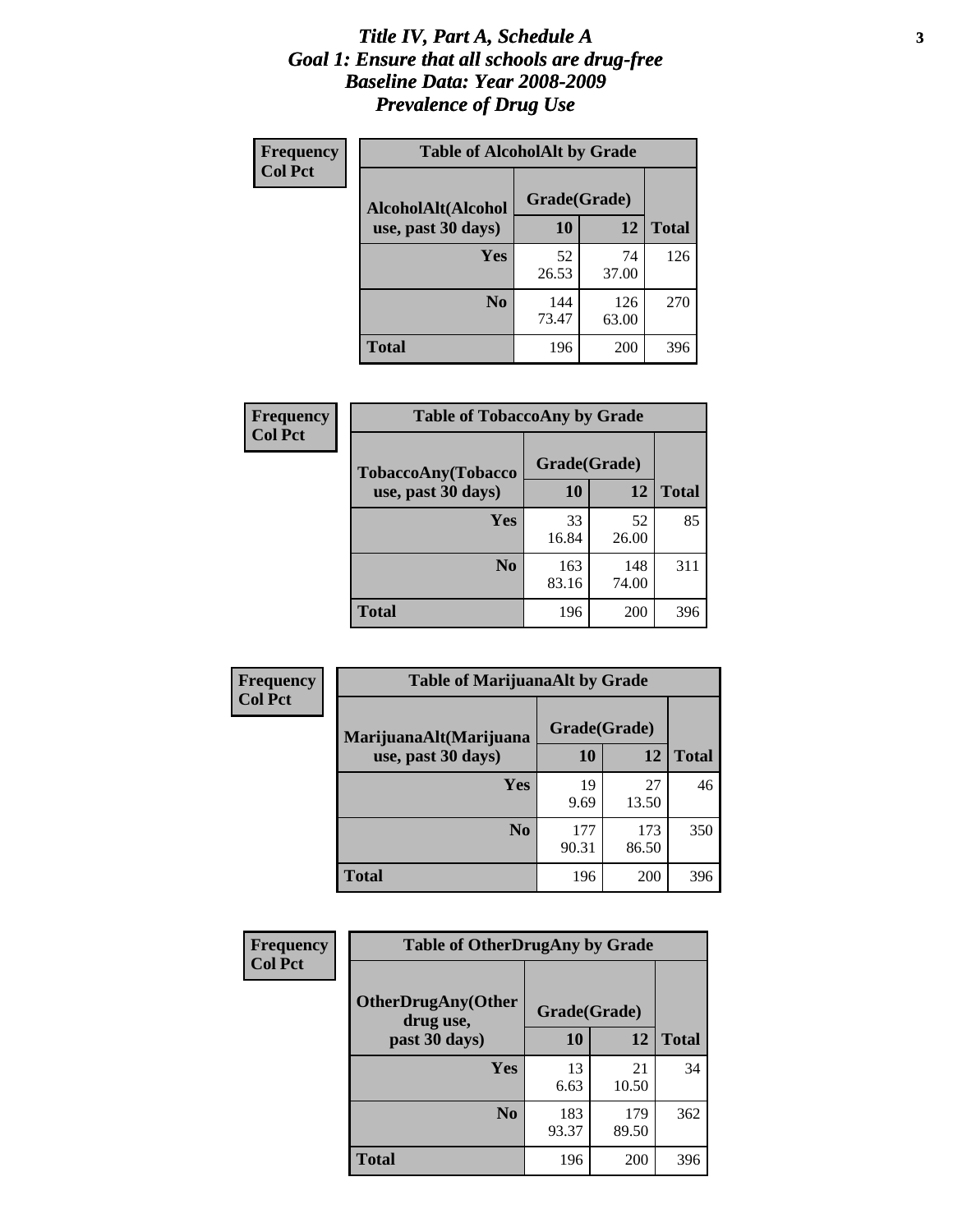#### *Average Age of Onset of Use* **4** *Results for "Average Age of Onset of Use" questions exclude students who said they did not use that substance*

| <b>Variable</b>       | Label                                                              | <b>Mean</b> |
|-----------------------|--------------------------------------------------------------------|-------------|
| Alcoholinit2          | I started using alcohol when I was                                 | 14.25       |
| Cigarettesinit2       | I started smoking tobacco when I was                               | 14.61       |
| Smokelessinit2        | I started chewing tobacco when I was                               | 14.69       |
| Marijuanainit2        | I started using marijuana when I was                               | 14.51       |
| Cocaineinit2          | I started using cocaine when I was                                 | 14.91       |
| Inhalantsinit2        | I started using inhalants when I was                               | 9.67        |
| Steroidsinit2         | I started using steroids when I was                                | 12.20       |
| Ecstasyinit2          | I started using ecstasy when I was                                 | 13.50       |
| Methinit <sub>2</sub> | I started using methamphetamines when I was                        | 11.67       |
| Hallucinogensinit2    | I started using hallucinogens when I was                           | 13.40       |
| Prescriptioninit2     | I started using prescription drugs not prescribed to me when I was | 13.64       |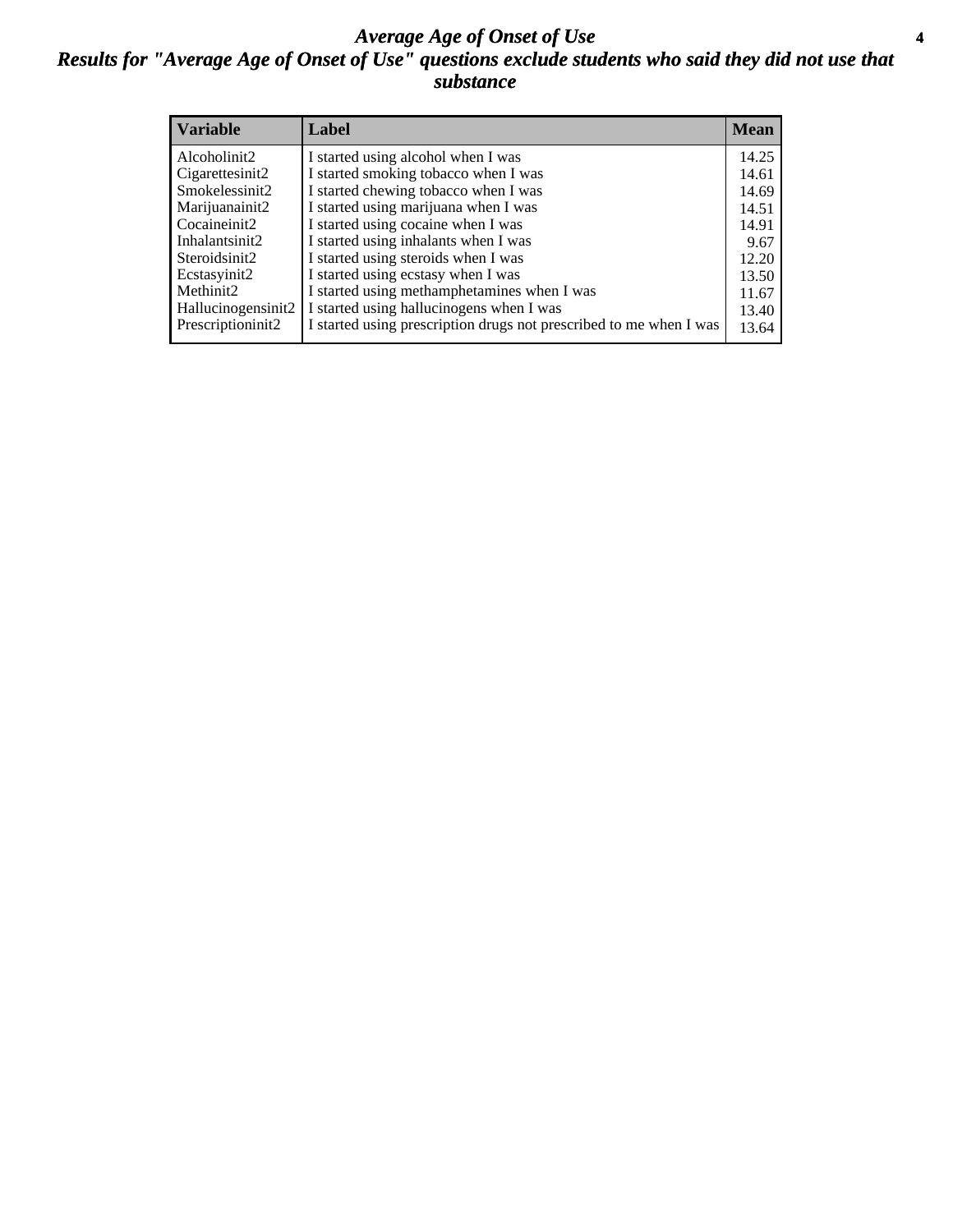# *Perception of Health Risk* **5**

| Frequency      | <b>Table of Alcoholharmdich by Grade</b> |              |              |              |  |
|----------------|------------------------------------------|--------------|--------------|--------------|--|
| <b>Col Pct</b> | Alcoholharmdich(I<br>think alcohol is    | Grade(Grade) |              |              |  |
|                | harmful)                                 | 10           | 12           | <b>Total</b> |  |
|                | <b>Yes</b>                               | 151<br>77.04 | 143<br>71.50 | 294          |  |
|                | N <sub>0</sub>                           | 45<br>22.96  | 57<br>28.50  | 102          |  |
|                | <b>Total</b>                             | 196          | 200          | 396          |  |

| <b>Frequency</b> | <b>Table of Tobaccoharmdich by Grade</b> |              |              |              |
|------------------|------------------------------------------|--------------|--------------|--------------|
| <b>Col Pct</b>   | Tobaccoharmdich(I<br>think tobacco is    | Grade(Grade) |              |              |
|                  | harmful)                                 | 10           | 12           | <b>Total</b> |
|                  | Yes                                      | 181<br>92.35 | 190<br>95.00 | 371          |
|                  | N <sub>0</sub>                           | 15<br>7.65   | 10<br>5.00   | 25           |
|                  | Total                                    | 196          | 200          | 396          |

| Frequency      | <b>Table of Marijuanaharmdich by Grade</b> |              |              |              |  |  |
|----------------|--------------------------------------------|--------------|--------------|--------------|--|--|
| <b>Col Pct</b> | Marijuanaharmdich(I<br>think marijuana is  | Grade(Grade) |              |              |  |  |
|                | harmful)                                   | 10           | 12           | <b>Total</b> |  |  |
|                | Yes                                        | 157<br>80.10 | 143<br>71.50 | 300          |  |  |
|                | N <sub>0</sub>                             | 39<br>19.90  | 57<br>28.50  | 96           |  |  |
|                | <b>Total</b>                               | 196          | 200          | 396          |  |  |

| Frequency      | <b>Table of Otherdrugharmdich by Grade</b>   |              |              |              |  |  |
|----------------|----------------------------------------------|--------------|--------------|--------------|--|--|
| <b>Col Pct</b> | Otherdrugharmdich(I<br>think other drugs are | Grade(Grade) |              |              |  |  |
|                | harmful)                                     | 10           | 12           | <b>Total</b> |  |  |
|                | <b>Yes</b>                                   | 182<br>92.86 | 192<br>96.00 | 374          |  |  |
|                | N <sub>0</sub>                               | 14<br>7.14   | 8<br>4.00    | 22           |  |  |
|                | <b>Total</b>                                 | 196          | 200          | 396          |  |  |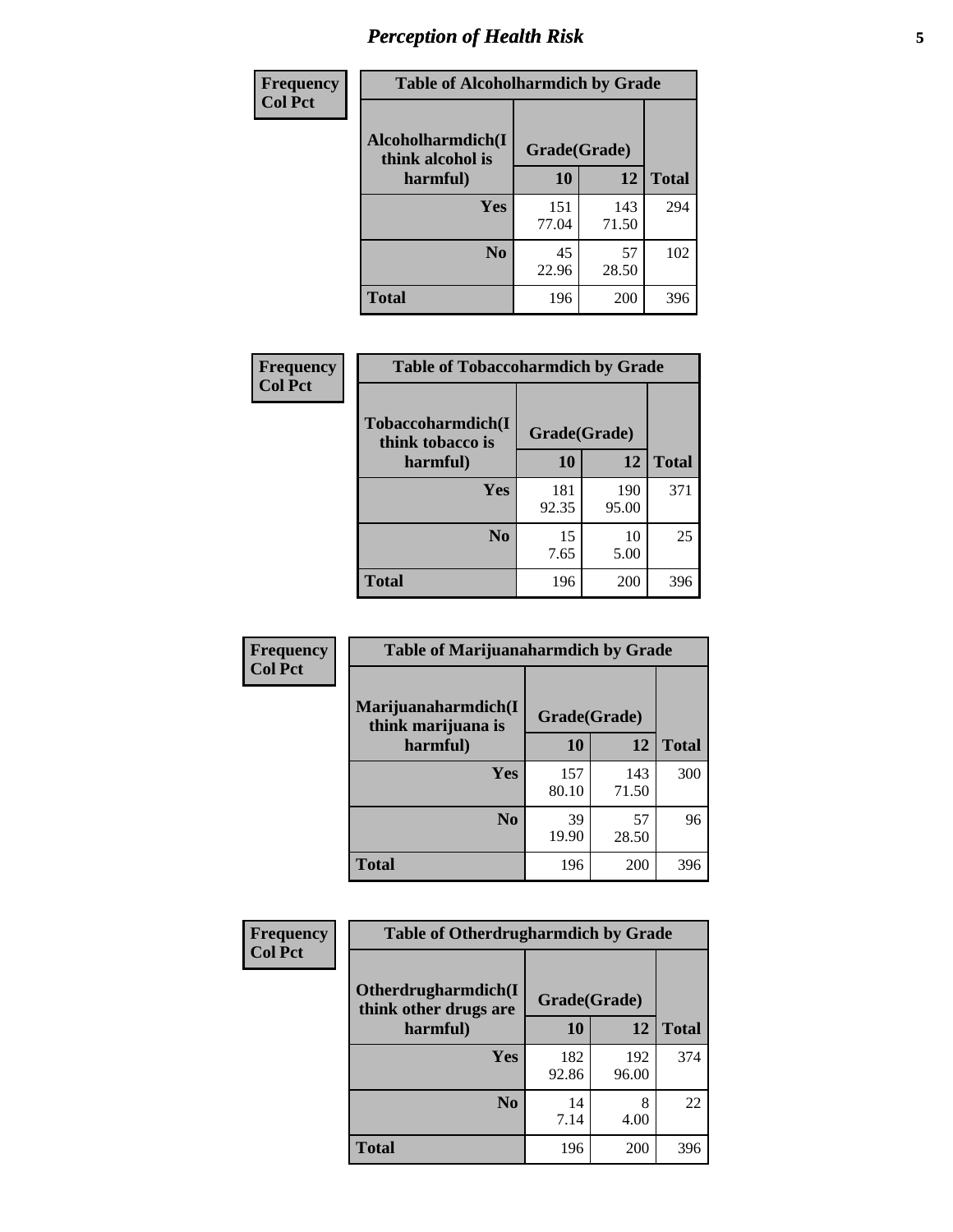# *Social Disapproval* **6**

| Frequency      | <b>Table of Alcoholpeerdich by Grade</b>                    |              |              |              |  |  |  |  |
|----------------|-------------------------------------------------------------|--------------|--------------|--------------|--|--|--|--|
| <b>Col Pct</b> | Alcoholpeerdich(My<br>friends would<br>disapprove if I used | Grade(Grade) |              |              |  |  |  |  |
|                | alcohol)                                                    | 10           | 12           | <b>Total</b> |  |  |  |  |
|                | <b>Yes</b>                                                  | 96<br>48.98  | 53<br>26.50  | 149          |  |  |  |  |
|                | N <sub>0</sub>                                              | 100<br>51.02 | 147<br>73.50 | 247          |  |  |  |  |
|                | <b>Total</b>                                                | 196          | 200          | 396          |  |  |  |  |

| <b>Frequency</b> |
|------------------|
| <b>Col Pct</b>   |

| <b>Table of Tobaccopeerdich by Grade</b>                    |              |              |              |  |  |
|-------------------------------------------------------------|--------------|--------------|--------------|--|--|
| Tobaccopeerdich(My<br>friends would<br>disapprove if I used | Grade(Grade) |              |              |  |  |
| tobacco)                                                    | 10           | 12           | <b>Total</b> |  |  |
| Yes                                                         | 125<br>63.78 | 107<br>53.50 | 232          |  |  |
| N <sub>0</sub>                                              | 71<br>36.22  | 93<br>46.50  | 164          |  |  |
| <b>Total</b>                                                | 196          | 200          | 396          |  |  |

| <b>Frequency</b> | <b>Table of Marijuanapeerdich by Grade</b>                    |              |              |              |  |  |
|------------------|---------------------------------------------------------------|--------------|--------------|--------------|--|--|
| <b>Col Pct</b>   | Marijuanapeerdich(My<br>friends would<br>disapprove if I used | Grade(Grade) |              |              |  |  |
|                  | marijuana)                                                    | 10           | 12           | <b>Total</b> |  |  |
|                  | <b>Yes</b>                                                    | 127<br>64.80 | 105<br>52.50 | 232          |  |  |
|                  | N <sub>0</sub>                                                | 69<br>35.20  | 95<br>47.50  | 164          |  |  |
|                  | <b>Total</b>                                                  | 196          | 200          | 396          |  |  |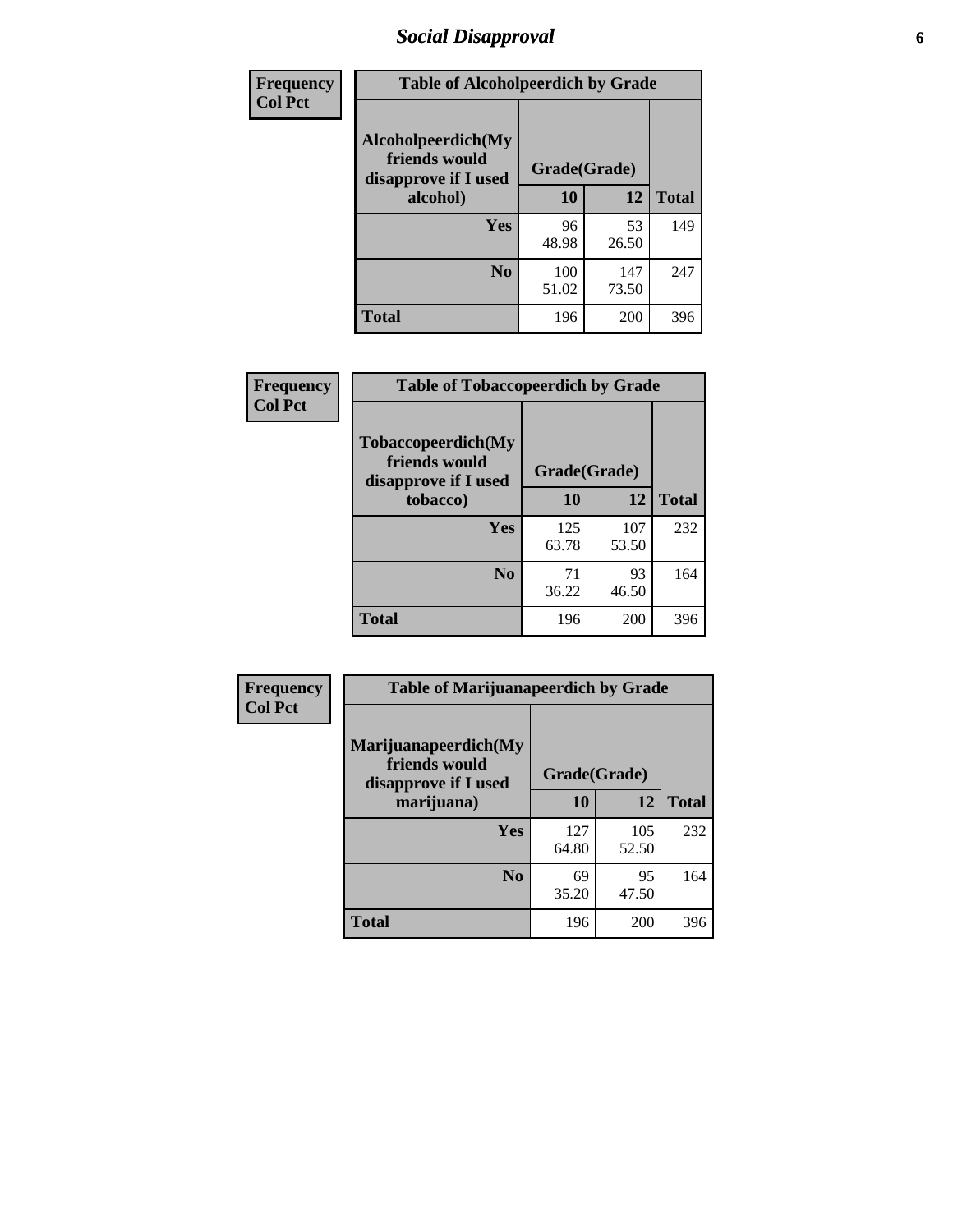# *Social Disapproval* **7**

| Frequency      | <b>Table of Otherdrugpeerdich by Grade</b>                    |              |              |              |  |  |  |
|----------------|---------------------------------------------------------------|--------------|--------------|--------------|--|--|--|
| <b>Col Pct</b> | Otherdrugpeerdich(My<br>friends would<br>disapprove if I used | Grade(Grade) |              |              |  |  |  |
|                | other drugs)                                                  | 10           | 12           | <b>Total</b> |  |  |  |
|                | Yes                                                           | 149<br>76.02 | 141<br>70.50 | 290          |  |  |  |
|                | N <sub>0</sub>                                                | 47<br>23.98  | 59<br>29.50  | 106          |  |  |  |
|                | <b>Total</b>                                                  | 196          | 200          | 396          |  |  |  |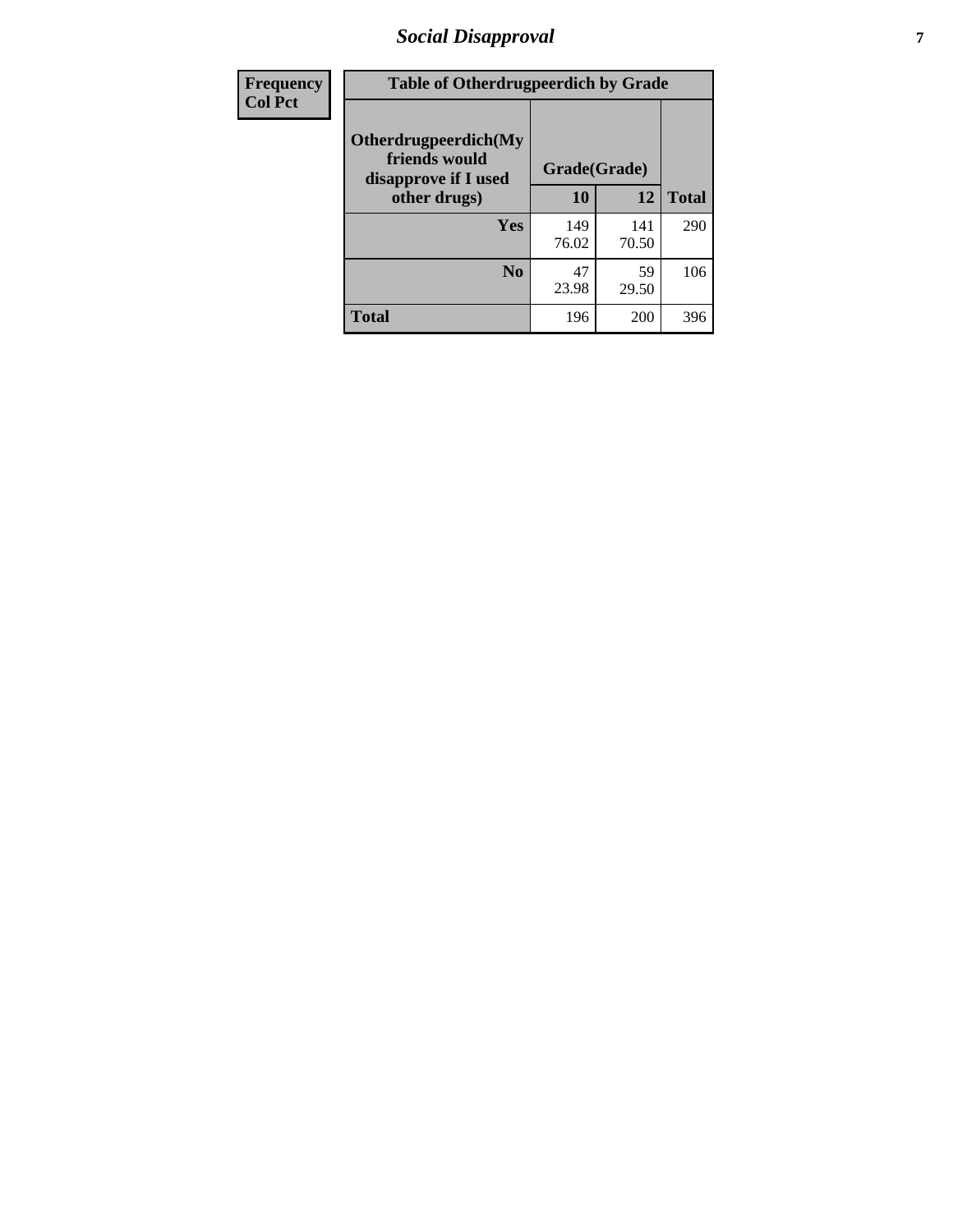#### Title IV, Part A, Schedule A **8** *Goal 2: To help ensure that all schools are safe and disciplined Baseline Data: Year 2008-2009 Student Involvement in Gang Activity*

| Frequency      | <b>Table of Gangself by Grade</b>                                                                         |                    |              |              |  |
|----------------|-----------------------------------------------------------------------------------------------------------|--------------------|--------------|--------------|--|
| <b>Col Pct</b> | <b>Gangself</b> (I<br>have<br>participated<br>in illegal<br>gang<br>activities in<br>the past 30<br>days) | Grade(Grade)<br>10 | 12           | <b>Total</b> |  |
|                | Yes                                                                                                       | 11<br>5.61         | 15<br>7.50   | 26           |  |
|                | N <sub>0</sub>                                                                                            | 185<br>94.39       | 185<br>92.50 | 370          |  |
|                | <b>Total</b>                                                                                              | 196                | 200          | 396          |  |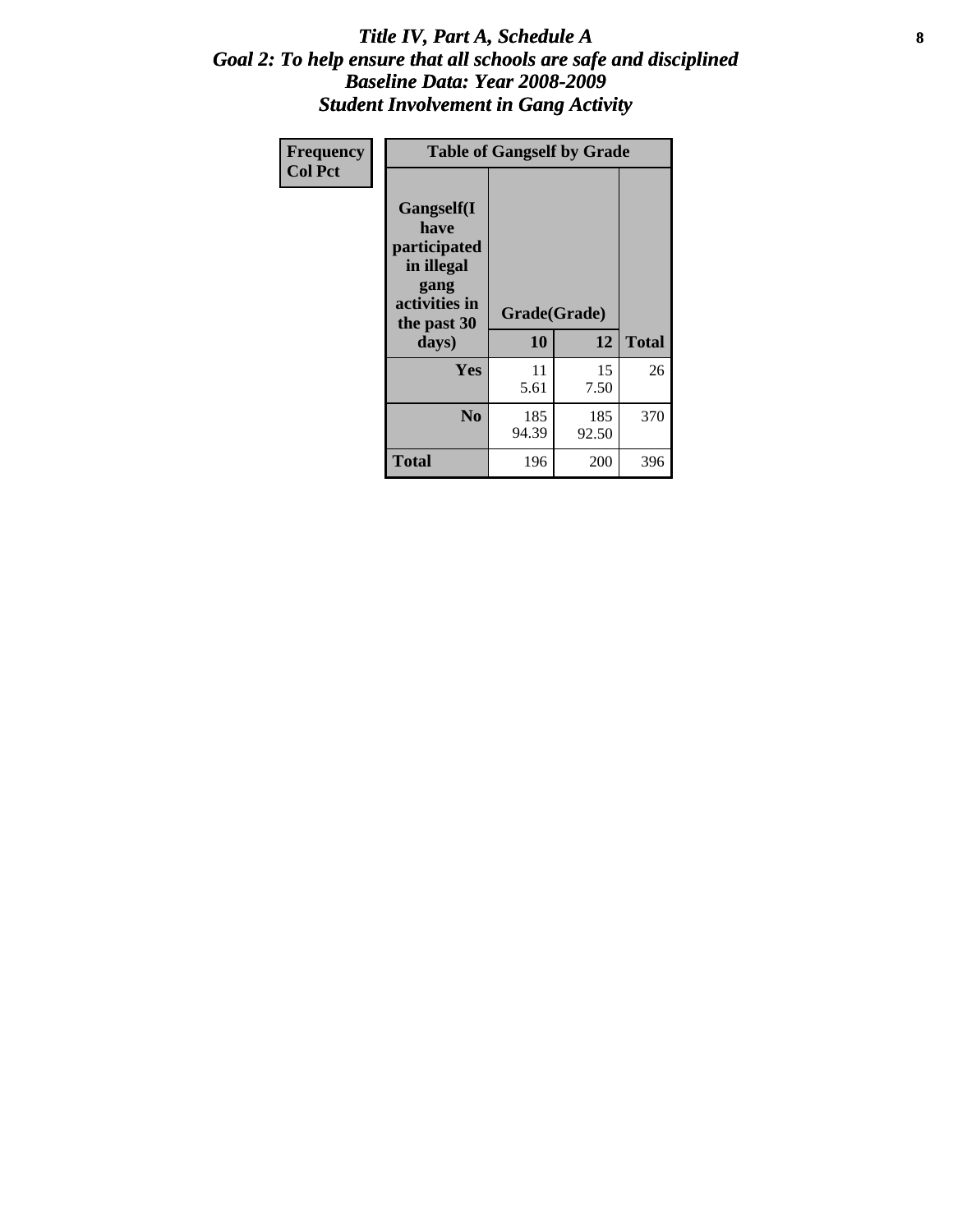# *Student Perception of School Safety* **9**

| <b>Frequency</b><br>Row Pct |
|-----------------------------|
|                             |

| <b>Table of Grade by Safeschool</b> |                                                                                                                               |                                                        |             |            |     |  |  |
|-------------------------------------|-------------------------------------------------------------------------------------------------------------------------------|--------------------------------------------------------|-------------|------------|-----|--|--|
|                                     |                                                                                                                               | Safeschool (School is a place at which I feel<br>safe) |             |            |     |  |  |
| Grade(Grade)                        | Somewhat  <br>Somewhat<br><b>Strongly</b><br><b>Strongly</b><br><b>Disagree</b><br>Agree<br>Disagree<br><b>Total</b><br>Agree |                                                        |             |            |     |  |  |
| 10                                  | 65<br>33.16                                                                                                                   | 99<br>50.51                                            | 23<br>11.73 | 9<br>4.59  | 196 |  |  |
| 12                                  | 72<br>36.00                                                                                                                   | 102<br>51.00                                           | 16<br>8.00  | 10<br>5.00 | 200 |  |  |
| <b>Total</b>                        | 137                                                                                                                           | 201                                                    | 39          | 19         | 396 |  |  |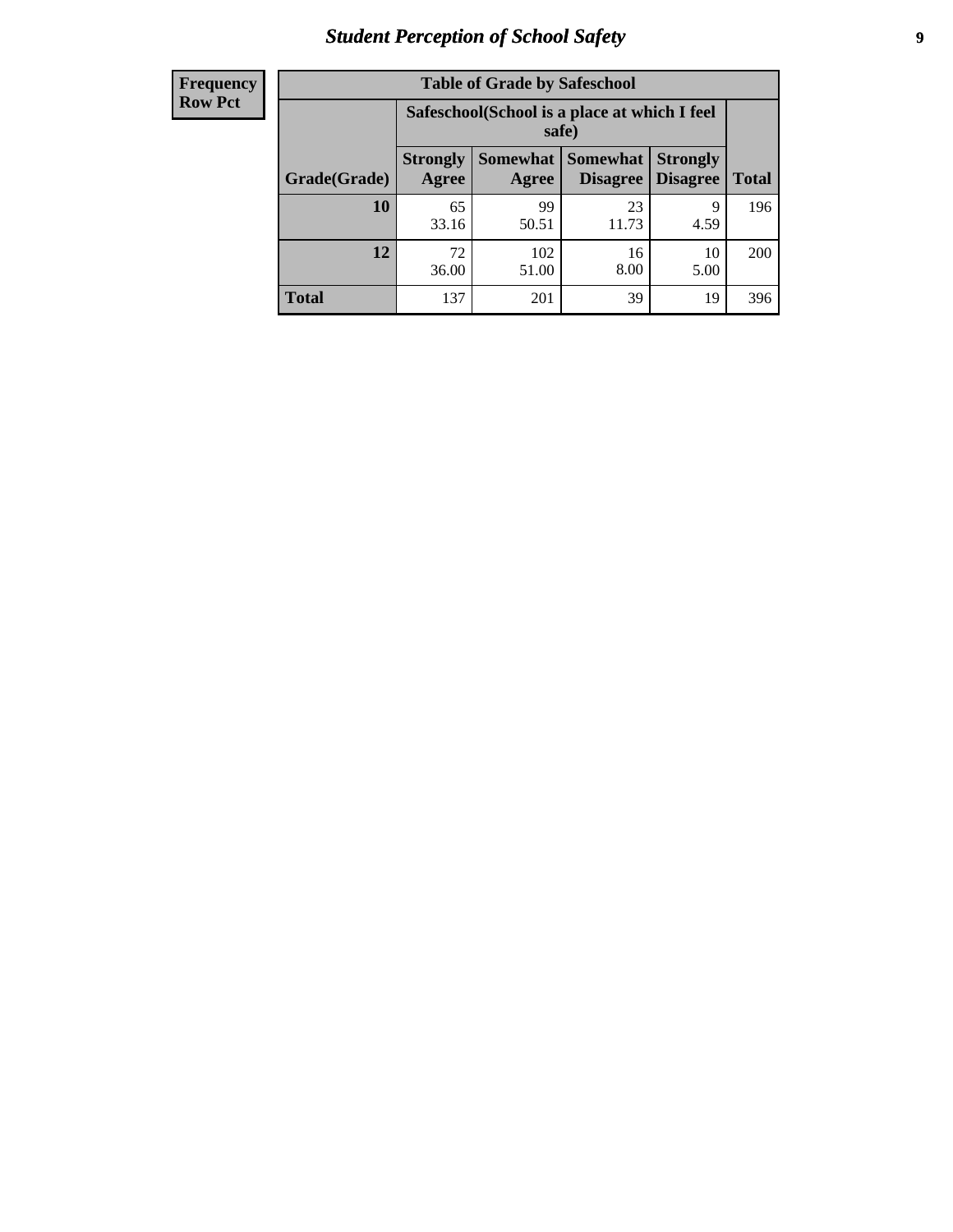### *Students Who Have Been Bullied* **10**

#### **Frequency Row Pct**

| <b>Table of Grade by Bullied</b> |                  |                                                                               |                              |                        |                        |                        |                          |              |
|----------------------------------|------------------|-------------------------------------------------------------------------------|------------------------------|------------------------|------------------------|------------------------|--------------------------|--------------|
|                                  |                  | <b>Bullied</b> (I have been bullied by other<br>students in the past 30 days) |                              |                        |                        |                        |                          |              |
| Grade(Grade)                     | 0<br><b>Days</b> | 1 or<br>days                                                                  | 3 <sub>to</sub><br>5<br>days | 6 to<br>9<br>days      | 10<br>to<br>19<br>days | 20<br>to<br>29<br>days | <b>All</b><br>30<br>days | <b>Total</b> |
| 10                               | 175<br>89.29     | 10<br>5.10                                                                    | 3<br>1.53                    | $\Omega$<br>0.00       | 0.51                   | 4<br>2.04              | 3<br>1.53                | 196          |
| 12                               | 180<br>90.00     | 4<br>2.00                                                                     | 0.50                         | $\overline{2}$<br>1.00 | 3.50                   | $\overline{2}$<br>1.00 | 4<br>2.00                | 200          |
| <b>Total</b>                     | 355              | 14                                                                            | 4                            | $\overline{2}$         | 8                      | 6                      | 7                        | 396          |

 $\blacksquare$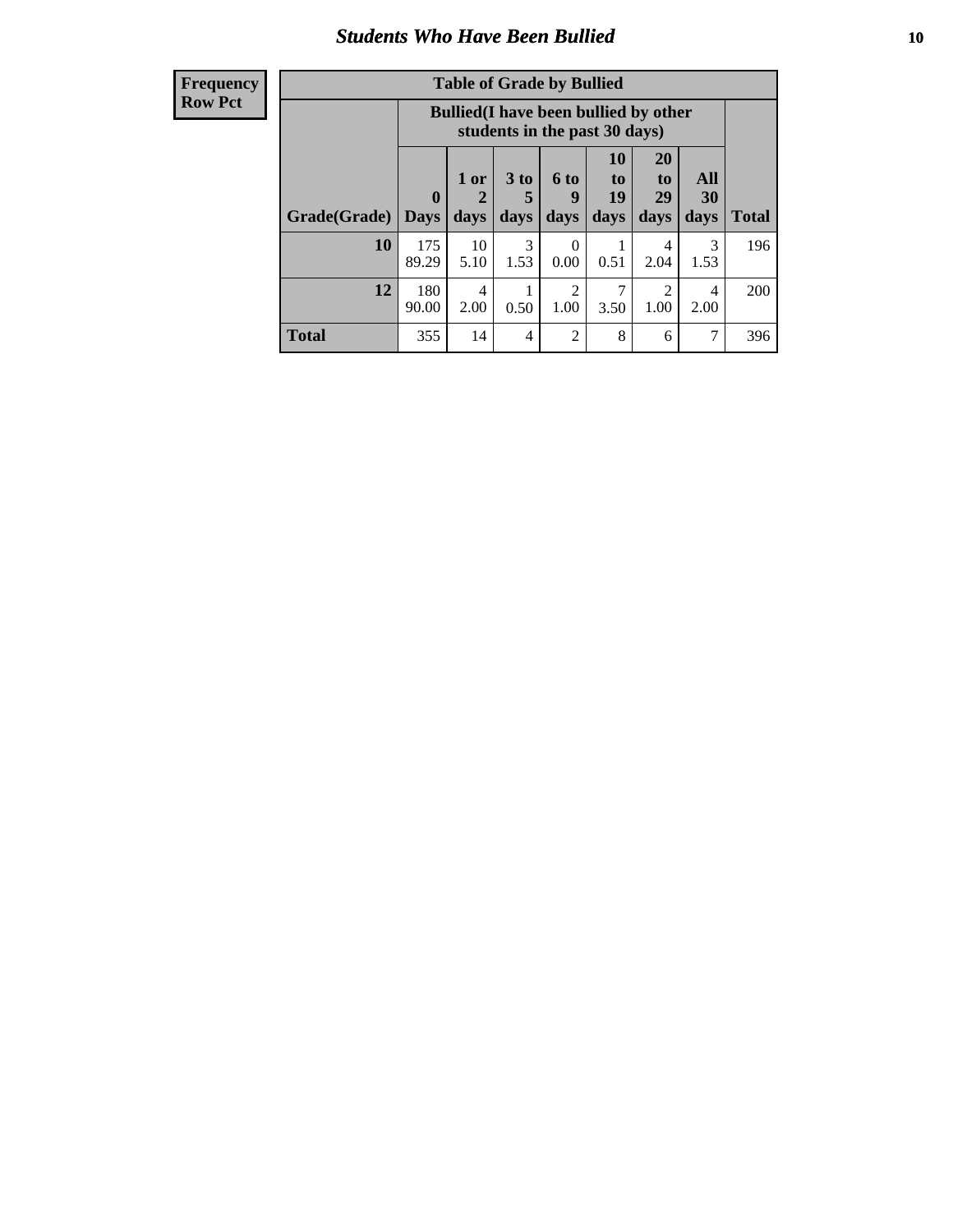#### *School Climate* **11**

| <b>Frequency</b> | <b>Table of SchoolClimate1 by Grade</b> |                    |              |              |  |  |
|------------------|-----------------------------------------|--------------------|--------------|--------------|--|--|
| <b>Col Pct</b>   | SchoolClimate1(I<br>like school)        | Grade(Grade)<br>10 | 12           | <b>Total</b> |  |  |
|                  | <b>Strongly Agree</b>                   | 52<br>26.53        | 27<br>13.50  | 79           |  |  |
|                  | <b>Somewhat Agree</b>                   | 111<br>56.63       | 136<br>68.00 | 247          |  |  |
|                  | <b>Somewhat Disagree</b>                | 25<br>12.76        | 17<br>8.50   | 42           |  |  |
|                  | <b>Strongly Disagree</b>                | 8<br>4.08          | 20<br>10.00  | 28           |  |  |
|                  | <b>Total</b>                            | 196                | 200          | 396          |  |  |

| <b>Frequency</b> |
|------------------|
| <b>Col Pct</b>   |

|                                                   | <b>Table of SchoolClimate2 by Grade</b> |              |              |  |  |
|---------------------------------------------------|-----------------------------------------|--------------|--------------|--|--|
| SchoolClimate2(I<br>feel successful at<br>school) | Grade(Grade)<br>10                      | 12           | <b>Total</b> |  |  |
| <b>Strongly Agree</b>                             | 79<br>40.31                             | 62<br>31.00  | 141          |  |  |
| <b>Somewhat Agree</b>                             | 96<br>48.98                             | 117<br>58.50 | 213          |  |  |
| <b>Somewhat Disagree</b>                          | 17<br>8.67                              | 13<br>6.50   | 30           |  |  |
| <b>Strongly Disagree</b>                          | 4<br>2.04                               | 8<br>4.00    | 12           |  |  |
| Total                                             | 196                                     | 200          | 396          |  |  |

| Frequency      | <b>Table of SchoolClimate3 by Grade</b>                                      |                    |              |              |  |
|----------------|------------------------------------------------------------------------------|--------------------|--------------|--------------|--|
| <b>Col Pct</b> | <b>SchoolClimate3(My</b><br>school has high<br>standards for<br>achievement) | Grade(Grade)<br>10 | 12           | <b>Total</b> |  |
|                |                                                                              |                    |              |              |  |
|                | <b>Strongly Agree</b>                                                        | 106<br>54.08       | 109<br>54.50 | 215          |  |
|                | <b>Somewhat Agree</b>                                                        | 66<br>33.67        | 75<br>37.50  | 141          |  |
|                | <b>Somewhat Disagree</b>                                                     | 18<br>9.18         | 10<br>5.00   | 28           |  |
|                | <b>Strongly Disagree</b>                                                     | 6<br>3.06          | 6<br>3.00    | 12           |  |
|                | Total                                                                        | 196                | 200          | 396          |  |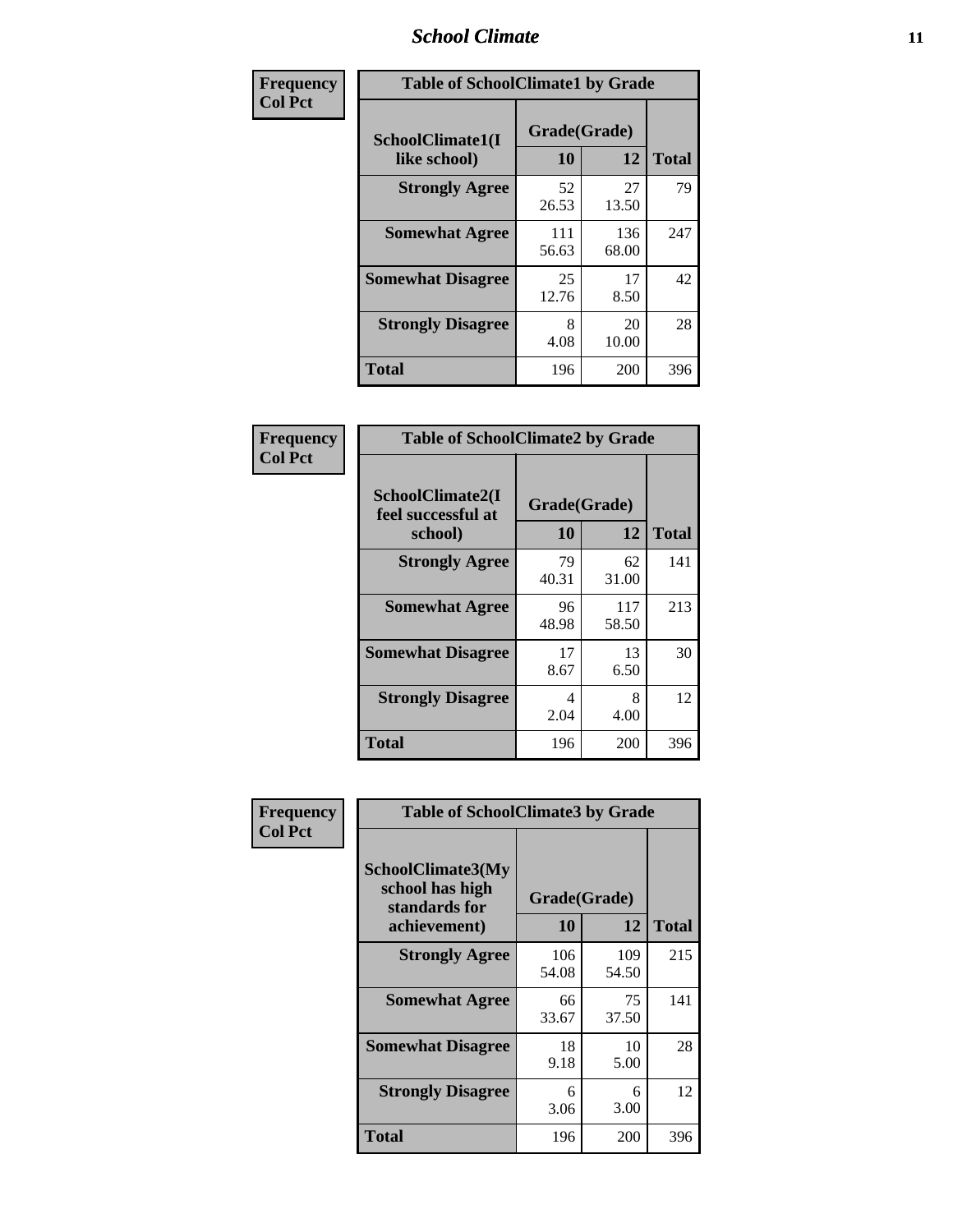#### *School Climate* **12**

| Frequency      | <b>Table of SchoolClimate4 by Grade</b>                       |                    |              |              |
|----------------|---------------------------------------------------------------|--------------------|--------------|--------------|
| <b>Col Pct</b> | SchoolClimate4(My<br>school sets clear<br>rules for behavior) | Grade(Grade)<br>10 | 12           | <b>Total</b> |
|                | <b>Strongly Agree</b>                                         | 102<br>52.04       | 115<br>57.50 | 217          |
|                | <b>Somewhat Agree</b>                                         | 73<br>37.24        | 67<br>33.50  | 140          |
|                | <b>Somewhat Disagree</b>                                      | 15<br>7.65         | 10<br>5.00   | 25           |
|                | <b>Strongly Disagree</b>                                      | 6<br>3.06          | 8<br>4.00    | 14           |
|                | <b>Total</b>                                                  | 196                | 200          | 396          |

| <b>Table of SchoolClimate5 by Grade</b>                   |              |             |              |  |
|-----------------------------------------------------------|--------------|-------------|--------------|--|
| SchoolClimate5(I<br>know what to do in<br>an emergency at | Grade(Grade) |             |              |  |
| school)                                                   | 10           | 12          | <b>Total</b> |  |
| <b>Strongly Agree</b>                                     | 95<br>48.47  | 95<br>47.50 | 190          |  |
| <b>Somewhat Agree</b>                                     | 75<br>38.27  | 82<br>41.00 | 157          |  |
| <b>Somewhat Disagree</b>                                  | 23<br>11.73  | 15<br>7.50  | 38           |  |
| <b>Strongly Disagree</b>                                  | 3<br>1.53    | 8<br>4.00   | 11           |  |
| Total                                                     | 196          | 200         | 396          |  |

| Frequency      | <b>Table of SchoolClimate6 by Grade</b>                  |                    |             |              |
|----------------|----------------------------------------------------------|--------------------|-------------|--------------|
| <b>Col Pct</b> | <b>SchoolClimate6(Teachers</b><br>treat me with respect) | Grade(Grade)<br>10 | 12          | <b>Total</b> |
|                | <b>Strongly Agree</b>                                    | 81<br>41.33        | 80<br>40.00 | 161          |
|                | <b>Somewhat Agree</b>                                    | 80<br>40.82        | 89<br>44.50 | 169          |
|                | <b>Somewhat Disagree</b>                                 | 28<br>14.29        | 24<br>12.00 | 52           |
|                | <b>Strongly Disagree</b>                                 | 3.57               | 3.50        | 14           |
|                | <b>Total</b>                                             | 196                | 200         | 396          |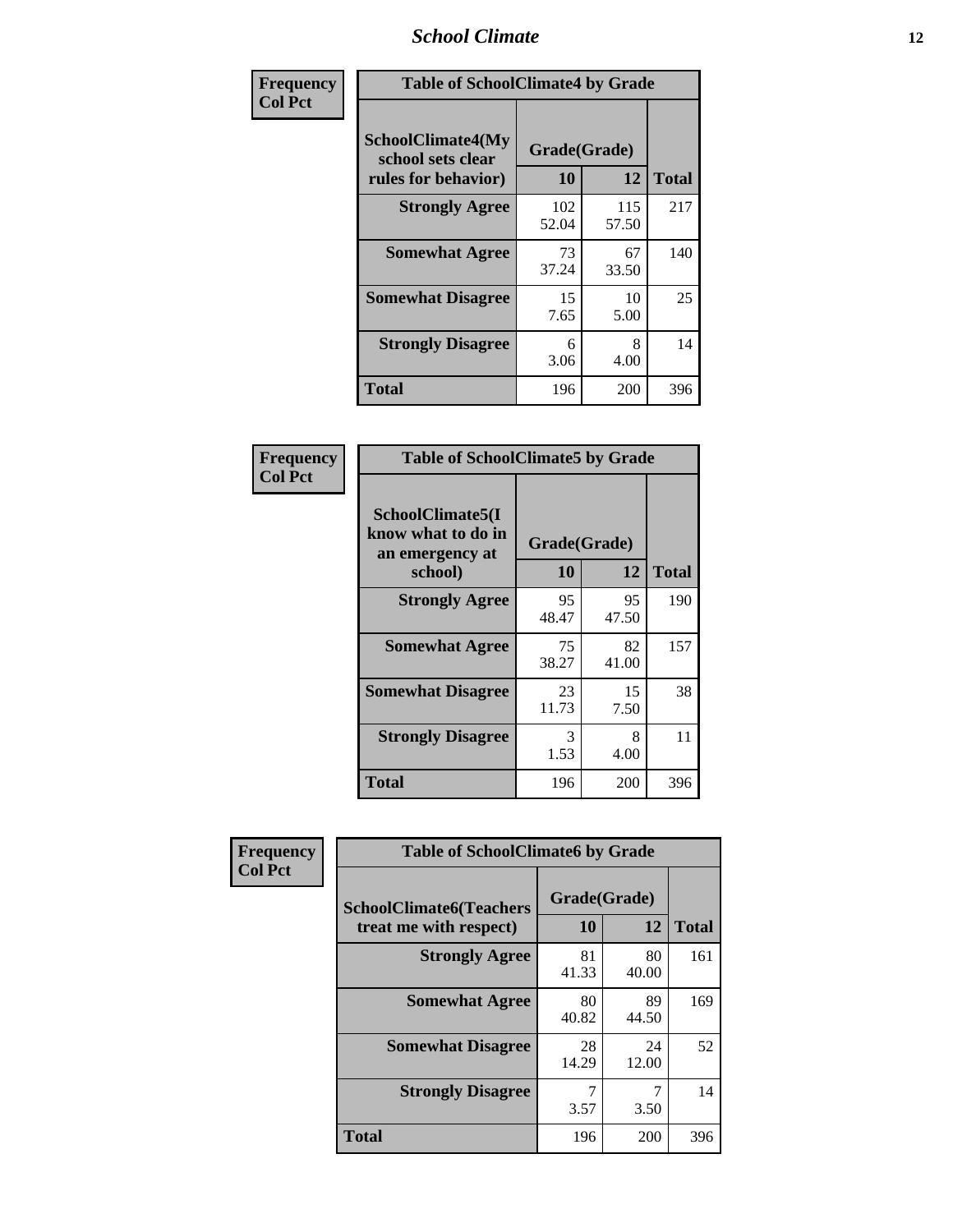#### *School Climate* **13**

| Frequency      | <b>Table of SchoolClimate7 by Grade</b>                                       |                           |              |              |
|----------------|-------------------------------------------------------------------------------|---------------------------|--------------|--------------|
| <b>Col Pct</b> | <b>SchoolClimate7(Behaviors</b><br>in my class allow the<br>teacher to teach) | Grade(Grade)<br><b>10</b> | 12           | <b>Total</b> |
|                | <b>Strongly Agree</b>                                                         | 39<br>19.90               | 68<br>34.00  | 107          |
|                | <b>Somewhat Agree</b>                                                         | 95<br>48.47               | 105<br>52.50 | 200          |
|                | <b>Somewhat Disagree</b>                                                      | 46<br>23.47               | 21<br>10.50  | 67           |
|                | <b>Strongly Disagree</b>                                                      | 16<br>8.16                | 6<br>3.00    | 22           |
|                | <b>Total</b>                                                                  | 196                       | 200          | 396          |

| Frequency      | <b>Table of SchoolClimate8 by Grade</b>                                              |                    |             |              |
|----------------|--------------------------------------------------------------------------------------|--------------------|-------------|--------------|
| <b>Col Pct</b> | <b>SchoolClimate8(Students</b><br>are frequently<br>recognized for good<br>behavior) | Grade(Grade)<br>10 | 12          | <b>Total</b> |
|                | <b>Strongly Agree</b>                                                                | 44<br>22.45        | 36<br>18.00 | 80           |
|                | <b>Somewhat Agree</b>                                                                | 65<br>33.16        | 88<br>44.00 | 153          |
|                | <b>Somewhat Disagree</b>                                                             | 52<br>26.53        | 54<br>27.00 | 106          |
|                | <b>Strongly Disagree</b>                                                             | 35<br>17.86        | 22<br>11.00 | 57           |
|                | <b>Total</b>                                                                         | 196                | 200         | 396          |

| Frequency      | <b>Table of SchoolClimate9 by Grade</b>                                           |                    |                     |              |
|----------------|-----------------------------------------------------------------------------------|--------------------|---------------------|--------------|
| <b>Col Pct</b> | SchoolClimate9(School<br>counselor would be<br>helpful if I needed<br>assistance) | Grade(Grade)<br>10 | 12                  | <b>Total</b> |
|                | <b>Strongly Agree</b>                                                             | 99<br>50.51        | 117<br>58.50        | 216          |
|                | <b>Somewhat Agree</b>                                                             | 67<br>34.18        | 61<br>30.50         | 128          |
|                | <b>Somewhat Disagree</b>                                                          | 17<br>8.67         | 13<br>6.50          | 30           |
|                | <b>Strongly Disagree</b>                                                          | 13<br>6.63         | $\mathbf Q$<br>4.50 | 22           |
|                | Total                                                                             | 196                | 200                 | 396          |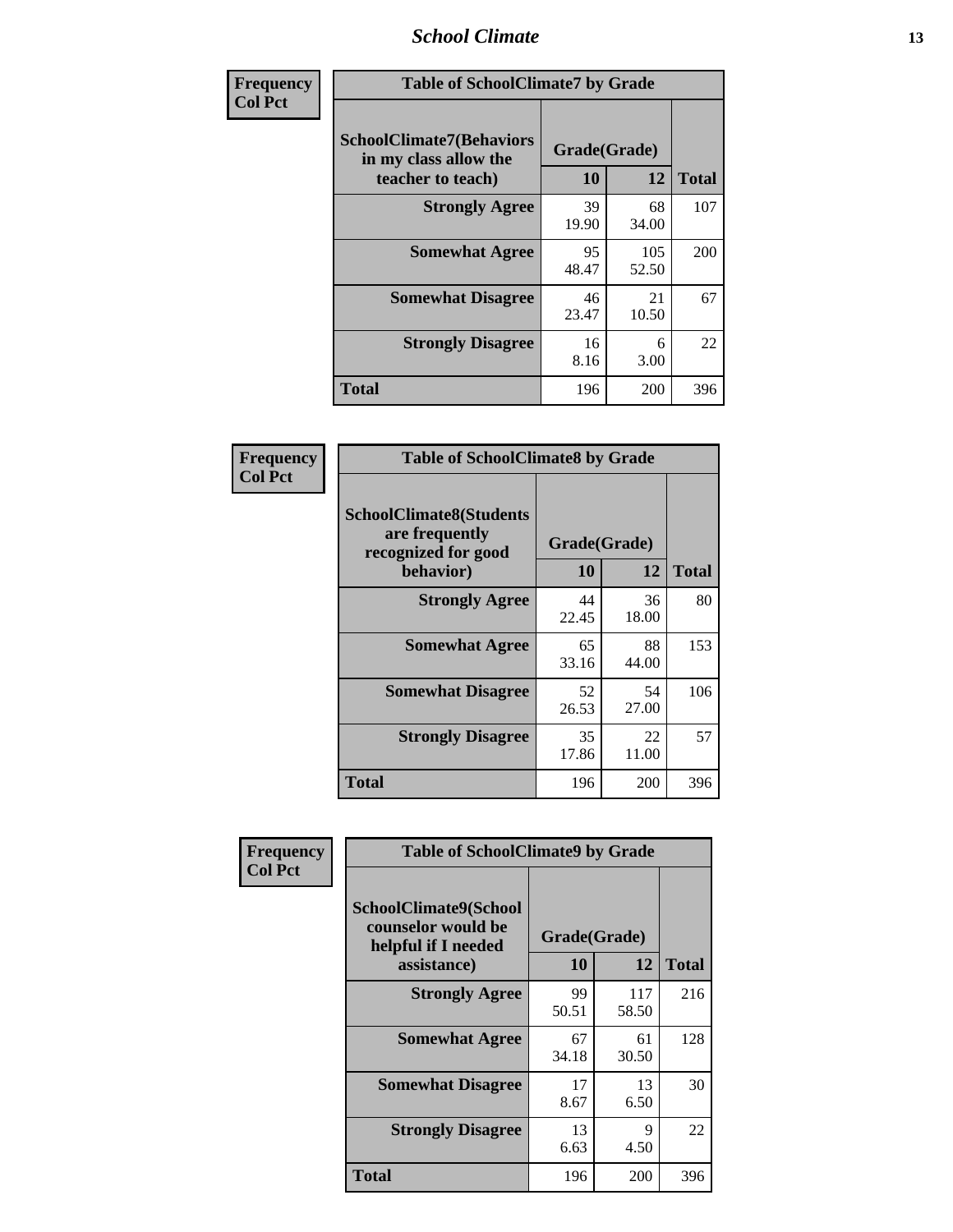### *Reasons for Dropping Out* **14**

| Frequency      | <b>Table of Dropoutreason by Grade</b>                                   |                           |              |              |
|----------------|--------------------------------------------------------------------------|---------------------------|--------------|--------------|
| <b>Col Pct</b> | Dropoutreason(If<br>I dropped out the<br>reason would<br>most likely be) | Grade(Grade)<br><b>10</b> | 12           | <b>Total</b> |
|                | Won't Drop out                                                           | 119<br>60.71              | 129<br>64.50 | 248          |
|                | <b>Bored</b>                                                             | 25<br>12.76               | 29<br>14.50  | 54           |
|                | <b>Family Reasons</b>                                                    | 21<br>10.71               | 15<br>7.50   | 36           |
|                | <b>Being Bullied</b>                                                     | 5<br>2.55                 | 1<br>0.50    | 6            |
|                | <b>Other</b>                                                             | 26<br>13.27               | 26<br>13.00  | 52           |
|                | <b>Total</b>                                                             | 196                       | 200          | 396          |

| <b>Frequency</b> | <b>Table of Dropout by Grade</b>                                       |                    |              |              |
|------------------|------------------------------------------------------------------------|--------------------|--------------|--------------|
| <b>Col Pct</b>   | Dropout(I<br>have<br>thought<br>about<br>dropping<br>out of<br>school) | Grade(Grade)<br>10 | 12           | <b>Total</b> |
|                  | Yes                                                                    | 53                 | 42           | 95           |
|                  |                                                                        | 27.04              | 21.00        |              |
|                  | N <sub>0</sub>                                                         | 143<br>72.96       | 158<br>79.00 | 301          |
|                  | <b>Total</b>                                                           | 196                | 200          | 396          |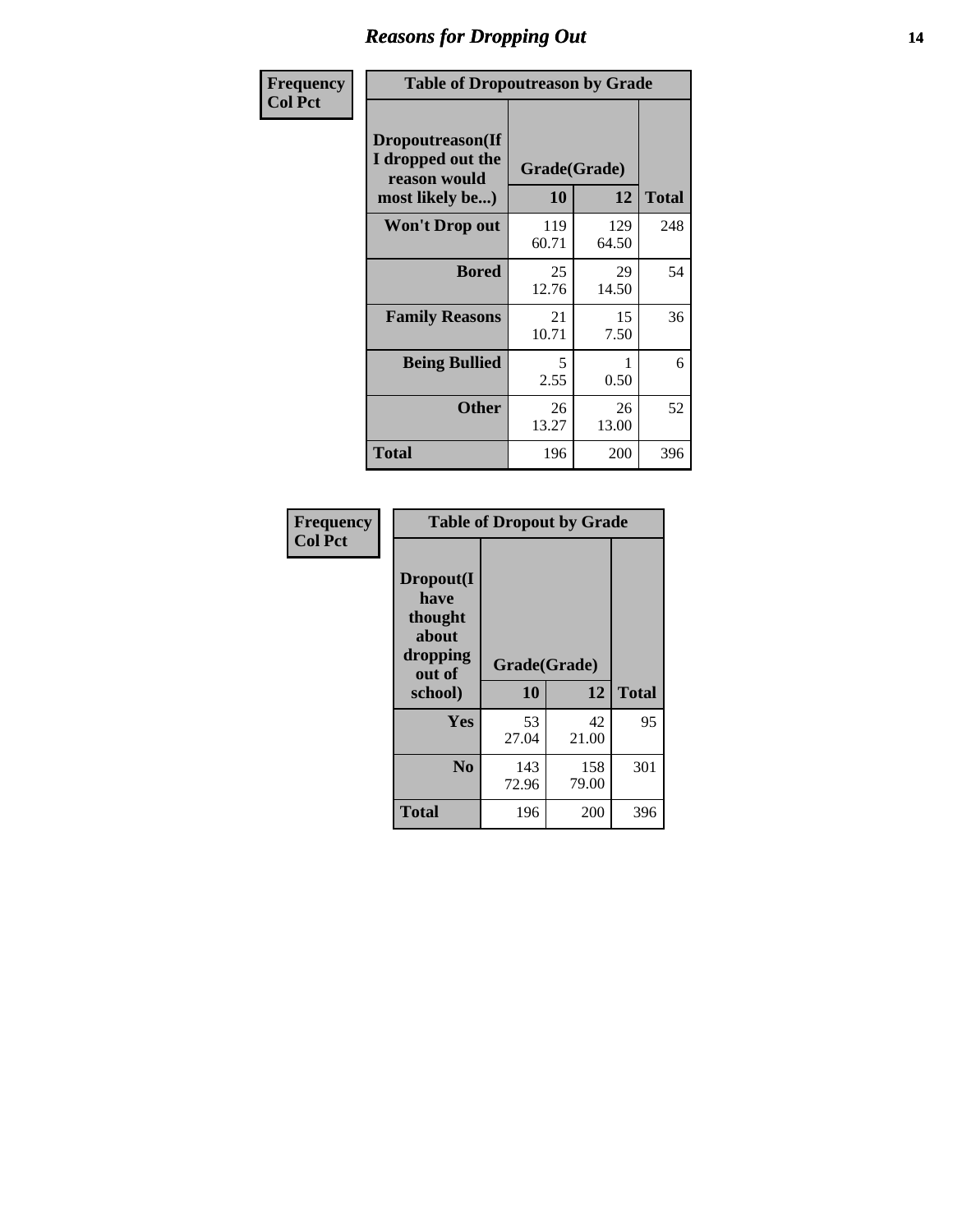*School Safety* **15**

| Frequency      | <b>Table of Gangself by Grade</b>                                                                 |                    |              |              |
|----------------|---------------------------------------------------------------------------------------------------|--------------------|--------------|--------------|
| <b>Col Pct</b> | Gangself(I<br>have<br>participated<br>in illegal<br>gang<br>activities in<br>the past 30<br>days) | Grade(Grade)<br>10 | 12           | <b>Total</b> |
|                | Yes                                                                                               | 11<br>5.61         | 15<br>7.50   | 26           |
|                | N <sub>0</sub>                                                                                    | 185<br>94.39       | 185<br>92.50 | 370          |
|                | Total                                                                                             | 196                | 200          | 396          |

| Frequency<br><b>Col Pct</b> | <b>Table of Gangpeers by Grade</b>                                                                                             |                    |              |              |
|-----------------------------|--------------------------------------------------------------------------------------------------------------------------------|--------------------|--------------|--------------|
|                             | <b>Gangpeers</b> (I<br>have friends<br>who have<br>participated<br>in illegal<br>gang<br>activities in<br>the past 30<br>days) | Grade(Grade)<br>10 | 12           | <b>Total</b> |
|                             | Yes                                                                                                                            | 53<br>27.04        | 36<br>18.00  | 89           |
|                             | N <sub>0</sub>                                                                                                                 | 143<br>72.96       | 164<br>82.00 | 307          |
|                             | <b>Total</b>                                                                                                                   | 196                | 200          | 396          |

| Frequency      | <b>Table of Pickedon by Grade</b>                                                       |                    |              |    |  |  |  |  |  |
|----------------|-----------------------------------------------------------------------------------------|--------------------|--------------|----|--|--|--|--|--|
| <b>Col Pct</b> | <b>Pickedon(I have</b><br>been picked on or<br>teased at school in<br>the past 30 days) | Grade(Grade)<br>10 | <b>Total</b> |    |  |  |  |  |  |
|                | <b>Strongly Agree</b>                                                                   | 26<br>13.27        | 14<br>7.00   | 40 |  |  |  |  |  |
|                | <b>Somewhat Agree</b>                                                                   | 41<br>20.92        | 37<br>18.50  | 78 |  |  |  |  |  |
|                | <b>Somewhat Disagree</b>                                                                | 37<br>18.88        | 26<br>13.00  | 63 |  |  |  |  |  |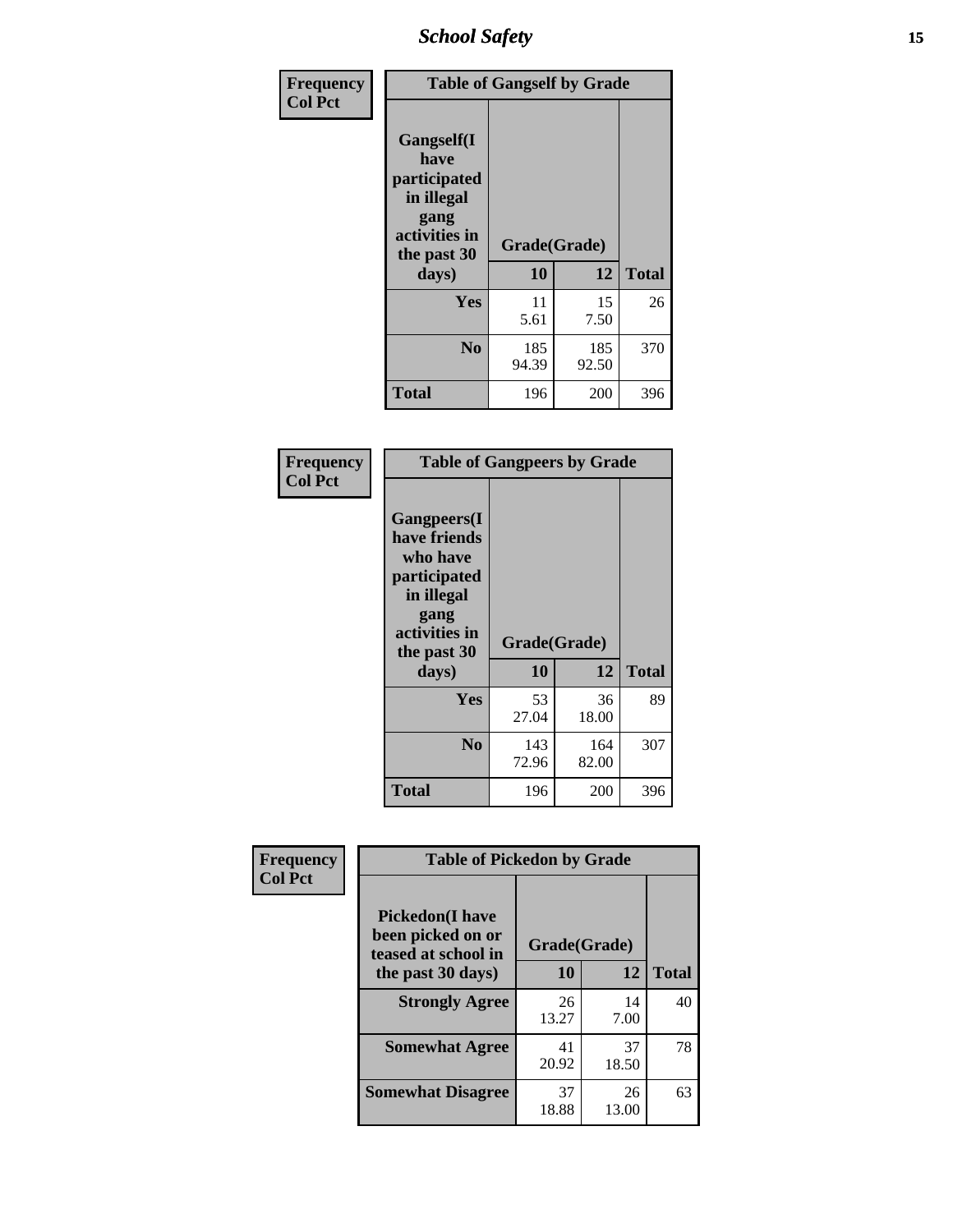# *School Safety* **16**

| <b>Frequency</b> | <b>Table of Pickedon by Grade</b>                                                        |                    |              |     |
|------------------|------------------------------------------------------------------------------------------|--------------------|--------------|-----|
| <b>Col Pct</b>   | <b>Pickedon</b> (I have<br>been picked on or<br>teased at school in<br>the past 30 days) | Grade(Grade)<br>10 | <b>Total</b> |     |
|                  | <b>Strongly Disagree</b>                                                                 | 92<br>46.94        | 123<br>61.50 | 215 |
|                  | Total                                                                                    | 196                | 200          | 396 |

| Frequency      |                                                          | <b>Table of Safeschool by Grade</b> |              |     |  |  |  |  |  |
|----------------|----------------------------------------------------------|-------------------------------------|--------------|-----|--|--|--|--|--|
| <b>Col Pct</b> | Safeschool(School<br>is a place at which I<br>feel safe) | Grade(Grade)<br>10                  | <b>Total</b> |     |  |  |  |  |  |
|                | <b>Strongly Agree</b>                                    | 65<br>33.16                         | 72<br>36.00  | 137 |  |  |  |  |  |
|                | <b>Somewhat Agree</b>                                    | 99<br>50.51                         | 102<br>51.00 | 201 |  |  |  |  |  |
|                | <b>Somewhat Disagree</b>                                 | 23<br>11.73                         | 16<br>8.00   | 39  |  |  |  |  |  |
|                | <b>Strongly Disagree</b>                                 | 9<br>4.59                           | 10<br>5.00   | 19  |  |  |  |  |  |
|                | <b>Total</b>                                             | 196                                 | 200          | 396 |  |  |  |  |  |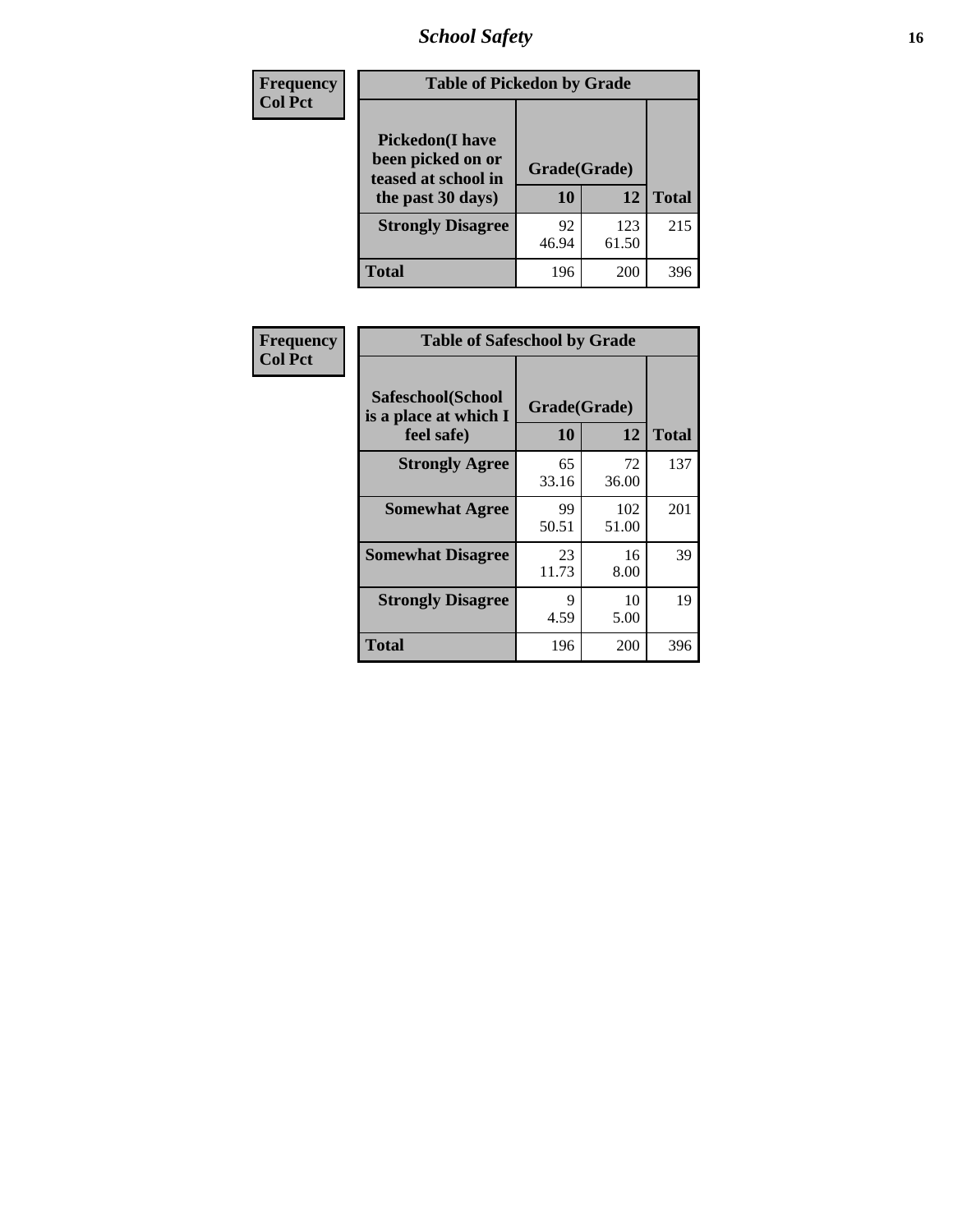*School Safety* **17**

| Frequency      |
|----------------|
| <b>Row Pct</b> |

| <b>Table of Grade by Bullied</b> |              |                                                                               |                      |                |                |                |           |              |  |  |  |
|----------------------------------|--------------|-------------------------------------------------------------------------------|----------------------|----------------|----------------|----------------|-----------|--------------|--|--|--|
|                                  |              | <b>Bullied</b> (I have been bullied by other<br>students in the past 30 days) |                      |                |                |                |           |              |  |  |  |
|                                  | $\bf{0}$     | $1$ or                                                                        | 3 <sub>to</sub><br>5 | 6 to<br>q      | 10<br>to<br>19 | 20<br>to<br>29 | All<br>30 |              |  |  |  |
| Grade(Grade)                     | <b>Days</b>  | days                                                                          | days                 | days           | days           | days           | days      | <b>Total</b> |  |  |  |
| 10                               | 175<br>89.29 | 10<br>5.10                                                                    | 3<br>1.53            | 0<br>0.00      | 0.51           | 4<br>2.04      | 3<br>1.53 | 196          |  |  |  |
| 12                               | 180<br>90.00 | 4<br>2.00                                                                     | 0.50                 | 2<br>1.00      | 3.50           | 2<br>1.00      | 4<br>2.00 | 200          |  |  |  |
| Total                            | 355          | 14                                                                            | 4                    | $\overline{c}$ | 8              | 6              |           | 396          |  |  |  |

| <b>Frequency</b> | <b>Table of Grade by Bulliedothers</b> |              |                                                                |                  |                |                                     |                       |                        |              |  |
|------------------|----------------------------------------|--------------|----------------------------------------------------------------|------------------|----------------|-------------------------------------|-----------------------|------------------------|--------------|--|
| <b>Row Pct</b>   |                                        |              | <b>Bulliedothers</b> (I bullied others in the past<br>30 days) |                  |                |                                     |                       |                        |              |  |
|                  |                                        | $\mathbf{0}$ | 1 or                                                           | 3 to             | 6 to<br>q      | 10<br>to<br>19                      | <b>20</b><br>to<br>29 | All<br>30              |              |  |
|                  | Grade(Grade)                           | <b>Days</b>  | days                                                           | days             | days           | days                                | days                  | days                   | <b>Total</b> |  |
|                  | 10                                     | 187<br>95.41 | 4<br>2.04                                                      | $\Omega$<br>0.00 | 0.51           | 0.51                                | 0.51                  | $\mathfrak{D}$<br>1.02 | 196          |  |
|                  | 12                                     | 184<br>92.00 | 4<br>2.00                                                      | 6<br>3.00        | 0.50           | $\mathcal{D}_{\mathcal{L}}$<br>1.00 | 0.50                  | $\mathfrak{D}$<br>1.00 | 200          |  |
|                  | <b>Total</b>                           | 371          | 8                                                              | 6                | $\mathfrak{D}$ | 3                                   | $\overline{2}$        | 4                      | 396          |  |

| Frequency      | <b>Table of Grade by Weaponschool</b> |              |                                                                    |                 |                  |                       |                  |                |              |  |
|----------------|---------------------------------------|--------------|--------------------------------------------------------------------|-----------------|------------------|-----------------------|------------------|----------------|--------------|--|
| <b>Row Pct</b> |                                       |              | Weaponschool (I brought a weapon to<br>school in the past 30 days) |                 |                  |                       |                  |                |              |  |
|                |                                       | $\mathbf{0}$ | 1 or                                                               | 3 <sub>to</sub> | <b>6 to</b><br>9 | <b>10</b><br>to<br>19 | 20<br>to<br>29   | All<br>30      |              |  |
|                | Grade(Grade)   Days                   |              | days                                                               | days            | days             | days                  | days             | days           | <b>Total</b> |  |
|                | 10                                    | 190<br>96.94 | $\overline{2}$<br>1.02                                             | 0.51            | $\Omega$<br>0.00 | 0.51                  | 0.51             | 0.51           | 196          |  |
|                | 12                                    | 196<br>98.00 | $\mathfrak{D}$<br>1.00                                             | 0<br>0.00       | 0.50             | $\Omega$<br>0.00      | $\Omega$<br>0.00 | 0.50           | 200          |  |
|                | <b>Total</b>                          | 386          | 4                                                                  |                 |                  |                       |                  | $\overline{2}$ | 396          |  |

Ĩ.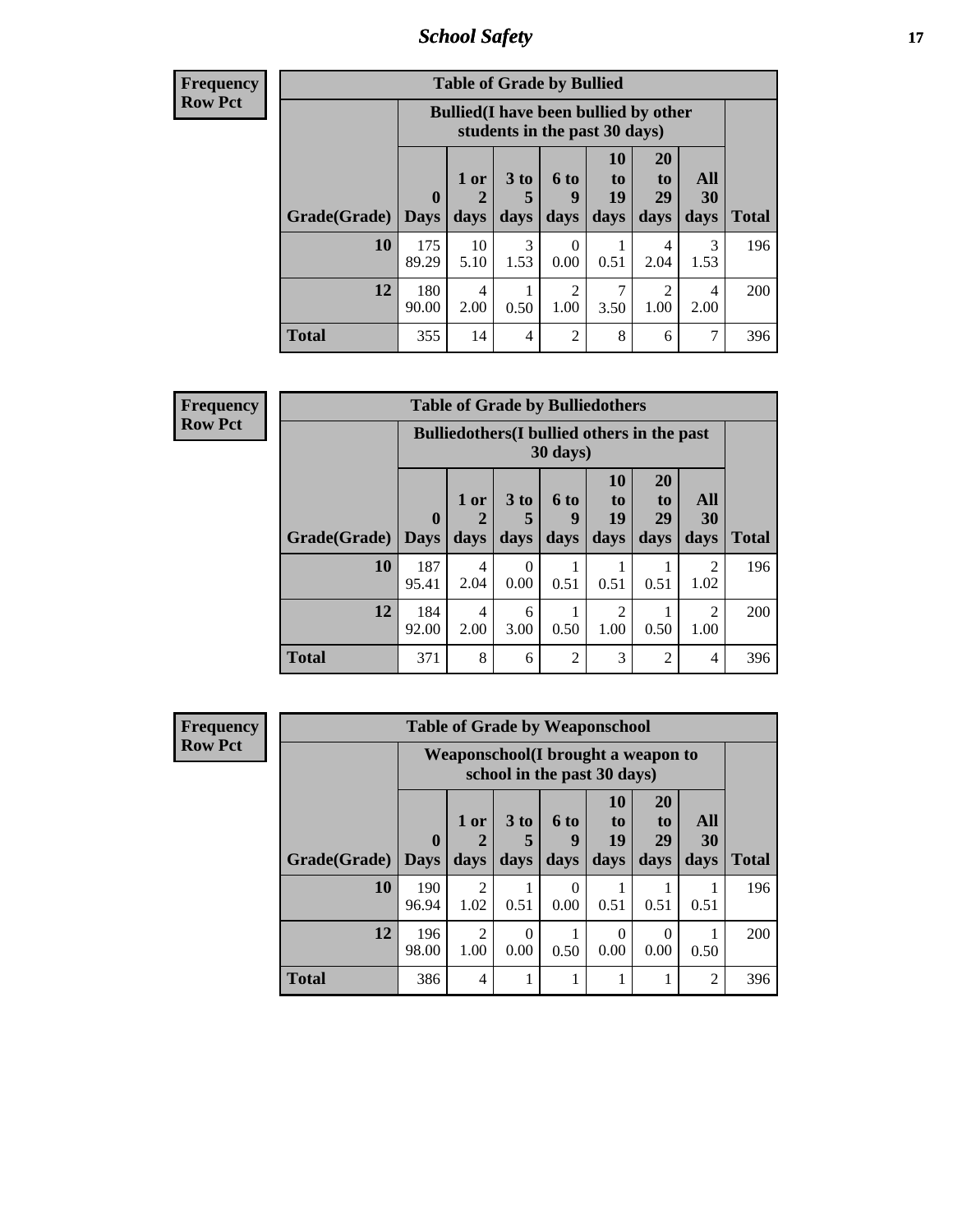*School Safety* **18**

| <b>Frequency</b> | <b>Table of Grade by Absentunsafe</b> |                                                                                    |                             |                              |                               |                                           |                   |              |  |
|------------------|---------------------------------------|------------------------------------------------------------------------------------|-----------------------------|------------------------------|-------------------------------|-------------------------------------------|-------------------|--------------|--|
| <b>Row Pct</b>   |                                       | Absentunsafe(I have missed school<br>because I felt unsafe in the past 30<br>days) |                             |                              |                               |                                           |                   |              |  |
|                  | Grade(Grade)                          | $\mathbf 0$<br><b>Days</b>                                                         | 1 or<br>$\mathbf 2$<br>days | 3 <sub>to</sub><br>5<br>days | <b>10</b><br>to<br>19<br>days | <b>20</b><br>t <sub>0</sub><br>29<br>days | All<br>30<br>days | <b>Total</b> |  |
|                  | 10                                    | 192<br>97.96                                                                       | 0.00                        | 0.51                         | $\Omega$<br>0.00              | 1.02                                      | 0.51              | 196          |  |
|                  | 12                                    | 196<br>98.00                                                                       | $\mathfrak{D}$<br>1.00      | 0<br>0.00                    | 0.50                          | 0<br>0.00                                 | 0.50              | 200          |  |
|                  | <b>Total</b>                          | 388                                                                                | $\overline{c}$              |                              |                               | 2                                         | 2                 | 396          |  |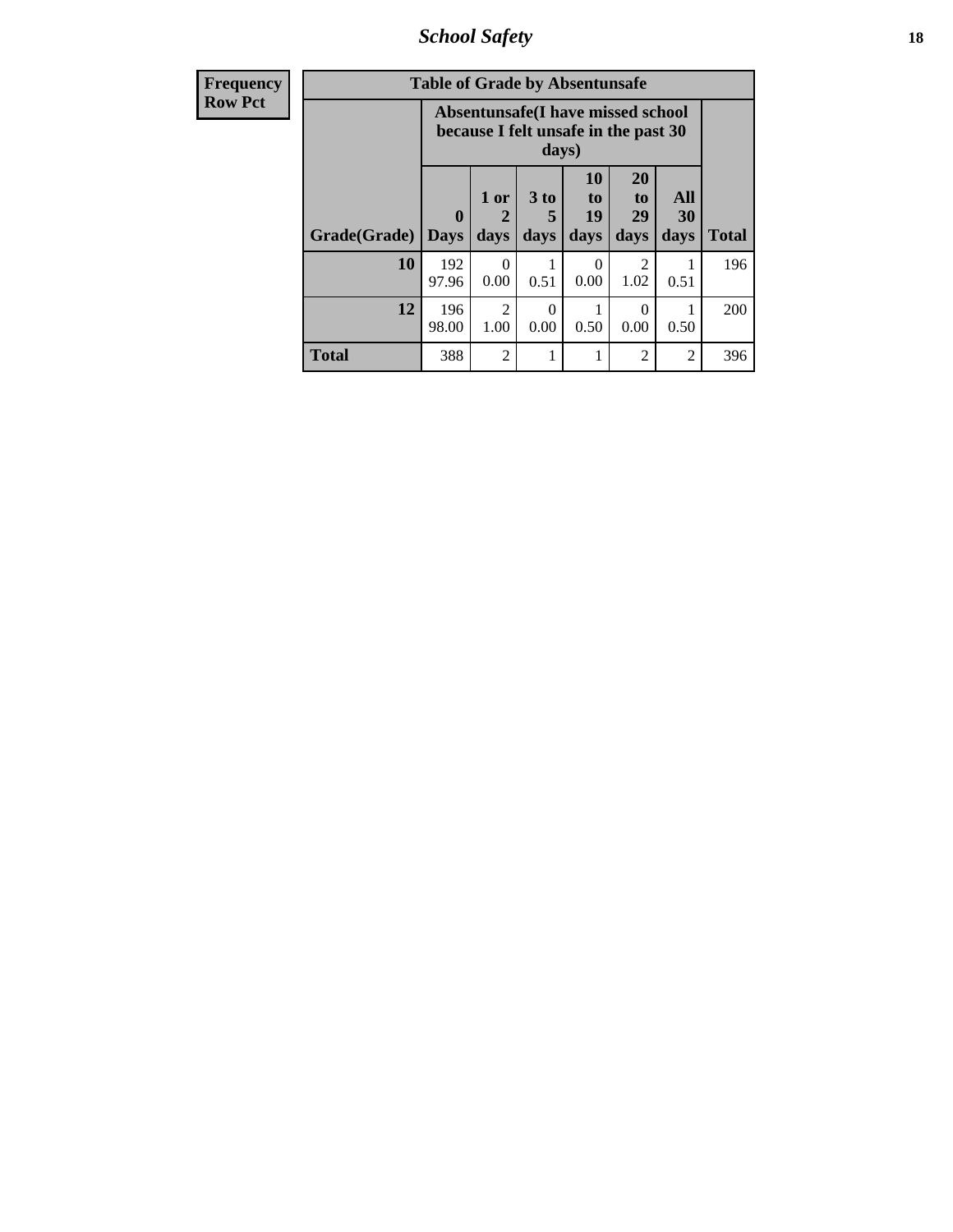# *Drug Use During Last 30 Days* **19**

#### **Frequency Row Pct**

| <b>Table of Grade by Alcohol</b> |                                 |                                    |                 |               |                 |               |                     |       |  |  |  |
|----------------------------------|---------------------------------|------------------------------------|-----------------|---------------|-----------------|---------------|---------------------|-------|--|--|--|
|                                  |                                 | Alcohol(Alcohol use, past 30 days) |                 |               |                 |               |                     |       |  |  |  |
| Grade(Grade)                     | <b>Did</b><br>not<br><b>use</b> | $1 - 2$<br>days                    | $3 - 5$<br>days | $6-9$<br>days | $10-19$<br>days | 20-29<br>days | <b>Every</b><br>day | Total |  |  |  |
| 10                               | 144<br>73.47                    | 18<br>9.18                         | 8<br>4.08       | 5<br>2.55     | 11<br>5.61      | 5<br>2.55     | 5<br>2.55           | 196   |  |  |  |
| 12                               | 126<br>63.00                    | 32<br>16.00                        | 15<br>7.50      | 6<br>3.00     | 11<br>5.50      | 6<br>3.00     | 4<br>2.00           | 200   |  |  |  |
| <b>Total</b>                     | 270                             | 50                                 | 23              | 11            | 22              | 11            | 9                   | 396   |  |  |  |

#### **Frequency Row Pct**

| <b>Table of Grade by Cigarettes</b> |                          |                                                |                 |                        |                 |                   |                     |              |  |  |  |
|-------------------------------------|--------------------------|------------------------------------------------|-----------------|------------------------|-----------------|-------------------|---------------------|--------------|--|--|--|
|                                     |                          | Cigarettes (Smoking tobacco use, past 30 days) |                 |                        |                 |                   |                     |              |  |  |  |
| Grade(Grade)                        | Did<br>not<br><b>use</b> | $1 - 2$<br>days                                | $3 - 5$<br>days | $6-9$<br>days          | $10-19$<br>days | $20 - 29$<br>days | <b>Every</b><br>day | <b>Total</b> |  |  |  |
| 10                                  | 168<br>85.71             | 12<br>6.12                                     | 3<br>1.53       | $\overline{2}$<br>1.02 | 6<br>3.06       | ◠<br>1.02         | 3<br>1.53           | 196          |  |  |  |
| 12                                  | 154<br>77.00             | 24<br>12.00                                    | 5<br>2.50       | 3<br>1.50              | 8<br>4.00       | ◠<br>1.00         | 4<br>2.00           | 200          |  |  |  |
| <b>Total</b>                        | 322                      | 36                                             | 8               | 5                      | 14              | 4                 |                     | 396          |  |  |  |

| <b>Frequency</b> |
|------------------|
| <b>Row Pct</b>   |

| <b>Table of Grade by Smokeless</b> |                                 |                                                        |                 |                        |                  |                   |              |              |  |  |  |  |
|------------------------------------|---------------------------------|--------------------------------------------------------|-----------------|------------------------|------------------|-------------------|--------------|--------------|--|--|--|--|
|                                    |                                 | <b>Smokeless</b> (Chewing tobaccouse,<br>past 30 days) |                 |                        |                  |                   |              |              |  |  |  |  |
| Grade(Grade)                       | <b>Did</b><br>not<br><b>use</b> | $1 - 2$<br>days                                        | $3 - 5$<br>days | $6-9$<br>days          | $10-19$<br>days  | $20 - 29$<br>days | Every<br>day | <b>Total</b> |  |  |  |  |
| 10                                 | 183<br>93.37                    | 3.57                                                   | 4<br>2.04       | 0.51                   | $\theta$<br>0.00 | 0<br>0.00         | 0.51         | 196          |  |  |  |  |
| 12                                 | 178<br>89.00                    | 3.50                                                   | 3<br>1.50       | $\overline{c}$<br>1.00 | 3<br>1.50        | 4<br>2.00         | 3<br>1.50    | 200          |  |  |  |  |
| <b>Total</b>                       | 361                             | 14                                                     | 7               | 3                      | 3                | 4                 | 4            | 396          |  |  |  |  |

| <b>Frequency</b> |  |
|------------------|--|
| <b>Row Pct</b>   |  |

| <b>Table of Grade by Marijuana</b> |                                 |                                         |                 |                        |                 |                   |                     |              |  |
|------------------------------------|---------------------------------|-----------------------------------------|-----------------|------------------------|-----------------|-------------------|---------------------|--------------|--|
|                                    |                                 | Marijuana (Marijuana use, past 30 days) |                 |                        |                 |                   |                     |              |  |
| Grade(Grade)                       | <b>Did</b><br>not<br><b>use</b> | $1 - 2$<br>days                         | $3 - 5$<br>days | $6-9$<br>days          | $10-19$<br>days | $20 - 29$<br>days | <b>Every</b><br>day | <b>Total</b> |  |
| 10                                 | 177<br>90.31                    | 5<br>2.55                               | 0<br>0.00       | $\overline{2}$<br>1.02 | 3<br>1.53       | 4<br>2.04         | 2.55                | 196          |  |
| 12                                 | 173<br>86.50                    | 9<br>4.50                               | 5<br>2.50       | 0.50                   | 3<br>1.50       | 3<br>1.50         | 6<br>3.00           | 200          |  |
| <b>Total</b>                       | 350                             | 14                                      | 5               | 3                      | 6               | 7                 | 11                  | 396          |  |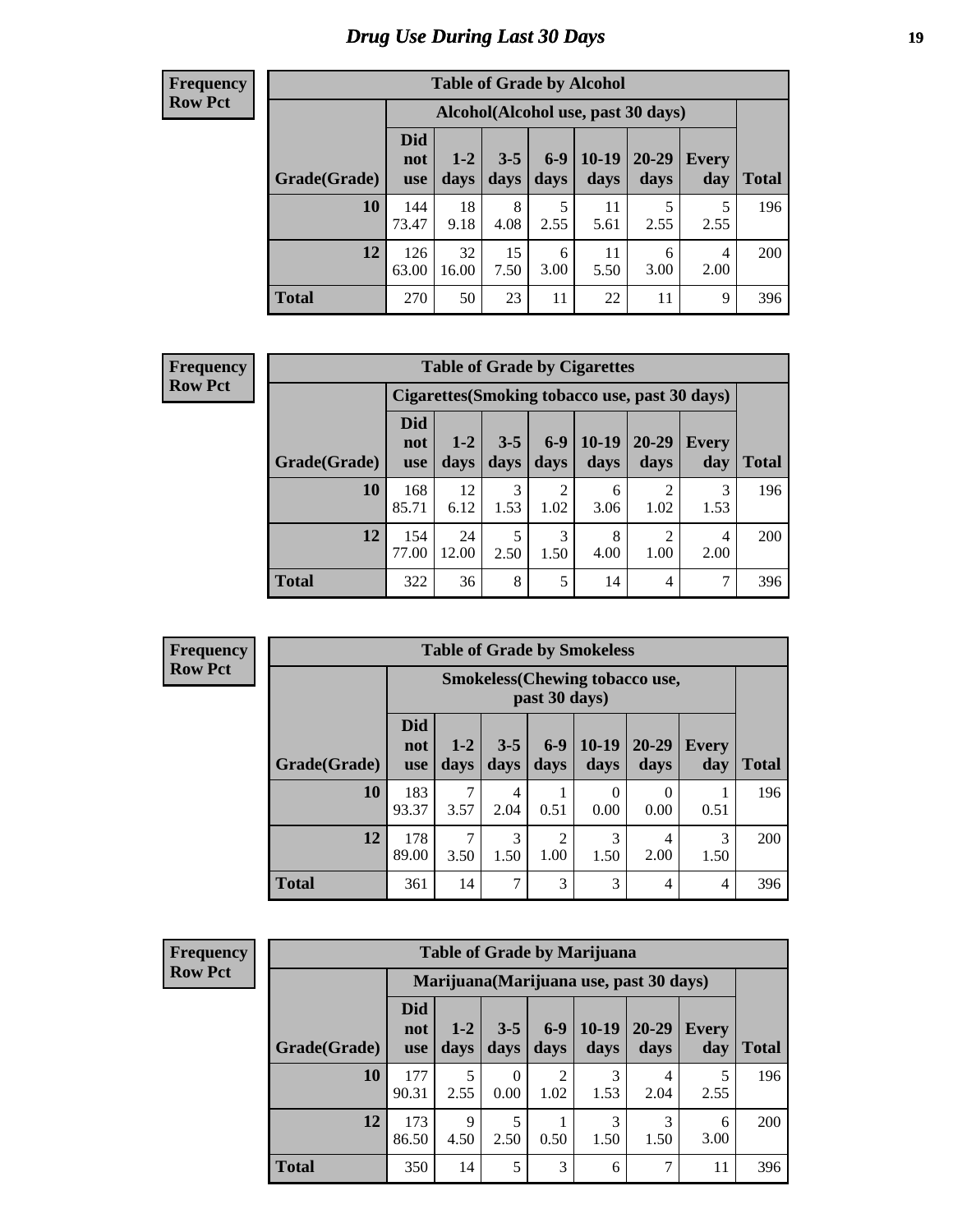# *Drug Use During Last 30 Days* 20

| <b>Frequency</b> | <b>Table of Grade by Cocaine</b> |                                               |                        |                 |                 |                   |              |  |
|------------------|----------------------------------|-----------------------------------------------|------------------------|-----------------|-----------------|-------------------|--------------|--|
| <b>Row Pct</b>   |                                  | <b>Cocaine</b> (Cocaine use,<br>past 30 days) |                        |                 |                 |                   |              |  |
|                  | Grade(Grade)                     | <b>Did</b><br>not<br><b>use</b>               | $1-2$<br>days          | $3 - 5$<br>days | $10-19$<br>days | $20 - 29$<br>days | <b>Total</b> |  |
|                  | 10                               | 193<br>98.47                                  | 2<br>1.02              | 0<br>0.00       | 0.51            | 0<br>0.00         | 196          |  |
|                  | 12                               | 195<br>97.50                                  | $\overline{2}$<br>1.00 | 0.50            | 0.50            | 0.50              | 200          |  |
|                  | <b>Total</b>                     | 388                                           | 4                      | 1               | $\overline{c}$  |                   | 396          |  |

| Frequency      | <b>Table of Grade by Inhalants</b> |                                 |                 |                                           |                        |              |  |  |
|----------------|------------------------------------|---------------------------------|-----------------|-------------------------------------------|------------------------|--------------|--|--|
| <b>Row Pct</b> |                                    |                                 |                 | Inhalants (Inhalant use,<br>past 30 days) |                        |              |  |  |
|                | Grade(Grade)                       | <b>Did</b><br>not<br><b>use</b> | $1 - 2$<br>days | $10-19$<br>days                           | $20 - 29$<br>days      | <b>Total</b> |  |  |
|                | 10                                 | 192<br>97.96                    | 3<br>1.53       | 0.51                                      | $\Omega$<br>0.00       | 196          |  |  |
|                | 12                                 | 197<br>98.50                    | 0.50            | 0<br>0.00                                 | $\overline{2}$<br>1.00 | 200          |  |  |
|                | <b>Total</b>                       | 389                             | 4               | 1                                         | $\overline{2}$         | 396          |  |  |

| <b>Frequency</b> | <b>Table of Grade by Steroids</b> |                   |                                                |                |                 |              |
|------------------|-----------------------------------|-------------------|------------------------------------------------|----------------|-----------------|--------------|
| <b>Row Pct</b>   |                                   |                   | <b>Steroids</b> (Steroid use,<br>past 30 days) |                |                 |              |
|                  | Grade(Grade)                      | Did<br>not<br>use | $1 - 2$<br>days                                | $6-9$<br>days  | $10-19$<br>days | <b>Total</b> |
|                  | 10                                | 193<br>98.47      | 0.51                                           | 0.51           | 0.51            | 196          |
|                  | 12                                | 198<br>99.00      | 0.50                                           | 0.50           | 0<br>0.00       | 200          |
|                  | <b>Total</b>                      | 391               | $\overline{c}$                                 | $\overline{2}$ |                 | 396          |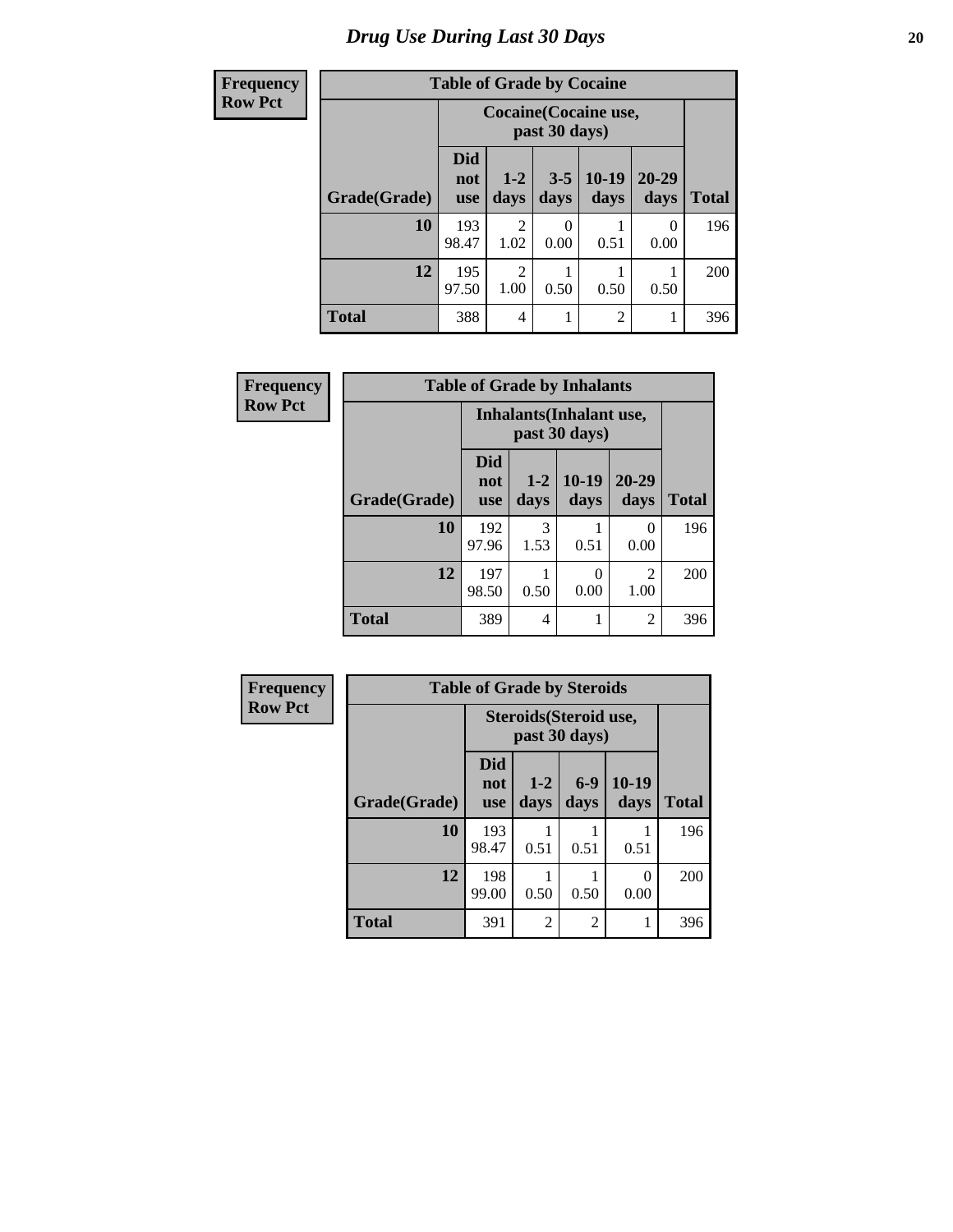# *Drug Use During Last 30 Days* **21**

| <b>Frequency</b> | <b>Table of Grade by Ecstasy</b> |                                 |                                               |                        |              |  |  |
|------------------|----------------------------------|---------------------------------|-----------------------------------------------|------------------------|--------------|--|--|
| <b>Row Pct</b>   |                                  |                                 | <b>Ecstasy</b> (Ecstasy<br>use, past 30 days) |                        |              |  |  |
|                  | Grade(Grade)                     | <b>Did</b><br>not<br><b>use</b> | $1 - 2$<br>days                               | $10-19$<br>days        | <b>Total</b> |  |  |
|                  | 10                               | 193<br>98.47                    | 0.51                                          | $\mathfrak{D}$<br>1.02 | 196          |  |  |
|                  | 12                               | 197<br>98.50                    | 3<br>1.50                                     | 0.00                   | 200          |  |  |
|                  | <b>Total</b>                     | 390                             | 4                                             | $\overline{2}$         | 396          |  |  |

| Frequency      | <b>Table of Grade by Meth</b> |                |                                                    |                   |              |  |  |
|----------------|-------------------------------|----------------|----------------------------------------------------|-------------------|--------------|--|--|
| <b>Row Pct</b> |                               |                | <b>Meth</b> (Methamphetamine<br>use, past 30 days) |                   |              |  |  |
|                | Grade(Grade)                  | Did not<br>use | $1-2$ days                                         | $20 - 29$<br>days | <b>Total</b> |  |  |
|                | 10                            | 195<br>99.49   | 0.00                                               | 0.51              | 196          |  |  |
|                | 12                            | 199<br>99.50   | 0.50                                               | 0.00              | 200          |  |  |
|                | <b>Total</b>                  | 394            |                                                    |                   | 396          |  |  |

| <b>Frequency</b> | <b>Table of Grade by Hallucinogens</b>           |                       |                        |                        |              |  |  |  |
|------------------|--------------------------------------------------|-----------------------|------------------------|------------------------|--------------|--|--|--|
| <b>Row Pct</b>   | Hallucinogens(Hallucinogen<br>use, past 30 days) |                       |                        |                        |              |  |  |  |
|                  | Grade(Grade)                                     | Did not<br><b>use</b> | $1-2$ days             | 10-19<br>days          | <b>Total</b> |  |  |  |
|                  | 10                                               | 193<br>98.47          | 0.51                   | $\mathfrak{D}$<br>1.02 | 196          |  |  |  |
|                  | 12                                               | 198<br>99.00          | $\overline{2}$<br>1.00 | $\mathcal{O}$<br>0.00  | 200          |  |  |  |
|                  | <b>Total</b>                                     | 391                   | 3                      | $\overline{2}$         | 396          |  |  |  |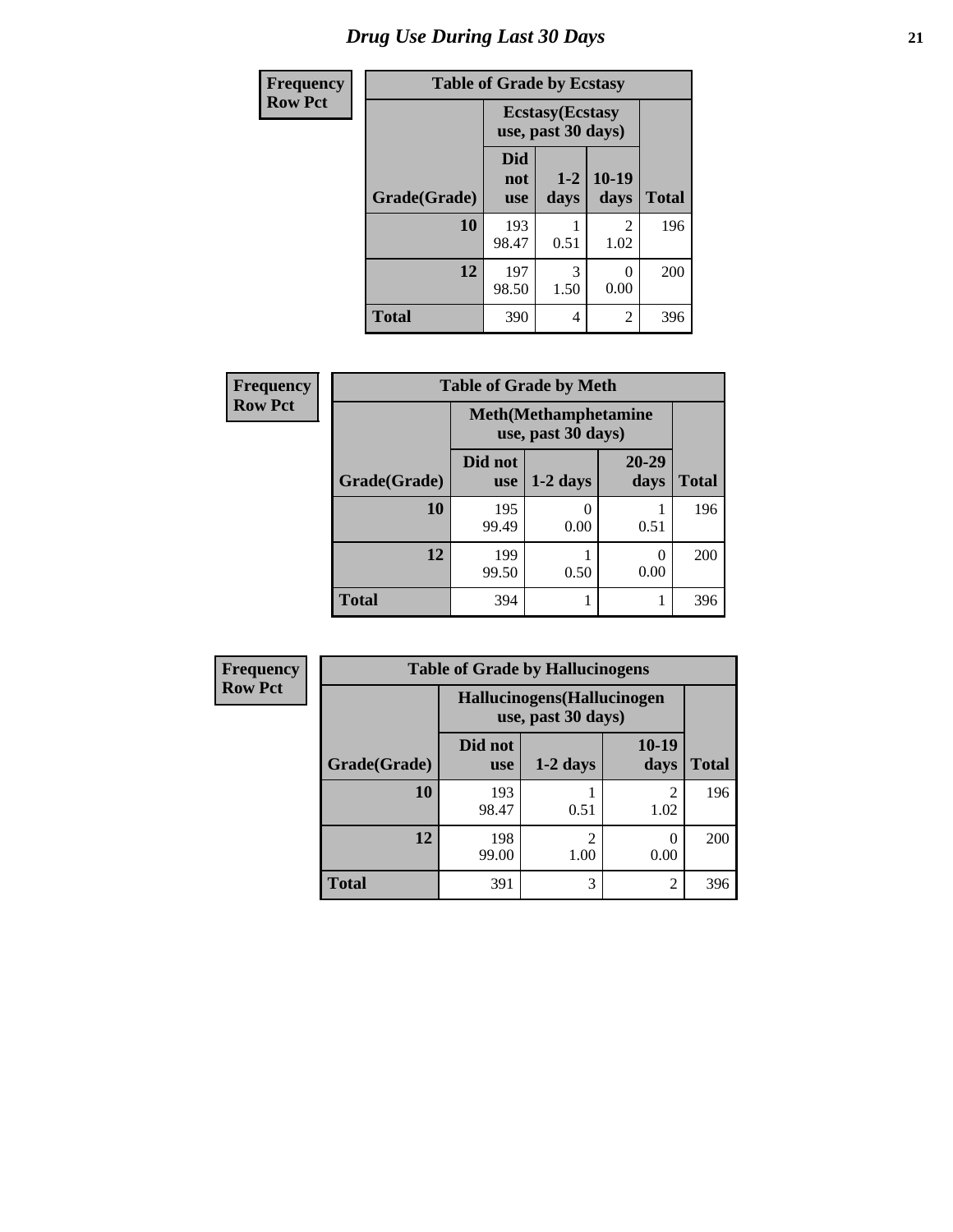| <b>Frequency</b> |  |
|------------------|--|
| <b>Row Pct</b>   |  |

| <b>Table of Grade by Prescription</b> |                          |                                                                                |                 |                        |                 |                   |              |  |
|---------------------------------------|--------------------------|--------------------------------------------------------------------------------|-----------------|------------------------|-----------------|-------------------|--------------|--|
|                                       |                          | <b>Prescription</b> (Prescription drugs not<br>prescribed to me, past 30 days) |                 |                        |                 |                   |              |  |
| Grade(Grade)                          | Did<br>not<br><b>use</b> | $1 - 2$<br>days                                                                | $3 - 5$<br>days | $6-9$<br>days          | $10-19$<br>days | $20 - 29$<br>days | <b>Total</b> |  |
| 10                                    | 187<br>95.41             | $\mathfrak{D}$<br>1.02                                                         | 2<br>1.02       | $\mathfrak{D}$<br>1.02 | 3<br>1.53       | 0<br>0.00         | 196          |  |
| 12                                    | 184<br>92.00             | 7<br>3.50                                                                      | 3<br>1.50       | 2<br>1.00              | 3<br>1.50       | 0.50              | 200          |  |
| <b>Total</b>                          | 371                      | 9                                                                              | 5               | 4                      | 6               |                   | 396          |  |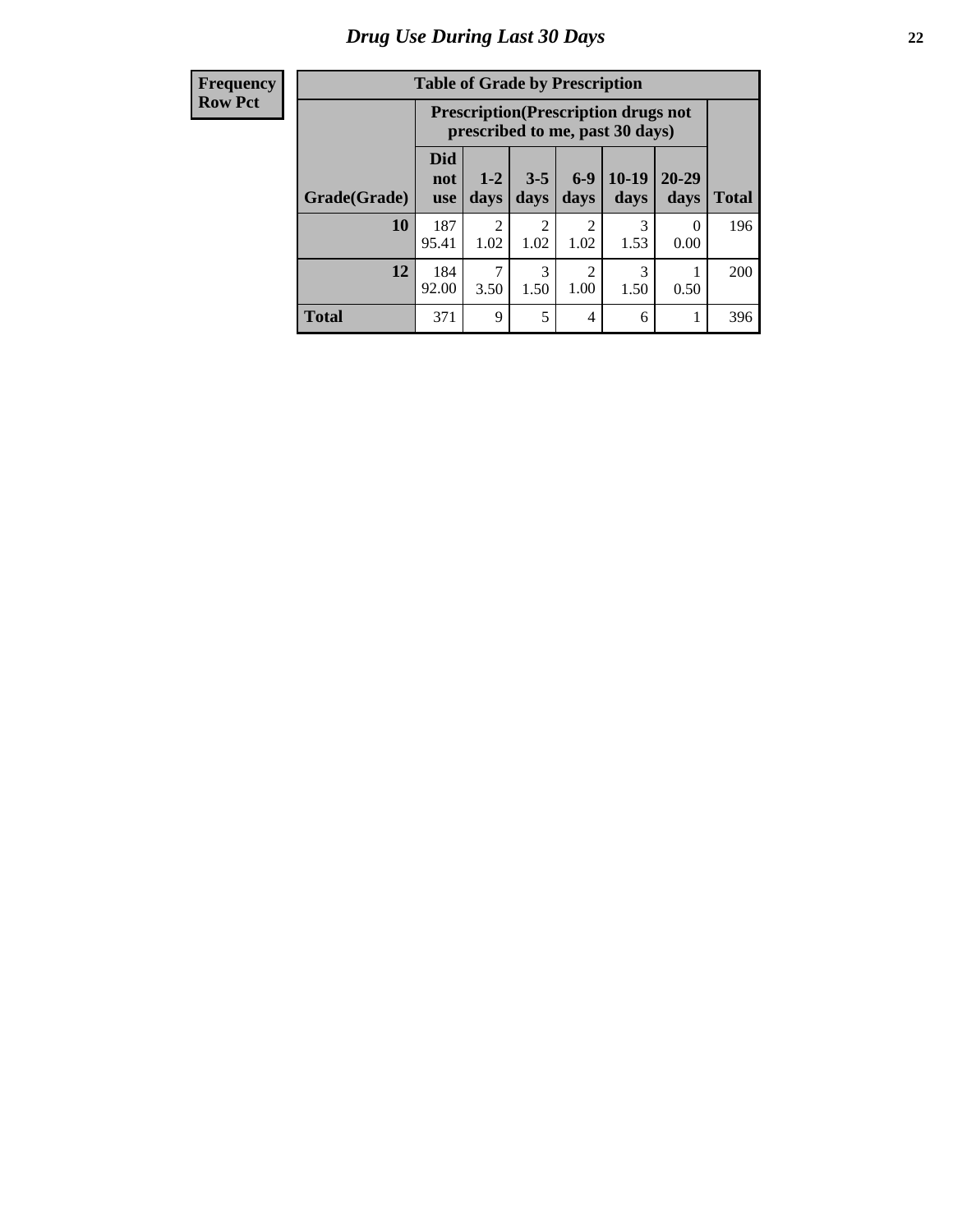| Frequency      | <b>Table of Alcoholease by Grade</b>              |                    |              |              |  |  |  |
|----------------|---------------------------------------------------|--------------------|--------------|--------------|--|--|--|
| <b>Col Pct</b> | <b>Alcoholease</b> (It is<br>easy to get alcohol) | Grade(Grade)<br>10 | 12           | <b>Total</b> |  |  |  |
|                | <b>Strongly Agree</b>                             | 74<br>37.76        | 100<br>50.00 | 174          |  |  |  |
|                | <b>Somewhat Agree</b>                             | 63<br>32.14        | 63<br>31.50  | 126          |  |  |  |
|                | <b>Somewhat Disagree</b>                          | 29<br>14.80        | 19<br>9.50   | 48           |  |  |  |
|                | <b>Strongly Disagree</b>                          | 30<br>15.31        | 18<br>9.00   | 48           |  |  |  |
|                | <b>Total</b>                                      | 196                | 200          | 396          |  |  |  |

| Frequency      | <b>Table of Cigarettesease by Grade</b>                 |                    |              |              |  |  |
|----------------|---------------------------------------------------------|--------------------|--------------|--------------|--|--|
| <b>Col Pct</b> | Cigarettesease(It is<br>easy to get smoking<br>tobacco) | Grade(Grade)<br>10 | 12           | <b>Total</b> |  |  |
|                | <b>Strongly Agree</b>                                   | 71<br>36.22        | 127<br>63.50 | 198          |  |  |
|                | <b>Somewhat Agree</b>                                   | 45<br>22.96        | 41<br>20.50  | 86           |  |  |
|                | <b>Somewhat Disagree</b>                                | 36<br>18.37        | 15<br>7.50   | 51           |  |  |
|                | <b>Strongly Disagree</b>                                | 44<br>22.45        | 17<br>8.50   | 61           |  |  |
|                | <b>Total</b>                                            | 196                | 200          | 396          |  |  |

| Frequency      | <b>Table of Smokelessease by Grade</b>                         |                           |              |     |  |  |  |  |  |  |  |
|----------------|----------------------------------------------------------------|---------------------------|--------------|-----|--|--|--|--|--|--|--|
| <b>Col Pct</b> | <b>Smokelessease</b> (It is<br>easy to get chewing<br>tobacco) | Grade(Grade)<br><b>10</b> | <b>Total</b> |     |  |  |  |  |  |  |  |
|                | <b>Strongly Agree</b>                                          | 69<br>35.20               | 114<br>57.00 | 183 |  |  |  |  |  |  |  |
|                | <b>Somewhat Agree</b>                                          | 41<br>20.92               | 42<br>21.00  | 83  |  |  |  |  |  |  |  |
|                | <b>Somewhat Disagree</b>                                       | 31<br>15.82               | 15<br>7.50   | 46  |  |  |  |  |  |  |  |
|                | <b>Strongly Disagree</b>                                       | 55<br>28.06               | 29<br>14.50  | 84  |  |  |  |  |  |  |  |
|                | <b>Total</b>                                                   | 196                       | 200          | 396 |  |  |  |  |  |  |  |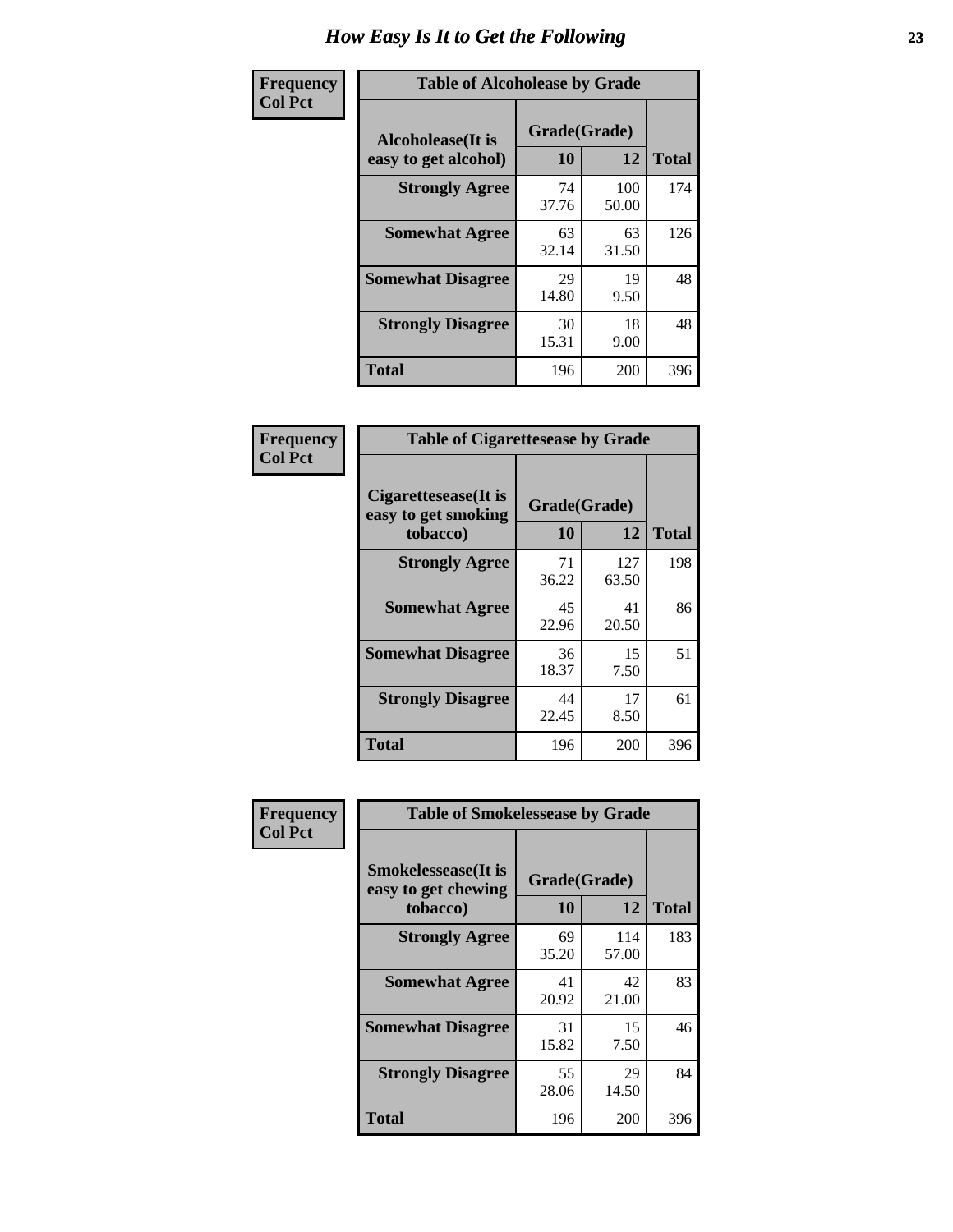| Frequency      | <b>Table of Marijuanaease by Grade</b>           |                           |              |     |  |  |  |  |  |  |
|----------------|--------------------------------------------------|---------------------------|--------------|-----|--|--|--|--|--|--|
| <b>Col Pct</b> | Marijuanaease(It is<br>easy to get<br>marijuana) | Grade(Grade)<br><b>10</b> | <b>Total</b> |     |  |  |  |  |  |  |
|                | <b>Strongly Agree</b>                            | 69<br>35.20               | 95<br>47.50  | 164 |  |  |  |  |  |  |
|                | <b>Somewhat Agree</b>                            | 48<br>24.49               | 47<br>23.50  | 95  |  |  |  |  |  |  |
|                | <b>Somewhat Disagree</b>                         | 24<br>12.24               | 25<br>12.50  | 49  |  |  |  |  |  |  |
|                | <b>Strongly Disagree</b>                         | 55<br>28.06               | 33<br>16.50  | 88  |  |  |  |  |  |  |
|                | <b>Total</b>                                     | 196                       | 200          | 396 |  |  |  |  |  |  |

| <b>Table of Cocaineease by Grade</b>      |              |                    |     |  |  |  |  |  |  |  |
|-------------------------------------------|--------------|--------------------|-----|--|--|--|--|--|--|--|
| Cocaineease(It is<br>easy to get cocaine) | 10           | Grade(Grade)<br>12 |     |  |  |  |  |  |  |  |
| <b>Strongly Agree</b>                     | 28<br>14.29  | 43<br>21.50        | 71  |  |  |  |  |  |  |  |
| <b>Somewhat Agree</b>                     | 34<br>17.35  | 46<br>23.00        | 80  |  |  |  |  |  |  |  |
| <b>Somewhat Disagree</b>                  | 34<br>17.35  | 45<br>22.50        | 79  |  |  |  |  |  |  |  |
| <b>Strongly Disagree</b>                  | 100<br>51.02 | 66<br>33.00        | 166 |  |  |  |  |  |  |  |
| <b>Total</b>                              | 196          | 200                | 396 |  |  |  |  |  |  |  |

| Frequency      | <b>Table of Inhalantsease by Grade</b>           |             |                    |     |  |  |  |  |  |  |  |
|----------------|--------------------------------------------------|-------------|--------------------|-----|--|--|--|--|--|--|--|
| <b>Col Pct</b> | Inhalantsease(It is<br>easy to get<br>inhalants) | 10          | Grade(Grade)<br>12 |     |  |  |  |  |  |  |  |
|                | <b>Strongly Agree</b>                            | 75<br>38.27 | 79<br>39.50        | 154 |  |  |  |  |  |  |  |
|                | <b>Somewhat Agree</b>                            | 28<br>14.29 | 46<br>23.00        | 74  |  |  |  |  |  |  |  |
|                | <b>Somewhat Disagree</b>                         | 27<br>13.78 | 30<br>15.00        | 57  |  |  |  |  |  |  |  |
|                | <b>Strongly Disagree</b>                         | 66<br>33.67 | 45<br>22.50        | 111 |  |  |  |  |  |  |  |
|                | <b>Total</b>                                     | 196         | 200                | 396 |  |  |  |  |  |  |  |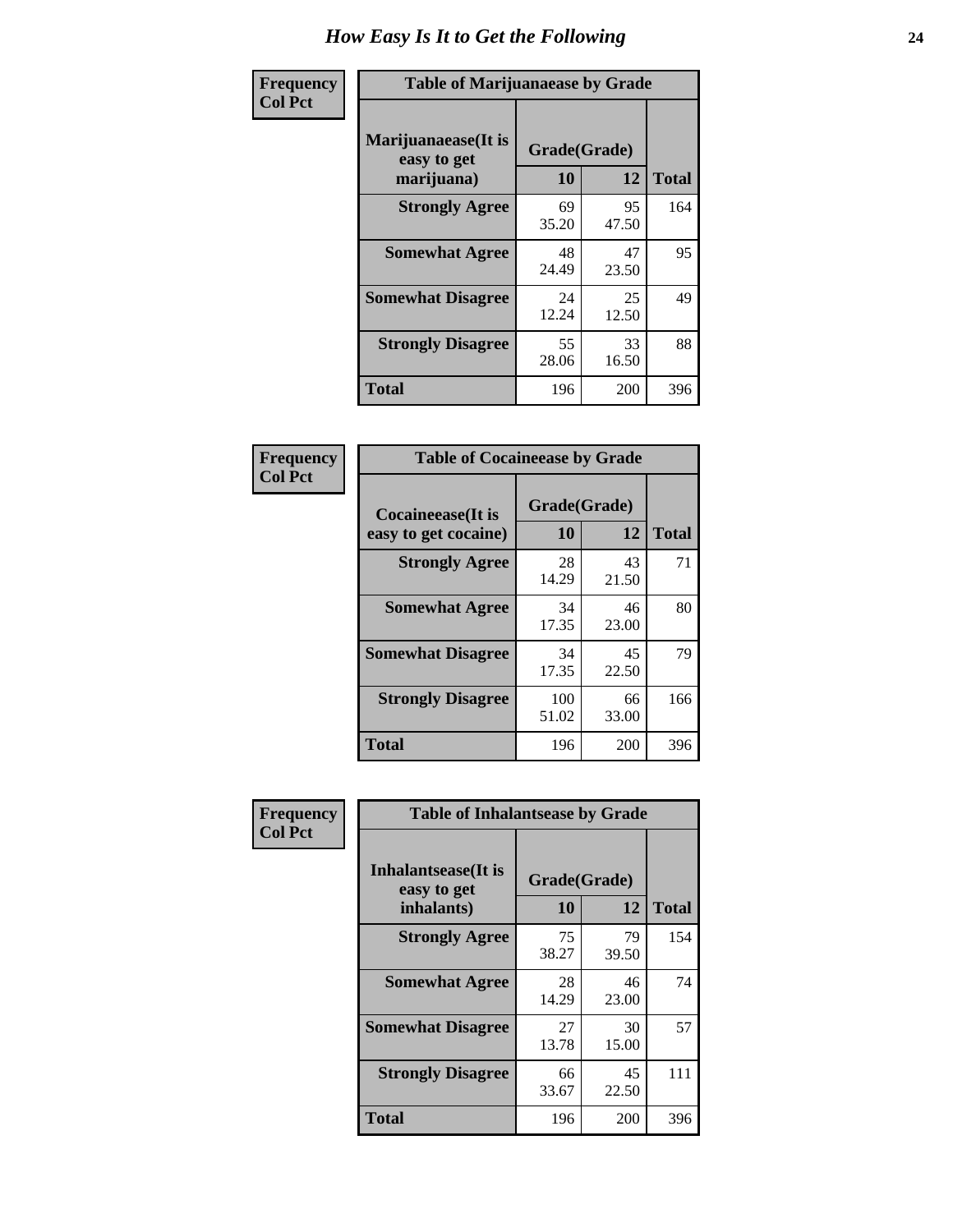| Frequency      | <b>Table of Steroidsease by Grade</b>               |             |                    |     |  |  |  |  |  |  |
|----------------|-----------------------------------------------------|-------------|--------------------|-----|--|--|--|--|--|--|
| <b>Col Pct</b> | <b>Steroidsease</b> (It is<br>easy to get steroids) | 10          | Grade(Grade)<br>12 |     |  |  |  |  |  |  |
|                | <b>Strongly Agree</b>                               | 24<br>12.24 | 30<br>15.00        | 54  |  |  |  |  |  |  |
|                | <b>Somewhat Agree</b>                               | 33<br>16.84 | 41<br>20.50        | 74  |  |  |  |  |  |  |
|                | <b>Somewhat Disagree</b>                            | 42<br>21.43 | 59<br>29.50        | 101 |  |  |  |  |  |  |
|                | <b>Strongly Disagree</b>                            | 97<br>49.49 | 70<br>35.00        | 167 |  |  |  |  |  |  |
|                | <b>Total</b>                                        | 196         | 200                | 396 |  |  |  |  |  |  |

| Frequency      | <b>Table of Ecstasyease by Grade</b>              |                           |              |     |  |  |  |  |  |  |
|----------------|---------------------------------------------------|---------------------------|--------------|-----|--|--|--|--|--|--|
| <b>Col Pct</b> | <b>Ecstasyease</b> (It is<br>easy to get ecstasy) | Grade(Grade)<br><b>10</b> | <b>Total</b> |     |  |  |  |  |  |  |
|                | <b>Strongly Agree</b>                             | 28<br>14.29               | 38<br>19.00  | 66  |  |  |  |  |  |  |
|                | <b>Somewhat Agree</b>                             | 30<br>15.31               | 47<br>23.50  | 77  |  |  |  |  |  |  |
|                | <b>Somewhat Disagree</b>                          | 36<br>18.37               | 45<br>22.50  | 81  |  |  |  |  |  |  |
|                | <b>Strongly Disagree</b>                          | 102<br>52.04              | 70<br>35.00  | 172 |  |  |  |  |  |  |
|                | <b>Total</b>                                      | 196                       | 200          | 396 |  |  |  |  |  |  |

| Frequency      | <b>Table of Methease by Grade</b>                          |                    |             |              |  |  |  |  |  |  |
|----------------|------------------------------------------------------------|--------------------|-------------|--------------|--|--|--|--|--|--|
| <b>Col Pct</b> | <b>Methease</b> (It is easy<br>to get<br>methamphetamines) | Grade(Grade)<br>10 | 12          | <b>Total</b> |  |  |  |  |  |  |
|                | <b>Strongly Agree</b>                                      | 26<br>13.27        | 34<br>17.00 | 60           |  |  |  |  |  |  |
|                | <b>Somewhat Agree</b>                                      | 26<br>13.27        | 35<br>17.50 | 61           |  |  |  |  |  |  |
|                | <b>Somewhat Disagree</b>                                   | 36<br>18.37        | 48<br>24.00 | 84           |  |  |  |  |  |  |
|                | <b>Strongly Disagree</b>                                   | 108<br>55.10       | 83<br>41.50 | 191          |  |  |  |  |  |  |
|                | <b>Total</b>                                               | 196                | 200         | 396          |  |  |  |  |  |  |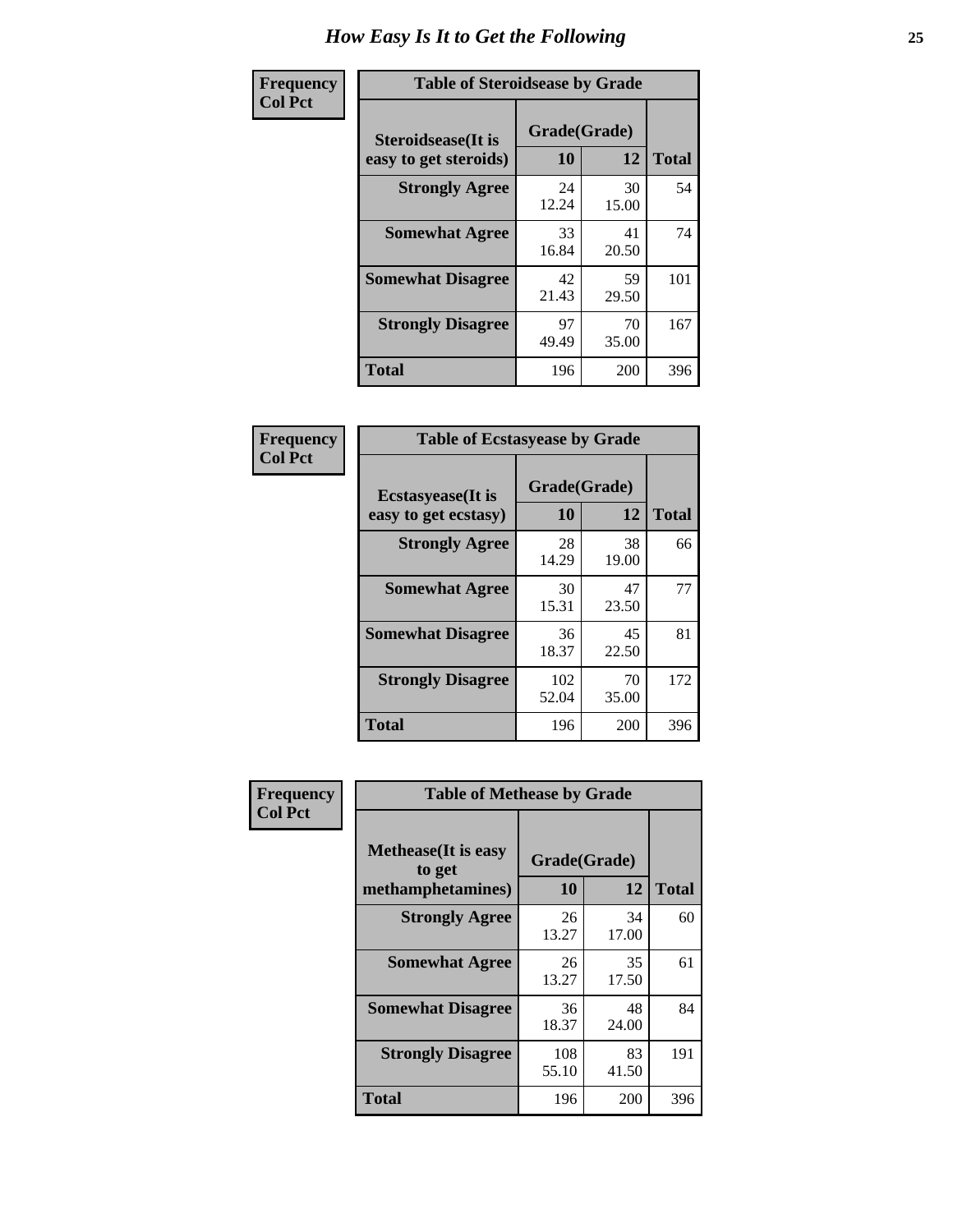| <b>Frequency</b> | <b>Table of Hallucinogensease by Grade</b>               |                    |             |              |  |  |  |  |  |  |
|------------------|----------------------------------------------------------|--------------------|-------------|--------------|--|--|--|--|--|--|
| <b>Col Pct</b>   | Hallucinogensease(It<br>is easy to get<br>hallucinogens) | Grade(Grade)<br>10 | 12          | <b>Total</b> |  |  |  |  |  |  |
|                  | <b>Strongly Agree</b>                                    | 29<br>14.80        | 35<br>17.50 | 64           |  |  |  |  |  |  |
|                  | <b>Somewhat Agree</b>                                    | 33<br>16.84        | 47<br>23.50 | 80           |  |  |  |  |  |  |
|                  | <b>Somewhat Disagree</b>                                 | 29<br>14.80        | 37<br>18.50 | 66           |  |  |  |  |  |  |
|                  | <b>Strongly Disagree</b>                                 | 105<br>53.57       | 81<br>40.50 | 186          |  |  |  |  |  |  |
|                  | <b>Total</b>                                             | 196                | 200         | 396          |  |  |  |  |  |  |

| Frequency<br>Col Pct |
|----------------------|
|                      |

| <b>Table of Prescriptionease by Grade</b>                                                |             |              |              |  |  |  |  |  |  |  |
|------------------------------------------------------------------------------------------|-------------|--------------|--------------|--|--|--|--|--|--|--|
| <b>Prescriptionease</b> (It<br>is easy to get<br>prescription drugs<br>not prescribed to |             | Grade(Grade) |              |  |  |  |  |  |  |  |
| me)                                                                                      | 10          | 12           | <b>Total</b> |  |  |  |  |  |  |  |
| <b>Strongly Agree</b>                                                                    | 75<br>38.27 | 93<br>46.50  | 168          |  |  |  |  |  |  |  |
| <b>Somewhat Agree</b>                                                                    | 43<br>21.94 | 43<br>21.50  | 86           |  |  |  |  |  |  |  |
| <b>Somewhat Disagree</b>                                                                 | 20<br>10.20 | 25<br>12.50  | 45           |  |  |  |  |  |  |  |
| <b>Strongly Disagree</b>                                                                 | 58<br>29.59 | 39<br>19.50  | 97           |  |  |  |  |  |  |  |
| <b>Total</b>                                                                             | 196         | 200          | 396          |  |  |  |  |  |  |  |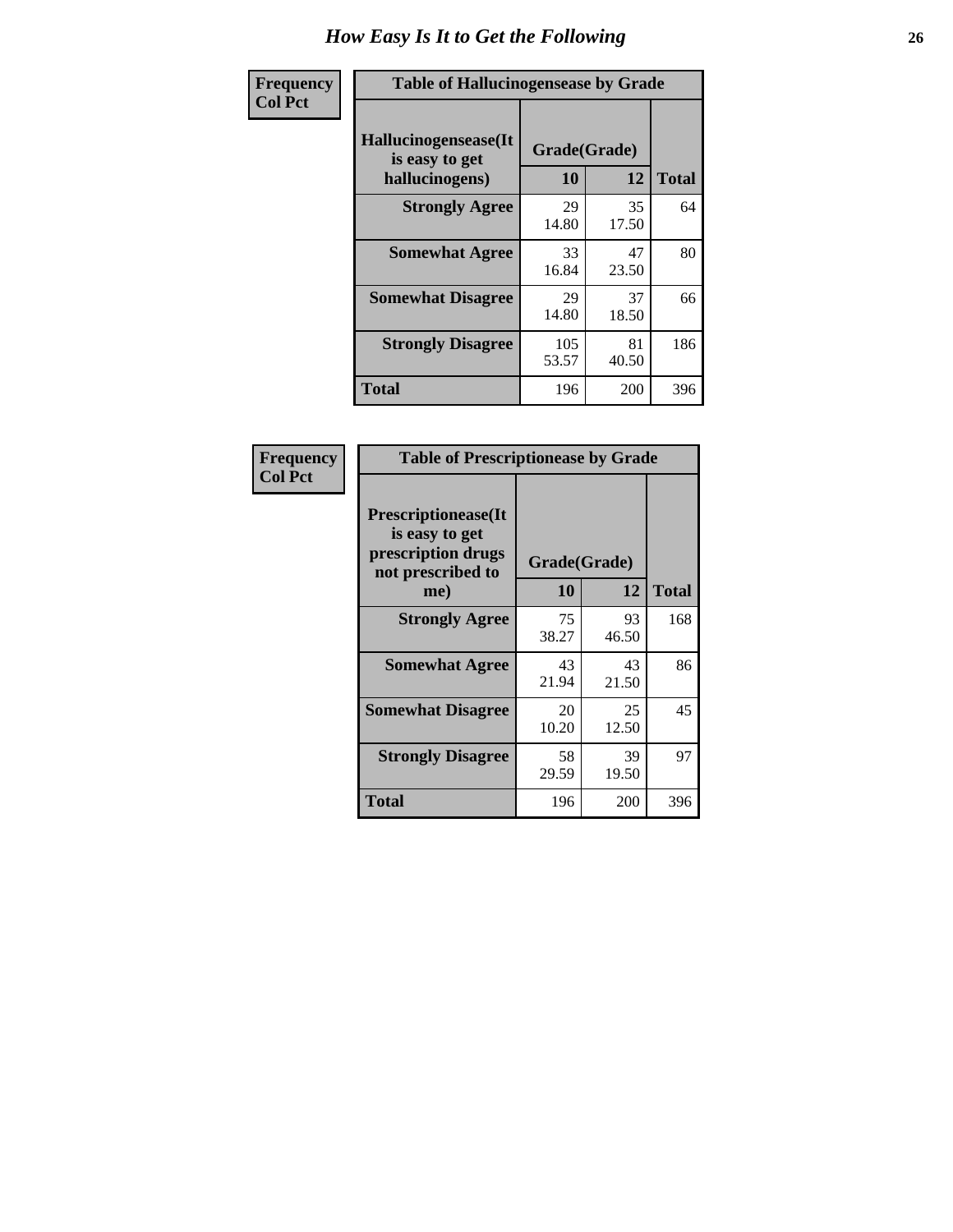*Age at Onset of Use* **27** *Results for "Age at Onset of Use" questions exclude students who said they did not use that substance*

| <b>Frequency</b> | <b>Table of Grade by Alcoholinit</b> |                                                  |                        |      |           |           |                           |             |             |             |                        |                       |              |
|------------------|--------------------------------------|--------------------------------------------------|------------------------|------|-----------|-----------|---------------------------|-------------|-------------|-------------|------------------------|-----------------------|--------------|
| <b>Row Pct</b>   |                                      | Alcoholinit (I started using alcohol when I was) |                        |      |           |           |                           |             |             |             |                        |                       |              |
|                  | Grade(Grade)                         | <b>8 or</b><br>younger                           | 9                      | 10   | 11        | 12        | 13                        | 14          | 15          | 16          | 17                     | <b>18 or</b><br>older | <b>Total</b> |
|                  | 10                                   | 3<br>4.00                                        | 3<br>4.00              | 1.33 | 1.33      | 6<br>8.00 | 9<br>12.00                | 28<br>37.33 | 22<br>29.33 | 2<br>2.67   | $\overline{0}$<br>0.00 | 0.00                  | 75           |
|                  | 12                                   | 3<br>2.78                                        | $\overline{2}$<br>1.85 | 0.93 | 3<br>2.78 | 6<br>5.56 | 8<br>7.41                 | 15<br>13.89 | 19<br>17.59 | 32<br>29.63 | 17<br>15.74            | 2<br>1.85             | 108          |
|                  | <b>Total</b>                         | 6                                                | 5                      | 2    | 4         | 12        | 17                        | 43          | 41          | 34          | 17                     | 2                     | 183          |
|                  |                                      |                                                  |                        |      |           |           | Frequency Missing $= 213$ |             |             |             |                        |                       |              |

| <b>Frequency</b> |                        | <b>Table of Grade by Cigarettesinit</b>              |                  |      |           |           |                           |           |             |                 |                  |                       |              |  |
|------------------|------------------------|------------------------------------------------------|------------------|------|-----------|-----------|---------------------------|-----------|-------------|-----------------|------------------|-----------------------|--------------|--|
| <b>Row Pct</b>   |                        | Cigarettesinit(I started smoking tobacco when I was) |                  |      |           |           |                           |           |             |                 |                  |                       |              |  |
|                  | Grade(Grade)   younger | 8 or                                                 | 9                | 10   | 11        | 12        | 13                        | 14        | 15          | 16 <sup>1</sup> | 17               | <b>18 or</b><br>older | <b>Total</b> |  |
|                  | 10                     | 2.50                                                 | 2.50             | 2.50 | 2.50      | 7.50      | 7<br>17.50                | 17.50     | 17<br>42.50 | 5.00            | $\Omega$<br>0.00 | $\Omega$<br>0.00      | 40           |  |
|                  | 12                     | 2<br>3.39                                            | $\theta$<br>0.00 | 1.69 | 0<br>0.00 | ∍<br>3.39 | 6<br>10.17                | 4<br>6.78 | 10<br>16.95 | 19<br>32.20     | 12<br>20.34      | 3<br>5.08             | 59           |  |
|                  | <b>Total</b>           | 3                                                    | $\bf{I}$         | 2    |           |           | 13                        | 11        | 27          | 21              | 12               | 3                     | 99           |  |
|                  |                        |                                                      |                  |      |           |           | Frequency Missing $= 297$ |           |             |                 |                  |                       |              |  |

**Frequency Row Pct**

|              | <b>Table of Grade by Smokelessinit</b> |                                                     |                      |           |                           |             |                        |             |       |                       |              |
|--------------|----------------------------------------|-----------------------------------------------------|----------------------|-----------|---------------------------|-------------|------------------------|-------------|-------|-----------------------|--------------|
|              |                                        | Smokelessinit(I started chewing tobacco when I was) |                      |           |                           |             |                        |             |       |                       |              |
| Grade(Grade) | 8 or<br>younger                        | 10 <sup>1</sup>                                     | 11                   | <b>12</b> | <b>13</b>                 | 14          | 15                     | 16          | 17    | <b>18 or</b><br>older | <b>Total</b> |
| 10           | 5.00                                   | 0<br>$0.00\downharpoonright$                        | 5.00                 | 5.00      | 2<br>10.00                | 10<br>50.00 | 4<br>20.00             | 5.00        | 0.00  | $\Omega$<br>0.00      | 20           |
| 12           | 3.57                                   | 3.57                                                | $\Omega$<br>$0.00\,$ | 2<br>7.14 | $\Omega$<br>0.00          | 3.57        | $\mathcal{F}$<br>10.71 | 11<br>39.29 | 25.00 | 7.14                  | 28           |
| <b>Total</b> | $\overline{2}$                         |                                                     |                      | 3         | $\overline{2}$            | 11          | ⇁                      | 12          | ℸ     | ∍                     | 48           |
|              |                                        |                                                     |                      |           | Frequency Missing $=$ 348 |             |                        |             |       |                       |              |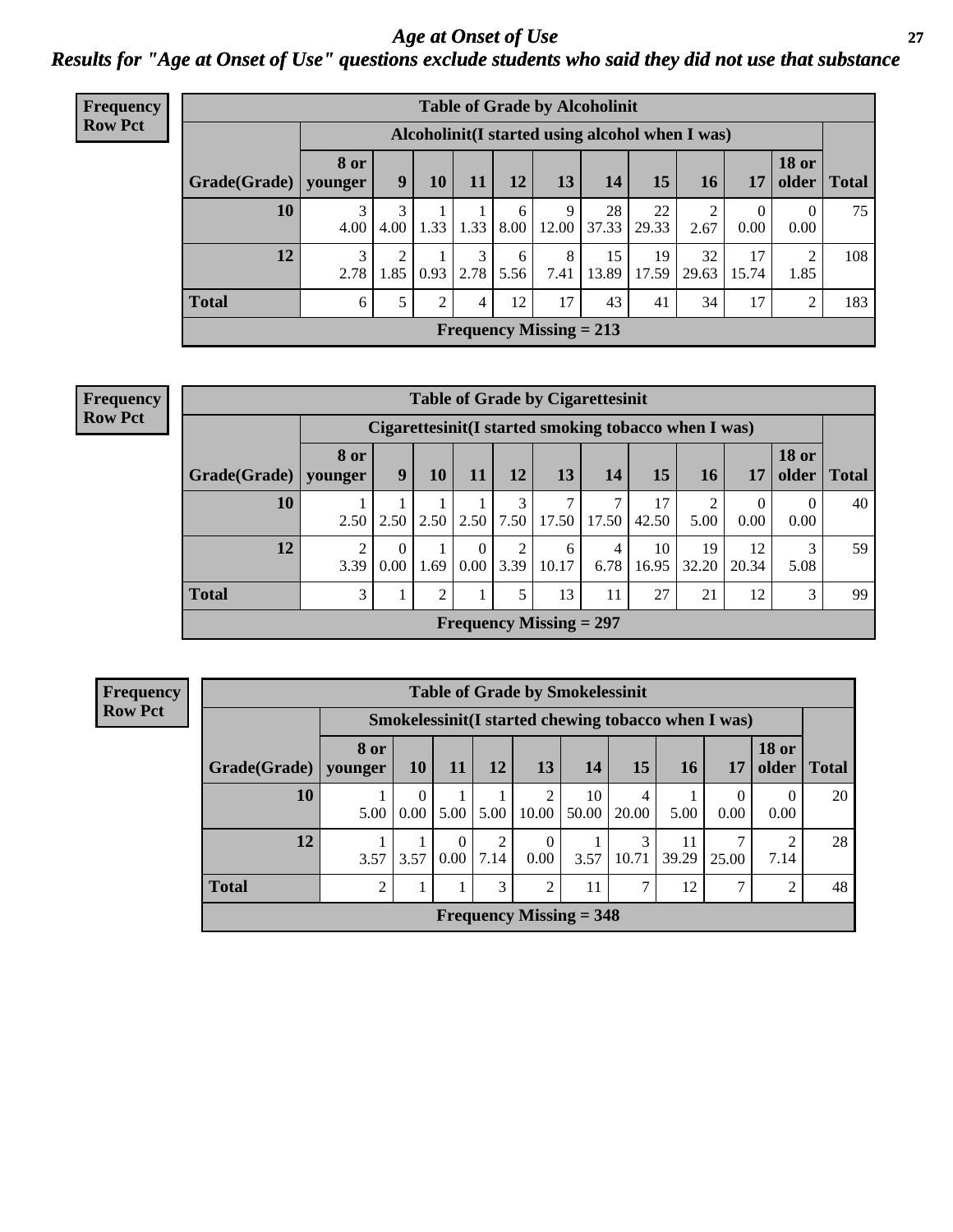#### *Age at Onset of Use* **28**

*Results for "Age at Onset of Use" questions exclude students who said they did not use that substance*

| <b>Frequency</b> | <b>Table of Grade by Marijuanainit</b> |                                                      |                  |           |           |            |       |             |                  |             |              |
|------------------|----------------------------------------|------------------------------------------------------|------------------|-----------|-----------|------------|-------|-------------|------------------|-------------|--------------|
| <b>Row Pct</b>   |                                        | Marijuanainit (I started using marijuana when I was) |                  |           |           |            |       |             |                  |             |              |
|                  | Grade(Grade)                           | 8 or<br>vounger                                      | 9                | 10        | 12        | 13         | 14    | 15          | 16               | 17          | <b>Total</b> |
|                  | 10                                     | $\Omega$<br>0.00                                     | $\Omega$<br>0.00 | 2<br>7.41 | 3.70      | 4<br>14.81 | 25.93 | 13<br>48.15 | $\Omega$<br>0.00 | 0<br>0.00   | 27           |
|                  | 12                                     | 2.13                                                 | 2.13             | 2.13      | 4<br>8.51 | 6.38       | 10.64 | 9<br>19.15  | 13<br>27.66      | 10<br>21.28 | 47           |
|                  | <b>Total</b>                           |                                                      |                  | 3         | 5         | 7          | 12    | 22          | 13               | 10          | 74           |
|                  | <b>Frequency Missing = 322</b>         |                                                      |                  |           |           |            |       |             |                  |             |              |

| <b>Frequency</b> |              | <b>Table of Grade by Cocaineinit</b> |                                                     |                           |           |                         |                          |              |  |  |
|------------------|--------------|--------------------------------------|-----------------------------------------------------|---------------------------|-----------|-------------------------|--------------------------|--------------|--|--|
| <b>Row Pct</b>   |              |                                      | Cocaineinit (I started using cocaine when I<br>was) |                           |           |                         |                          |              |  |  |
|                  | Grade(Grade) | 8 or<br>younger                      | <b>14</b>                                           | 15                        | <b>16</b> | 17                      | <b>18 or</b><br>older    | <b>Total</b> |  |  |
|                  | 10           | 0<br>0.00                            | $\Omega$<br>0.00                                    | 3<br>100.00               | 0<br>0.00 | $\Omega$<br>0.00        | $\left( \right)$<br>0.00 | 3            |  |  |
|                  | 12           | 12.50                                | $\mathfrak{D}$<br>25.00                             | 12.50                     | 12.50     | $\overline{c}$<br>25.00 | 12.50                    | 8            |  |  |
|                  | <b>Total</b> |                                      | $\mathfrak{D}$                                      | 4                         | 1         | $\overline{2}$          |                          | 11           |  |  |
|                  |              |                                      |                                                     | Frequency Missing $=$ 385 |           |                         |                          |              |  |  |

| <b>Frequency</b> |                           | <b>Table of Grade by Inhalantsinit</b>                  |           |                |                           |                  |              |  |  |
|------------------|---------------------------|---------------------------------------------------------|-----------|----------------|---------------------------|------------------|--------------|--|--|
| <b>Row Pct</b>   |                           | Inhalantsinit (I started using<br>inhalants when I was) |           |                |                           |                  |              |  |  |
|                  | Grade(Grade)              | 8 or<br>younger                                         | 9         | <b>10</b>      | <b>11</b>                 | 15               | <b>Total</b> |  |  |
|                  | <b>10</b>                 | 25.00                                                   | 0<br>0.00 | 25.00          | 25.00                     | 25.00            | 4            |  |  |
|                  | 12                        | 3<br>60.00                                              | 20.00     | 20.00          | $\mathbf{\Omega}$<br>0.00 | $\Omega$<br>0.00 | 5            |  |  |
|                  | <b>Total</b>              | 4                                                       |           | $\overline{2}$ |                           |                  | 9            |  |  |
|                  | Frequency Missing $=$ 387 |                                                         |           |                |                           |                  |              |  |  |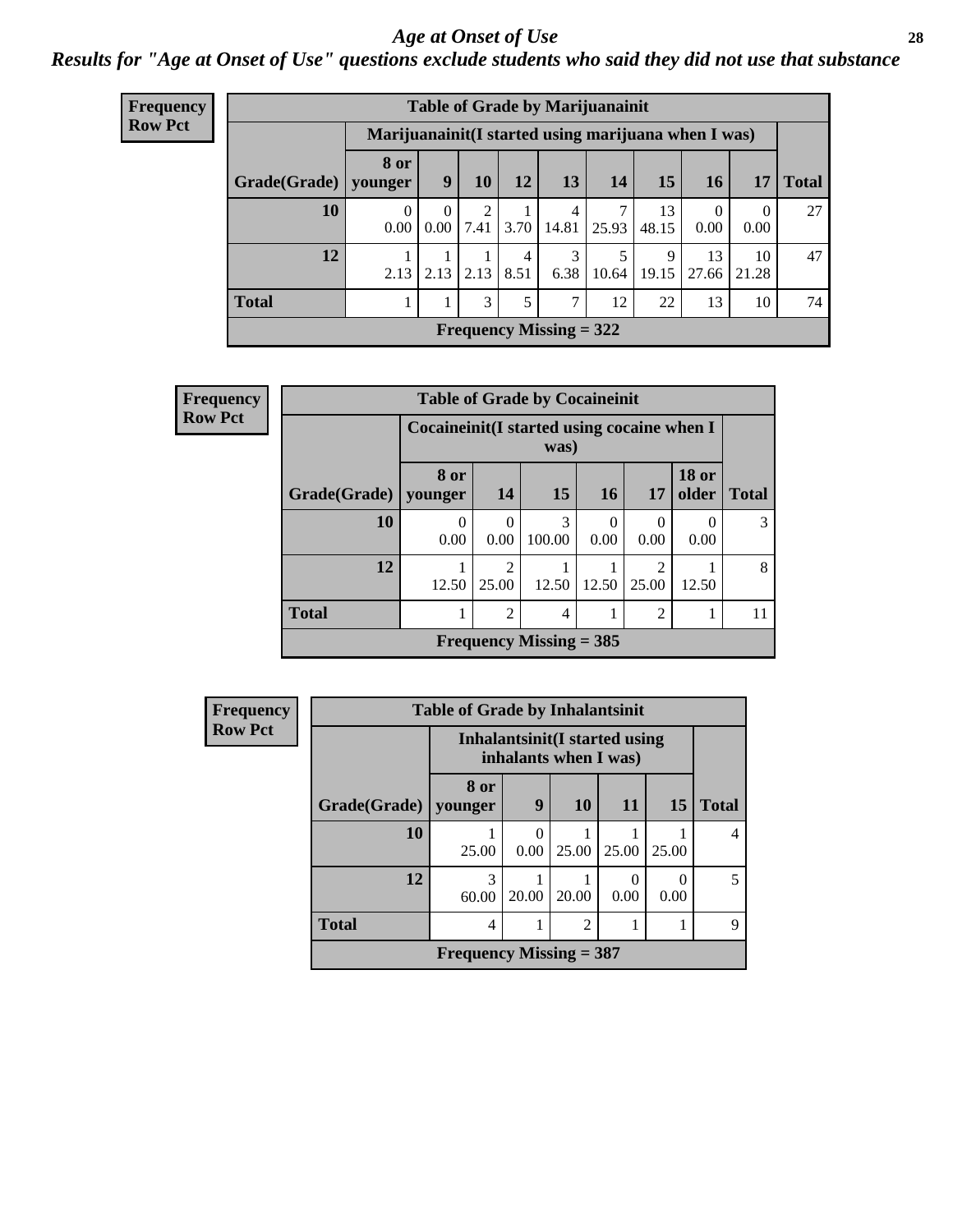#### *Age at Onset of Use* **29**

*Results for "Age at Onset of Use" questions exclude students who said they did not use that substance*

| <b>Frequency</b> |              | <b>Table of Grade by Steroidsinit</b> |                      |           |                  |                |  |  |  |
|------------------|--------------|---------------------------------------|----------------------|-----------|------------------|----------------|--|--|--|
| <b>Row Pct</b>   |              | <b>Steroidsinit(I started using</b>   | steroids when I was) |           |                  |                |  |  |  |
|                  | Grade(Grade) | 8 or<br>younger                       | 14                   | <b>15</b> | 16               | <b>Total</b>   |  |  |  |
|                  | 10           | 33.33                                 | 33.33                | 33.33     | $\Omega$<br>0.00 | 3              |  |  |  |
|                  | 12           | 50.00                                 | 0.00                 | 0.00      | 50.00            | $\mathfrak{D}$ |  |  |  |
|                  | <b>Total</b> | $\overline{2}$                        |                      |           |                  |                |  |  |  |
|                  |              | <b>Frequency Missing = 391</b>        |                      |           |                  |                |  |  |  |

| Frequency      |              | <b>Table of Grade by Ecstasyinit</b>        |                      |             |                         |            |              |  |  |
|----------------|--------------|---------------------------------------------|----------------------|-------------|-------------------------|------------|--------------|--|--|
| <b>Row Pct</b> |              | <b>Ecstasyinit</b> (I started using ecstasy |                      | when I was) |                         |            |              |  |  |
|                | Grade(Grade) | 8 or<br>younger                             | 9                    | 13          | 15                      | 16         | <b>Total</b> |  |  |
|                | 10           | $\left( \right)$<br>0.00                    | 33.33                | 0<br>0.00   | $\mathfrak{D}$<br>66.67 | 0.00       | 3            |  |  |
|                | 12           | 20.00                                       | $\mathbf{0}$<br>0.00 | 20.00       | 0.00                    | 3<br>60.00 | 5            |  |  |
|                | <b>Total</b> |                                             |                      |             | $\overline{2}$          | 3          | 8            |  |  |
|                |              | Frequency Missing $=$ 388                   |                      |             |                         |            |              |  |  |

| <b>Frequency</b> |              | <b>Table of Grade by Methinit</b>                                   |           |           |                |  |  |  |  |
|------------------|--------------|---------------------------------------------------------------------|-----------|-----------|----------------|--|--|--|--|
| <b>Row Pct</b>   |              | <b>Methinit</b> (I started using<br>methamphetamines<br>when I was) |           |           |                |  |  |  |  |
|                  | Grade(Grade) | 8 or<br>younger                                                     | <b>10</b> | 17        | <b>Total</b>   |  |  |  |  |
|                  | 10           | 0.00                                                                | 100.00    | 0<br>0.00 |                |  |  |  |  |
|                  | 12           | 50.00                                                               | 0.00      | 50.00     | $\mathfrak{D}$ |  |  |  |  |
|                  | <b>Total</b> |                                                                     |           |           | 3              |  |  |  |  |
|                  |              | Frequency Missing $=$ 393                                           |           |           |                |  |  |  |  |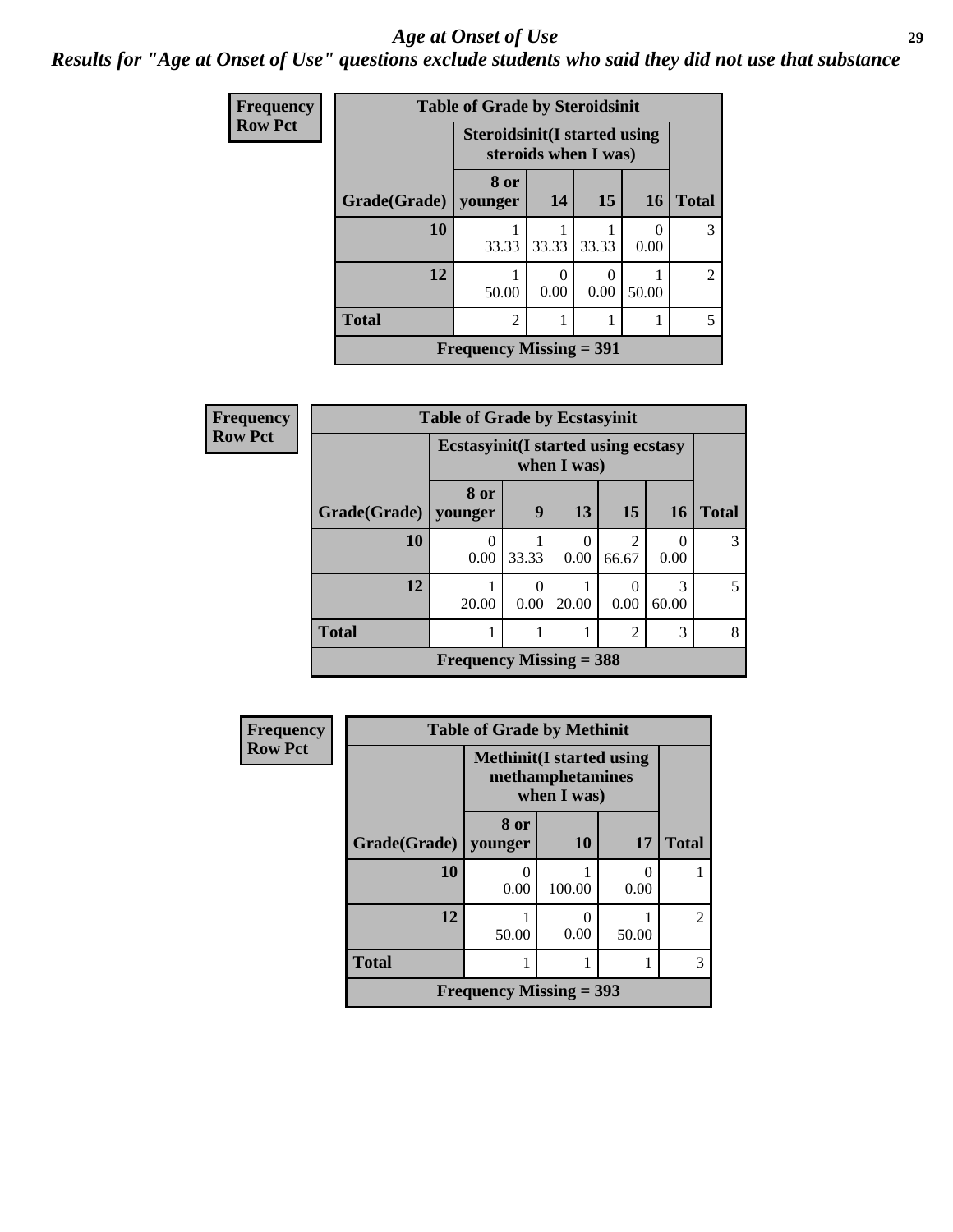#### Age at Onset of Use **30**

*Results for "Age at Onset of Use" questions exclude students who said they did not use that substance*

| Frequency      |                        | <b>Table of Grade by Hallucinogensinit</b> |                                                                      |           |                |
|----------------|------------------------|--------------------------------------------|----------------------------------------------------------------------|-----------|----------------|
| <b>Row Pct</b> |                        |                                            | Hallucinogensinit(I<br>started using<br>hallucinogens when I<br>was) |           |                |
|                | Grade(Grade)   younger | 8 or                                       | 14                                                                   | 17        | <b>Total</b>   |
|                | 10                     | $\mathbf{\Omega}$<br>0.00                  | $\mathfrak{D}$<br>100.00                                             | 0<br>0.00 | $\overline{2}$ |
|                | 12                     | 33.33                                      | 33.33                                                                | 33.33     | 3              |
|                | <b>Total</b>           |                                            | 3                                                                    | 1         | 5              |
|                |                        | <b>Frequency Missing = 391</b>             |                                                                      |           |                |

| Frequency      | <b>Table of Grade by Prescriptioninit</b> |                 |                                                                                            |                           |                      |            |            |            |           |                       |              |
|----------------|-------------------------------------------|-----------------|--------------------------------------------------------------------------------------------|---------------------------|----------------------|------------|------------|------------|-----------|-----------------------|--------------|
| <b>Row Pct</b> |                                           |                 | Prescription in it (I started using prescription drugs not<br>prescribed to me when I was) |                           |                      |            |            |            |           |                       |              |
|                | Grade(Grade)                              | 8 or<br>vounger | 9                                                                                          | 10                        | 13                   | 14         | 15         | 16         | 17        | <b>18 or</b><br>older | <b>Total</b> |
|                | 10                                        | 2<br>14.29      | 7.14                                                                                       |                           | 3<br>$14.29$   21.43 | 21.43      | 3<br>21.43 | 0.00       | 0<br>0.00 | $\theta$<br>0.00      | 14           |
|                | 12                                        | 3<br>12.00      | $\Omega$<br>0.00                                                                           | $\theta$<br>0.00          | 3<br>12.00           | 4<br>16.00 | 5<br>20.00 | 4<br>16.00 | 20.00     | 4.00                  | 25           |
|                | <b>Total</b>                              | 5               |                                                                                            | 2                         | 6                    | ⇁          | 8          | 4          | 5         |                       | 39           |
|                |                                           |                 |                                                                                            | Frequency Missing $= 357$ |                      |            |            |            |           |                       |              |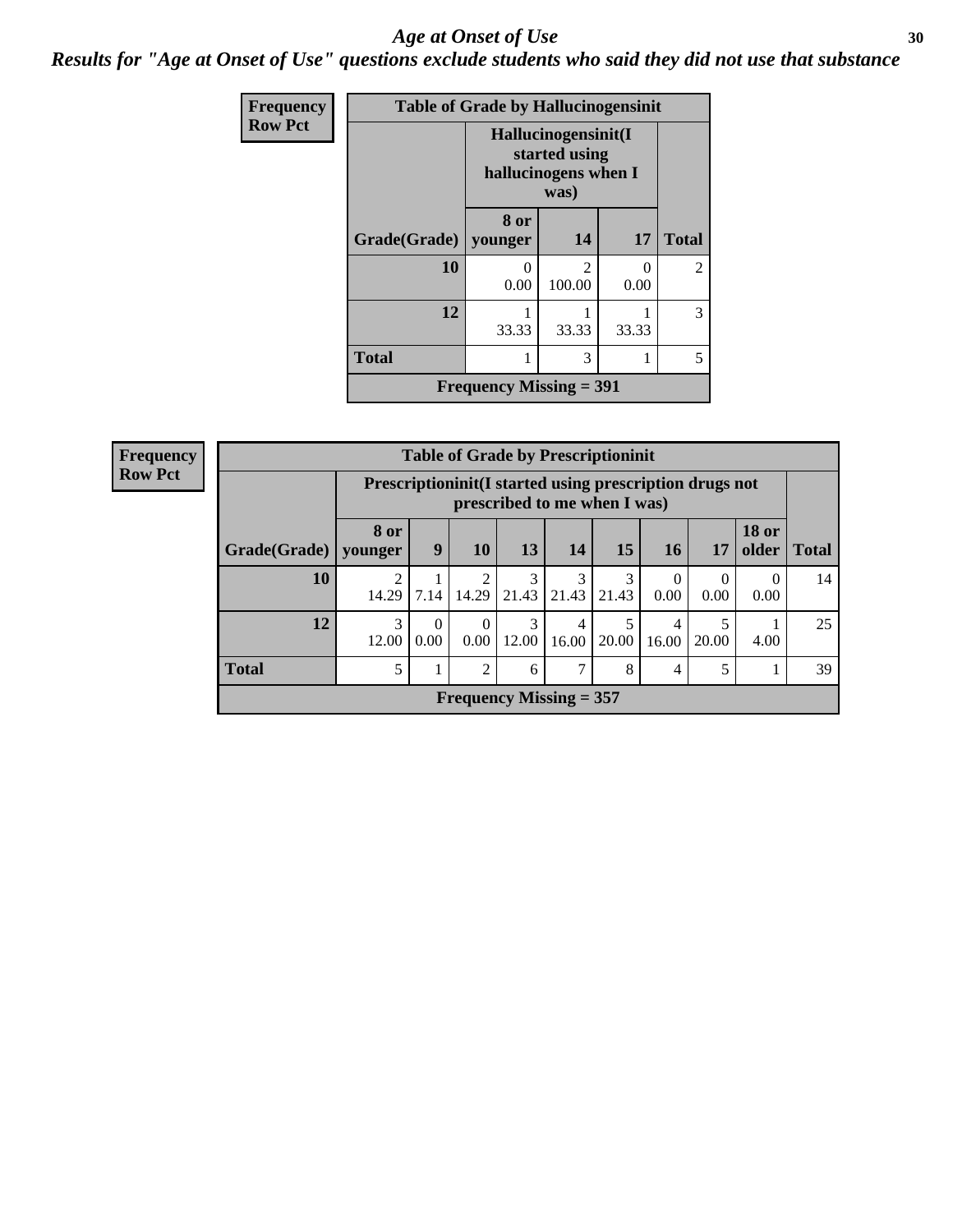| Frequency      | <b>Table of Alcoholharm by Grade</b>          |                    |             |              |  |  |  |  |  |
|----------------|-----------------------------------------------|--------------------|-------------|--------------|--|--|--|--|--|
| <b>Col Pct</b> | Alcoholharm(I<br>think alcohol is<br>harmful) | Grade(Grade)<br>10 | 12          | <b>Total</b> |  |  |  |  |  |
|                | <b>Strongly Agree</b>                         | 89<br>45.41        | 75<br>37.50 | 164          |  |  |  |  |  |
|                | <b>Somewhat Agree</b>                         | 62<br>31.63        | 68<br>34.00 | 130          |  |  |  |  |  |
|                | <b>Somewhat Disagree</b>                      | 31<br>15.82        | 35<br>17.50 | 66           |  |  |  |  |  |
|                | <b>Strongly Disagree</b>                      | 14<br>7.14         | 22<br>11.00 | 36           |  |  |  |  |  |
|                | <b>Total</b>                                  | 196                | 200         | 396          |  |  |  |  |  |

| <b>Table of Cigarettesharm by Grade</b>                  |                    |              |              |
|----------------------------------------------------------|--------------------|--------------|--------------|
| Cigarettesharm(I<br>think smoking<br>tobacco is harmful) | Grade(Grade)<br>10 | 12           | <b>Total</b> |
| <b>Strongly Agree</b>                                    | 148<br>75.51       | 161<br>80.50 | 309          |
| <b>Somewhat Agree</b>                                    | 30<br>15.31        | 26<br>13.00  | 56           |
| <b>Somewhat Disagree</b>                                 | 2<br>1.02          | 4<br>2.00    | 6            |
| <b>Strongly Disagree</b>                                 | 16<br>8.16         | 9<br>4.50    | 25           |
| <b>Total</b>                                             | 196                | 200          | 396          |

| Frequency      | <b>Table of Smokelessharm by Grade</b>                  |                    |              |              |
|----------------|---------------------------------------------------------|--------------------|--------------|--------------|
| <b>Col Pct</b> | Smokelessharm(I<br>think chewing<br>tobacco is harmful) | Grade(Grade)<br>10 | 12           | <b>Total</b> |
|                | <b>Strongly Agree</b>                                   | 146<br>74.49       | 159<br>79.50 | 305          |
|                | <b>Somewhat Agree</b>                                   | 30<br>15.31        | 29<br>14.50  | 59           |
|                | <b>Somewhat Disagree</b>                                | 3<br>1.53          | 4<br>2.00    | 7            |
|                | <b>Strongly Disagree</b>                                | 17<br>8.67         | 8<br>4.00    | 25           |
|                | <b>Total</b>                                            | 196                | 200          | 396          |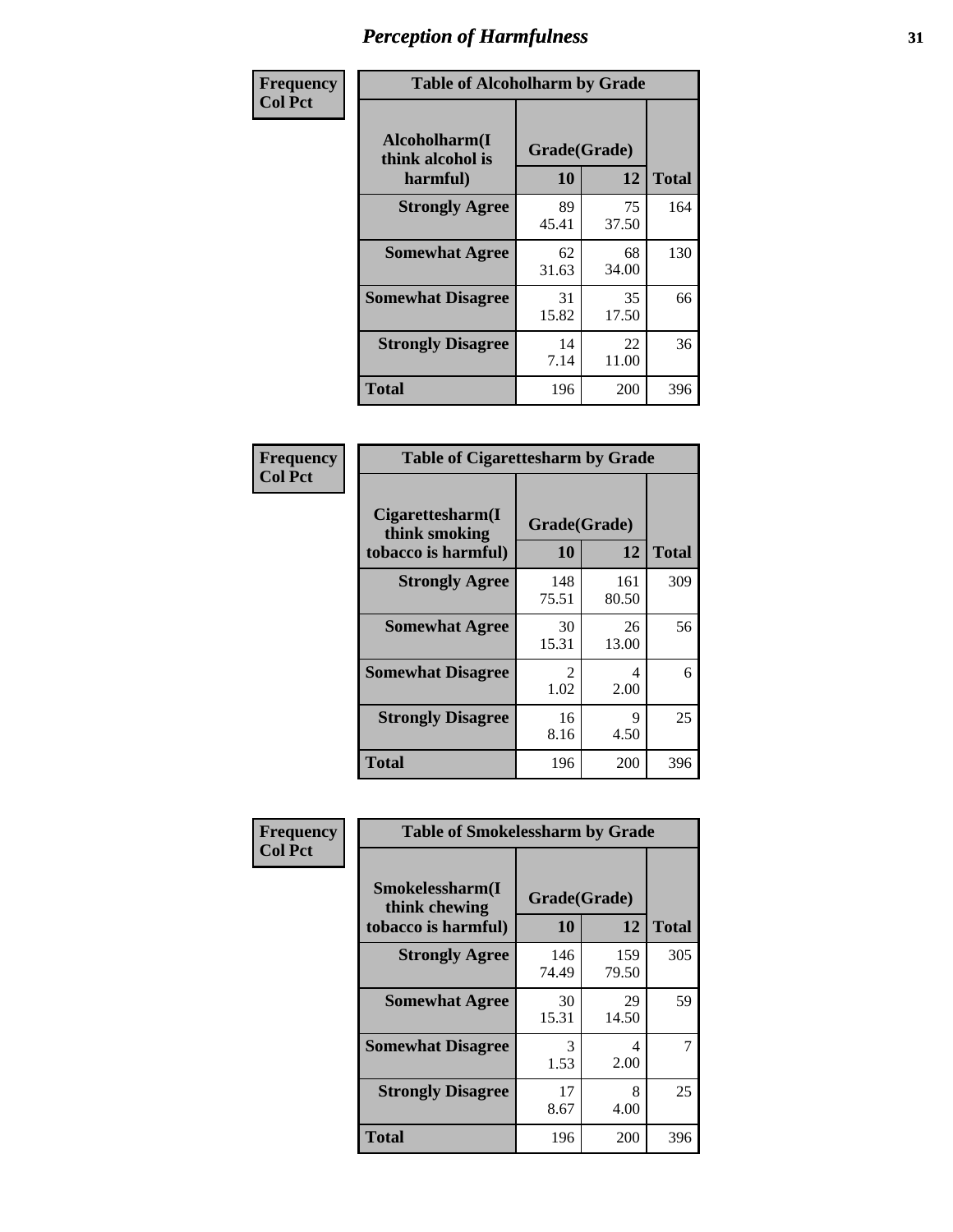| Frequency      | <b>Table of Marijuanaharm by Grade</b>            |                    |              |              |
|----------------|---------------------------------------------------|--------------------|--------------|--------------|
| <b>Col Pct</b> | Marijuanaharm(I<br>think marijuana is<br>harmful) | Grade(Grade)<br>10 | 12           | <b>Total</b> |
|                | <b>Strongly Agree</b>                             | 123<br>62.76       | 117<br>58.50 | 240          |
|                | <b>Somewhat Agree</b>                             | 34<br>17.35        | 26<br>13.00  | 60           |
|                | <b>Somewhat Disagree</b>                          | 9<br>4.59          | 23<br>11.50  | 32           |
|                | <b>Strongly Disagree</b>                          | 30<br>15.31        | 34<br>17.00  | 64           |
|                | <b>Total</b>                                      | 196                | 200          | 396          |

| <b>Table of Cocaineharm by Grade</b> |              |              |              |  |  |
|--------------------------------------|--------------|--------------|--------------|--|--|
| Cocaineharm(I<br>think cocaine is    | Grade(Grade) |              |              |  |  |
| harmful)                             | 10           | 12           | <b>Total</b> |  |  |
| <b>Strongly Agree</b>                | 169<br>86.22 | 187<br>93.50 | 356          |  |  |
| <b>Somewhat Agree</b>                | 13<br>6.63   | 4<br>2.00    | 17           |  |  |
| <b>Strongly Disagree</b>             | 14<br>7.14   | 9<br>4.50    | 23           |  |  |
| <b>Total</b>                         | 196          | 200          | 396          |  |  |

| Frequency      | <b>Table of Inhalantsharm by Grade</b>              |                    |              |              |  |
|----------------|-----------------------------------------------------|--------------------|--------------|--------------|--|
| <b>Col Pct</b> | Inhalantsharm(I)<br>think inhalants are<br>harmful) | Grade(Grade)<br>10 | 12           | <b>Total</b> |  |
|                | <b>Strongly Agree</b>                               | 162<br>82.65       | 178<br>89.00 | 340          |  |
|                | <b>Somewhat Agree</b>                               | 19<br>9.69         | 9<br>4.50    | 28           |  |
|                | <b>Somewhat Disagree</b>                            | 0<br>0.00          | 5<br>2.50    | 5            |  |
|                | <b>Strongly Disagree</b>                            | 15<br>7.65         | 8<br>4.00    | 23           |  |
|                | <b>Total</b>                                        | 196                | 200          | 396          |  |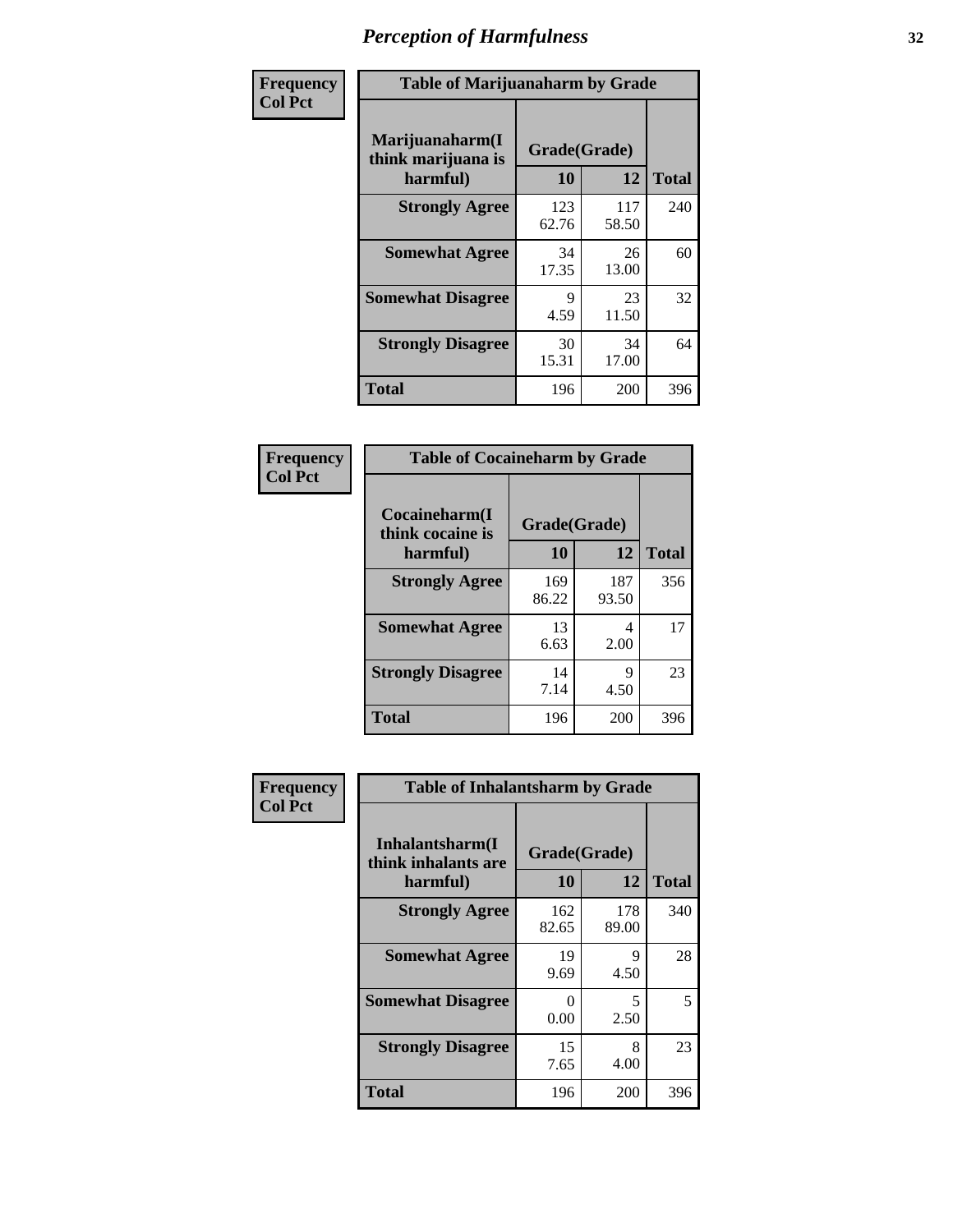| Frequency      | <b>Table of Steroidsharm by Grade</b>            |                    |              |              |
|----------------|--------------------------------------------------|--------------------|--------------|--------------|
| <b>Col Pct</b> | Steroidsharm(I<br>think steroids are<br>harmful) | Grade(Grade)<br>10 | 12           | <b>Total</b> |
|                | <b>Strongly Agree</b>                            | 155<br>79.08       | 163<br>81.50 | 318          |
|                | <b>Somewhat Agree</b>                            | 21<br>10.71        | 22<br>11.00  | 43           |
|                | <b>Somewhat Disagree</b>                         | 5<br>2.55          | 3.50         | 12           |
|                | <b>Strongly Disagree</b>                         | 15<br>7.65         | 8<br>4.00    | 23           |
|                | <b>Total</b>                                     | 196                | 200          | 396          |

| <b>Table of Ecstasyharm by Grade</b>          |                    |              |     |  |  |
|-----------------------------------------------|--------------------|--------------|-----|--|--|
| Ecstasyharm(I<br>think ecstasy is<br>harmful) | Grade(Grade)<br>10 | <b>Total</b> |     |  |  |
| <b>Strongly Agree</b>                         | 161<br>82.14       | 173<br>86.50 | 334 |  |  |
| <b>Somewhat Agree</b>                         | 12<br>6.12         | 12<br>6.00   | 24  |  |  |
| <b>Somewhat Disagree</b>                      | 6<br>3.06          | 6<br>3.00    | 12  |  |  |
| <b>Strongly Disagree</b>                      | 17<br>8.67         | 9<br>4.50    | 26  |  |  |
| Total                                         | 196                | 200          | 396 |  |  |

| Frequency      | <b>Table of Methharm by Grade</b>                            |                    |                       |              |
|----------------|--------------------------------------------------------------|--------------------|-----------------------|--------------|
| <b>Col Pct</b> | <b>Methharm</b> (I think<br>methamphetamines<br>are harmful) | Grade(Grade)<br>10 | 12                    | <b>Total</b> |
|                | <b>Strongly Agree</b>                                        | 171<br>87.24       | 189<br>94.50          | 360          |
|                | <b>Somewhat Agree</b>                                        | 9<br>4.59          | 2<br>1.00             | 11           |
|                | <b>Somewhat Disagree</b>                                     | 0.51               | $\mathcal{L}$<br>1.00 | 3            |
|                | <b>Strongly Disagree</b>                                     | 15<br>7.65         | 3.50                  | 22           |
|                | Total                                                        | 196                | 200                   | 396          |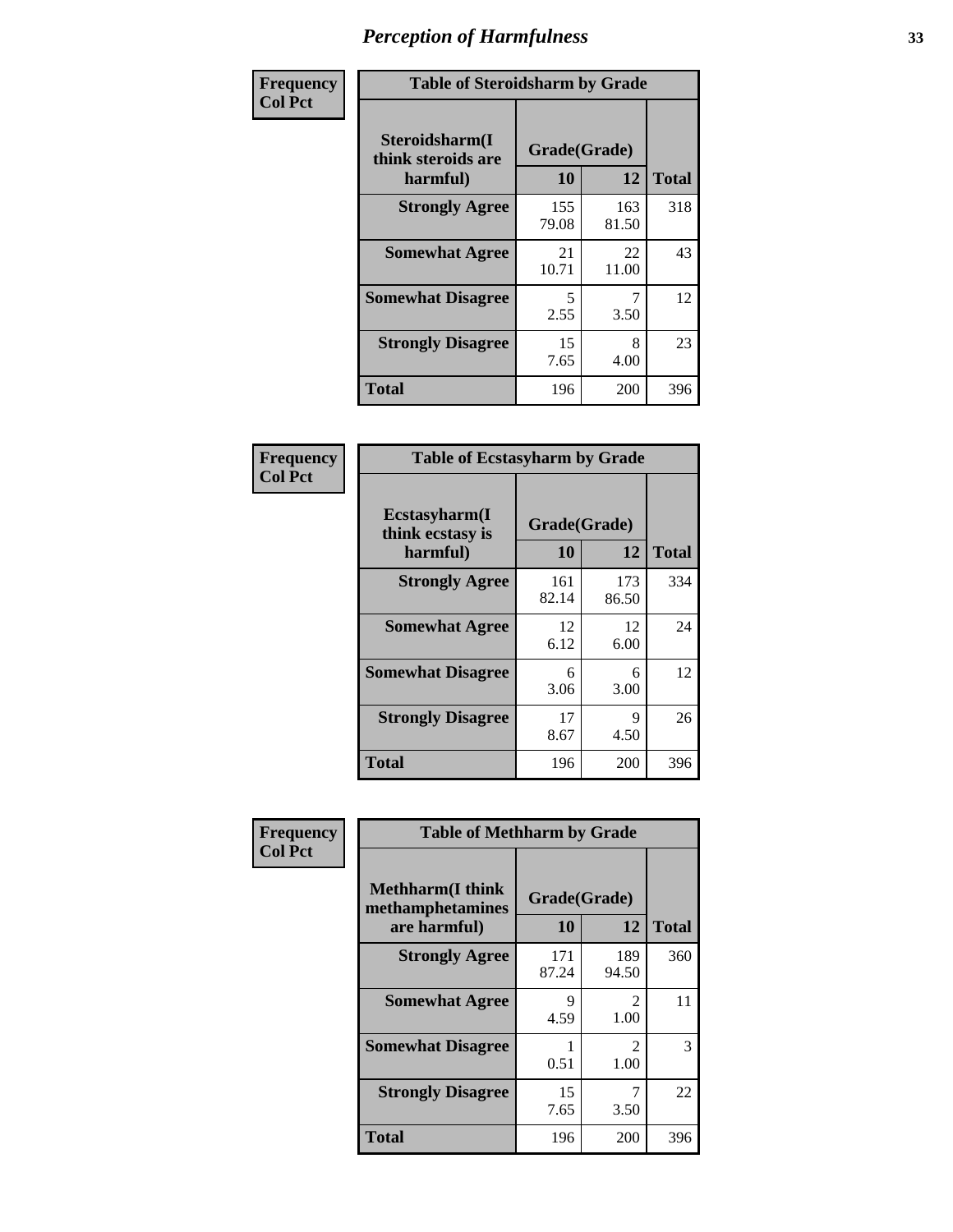| Frequency      | <b>Table of Hallucinogensharm by Grade</b>                 |                       |              |              |
|----------------|------------------------------------------------------------|-----------------------|--------------|--------------|
| <b>Col Pct</b> | Hallucinogensharm(I<br>think hallucinogens<br>are harmful) | Grade(Grade)<br>10    | 12           | <b>Total</b> |
|                | <b>Strongly Agree</b>                                      | 165<br>84.18          | 176<br>88.00 | 341          |
|                | <b>Somewhat Agree</b>                                      | 13<br>6.63            | 11<br>5.50   | 24           |
|                | <b>Somewhat Disagree</b>                                   | $\mathcal{L}$<br>1.02 | 4<br>2.00    | 6            |
|                | <b>Strongly Disagree</b>                                   | 16<br>8.16            | 9<br>4.50    | 25           |
|                | <b>Total</b>                                               | 196                   | 200          | 396          |

| <b>Table of Prescriptionharm by Grade</b>                                                         |              |                    |              |  |
|---------------------------------------------------------------------------------------------------|--------------|--------------------|--------------|--|
| <b>Prescriptionharm</b> (I<br>think prescription<br>drugs not<br>prescribed to me<br>are harmful) | 10           | Grade(Grade)<br>12 | <b>Total</b> |  |
| <b>Strongly Agree</b>                                                                             | 142<br>72.45 | 141<br>70.50       | 283          |  |
| <b>Somewhat Agree</b>                                                                             | 30<br>15.31  | 39<br>19.50        | 69           |  |
| <b>Somewhat Disagree</b>                                                                          | 9<br>4.59    | 9<br>4.50          | 18           |  |
| <b>Strongly Disagree</b>                                                                          | 15<br>7.65   | 11<br>5.50         | 26           |  |
| Total                                                                                             | 196          | 200                | 396          |  |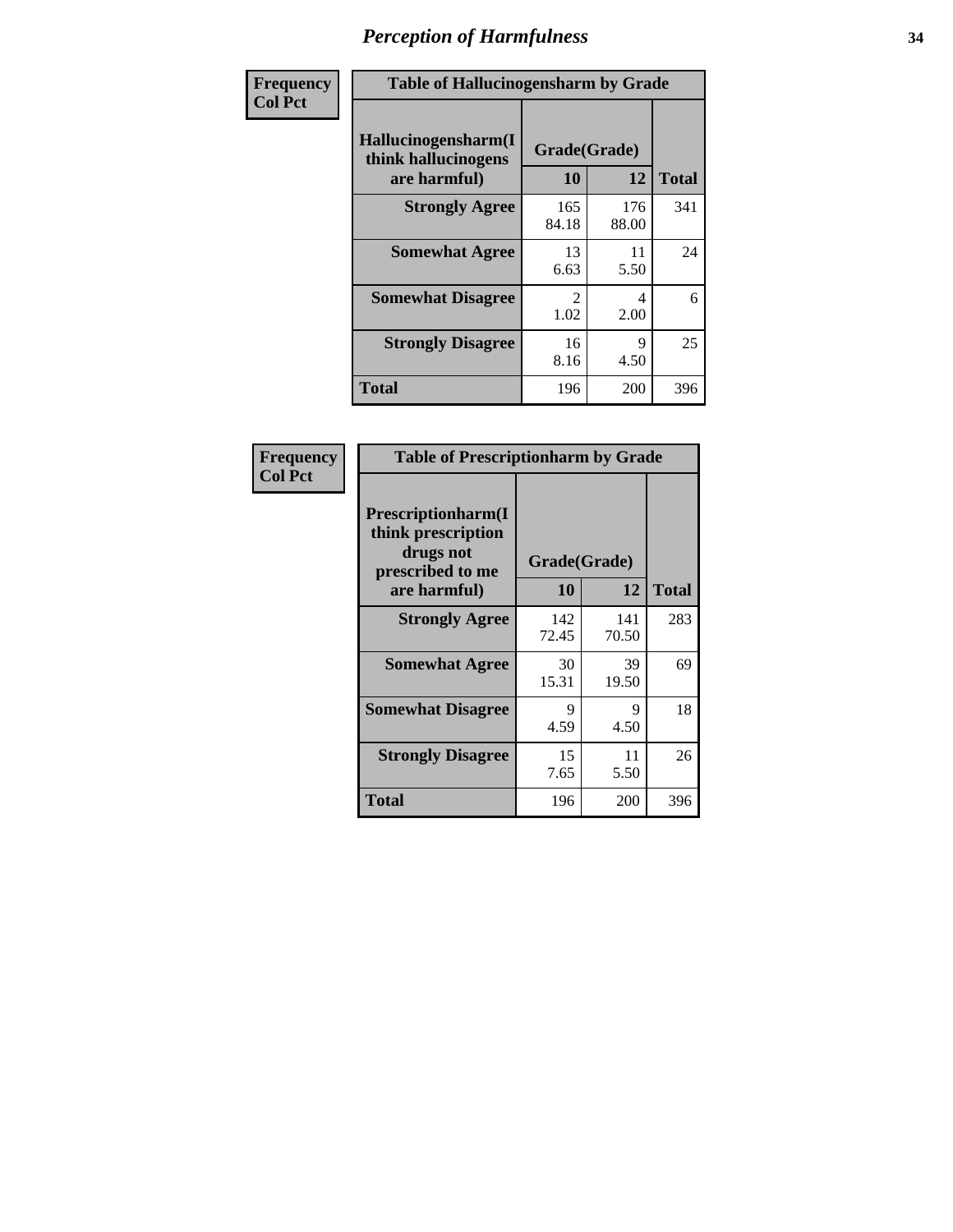# *Disapproval by Adults* **35**

| Frequency      |                                                                       | <b>Table of Alcoholadult by Grade</b> |             |              |  |
|----------------|-----------------------------------------------------------------------|---------------------------------------|-------------|--------------|--|
| <b>Col Pct</b> | <b>Alcoholadult</b> (Adults<br>would disapprove if<br>I used alcohol) | Grade(Grade)<br>10                    | 12          | <b>Total</b> |  |
|                | <b>Strongly Agree</b>                                                 | 109<br>55.61                          | 93<br>46.50 | 202          |  |
|                | <b>Somewhat Agree</b>                                                 | 48<br>24.49                           | 68<br>34.00 | 116          |  |
|                | <b>Somewhat Disagree</b>                                              | 23<br>11.73                           | 24<br>12.00 | 47           |  |
|                | <b>Strongly Disagree</b>                                              | 16<br>8.16                            | 15<br>7.50  | 31           |  |
|                | <b>Total</b>                                                          | 196                                   | 200         | 396          |  |

| <b>Table of Tobaccoadult by Grade</b>                                |                    |              |              |  |
|----------------------------------------------------------------------|--------------------|--------------|--------------|--|
| <b>Tobaccoadult(Adults</b><br>would disapprove if<br>I used tobacco) | Grade(Grade)<br>10 | 12           | <b>Total</b> |  |
| <b>Strongly Agree</b>                                                | 149<br>76.02       | 138<br>69.00 | 287          |  |
| <b>Somewhat Agree</b>                                                | 15<br>7.65         | 40<br>20.00  | 55           |  |
| <b>Somewhat Disagree</b>                                             | 14<br>7.14         | 9<br>4.50    | 23           |  |
| <b>Strongly Disagree</b>                                             | 18<br>9.18         | 13<br>6.50   | 31           |  |
| <b>Total</b>                                                         | 196                | 200          | 396          |  |

| Frequency      | <b>Table of Marijuanaadult by Grade</b>                           |                    |              |              |
|----------------|-------------------------------------------------------------------|--------------------|--------------|--------------|
| <b>Col Pct</b> | Marijuanaadult(Adults<br>would disapprove if I<br>used marijuana) | Grade(Grade)<br>10 | 12           | <b>Total</b> |
|                | <b>Strongly Agree</b>                                             | 163<br>83.16       | 163<br>81.50 | 326          |
|                | <b>Somewhat Agree</b>                                             | 9<br>4.59          | 18<br>9.00   | 27           |
|                | <b>Somewhat Disagree</b>                                          | 9<br>4.59          | 8<br>4.00    | 17           |
|                | <b>Strongly Disagree</b>                                          | 15<br>7.65         | 11<br>5.50   | 26           |
|                | <b>Total</b>                                                      | 196                | 200          | 396          |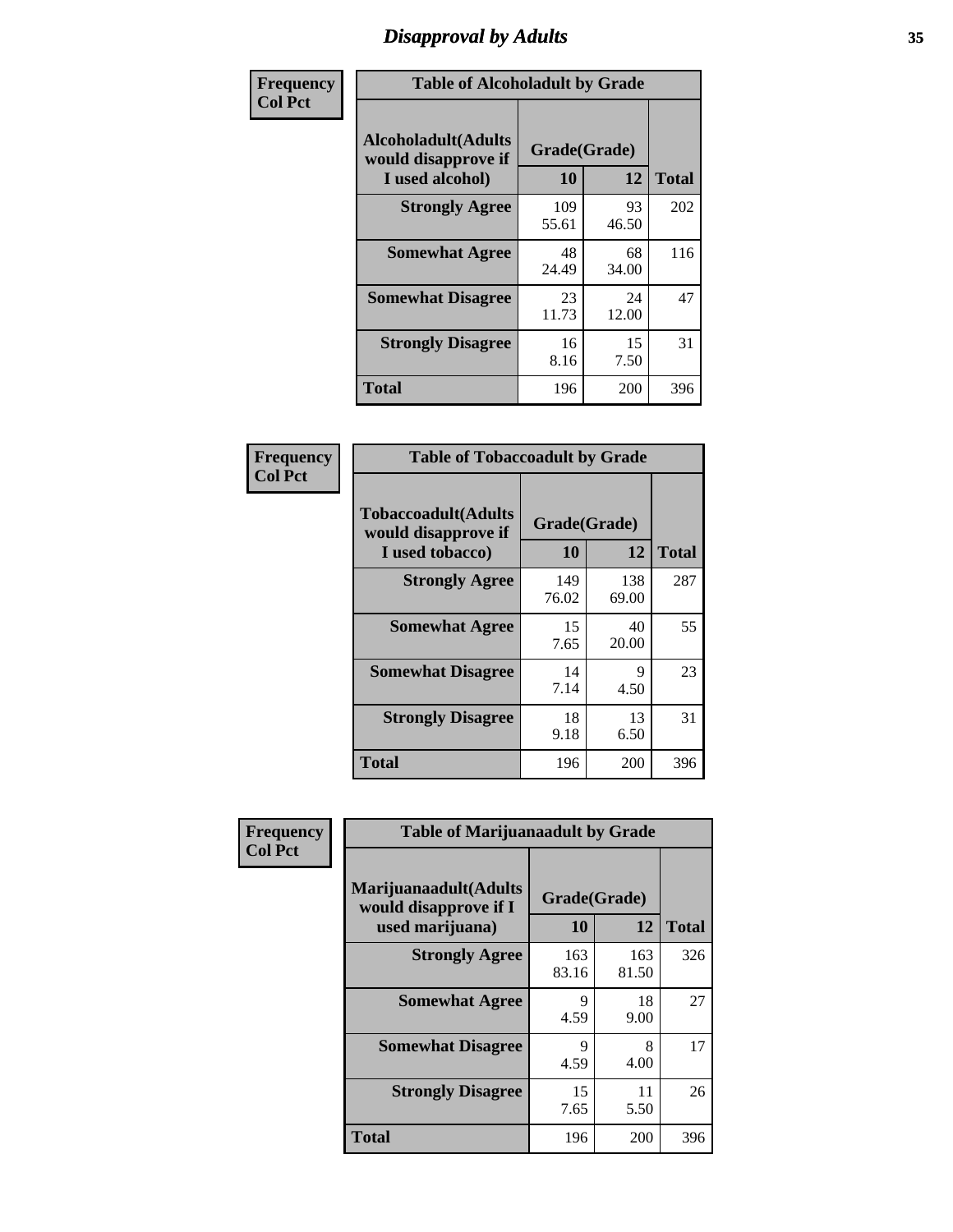### *Disapproval by Adults* **36**

| Frequency      | <b>Table of Otherdrugadult by Grade</b>                                     |                    |                        |              |
|----------------|-----------------------------------------------------------------------------|--------------------|------------------------|--------------|
| <b>Col Pct</b> | <b>Otherdrugadult</b> (Adults<br>would disapprove if I<br>used other drugs) | Grade(Grade)<br>10 | 12                     | <b>Total</b> |
|                | <b>Strongly Agree</b>                                                       | 176<br>89.80       | 181<br>90.50           | 357          |
|                | <b>Somewhat Agree</b>                                                       | 0.51               | 6<br>3.00              | 7            |
|                | <b>Somewhat Disagree</b>                                                    | 4<br>2.04          | $\mathfrak{D}$<br>1.00 | 6            |
|                | <b>Strongly Disagree</b>                                                    | 15<br>7.65         | 11<br>5.50             | 26           |
|                | <b>Total</b>                                                                | 196                | 200                    | 396          |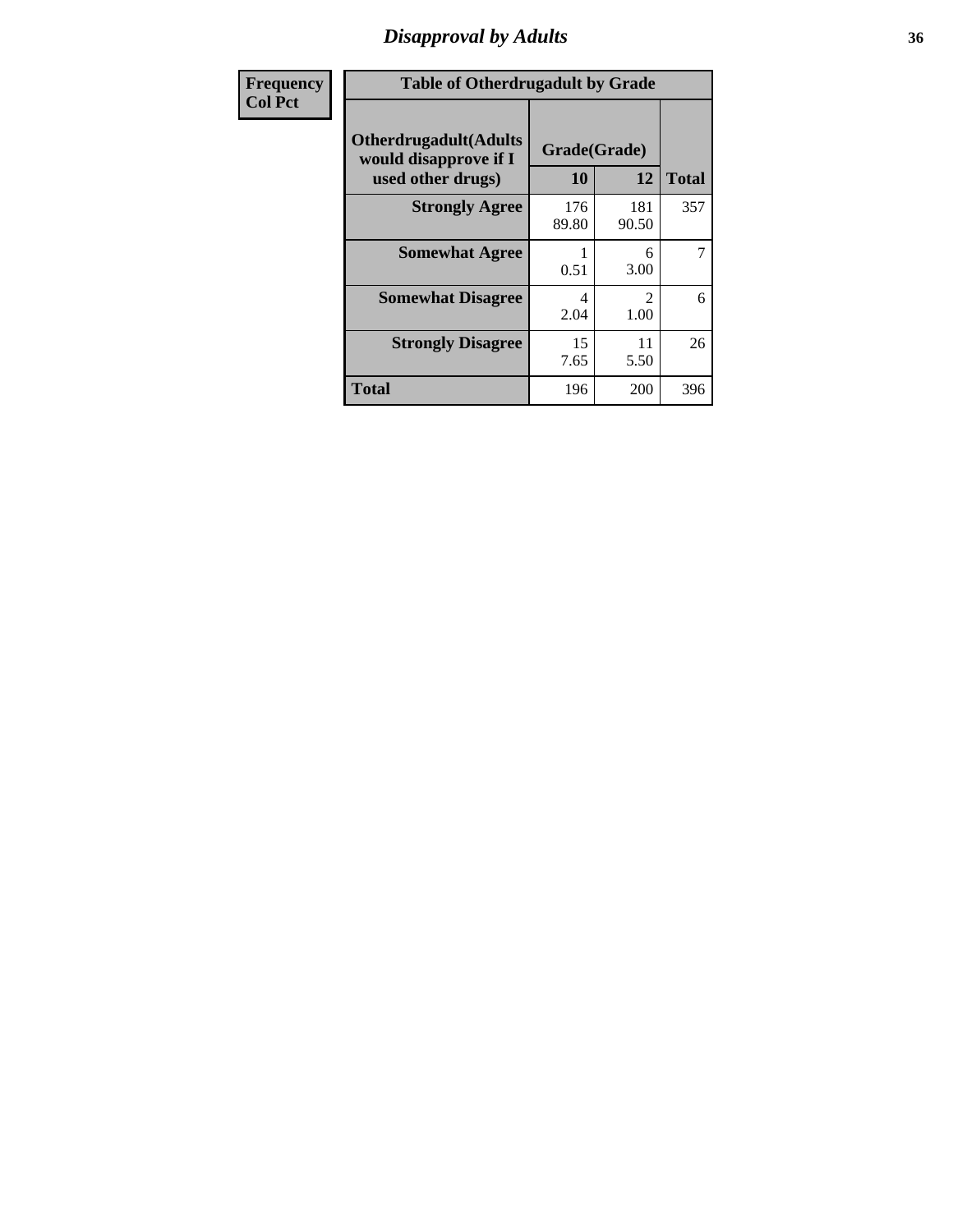# *Disapproval by Peers* **37**

| Frequency      | <b>Table of Alcoholpeer by Grade</b>                    |              |             |              |  |
|----------------|---------------------------------------------------------|--------------|-------------|--------------|--|
| <b>Col Pct</b> | Alcoholpeer(My<br>friends would<br>disapprove if I used | Grade(Grade) |             |              |  |
|                | alcohol)                                                | 10           | 12          | <b>Total</b> |  |
|                | <b>Strongly Agree</b>                                   | 54<br>27.55  | 24<br>12.00 | 78           |  |
|                | <b>Somewhat Agree</b>                                   | 42<br>21.43  | 29<br>14.50 | 71           |  |
|                | <b>Somewhat Disagree</b>                                | 43<br>21.94  | 69<br>34.50 | 112          |  |
|                | <b>Strongly Disagree</b>                                | 57<br>29.08  | 78<br>39.00 | 135          |  |
|                | Total                                                   | 196          | 200         | 396          |  |

| Frequency      | <b>Table of Tobaccopeer by Grade</b>                                |                           |             |              |
|----------------|---------------------------------------------------------------------|---------------------------|-------------|--------------|
| <b>Col Pct</b> | Tobaccopeer(My<br>friends would<br>disapprove if I used<br>tobacco) | Grade(Grade)<br><b>10</b> | 12          | <b>Total</b> |
|                | <b>Strongly Agree</b>                                               | 91<br>46.43               | 62<br>31.00 | 153          |
|                | <b>Somewhat Agree</b>                                               | 34<br>17.35               | 45<br>22.50 | 79           |
|                | <b>Somewhat Disagree</b>                                            | 30<br>15.31               | 42<br>21.00 | 72           |
|                | <b>Strongly Disagree</b>                                            | 41<br>20.92               | 51<br>25.50 | 92           |
|                | <b>Total</b>                                                        | 196                       | 200         | 396          |

| Frequency      | <b>Table of Marijuanapeer by Grade</b>                    |              |             |              |
|----------------|-----------------------------------------------------------|--------------|-------------|--------------|
| <b>Col Pct</b> | Marijuanapeer(My<br>friends would<br>disapprove if I used | Grade(Grade) |             |              |
|                | marijuana)                                                | 10           | 12          | <b>Total</b> |
|                | <b>Strongly Agree</b>                                     | 93<br>47.45  | 75<br>37.50 | 168          |
|                | <b>Somewhat Agree</b>                                     | 34<br>17.35  | 30<br>15.00 | 64           |
|                | <b>Somewhat Disagree</b>                                  | 20<br>10.20  | 43<br>21.50 | 63           |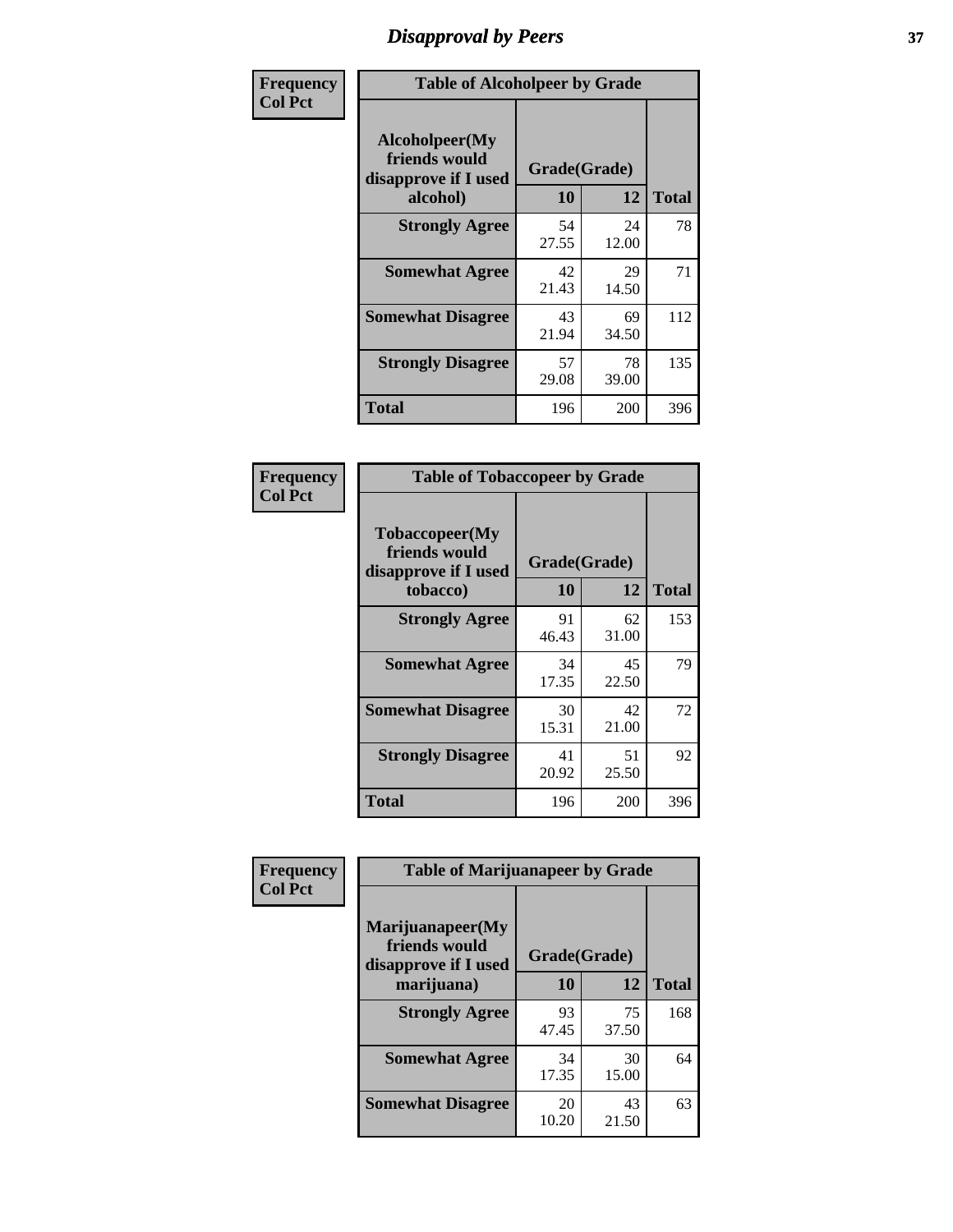# *Disapproval by Peers* **38**

| <b>Frequency</b> | <b>Table of Marijuanapeer by Grade</b>                                  |                    |             |              |  |
|------------------|-------------------------------------------------------------------------|--------------------|-------------|--------------|--|
| <b>Col Pct</b>   | Marijuanapeer(My<br>friends would<br>disapprove if I used<br>marijuana) | Grade(Grade)<br>10 | 12          | <b>Total</b> |  |
|                  | <b>Strongly Disagree</b>                                                | 49<br>25.00        | 52<br>26.00 | 101          |  |
|                  | <b>Total</b>                                                            | 196                | 200         | 396          |  |

| Frequency      | <b>Table of Otherdrugpeer by Grade</b>                                    |                    |              |              |
|----------------|---------------------------------------------------------------------------|--------------------|--------------|--------------|
| <b>Col Pct</b> | Otherdrugpeer(My<br>friends would<br>disapprove if I used<br>other drugs) | Grade(Grade)<br>10 | 12           | <b>Total</b> |
|                | <b>Strongly Agree</b>                                                     | 125<br>63.78       | 110<br>55.00 | 235          |
|                | <b>Somewhat Agree</b>                                                     | 24<br>12.24        | 31<br>15.50  | 55           |
|                | <b>Somewhat Disagree</b>                                                  | 14<br>7.14         | 26<br>13.00  | 40           |
|                | <b>Strongly Disagree</b>                                                  | 33<br>16.84        | 33<br>16.50  | 66           |
|                | <b>Total</b>                                                              | 196                | 200          | 396          |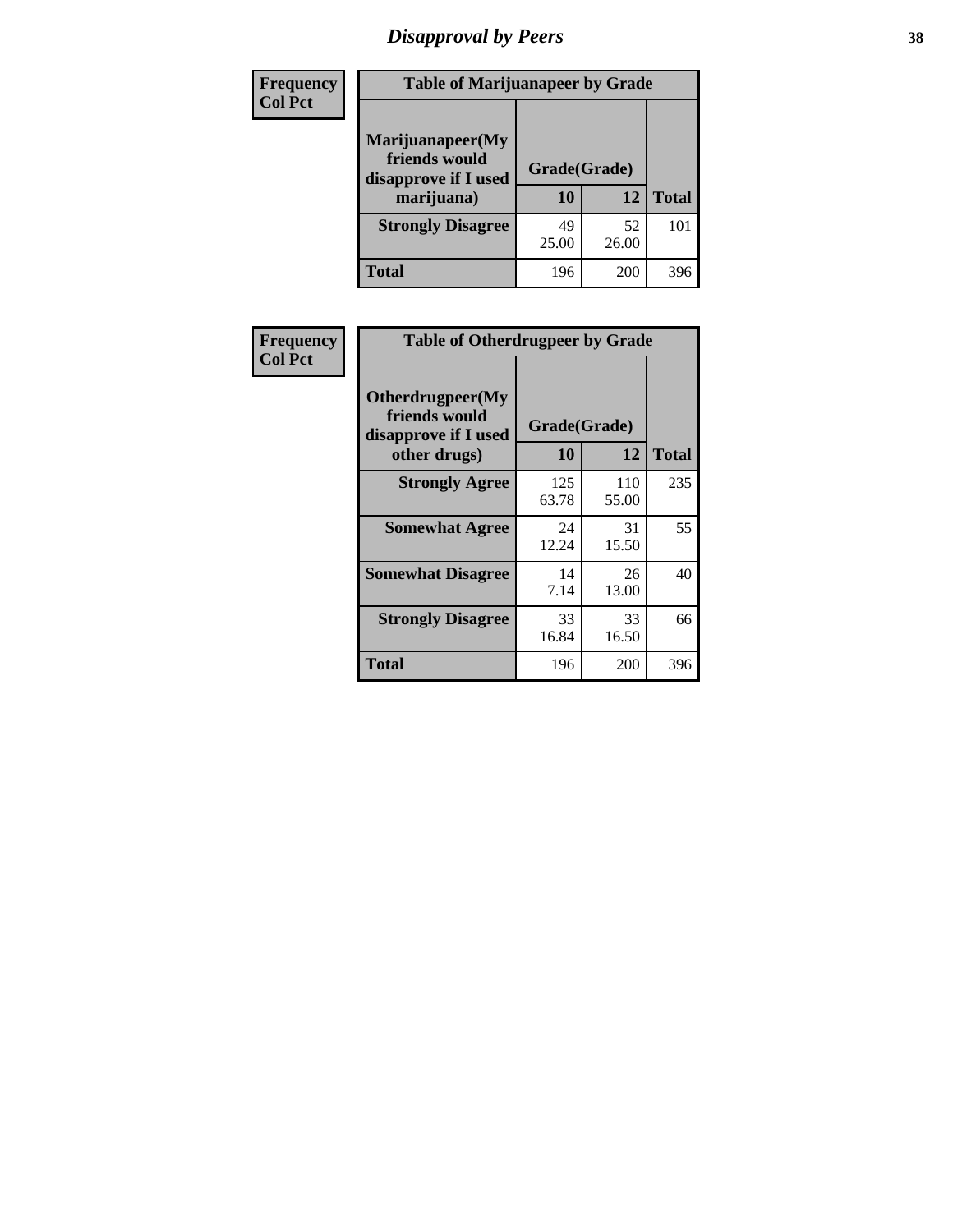| Frequency      | <b>Table of Alcohollocation1 by Grade</b> |              |              |              |
|----------------|-------------------------------------------|--------------|--------------|--------------|
| <b>Col Pct</b> | <b>Alcohollocation1(Places</b>            | Grade(Grade) |              |              |
|                | <b>Friends Use Alcohol)</b>               | 10           | 12           | <b>Total</b> |
|                |                                           | 130<br>66.33 | 148<br>74.00 | 278          |
|                | Do Not Use                                | 66<br>33.67  | 52<br>26.00  | 118          |
|                | <b>Total</b>                              | 196          | 200          | 396          |

| <b>Frequency</b> | <b>Table of Alcohollocation2 by Grade</b>                     |                    |              |              |
|------------------|---------------------------------------------------------------|--------------------|--------------|--------------|
| <b>Col Pct</b>   | <b>Alcohollocation2(Places</b><br><b>Friends Use Alcohol)</b> | Grade(Grade)<br>10 | 12           | <b>Total</b> |
|                  |                                                               | 105<br>53.57       | 103<br>51.50 | 208          |
|                  | Home                                                          | 91<br>46.43        | 97<br>48.50  | 188          |
|                  | <b>Total</b>                                                  | 196                | 200          | 396          |

| Frequency<br><b>Col Pct</b> | <b>Table of Alcohollocation 3 by Grade</b> |              |              |              |  |
|-----------------------------|--------------------------------------------|--------------|--------------|--------------|--|
|                             | <b>Alcohollocation3(Places</b>             | Grade(Grade) |              |              |  |
|                             | <b>Friends Use Alcohol)</b>                | 10           | 12           | <b>Total</b> |  |
|                             |                                            | 187<br>95.41 | 185<br>92.50 | 372          |  |
|                             | <b>School</b>                              | 9<br>4.59    | 15<br>7.50   | 24           |  |
|                             | <b>Total</b>                               | 196          | <b>200</b>   | 396          |  |

| <b>Frequency</b> | <b>Table of Alcohollocation4 by Grade</b> |              |              |              |  |
|------------------|-------------------------------------------|--------------|--------------|--------------|--|
| <b>Col Pct</b>   | <b>Alcohollocation4(Places</b>            | Grade(Grade) |              |              |  |
|                  | <b>Friends Use Alcohol)</b>               | 10           | 12           | <b>Total</b> |  |
|                  |                                           | 170<br>86.73 | 167<br>83.50 | 337          |  |
|                  | Car                                       | 26<br>13.27  | 33<br>16.50  | 59           |  |
|                  | <b>Total</b>                              | 196          | 200          | 396          |  |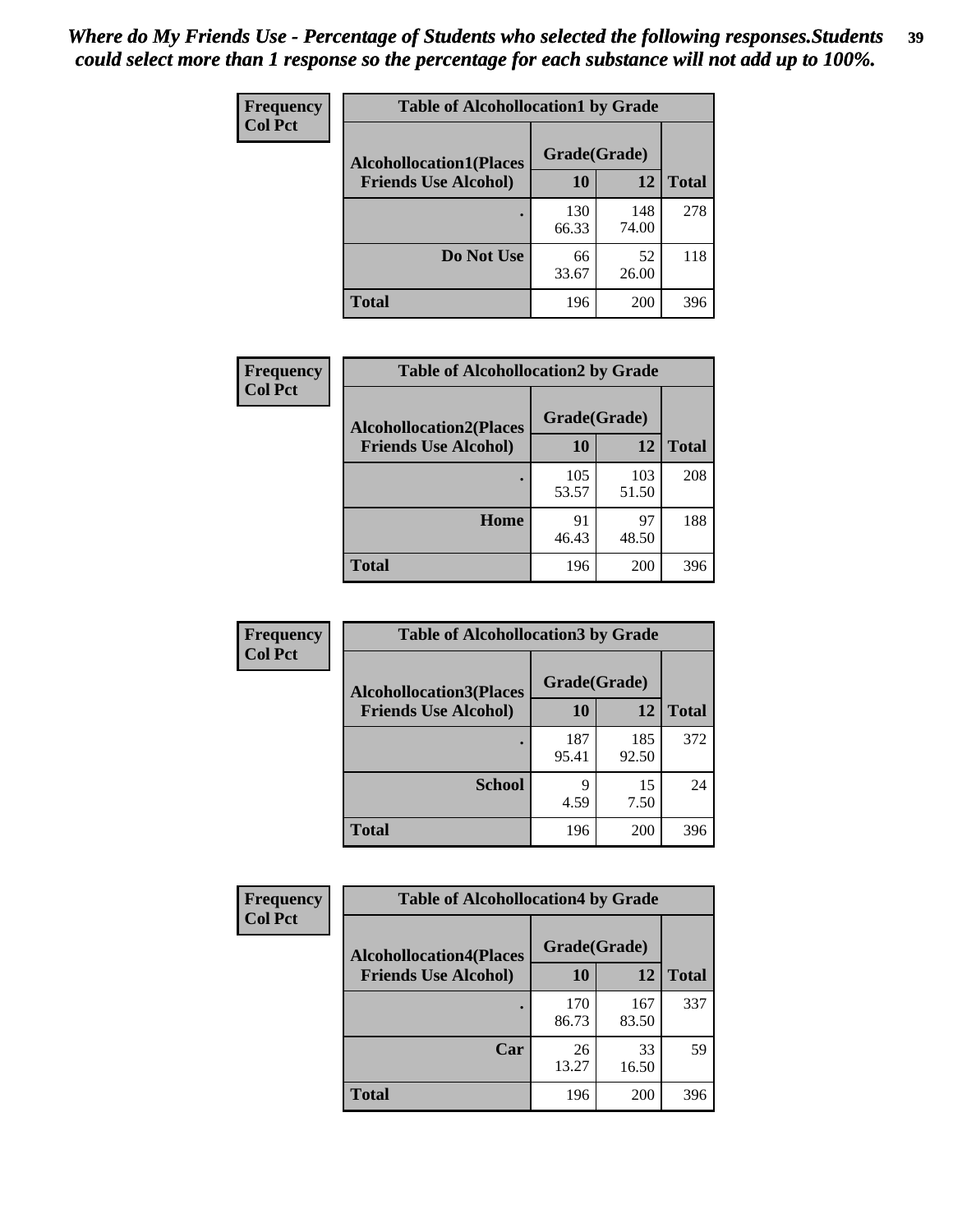| Frequency<br><b>Col Pct</b> | <b>Table of Alcohollocation5 by Grade</b>      |              |              |              |  |
|-----------------------------|------------------------------------------------|--------------|--------------|--------------|--|
|                             | Grade(Grade)<br><b>Alcohollocation5(Places</b> |              |              |              |  |
|                             | <b>Friends Use Alcohol)</b>                    | 10           | 12           | <b>Total</b> |  |
|                             |                                                | 90<br>45.92  | 70<br>35.00  | 160          |  |
|                             | <b>Friend's House</b>                          | 106<br>54.08 | 130<br>65.00 | 236          |  |
|                             | <b>Total</b>                                   | 196          | 200          | 396          |  |

| <b>Frequency</b> | <b>Table of Alcohollocation6 by Grade</b>                     |                           |              |              |
|------------------|---------------------------------------------------------------|---------------------------|--------------|--------------|
| <b>Col Pct</b>   | <b>Alcohollocation6(Places</b><br><b>Friends Use Alcohol)</b> | Grade(Grade)<br><b>10</b> | 12           | <b>Total</b> |
|                  |                                                               | 127<br>64.80              | 110<br>55.00 | 237          |
|                  | <b>Other</b>                                                  | 69<br>35.20               | 90<br>45.00  | 159          |
|                  | <b>Total</b>                                                  | 196                       | 200          | 396          |

| Frequency      | <b>Table of Tobaccolocation1 by Grade</b>                     |                    |              |              |
|----------------|---------------------------------------------------------------|--------------------|--------------|--------------|
| <b>Col Pct</b> | <b>Tobaccolocation1(Places</b><br><b>Friends Use Tobacco)</b> | Grade(Grade)<br>10 | 12           | <b>Total</b> |
|                |                                                               |                    |              |              |
|                |                                                               | 92<br>46.94        | 110<br>55.00 | 202          |
|                | Do Not Use                                                    | 104<br>53.06       | 90<br>45.00  | 194          |
|                | <b>Total</b>                                                  | 196                | 200          | 396          |

| <b>Frequency</b> | <b>Table of Tobaccolocation2 by Grade</b> |              |              |              |  |
|------------------|-------------------------------------------|--------------|--------------|--------------|--|
| <b>Col Pct</b>   | <b>Tobaccolocation2(Places</b>            | Grade(Grade) |              |              |  |
|                  | <b>Friends Use Tobacco)</b>               | 10           | 12           | <b>Total</b> |  |
|                  |                                           | 130<br>66.33 | 112<br>56.00 | 242          |  |
|                  | Home                                      | 66<br>33.67  | 88<br>44.00  | 154          |  |
|                  | <b>Total</b>                              | 196          | 200          | 396          |  |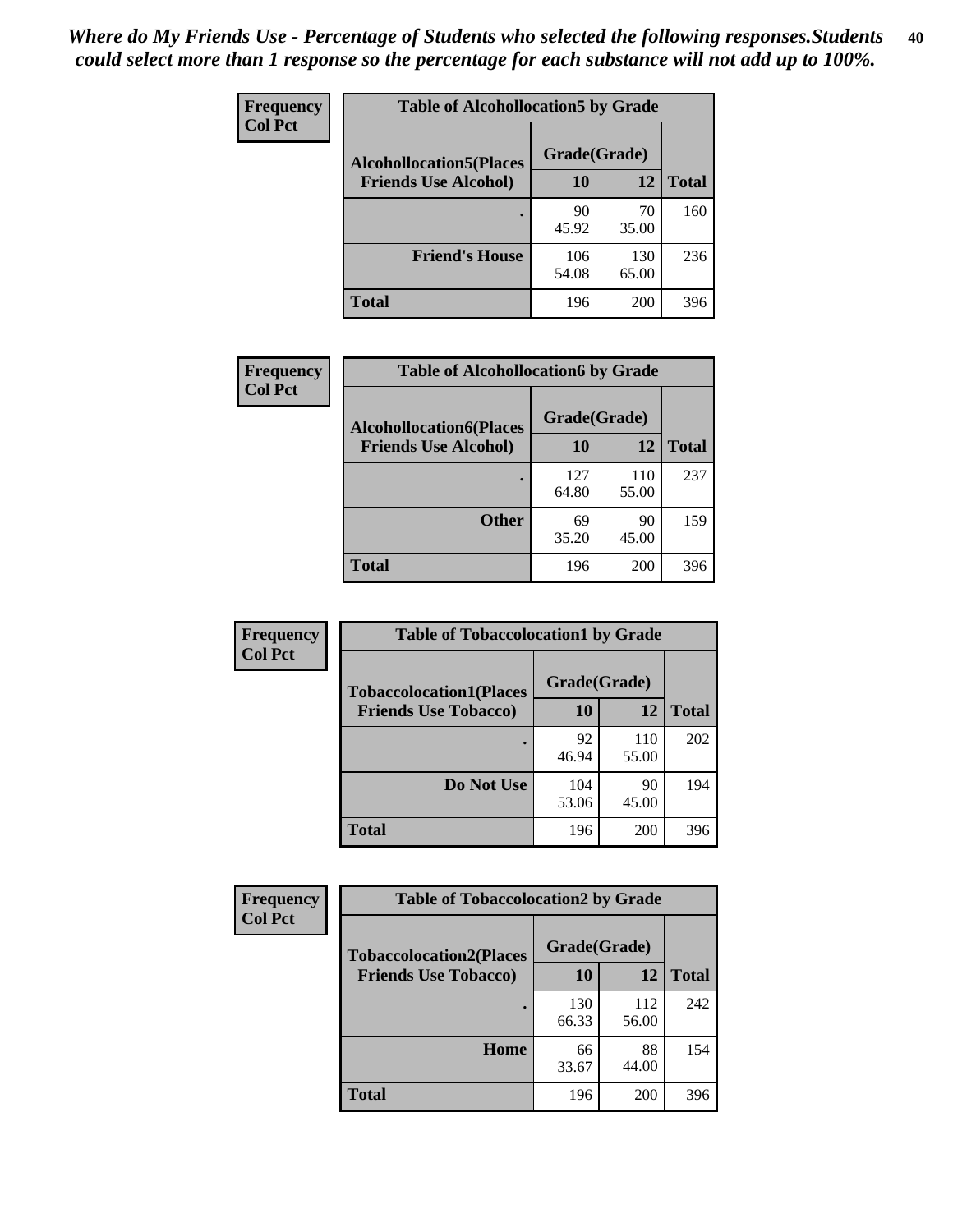| Frequency      | <b>Table of Tobaccolocation 3 by Grade</b> |              |              |              |
|----------------|--------------------------------------------|--------------|--------------|--------------|
| <b>Col Pct</b> | <b>Tobaccolocation3(Places</b>             | Grade(Grade) |              |              |
|                | <b>Friends Use Tobacco)</b>                | 10           | <b>12</b>    | <b>Total</b> |
|                |                                            | 166<br>84.69 | 162<br>81.00 | 328          |
|                | <b>School</b>                              | 30<br>15.31  | 38<br>19.00  | 68           |
|                | <b>Total</b>                               | 196          | 200          | 396          |

| Frequency      | <b>Table of Tobaccolocation4 by Grade</b> |              |              |              |  |  |
|----------------|-------------------------------------------|--------------|--------------|--------------|--|--|
| <b>Col Pct</b> | <b>Tobaccolocation4(Places</b>            | Grade(Grade) |              |              |  |  |
|                | <b>Friends Use Tobacco)</b>               | 10           | 12           | <b>Total</b> |  |  |
|                |                                           | 142<br>72.45 | 117<br>58.50 | 259          |  |  |
|                | Car                                       | 54<br>27.55  | 83<br>41.50  | 137          |  |  |
|                | <b>Total</b>                              | 196          | 200          | 396          |  |  |

| Frequency      | <b>Table of Tobaccolocation5 by Grade</b>                     |                    |              |              |
|----------------|---------------------------------------------------------------|--------------------|--------------|--------------|
| <b>Col Pct</b> | <b>Tobaccolocation5(Places</b><br><b>Friends Use Tobacco)</b> | Grade(Grade)<br>10 | 12           | <b>Total</b> |
|                |                                                               | 124<br>63.27       | 100<br>50.00 | 224          |
|                | <b>Friend's House</b>                                         | 72<br>36.73        | 100<br>50.00 | 172          |
|                | <b>Total</b>                                                  | 196                | 200          | 396          |

| <b>Frequency</b> | <b>Table of Tobaccolocation6 by Grade</b> |              |              |              |
|------------------|-------------------------------------------|--------------|--------------|--------------|
| <b>Col Pct</b>   | <b>Tobaccolocation6(Places</b>            | Grade(Grade) |              |              |
|                  | <b>Friends Use Tobacco)</b>               | 10           | 12           | <b>Total</b> |
|                  |                                           | 133<br>67.86 | 127<br>63.50 | 260          |
|                  | <b>Other</b>                              | 63<br>32.14  | 73<br>36.50  | 136          |
|                  | <b>Total</b>                              | 196          | 200          | 396          |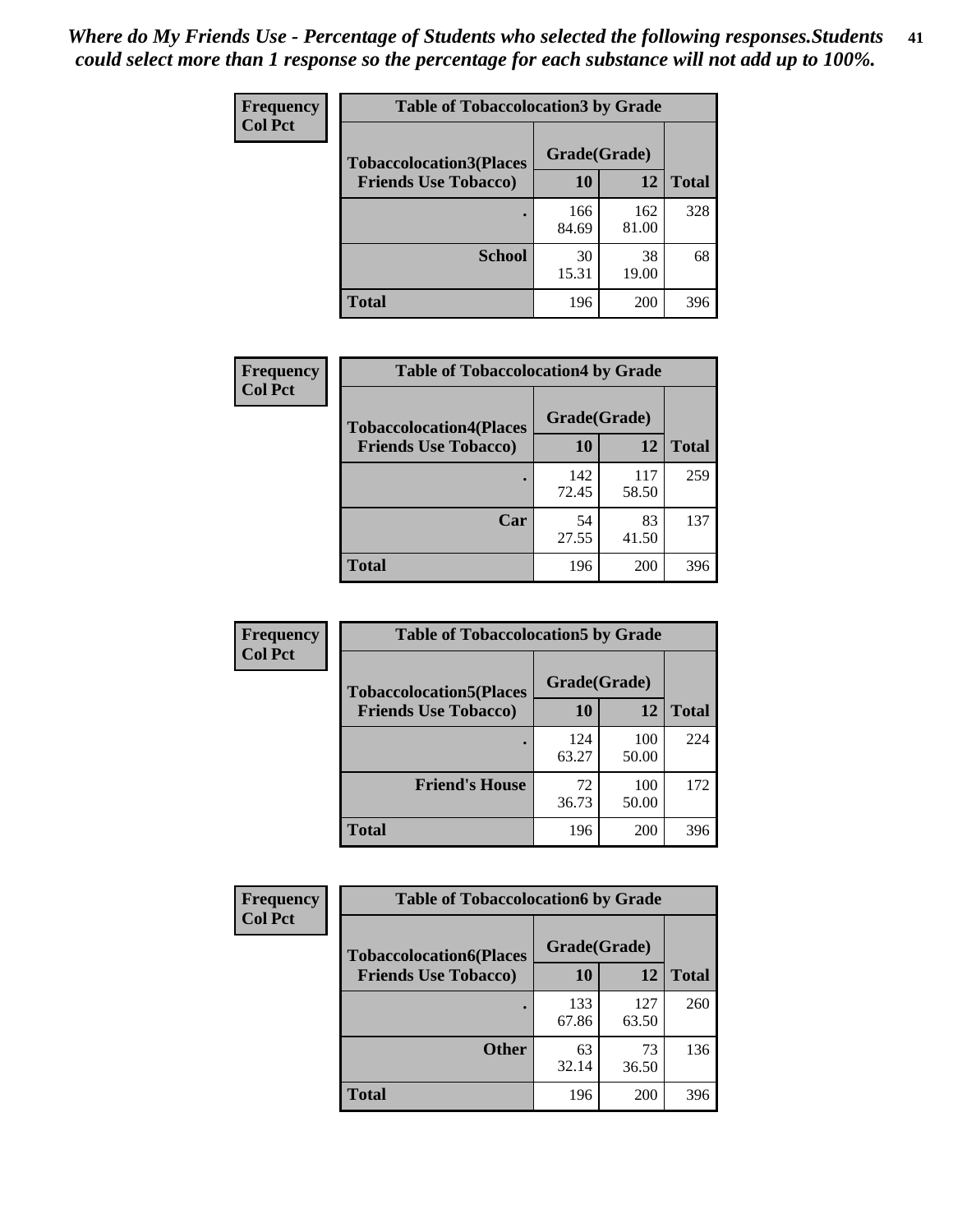| <b>Frequency</b> | <b>Table of Marijuanalocation1 by Grade</b> |              |              |              |
|------------------|---------------------------------------------|--------------|--------------|--------------|
| <b>Col Pct</b>   | <b>Marijuanalocation1(Places</b>            | Grade(Grade) |              |              |
|                  | <b>Friends Use Marijuana</b> )              | <b>10</b>    | 12           | <b>Total</b> |
|                  |                                             | 103<br>52.55 | 94<br>47.00  | 197          |
|                  | Do Not Use                                  | 93<br>47.45  | 106<br>53.00 | 199          |
|                  | <b>Total</b>                                | 196          | 200          | 396          |

| <b>Frequency</b> | <b>Table of Marijuanalocation2 by Grade</b>                        |                    |              |              |
|------------------|--------------------------------------------------------------------|--------------------|--------------|--------------|
| <b>Col Pct</b>   | <b>Marijuanalocation2(Places</b><br><b>Friends Use Marijuana</b> ) | Grade(Grade)<br>10 | 12           | <b>Total</b> |
|                  |                                                                    | 132<br>67.35       | 126<br>63.00 | 258          |
|                  | Home                                                               | 64<br>32.65        | 74<br>37.00  | 138          |
|                  | <b>Total</b>                                                       | 196                | 200          | 396          |

| <b>Frequency</b><br><b>Col Pct</b> | <b>Table of Marijuanalocation3 by Grade</b> |              |              |              |
|------------------------------------|---------------------------------------------|--------------|--------------|--------------|
|                                    | <b>Marijuanalocation3(Places</b>            | Grade(Grade) |              |              |
|                                    | <b>Friends Use Marijuana</b> )              | <b>10</b>    | 12           | <b>Total</b> |
|                                    |                                             | 183<br>93.37 | 186<br>93.00 | 369          |
|                                    | <b>School</b>                               | 13<br>6.63   | 14<br>7.00   | 27           |
|                                    | <b>Total</b>                                | 196          | 200          | 396          |

| <b>Frequency</b> | <b>Table of Marijuanalocation4 by Grade</b> |              |              |              |  |
|------------------|---------------------------------------------|--------------|--------------|--------------|--|
| <b>Col Pct</b>   | <b>Marijuanalocation4(Places</b>            | Grade(Grade) |              |              |  |
|                  | <b>Friends Use Marijuana</b> )              | <b>10</b>    | 12           | <b>Total</b> |  |
|                  |                                             | 154<br>78.57 | 141<br>70.50 | 295          |  |
|                  | Car                                         | 42<br>21.43  | 59<br>29.50  | 101          |  |
|                  | <b>Total</b>                                | 196          | 200          | 396          |  |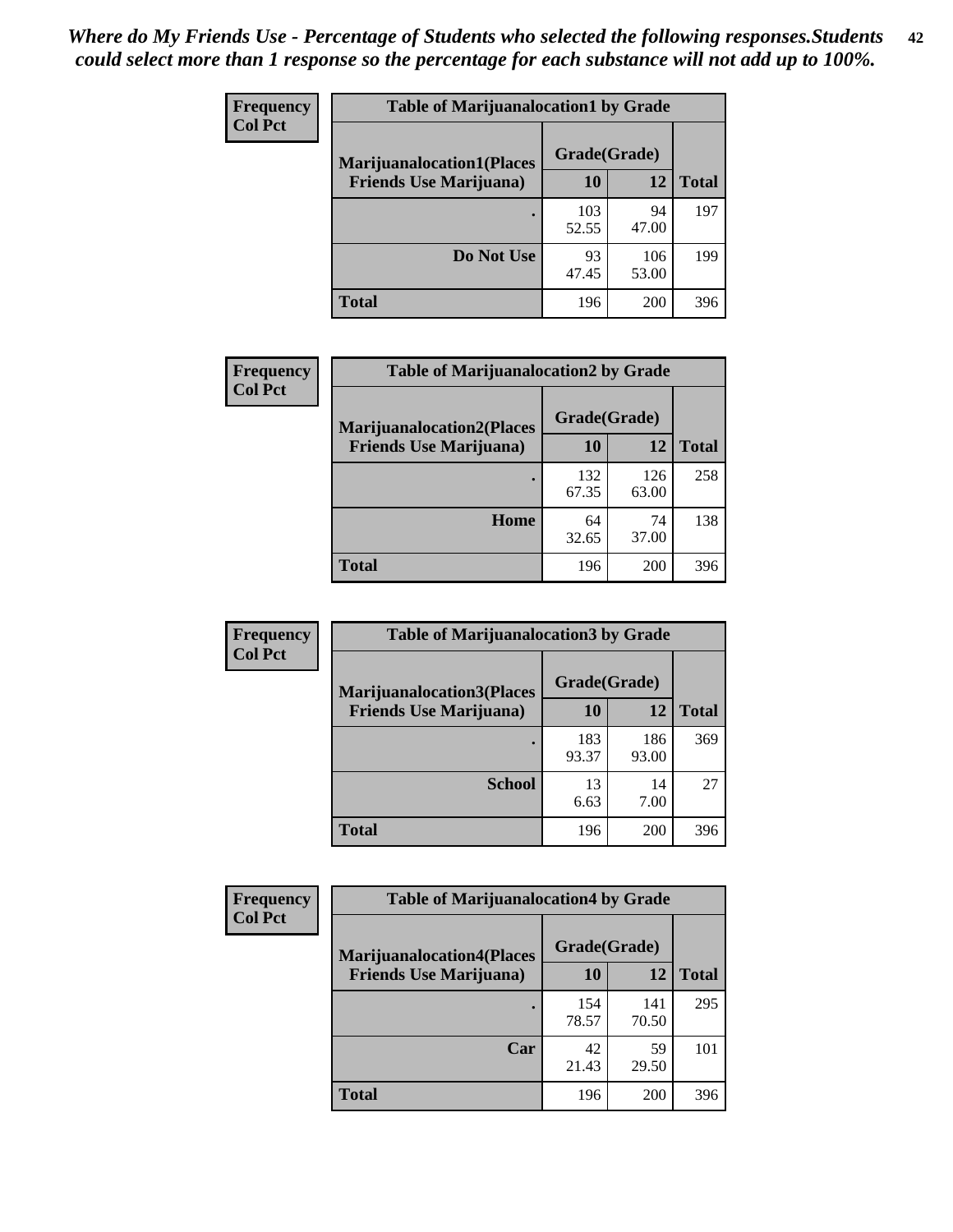| <b>Frequency</b> | <b>Table of Marijuanalocation5 by Grade</b> |              |              |              |
|------------------|---------------------------------------------|--------------|--------------|--------------|
| <b>Col Pct</b>   | <b>Marijuanalocation5</b> (Places           | Grade(Grade) |              |              |
|                  | <b>Friends Use Marijuana</b> )              | 10           | 12           | <b>Total</b> |
|                  |                                             | 112<br>57.14 | 107<br>53.50 | 219          |
|                  | <b>Friend's House</b>                       | 84<br>42.86  | 93<br>46.50  | 177          |
|                  | <b>Total</b>                                | 196          | 200          | 396          |

| <b>Frequency</b> | <b>Table of Marijuanalocation6 by Grade</b>                        |                    |              |              |
|------------------|--------------------------------------------------------------------|--------------------|--------------|--------------|
| <b>Col Pct</b>   | <b>Marijuanalocation6(Places</b><br><b>Friends Use Marijuana</b> ) | Grade(Grade)<br>10 | 12           | <b>Total</b> |
|                  |                                                                    | 129<br>65.82       | 136<br>68.00 | 265          |
|                  | <b>Other</b>                                                       | 67<br>34.18        | 64<br>32.00  | 131          |
|                  | <b>Total</b>                                                       | 196                | 200          | 396          |

| <b>Frequency</b> | <b>Table of Otherdruglocation1 by Grade</b>                          |              |              |              |
|------------------|----------------------------------------------------------------------|--------------|--------------|--------------|
| <b>Col Pct</b>   | <b>Otherdruglocation1(Places</b><br><b>Friends Use Other Illegal</b> | Grade(Grade) |              |              |
|                  | Drugs)                                                               | 10           | 12           | <b>Total</b> |
|                  |                                                                      | 57<br>29.08  | 53<br>26.50  | 110          |
|                  | Do Not Use                                                           | 139<br>70.92 | 147<br>73.50 | 286          |
|                  | <b>Total</b>                                                         | 196          | 200          | 396          |

| Frequency      | <b>Table of Otherdruglocation2 by Grade</b>                           |              |              |              |
|----------------|-----------------------------------------------------------------------|--------------|--------------|--------------|
| <b>Col Pct</b> | <b>Otherdruglocation2(Places)</b><br><b>Friends Use Other Illegal</b> | Grade(Grade) |              |              |
|                | Drugs)                                                                | 10           | 12           | <b>Total</b> |
|                |                                                                       | 162<br>82.65 | 160<br>80.00 | 322          |
|                | Home                                                                  | 34<br>17.35  | 40<br>20.00  | 74           |
|                | <b>Total</b>                                                          | 196          | 200          | 396          |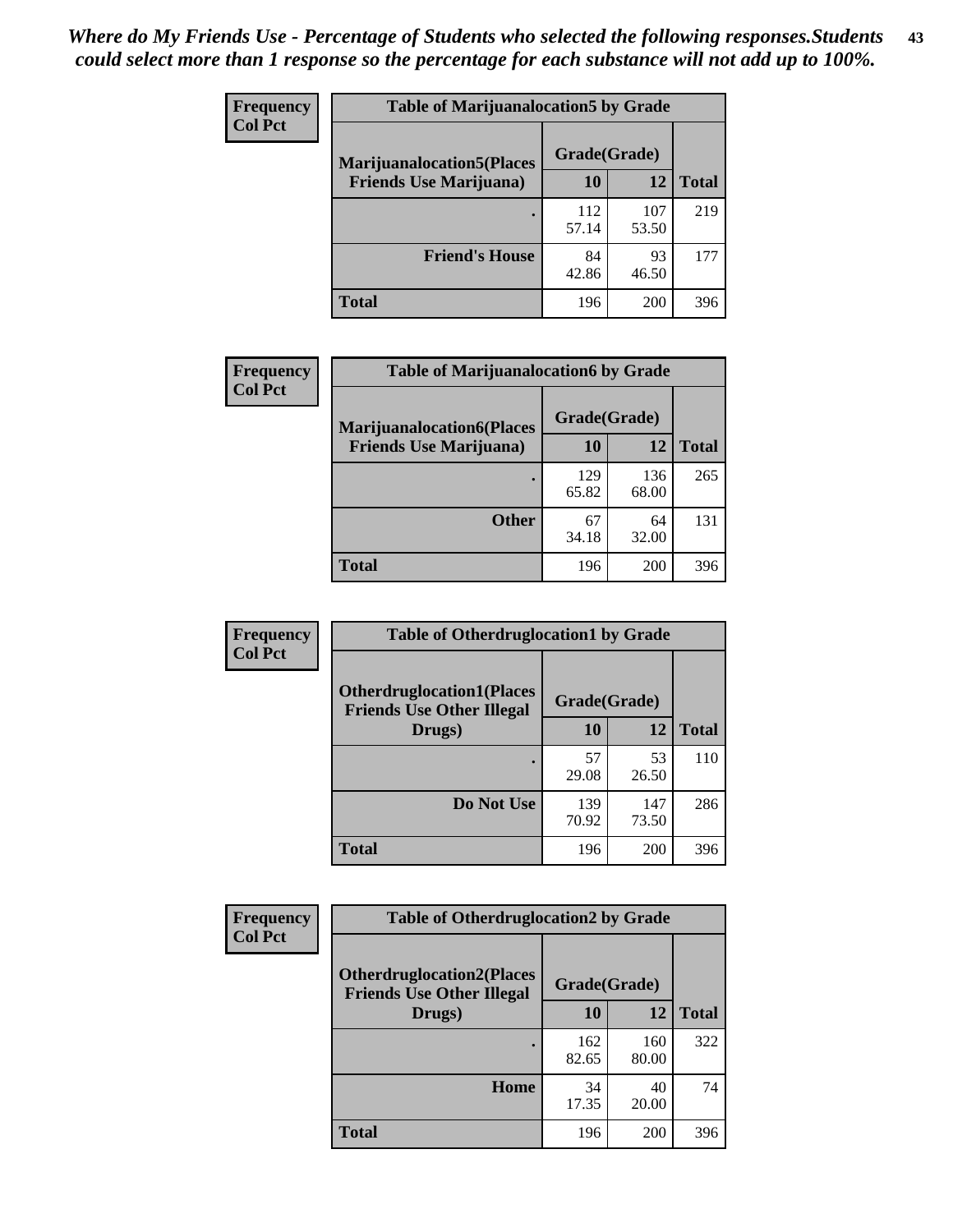| <b>Frequency</b> | <b>Table of Otherdruglocation 3 by Grade</b>                          |              |              |              |
|------------------|-----------------------------------------------------------------------|--------------|--------------|--------------|
| <b>Col Pct</b>   | <b>Otherdruglocation3(Places)</b><br><b>Friends Use Other Illegal</b> | Grade(Grade) |              |              |
|                  | Drugs)                                                                | 10           | 12           | <b>Total</b> |
|                  |                                                                       | 187<br>95.41 | 178<br>89.00 | 365          |
|                  | <b>School</b>                                                         | 9<br>4.59    | 22<br>11.00  | 31           |
|                  | <b>Total</b>                                                          | 196          | 200          | 396          |

| Frequency      | <b>Table of Otherdruglocation4 by Grade</b>                          |              |              |              |
|----------------|----------------------------------------------------------------------|--------------|--------------|--------------|
| <b>Col Pct</b> | <b>Otherdruglocation4(Places</b><br><b>Friends Use Other Illegal</b> | Grade(Grade) |              |              |
|                | Drugs)                                                               | <b>10</b>    | 12           | <b>Total</b> |
|                |                                                                      | 176<br>89.80 | 168<br>84.00 | 344          |
|                | Car                                                                  | 20<br>10.20  | 32<br>16.00  | 52           |
|                | <b>Total</b>                                                         | 196          | 200          | 396          |

| <b>Frequency</b> | <b>Table of Otherdruglocation5 by Grade</b>                          |              |              |              |
|------------------|----------------------------------------------------------------------|--------------|--------------|--------------|
| <b>Col Pct</b>   | <b>Otherdruglocation5(Places</b><br><b>Friends Use Other Illegal</b> | Grade(Grade) |              |              |
|                  | Drugs)                                                               | 10           | 12           | <b>Total</b> |
|                  |                                                                      | 156<br>79.59 | 152<br>76.00 | 308          |
|                  | <b>Friend's House</b>                                                | 40<br>20.41  | 48<br>24.00  | 88           |
|                  | <b>Total</b>                                                         | 196          | 200          | 396          |

| <b>Frequency</b> | <b>Table of Otherdruglocation6 by Grade</b>                           |              |              |              |
|------------------|-----------------------------------------------------------------------|--------------|--------------|--------------|
| <b>Col Pct</b>   | <b>Otherdruglocation6(Places)</b><br><b>Friends Use Other Illegal</b> | Grade(Grade) |              |              |
|                  | Drugs)                                                                | 10           | 12           | <b>Total</b> |
|                  |                                                                       | 153<br>78.06 | 160<br>80.00 | 313          |
|                  | <b>Other</b>                                                          | 43<br>21.94  | 40<br>20.00  | 83           |
|                  | <b>Total</b>                                                          | 196          | 200          | 396          |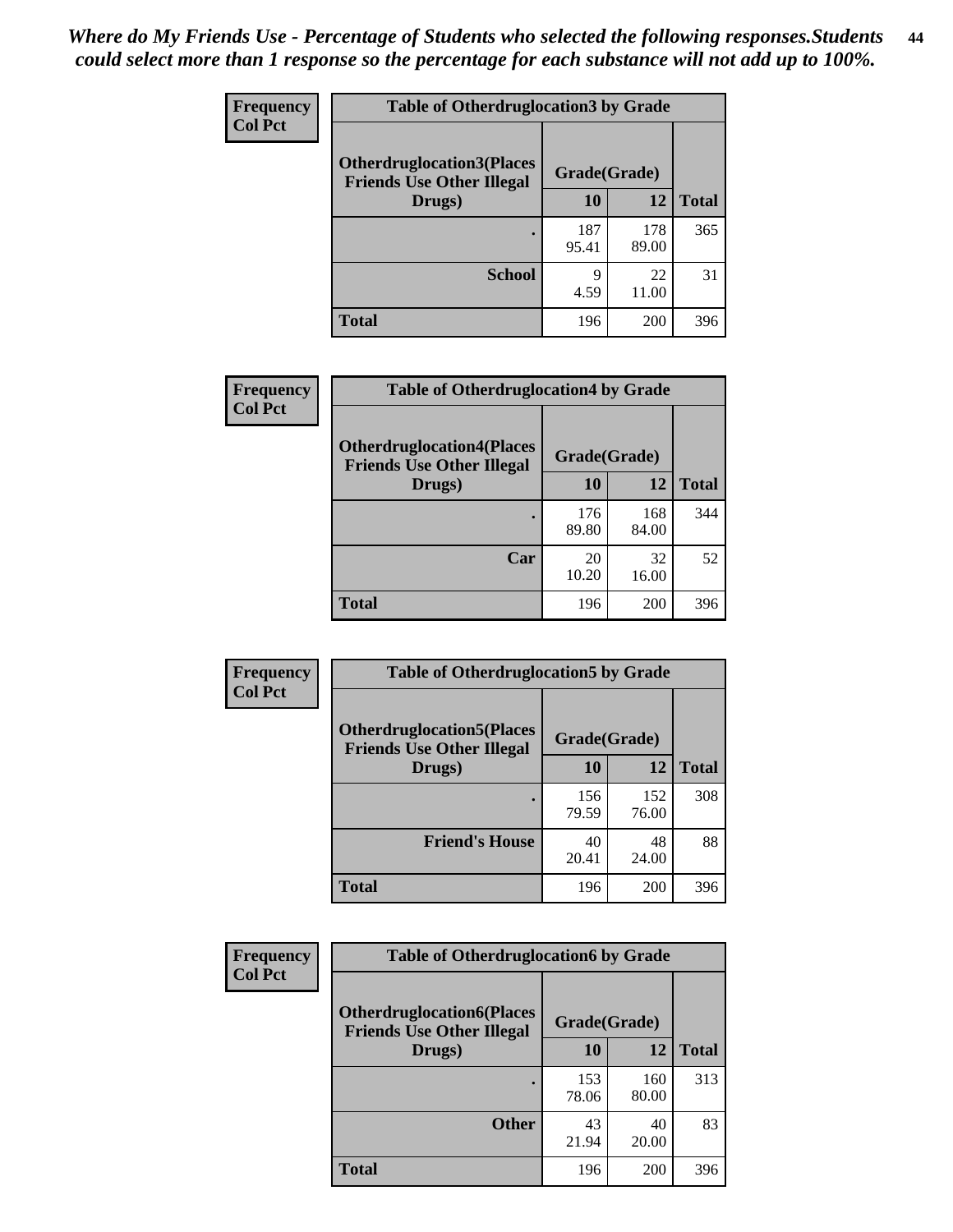| Frequency      | <b>Table of Alcoholtime1 by Grade</b>           |              |              |              |
|----------------|-------------------------------------------------|--------------|--------------|--------------|
| <b>Col Pct</b> | <b>Alcoholtime1(Times</b><br><b>Friends Use</b> | Grade(Grade) |              |              |
|                | Alcohol)                                        | <b>10</b>    | 12           | <b>Total</b> |
|                |                                                 | 130<br>66.33 | 150<br>75.00 | 280          |
|                | Do Not Use                                      | 66<br>33.67  | 50<br>25.00  | 116          |
|                | <b>Total</b>                                    | 196          | 200          | 396          |

| <b>Frequency</b> | <b>Table of Alcoholtime2 by Grade</b>           |              |              |              |
|------------------|-------------------------------------------------|--------------|--------------|--------------|
| <b>Col Pct</b>   | <b>Alcoholtime2(Times</b><br><b>Friends Use</b> | Grade(Grade) |              |              |
|                  | Alcohol)                                        | 10           | 12           | <b>Total</b> |
|                  |                                                 | 185<br>94.39 | 183<br>91.50 | 368          |
|                  | <b>On Way to School</b>                         | 11<br>5.61   | 17<br>8.50   | 28           |
|                  | <b>Total</b>                                    | 196          | 200          | 396          |

| Frequency<br><b>Col Pct</b> | <b>Table of Alcoholtime3 by Grade</b>           |              |              |              |
|-----------------------------|-------------------------------------------------|--------------|--------------|--------------|
|                             | <b>Alcoholtime3(Times</b><br><b>Friends Use</b> | Grade(Grade) |              |              |
|                             | Alcohol)                                        | 10           | 12           | <b>Total</b> |
|                             |                                                 | 188<br>95.92 | 190<br>95.00 | 378          |
|                             | <b>During School</b>                            | 8<br>4.08    | 10<br>5.00   | 18           |
|                             | Total                                           | 196          | 200          | 396          |

| <b>Frequency</b><br><b>Col Pct</b> | <b>Table of Alcoholtime4 by Grade</b>     |              |              |              |
|------------------------------------|-------------------------------------------|--------------|--------------|--------------|
|                                    | Grade(Grade)<br><b>Alcoholtime4(Times</b> |              |              |              |
|                                    | <b>Friends Use Alcohol)</b>               | 10           | 12           | <b>Total</b> |
|                                    |                                           | 180<br>91.84 | 181<br>90.50 | 361          |
|                                    | <b>On Way Home From School</b>            | 16<br>8.16   | 19<br>9.50   | 35           |
|                                    | <b>Total</b>                              | 196          | 200          | 396          |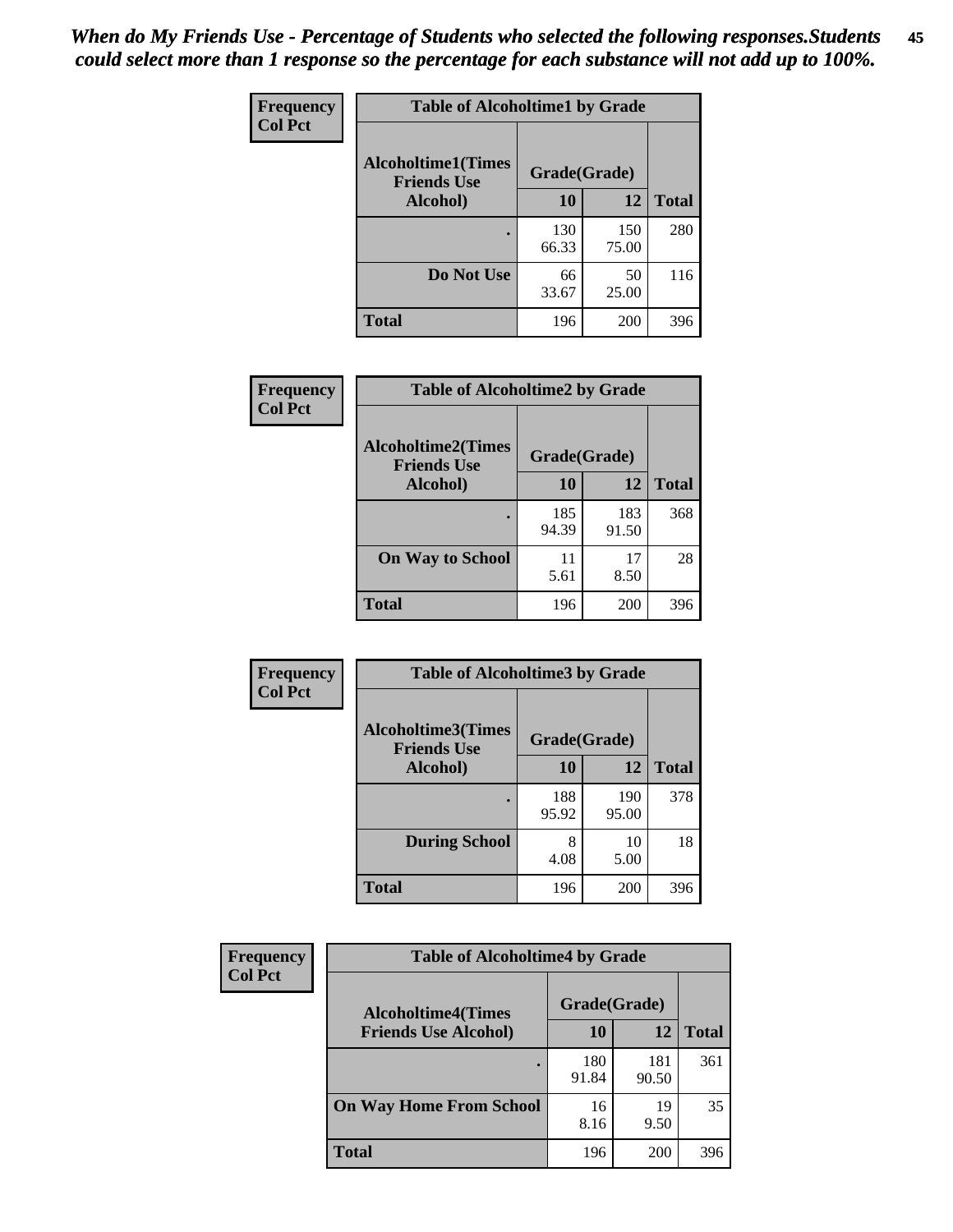*When do My Friends Use - Percentage of Students who selected the following responses.Students could select more than 1 response so the percentage for each substance will not add up to 100%.* **46**

| Frequency      | <b>Table of Alcoholtime5 by Grade</b>            |              |              |              |
|----------------|--------------------------------------------------|--------------|--------------|--------------|
| <b>Col Pct</b> | <b>Alcoholtime5</b> (Times<br><b>Friends Use</b> | Grade(Grade) |              |              |
|                | Alcohol)                                         | 10           | 12           | <b>Total</b> |
|                |                                                  | 150<br>76.53 | 152<br>76.00 | 302          |
|                | Weeknights                                       | 46<br>23.47  | 48<br>24.00  | 94           |
|                | <b>Total</b>                                     | 196          | 200          | 396          |

| Frequency      | <b>Table of Alcoholtime6 by Grade</b>                           |              |              |              |
|----------------|-----------------------------------------------------------------|--------------|--------------|--------------|
| <b>Col Pct</b> | <b>Alcoholtime6(Times</b><br>Grade(Grade)<br><b>Friends Use</b> |              |              |              |
|                | Alcohol)                                                        | 10           | 12           | <b>Total</b> |
|                |                                                                 | 60<br>30.61  | 39<br>19.50  | 99           |
|                | Weekends                                                        | 136<br>69.39 | 161<br>80.50 | 297          |
|                | <b>Total</b>                                                    | 196          | 200          | 396          |

| Frequency      | <b>Table of Tobaccotime1 by Grade</b>                           |              |              |              |
|----------------|-----------------------------------------------------------------|--------------|--------------|--------------|
| <b>Col Pct</b> | <b>Tobaccotime1(Times</b><br>Grade(Grade)<br><b>Friends Use</b> |              |              |              |
|                | <b>Tobacco</b> )                                                | 10           | 12           | <b>Total</b> |
|                |                                                                 | 94<br>47.96  | 119<br>59.50 | 213          |
|                | Do Not Use                                                      | 102<br>52.04 | 81<br>40.50  | 183          |
|                | <b>Total</b>                                                    | 196          | 200          | 396          |

| <b>Frequency</b> | <b>Table of Tobaccotime2 by Grade</b>           |              |              |              |
|------------------|-------------------------------------------------|--------------|--------------|--------------|
| <b>Col Pct</b>   | <b>Tobaccotime2(Times</b><br><b>Friends Use</b> | Grade(Grade) |              |              |
|                  | <b>Tobacco</b> )                                | 10           | 12           | <b>Total</b> |
|                  |                                                 | 171<br>87.24 | 145<br>72.50 | 316          |
|                  | <b>On Way to School</b>                         | 25<br>12.76  | 55<br>27.50  | 80           |
|                  | <b>Total</b>                                    | 196          | 200          | 396          |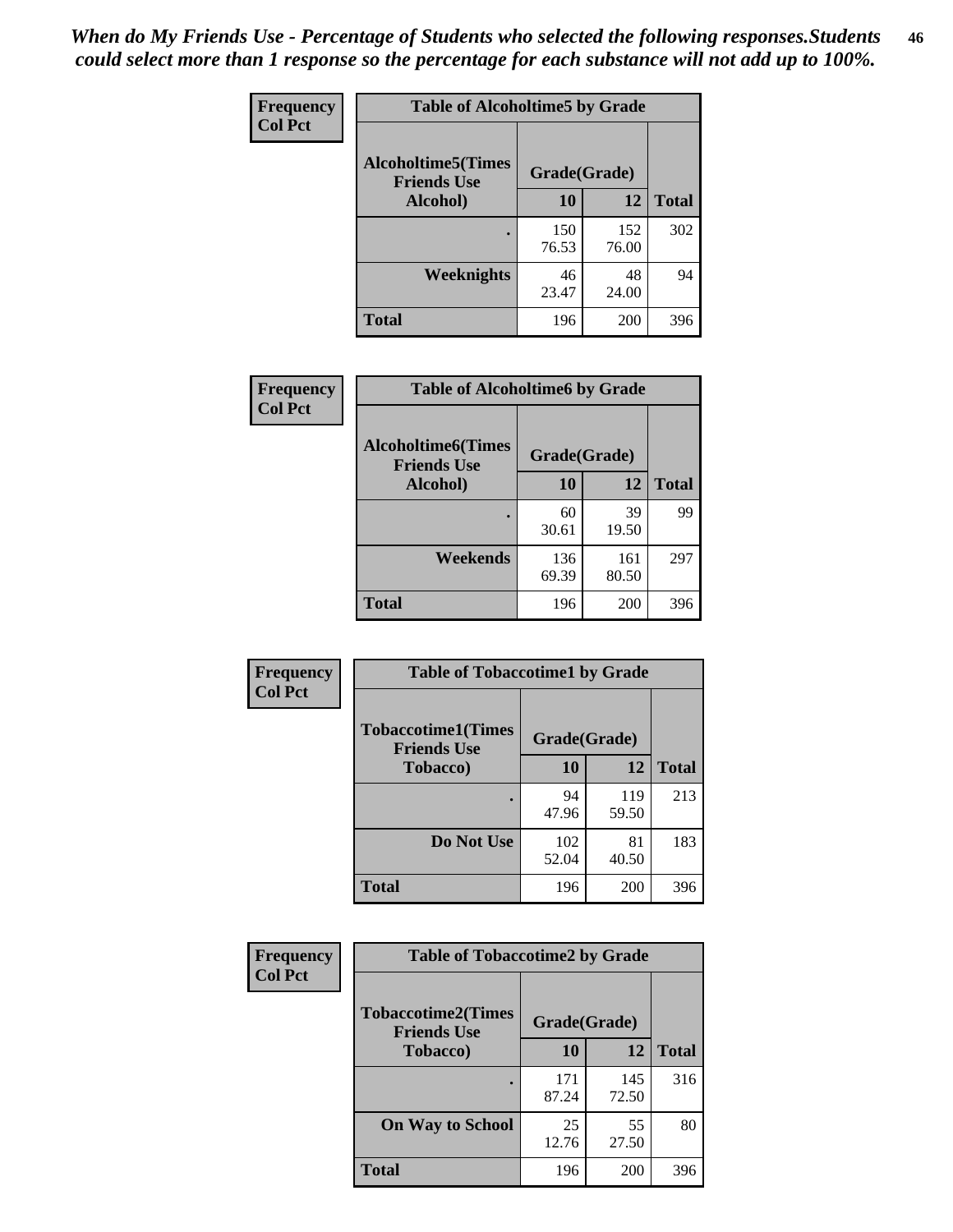*When do My Friends Use - Percentage of Students who selected the following responses.Students could select more than 1 response so the percentage for each substance will not add up to 100%.* **47**

| <b>Frequency</b> | <b>Table of Tobaccotime3 by Grade</b>           |              |              |              |  |
|------------------|-------------------------------------------------|--------------|--------------|--------------|--|
| <b>Col Pct</b>   | <b>Tobaccotime3(Times</b><br><b>Friends Use</b> | Grade(Grade) |              |              |  |
|                  | <b>Tobacco</b> )                                | 10           | 12           | <b>Total</b> |  |
|                  |                                                 | 170<br>86.73 | 170<br>85.00 | 340          |  |
|                  | <b>During School</b>                            | 26<br>13.27  | 30<br>15.00  | 56           |  |
|                  | <b>Total</b>                                    | 196          | 200          | 396          |  |

| Frequency<br><b>Col Pct</b> | <b>Table of Tobaccotime4 by Grade</b> |              |              |              |
|-----------------------------|---------------------------------------|--------------|--------------|--------------|
|                             | <b>Tobaccotime4(Times</b>             | Grade(Grade) |              |              |
|                             | <b>Friends Use Tobacco)</b>           | 10           | 12           | <b>Total</b> |
|                             |                                       | 180<br>91.84 | 181<br>90.50 | 361          |
|                             | <b>On Way Home From School</b>        | 16<br>8.16   | 19<br>9.50   | 35           |
|                             | Total                                 | 196          | 200          | 396          |

| Frequency      | <b>Table of Tobaccotime5 by Grade</b>                           |              |              |              |
|----------------|-----------------------------------------------------------------|--------------|--------------|--------------|
| <b>Col Pct</b> | <b>Tobaccotime5(Times</b><br>Grade(Grade)<br><b>Friends Use</b> |              |              |              |
|                | <b>Tobacco</b> )                                                | 10           | 12           | <b>Total</b> |
|                |                                                                 | 132<br>67.35 | 116<br>58.00 | 248          |
|                | Weeknights                                                      | 64<br>32.65  | 84<br>42.00  | 148          |
|                | <b>Total</b>                                                    | 196          | 200          | 396          |

| Frequency<br><b>Col Pct</b> | <b>Table of Tobaccotime6 by Grade</b>           |              |              |              |  |
|-----------------------------|-------------------------------------------------|--------------|--------------|--------------|--|
|                             | <b>Tobaccotime6(Times</b><br><b>Friends Use</b> | Grade(Grade) |              |              |  |
|                             | <b>Tobacco</b> )                                | 10           | 12           | <b>Total</b> |  |
|                             |                                                 | 105<br>53.57 | 83<br>41.50  | 188          |  |
|                             | Weekends                                        | 91<br>46.43  | 117<br>58.50 | 208          |  |
|                             | <b>Total</b>                                    | 196          | 200          | 396          |  |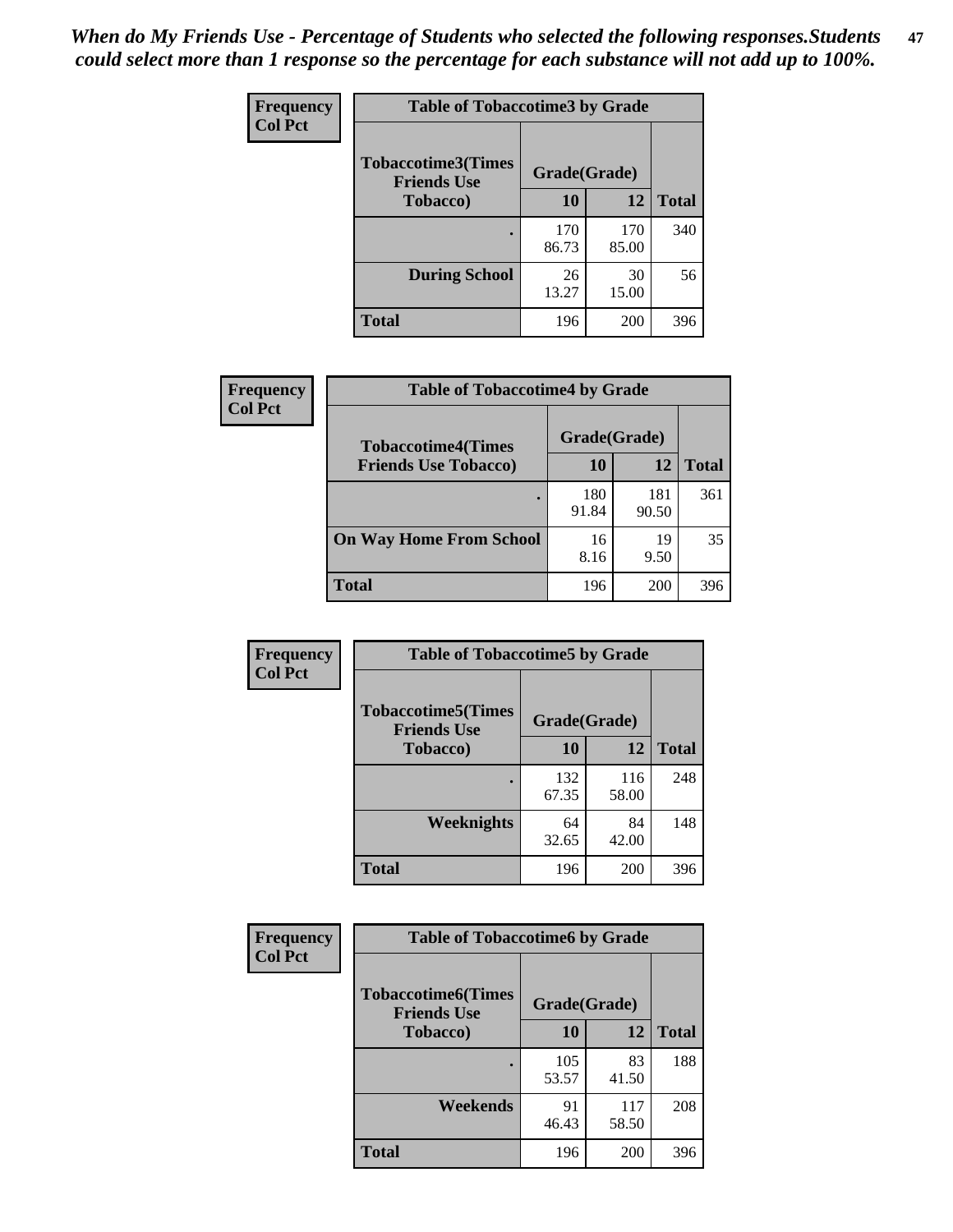| Frequency      | <b>Table of Marijuanatime1 by Grade</b>           |              |              |              |
|----------------|---------------------------------------------------|--------------|--------------|--------------|
| <b>Col Pct</b> | <b>Marijuanatime1(Times</b><br><b>Friends Use</b> | Grade(Grade) |              |              |
|                | Marijuana)                                        | 10           | 12           | <b>Total</b> |
|                |                                                   | 101<br>51.53 | 104<br>52.00 | 205          |
|                | Do Not Use                                        | 95<br>48.47  | 96<br>48.00  | 191          |
|                | <b>Total</b>                                      | 196          | 200          | 396          |

| Frequency      | <b>Table of Marijuanatime2 by Grade</b>           |              |              |              |
|----------------|---------------------------------------------------|--------------|--------------|--------------|
| <b>Col Pct</b> | <b>Marijuanatime2(Times</b><br><b>Friends Use</b> | Grade(Grade) |              |              |
|                | Marijuana)                                        | 10           | 12           | <b>Total</b> |
|                |                                                   | 171<br>87.24 | 158<br>79.00 | 329          |
|                | <b>On Way to School</b>                           | 25<br>12.76  | 42<br>21.00  | 67           |
|                | <b>Total</b>                                      | 196          | 200          | 396          |

| <b>Frequency</b> | <b>Table of Marijuanatime3 by Grade</b>    |              |              |              |  |
|------------------|--------------------------------------------|--------------|--------------|--------------|--|
| <b>Col Pct</b>   | Marijuanatime3(Times<br><b>Friends Use</b> | Grade(Grade) |              |              |  |
|                  | Marijuana)                                 | 10           | 12           | <b>Total</b> |  |
|                  |                                            | 180<br>91.84 | 187<br>93.50 | 367          |  |
|                  | <b>During School</b>                       | 16<br>8.16   | 13<br>6.50   | 29           |  |
|                  | <b>Total</b>                               | 196          | 200          | 396          |  |

| <b>Frequency</b><br><b>Col Pct</b> | <b>Table of Marijuanatime4 by Grade</b> |              |              |       |
|------------------------------------|-----------------------------------------|--------------|--------------|-------|
|                                    | <b>Marijuanatime4</b> (Times            | Grade(Grade) |              |       |
|                                    | <b>Friends Use Marijuana</b> )          | 10           | 12           | Total |
|                                    |                                         | 172<br>87.76 | 164<br>82.00 | 336   |
|                                    | <b>On Way Home From School</b>          | 24<br>12.24  | 36<br>18.00  | 60    |
|                                    | <b>Total</b>                            | 196          | 200          | 396   |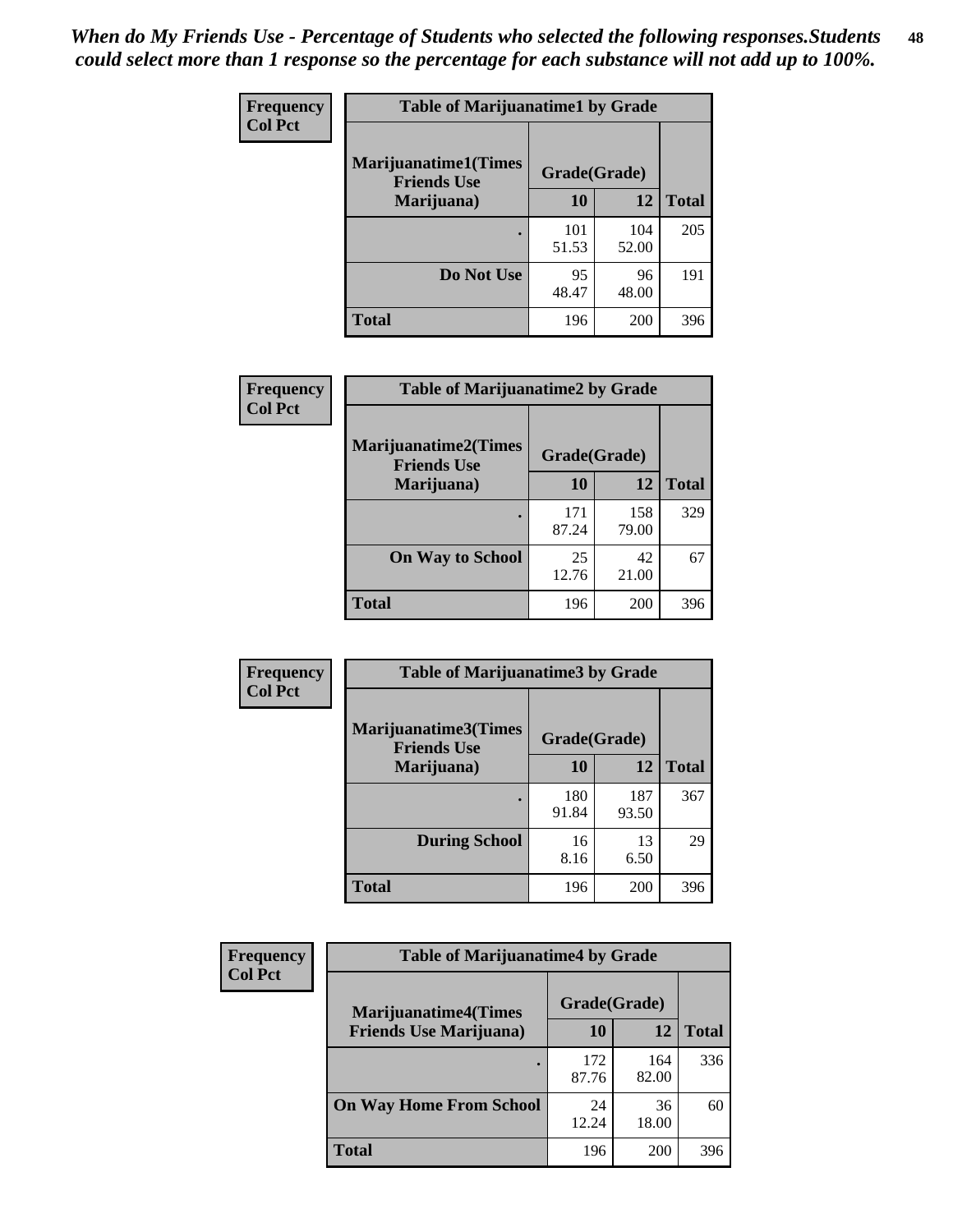| Frequency      | <b>Table of Marijuanatime5 by Grade</b>            |              |              |              |  |
|----------------|----------------------------------------------------|--------------|--------------|--------------|--|
| <b>Col Pct</b> | <b>Marijuanatime5</b> (Times<br><b>Friends Use</b> | Grade(Grade) |              |              |  |
|                | Marijuana)                                         | 10           | 12           | <b>Total</b> |  |
|                |                                                    | 136<br>69.39 | 136<br>68.00 | 272          |  |
|                | Weeknights                                         | 60<br>30.61  | 64<br>32.00  | 124          |  |
|                | <b>Total</b>                                       | 196          | 200          | 396          |  |

| Frequency      | <b>Table of Marijuanatime6 by Grade</b>            |              |              |              |
|----------------|----------------------------------------------------|--------------|--------------|--------------|
| <b>Col Pct</b> | <b>Marijuanatime6</b> (Times<br><b>Friends Use</b> | Grade(Grade) |              |              |
|                | Marijuana)                                         | 10           | 12           | <b>Total</b> |
|                |                                                    | 94<br>47.96  | 90<br>45.00  | 184          |
|                | Weekends                                           | 102<br>52.04 | 110<br>55.00 | 212          |
|                | <b>Total</b>                                       | 196          | 200          | 396          |

| <b>Frequency</b> | <b>Table of Otherdrugtime1 by Grade</b>                 |              |              |              |  |
|------------------|---------------------------------------------------------|--------------|--------------|--------------|--|
| <b>Col Pct</b>   | <b>Otherdrugtime1(Times</b><br><b>Friends Use Other</b> | Grade(Grade) |              |              |  |
|                  | <b>Illegal Drugs</b> )                                  | 10           | 12           | <b>Total</b> |  |
|                  |                                                         | 57<br>29.08  | 54<br>27.00  | 111          |  |
|                  | Do Not Use                                              | 139<br>70.92 | 146<br>73.00 | 285          |  |
|                  | Total                                                   | 196          | 200          | 396          |  |

| Frequency      | <b>Table of Otherdrugtime2 by Grade</b>                 |              |              |              |  |  |  |
|----------------|---------------------------------------------------------|--------------|--------------|--------------|--|--|--|
| <b>Col Pct</b> | <b>Otherdrugtime2(Times</b><br><b>Friends Use Other</b> | Grade(Grade) |              |              |  |  |  |
|                | <b>Illegal Drugs</b> )                                  | 10           | 12           | <b>Total</b> |  |  |  |
|                |                                                         | 188<br>95.92 | 178<br>89.00 | 366          |  |  |  |
|                | <b>On Way to School</b>                                 | 8<br>4.08    | 22<br>11.00  | 30           |  |  |  |
|                | Total                                                   | 196          | 200          | 396          |  |  |  |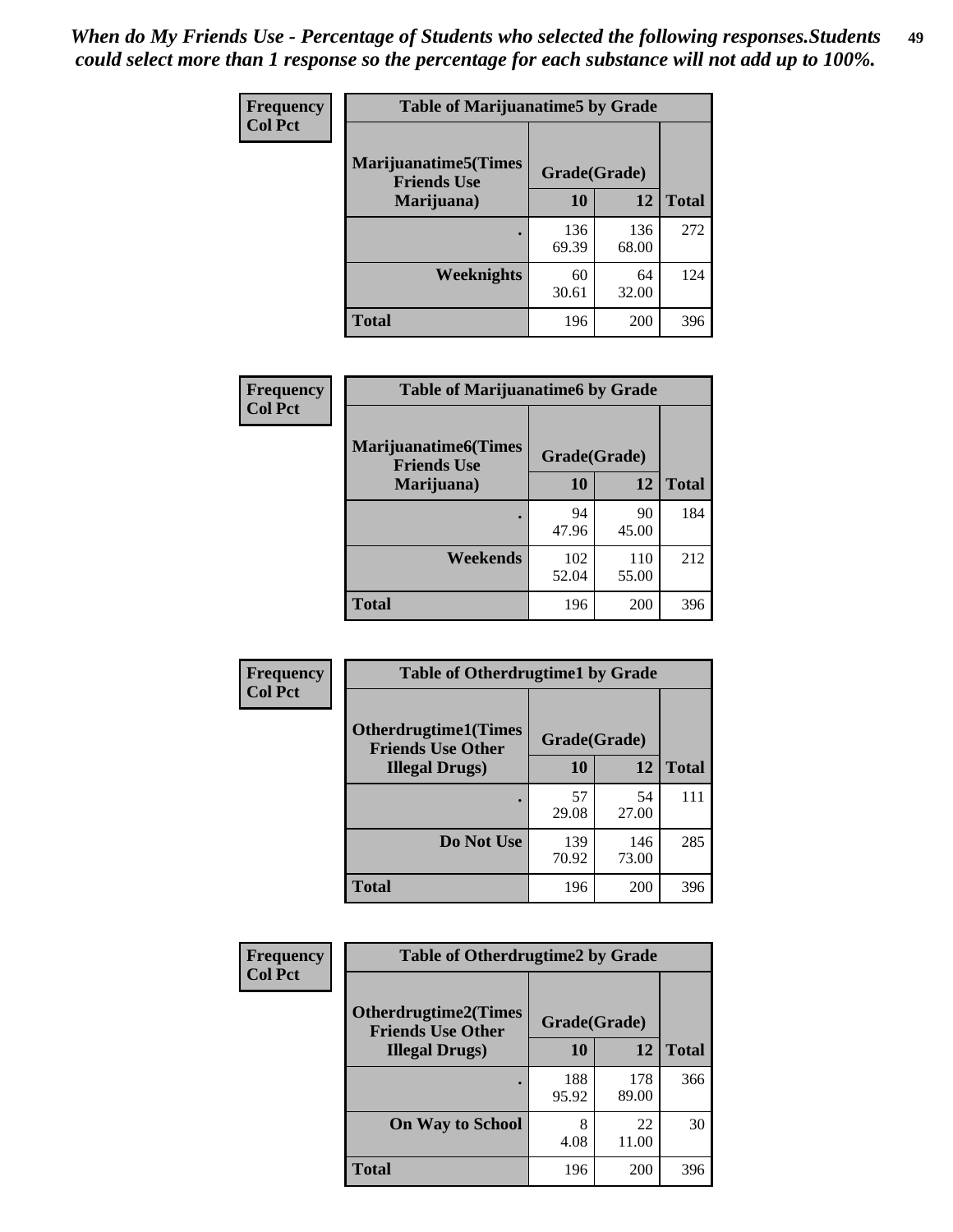| <b>Frequency</b> | <b>Table of Otherdrugtime3 by Grade</b>                 |              |              |              |  |  |
|------------------|---------------------------------------------------------|--------------|--------------|--------------|--|--|
| <b>Col Pct</b>   | <b>Otherdrugtime3(Times</b><br><b>Friends Use Other</b> | Grade(Grade) |              |              |  |  |
|                  | <b>Illegal Drugs</b> )                                  | 10           | 12           | <b>Total</b> |  |  |
|                  |                                                         | 187<br>95.41 | 183<br>91.50 | 370          |  |  |
|                  | <b>During School</b>                                    | 9<br>4.59    | 17<br>8.50   | 26           |  |  |
|                  | <b>Total</b>                                            | 196          | 200          | 396          |  |  |

| <b>Frequency</b> | <b>Table of Otherdrugtime4 by Grade</b>                         |              |              |              |  |  |
|------------------|-----------------------------------------------------------------|--------------|--------------|--------------|--|--|
| <b>Col Pct</b>   | <b>Otherdrugtime4(Times</b><br><b>Friends Use Other Illegal</b> | Grade(Grade) |              |              |  |  |
|                  | Drugs)                                                          | 10           | 12           | <b>Total</b> |  |  |
|                  |                                                                 | 186<br>94.90 | 178<br>89.00 | 364          |  |  |
|                  | <b>On Way Home From School</b>                                  | 10<br>5.10   | 22<br>11.00  | 32           |  |  |
|                  | <b>Total</b>                                                    | 196          | 200          | 396          |  |  |

| <b>Frequency</b><br><b>Col Pct</b> | <b>Table of Otherdrugtime5 by Grade</b>                  |              |              |              |  |  |
|------------------------------------|----------------------------------------------------------|--------------|--------------|--------------|--|--|
|                                    | <b>Otherdrugtime5</b> (Times<br><b>Friends Use Other</b> | Grade(Grade) |              |              |  |  |
|                                    | <b>Illegal Drugs</b> )                                   | 10           | 12           | <b>Total</b> |  |  |
|                                    |                                                          | 169<br>86.22 | 162<br>81.00 | 331          |  |  |
|                                    | Weeknights                                               | 27<br>13.78  | 38<br>19.00  | 65           |  |  |
|                                    | Total                                                    | 196          | 200          | 396          |  |  |

| <b>Frequency</b> | <b>Table of Otherdrugtime6 by Grade</b>                  |              |              |              |  |  |
|------------------|----------------------------------------------------------|--------------|--------------|--------------|--|--|
| <b>Col Pct</b>   | <b>Otherdrugtime6</b> (Times<br><b>Friends Use Other</b> | Grade(Grade) |              |              |  |  |
|                  | <b>Illegal Drugs</b> )                                   | 10           | 12           | <b>Total</b> |  |  |
|                  |                                                          | 135<br>68.88 | 140<br>70.00 | 275          |  |  |
|                  | Weekends                                                 | 61<br>31.12  | 60<br>30.00  | 121          |  |  |
|                  | <b>Total</b>                                             | 196          | 200          | 396          |  |  |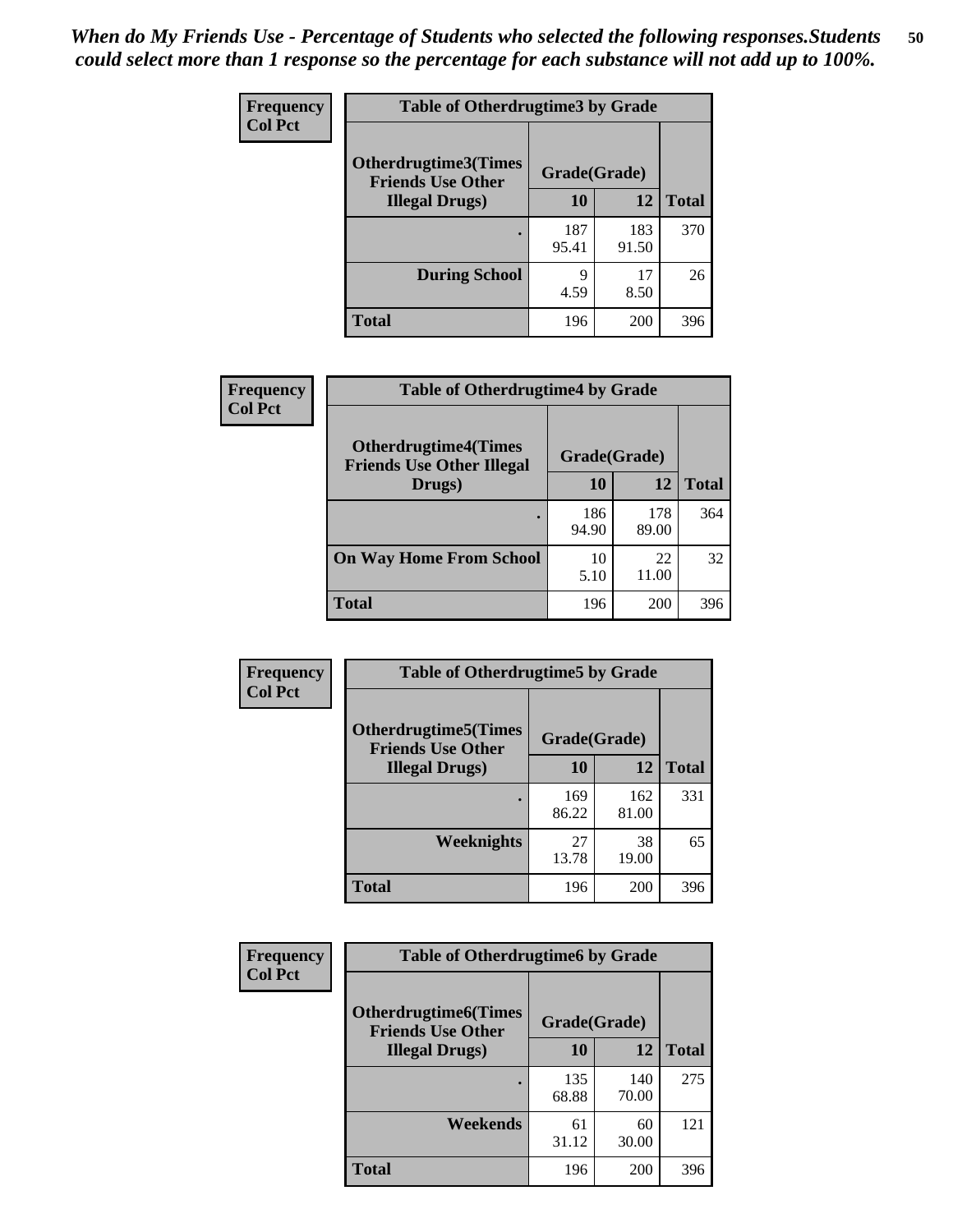| Frequency      | <b>Table of Educationalcohol by Grade</b>                                                                  |              |              |              |  |
|----------------|------------------------------------------------------------------------------------------------------------|--------------|--------------|--------------|--|
| <b>Col Pct</b> | Educationalcohol(I<br>have been taught<br>about alcohol,<br>tobacco,<br>and other drugs<br>within the last | Grade(Grade) |              |              |  |
|                | year at school)                                                                                            | 10           | 12           | <b>Total</b> |  |
|                | <b>Yes</b>                                                                                                 | 176<br>89.80 | 72<br>36.00  | 248          |  |
|                | N <sub>0</sub>                                                                                             | 20<br>10.20  | 128<br>64.00 | 148          |  |
|                | <b>Total</b>                                                                                               | 196          | 200          | 396          |  |

| Frequency      | <b>Table of Eversmoked by Grade</b> |              |              |              |  |  |
|----------------|-------------------------------------|--------------|--------------|--------------|--|--|
| <b>Col Pct</b> | Eversmoked(I<br>have smoked         | Grade(Grade) |              |              |  |  |
|                | a cigarette)                        | 10           | 12           | <b>Total</b> |  |  |
|                | Yes                                 | 51<br>26.02  | 77<br>38.50  | 128          |  |  |
|                | N <sub>0</sub>                      | 145<br>73.98 | 123<br>61.50 | 268          |  |  |
|                | Total                               | 196          | 200          | 396          |  |  |

| Frequency      | <b>Table of Drovedrinking by Grade</b>                                                                              |                    |              |              |  |
|----------------|---------------------------------------------------------------------------------------------------------------------|--------------------|--------------|--------------|--|
| <b>Col Pct</b> | Drovedrinking(In<br>the past 30 days I<br>have driven a car<br>or other vehicle<br>while I was<br>drinking alcohol) | Grade(Grade)<br>10 | 12           | <b>Total</b> |  |
|                | <b>Yes</b>                                                                                                          | 8<br>4.08          | 16<br>8.00   | 24           |  |
|                | N <sub>0</sub>                                                                                                      | 188<br>95.92       | 184<br>92.00 | 372          |  |
|                | <b>Total</b>                                                                                                        | 196                | 200          | 396          |  |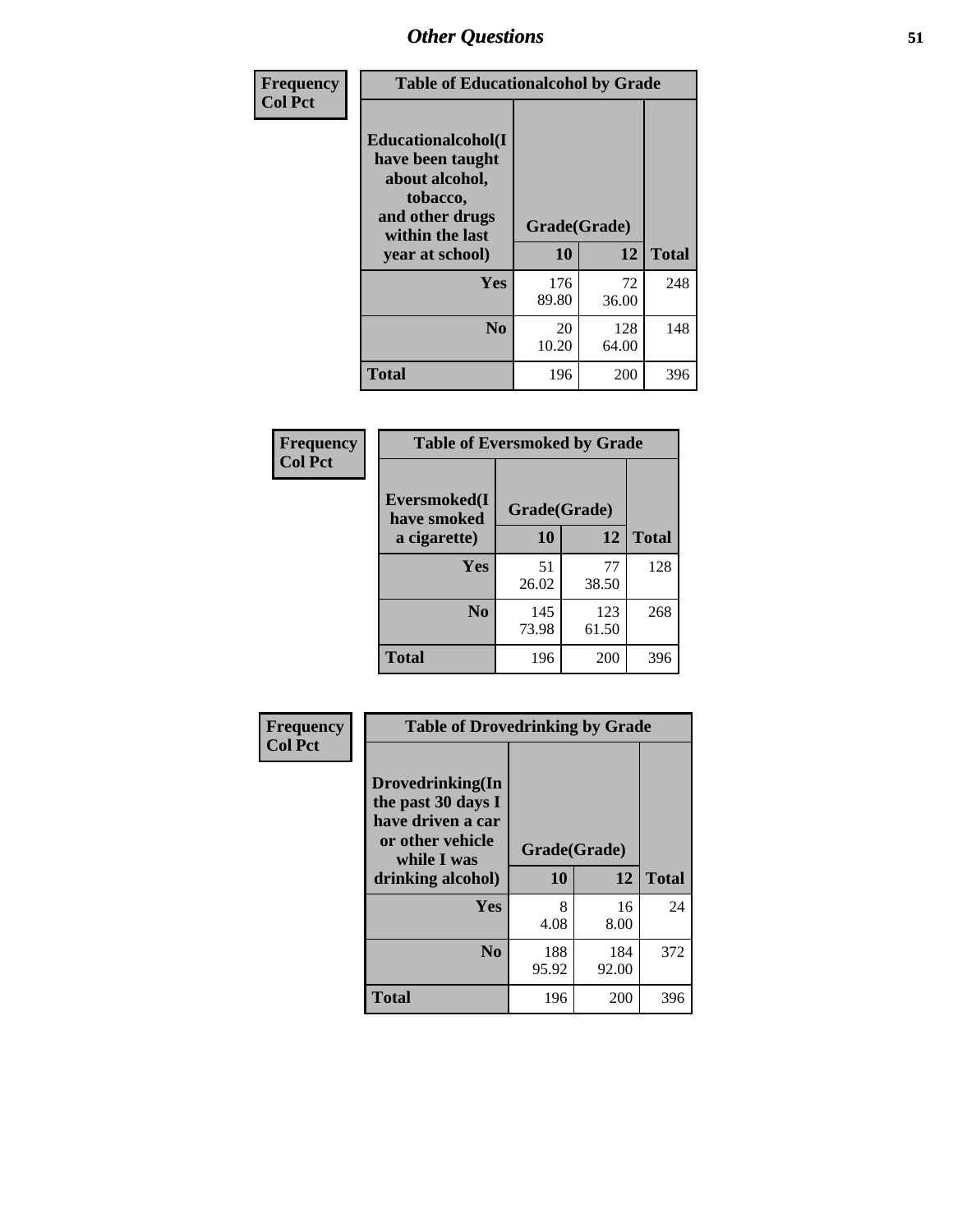| Frequency<br><b>Col Pct</b> | <b>Table of Rodedrinking by Grade</b>                                                                      |              |              |              |  |  |
|-----------------------------|------------------------------------------------------------------------------------------------------------|--------------|--------------|--------------|--|--|
|                             | Rodedrinking(In<br>the past 30 days<br>I have ridden in<br>a car with a<br>driver who had<br>been drinking | Grade(Grade) |              |              |  |  |
|                             | alcohol)                                                                                                   | 10           | 12           | <b>Total</b> |  |  |
|                             | Yes                                                                                                        | 27<br>13.78  | 26<br>13.00  | 53           |  |  |
|                             | N <sub>0</sub>                                                                                             | 169<br>86.22 | 174<br>87.00 | 343          |  |  |
|                             | <b>Total</b>                                                                                               | 196          | 200          | 396          |  |  |

#### **Frequency Col Pct**

| <b>Table of Drugsschool by Grade</b>                                                                                      |              |       |              |  |  |  |
|---------------------------------------------------------------------------------------------------------------------------|--------------|-------|--------------|--|--|--|
| <b>Drugsschool</b> (During<br>the past 12 months,<br>I have been offered,<br>sold,<br>or given illegal<br>drugs on school | Grade(Grade) |       |              |  |  |  |
| property)                                                                                                                 | 10           | 12    | <b>Total</b> |  |  |  |
|                                                                                                                           |              |       |              |  |  |  |
| Yes                                                                                                                       | 44           | 37    | 81           |  |  |  |
|                                                                                                                           | 22.45        | 18.50 |              |  |  |  |
| N <sub>0</sub>                                                                                                            | 152          | 163   | 315          |  |  |  |
|                                                                                                                           | 77.55        | 81.50 |              |  |  |  |

| Frequency      | <b>Table of Helpbullied by Grade</b>                 |              |              |              |  |  |  |
|----------------|------------------------------------------------------|--------------|--------------|--------------|--|--|--|
| <b>Col Pct</b> | $Helpb$ ullied $(I$<br>would help<br>someone who was | Grade(Grade) |              |              |  |  |  |
|                | being bullied)                                       | <b>10</b>    | 12           | <b>Total</b> |  |  |  |
|                | <b>Strongly Agree</b>                                | 87<br>44.39  | 103<br>51.50 | 190          |  |  |  |
|                | <b>Somewhat Agree</b>                                | 90<br>45.92  | 80<br>40.00  | 170          |  |  |  |
|                | <b>Somewhat Disagree</b>                             | 13<br>6.63   | 11<br>5.50   | 24           |  |  |  |
|                | <b>Strongly Disagree</b>                             | 6<br>3.06    | 6<br>3.00    | 12           |  |  |  |
|                | <b>Total</b>                                         | 196          | 200          | 396          |  |  |  |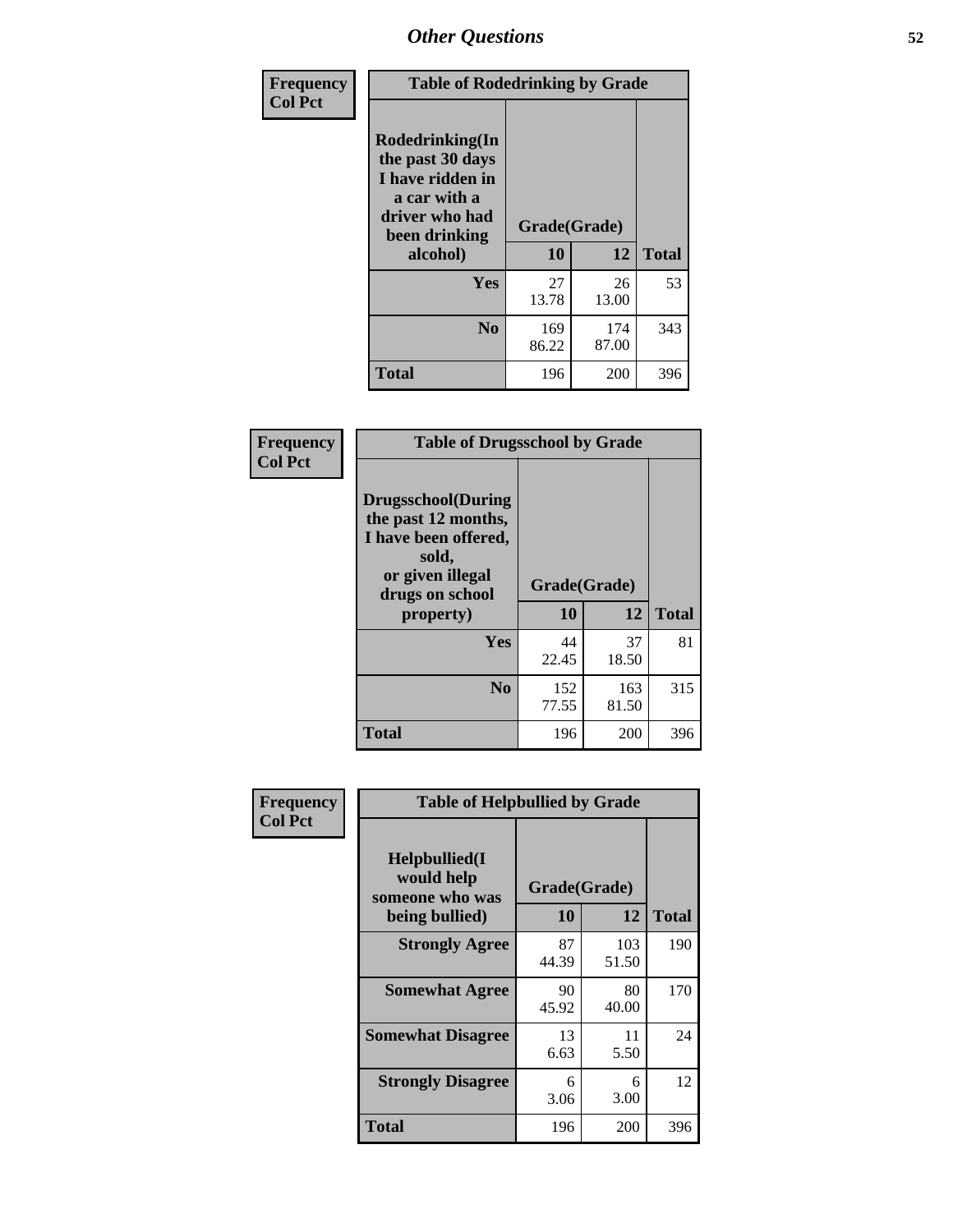10 5.10

13 6.50

2 1.02

19 9.50

**Total** 325 23 21 5 5 12 5 396

3 1.53

2 1.00

| <b>Frequency</b> |                            |                                                                                                         |        | <b>Table of Grade by Bingedrinking</b> |                  |                |                       |                  |
|------------------|----------------------------|---------------------------------------------------------------------------------------------------------|--------|----------------------------------------|------------------|----------------|-----------------------|------------------|
| <b>Row Pct</b>   |                            | Bingedrinking(I have drunk five or more<br>drinks of alcohol at one sitting during the<br>last 30 days) |        |                                        |                  |                |                       |                  |
|                  |                            | $\mathbf{0}$                                                                                            | $1$ or | 3 to                                   | 6 to<br><b>Q</b> | 10<br>to<br>19 | <b>20</b><br>to<br>29 | <b>All</b><br>30 |
|                  | Grade(Grade)   Days   days |                                                                                                         |        | days                                   | $ $ days $ $     | days           | days                  | days             |

**10** 171 87.24

**12** 154 77.00 **Total**

196

200

1 0.51

4 2.00

> 6 3.06

> 6 3.00

**All 30 days**

> 3 1.53

2 1.00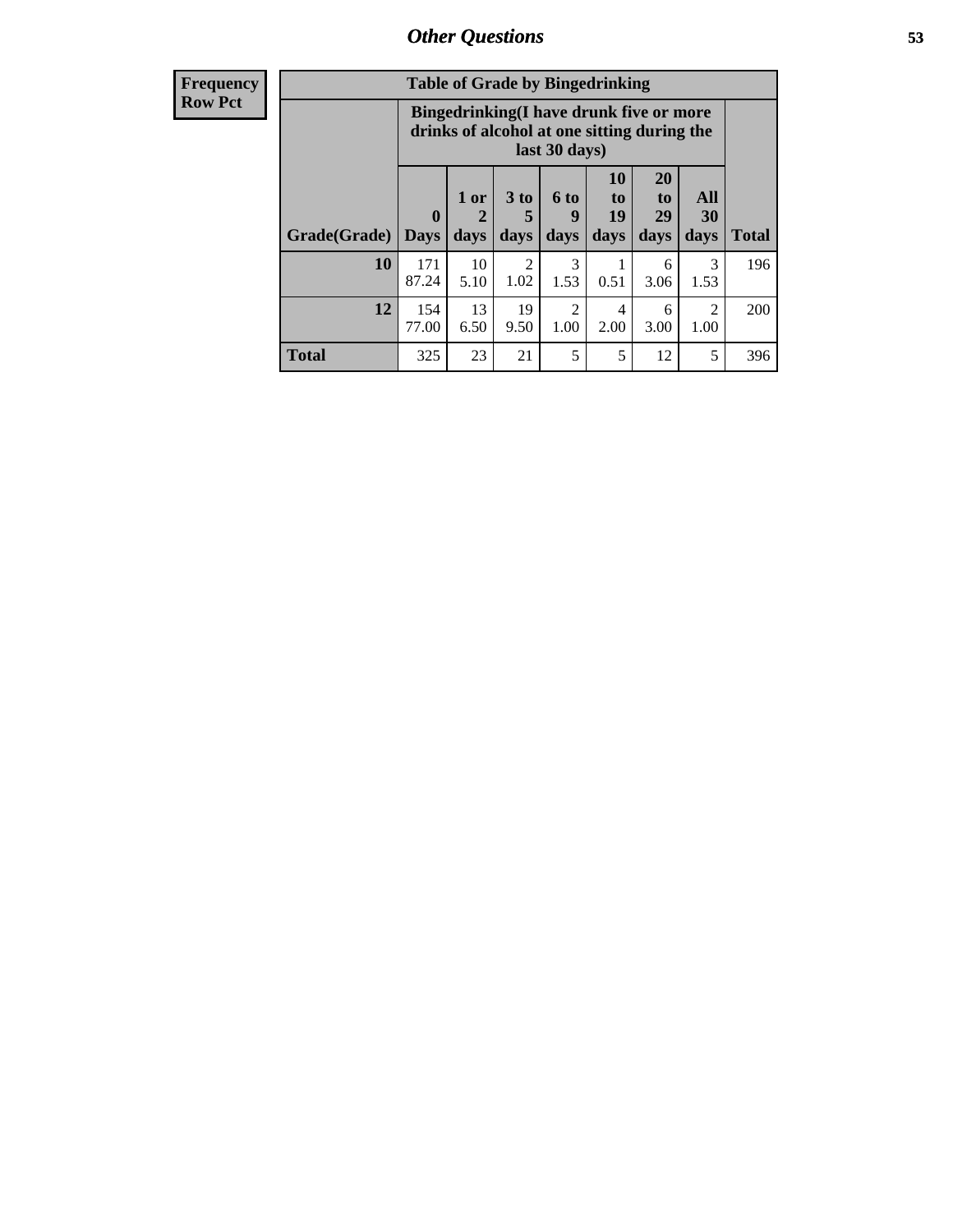## *Nutrition* **54**

| <b>Frequency</b> |
|------------------|
| <b>Row Pct</b>   |

| <b>Table of Grade by Dairy</b> |                          |                                                                 |                                    |                                    |              |  |
|--------------------------------|--------------------------|-----------------------------------------------------------------|------------------------------------|------------------------------------|--------------|--|
|                                |                          | Dairy (I eat at least 3 servings of dairy<br>products each day) |                                    |                                    |              |  |
| Grade(Grade)                   | <b>Strongly</b><br>Agree | <b>Somewhat</b><br>Agree                                        | <b>Somewhat</b><br><b>Disagree</b> | <b>Strongly</b><br><b>Disagree</b> | <b>Total</b> |  |
| 10                             | 72<br>36.73              | 75<br>38.27                                                     | 30<br>15.31                        | 19<br>9.69                         | 196          |  |
| 12                             | 56<br>28.00              | 79<br>39.50                                                     | 40<br>20.00                        | 25<br>12.50                        | 200          |  |
| <b>Total</b>                   | 128                      | 154                                                             | 70                                 | 44                                 | 396          |  |

| <b>Frequency</b> |  |
|------------------|--|
| <b>Row Pct</b>   |  |

| <b>Table of Grade by Fruitveg</b>                                        |                          |             |                            |                                               |              |  |  |
|--------------------------------------------------------------------------|--------------------------|-------------|----------------------------|-----------------------------------------------|--------------|--|--|
| Fruitveg(I eat at least 5 servings of fruits<br>and vegetables each day) |                          |             |                            |                                               |              |  |  |
| Grade(Grade)                                                             | <b>Strongly</b><br>Agree | Agree       | <b>Somewhat   Somewhat</b> | <b>Strongly</b><br><b>Disagree</b>   Disagree | <b>Total</b> |  |  |
| 10                                                                       | 41<br>20.92              | 66<br>33.67 | 54<br>27.55                | 35<br>17.86                                   | 196          |  |  |
| 12                                                                       | 24<br>12.00              | 64<br>32.00 | 69<br>34.50                | 43<br>21.50                                   | 200          |  |  |
| <b>Total</b>                                                             | 65                       | 130         | 123                        | 78                                            | 396          |  |  |

| <b>Frequency</b> | <b>Table of Grade by Cafeteriahealthy</b> |                                                                       |                   |                             |                                    |              |
|------------------|-------------------------------------------|-----------------------------------------------------------------------|-------------------|-----------------------------|------------------------------------|--------------|
| <b>Row Pct</b>   |                                           | Cafeteriahealthy (School meals in my<br>school cafeteria are healthy) |                   |                             |                                    |              |
|                  | Grade(Grade)                              | <b>Strongly</b><br>Agree                                              | Somewhat<br>Agree | Somewhat<br><b>Disagree</b> | <b>Strongly</b><br><b>Disagree</b> | <b>Total</b> |
|                  | 10                                        | 35<br>17.86                                                           | 63<br>32.14       | 48<br>24.49                 | 50<br>25.51                        | 196          |
|                  | 12                                        | 23<br>11.50                                                           | 95<br>47.50       | 43<br>21.50                 | 39<br>19.50                        | <b>200</b>   |
|                  | Total                                     | 58                                                                    | 158               | 91                          | 89                                 | 396          |

| <b>Frequency</b> |
|------------------|
| <b>Row Pct</b>   |

| <b>Table of Grade by Cafeterianutrition</b>                                               |                          |                     |                                    |                                    |              |  |
|-------------------------------------------------------------------------------------------|--------------------------|---------------------|------------------------------------|------------------------------------|--------------|--|
| <b>Cafeterianutrition</b> (Facts about nutrition<br>are available in my school cafeteria) |                          |                     |                                    |                                    |              |  |
| Grade(Grade)                                                                              | <b>Strongly</b><br>Agree | Somewhat  <br>Agree | <b>Somewhat</b><br><b>Disagree</b> | <b>Strongly</b><br><b>Disagree</b> | <b>Total</b> |  |
| 10                                                                                        | 45<br>22.96              | 72<br>36.73         | 55<br>28.06                        | 24<br>12.24                        | 196          |  |
| 12                                                                                        | 56<br>28.00              | 80<br>40.00         | 41<br>20.50                        | 23<br>11.50                        | 200          |  |
| <b>Total</b>                                                                              | 101                      | 152                 | 96                                 | 47                                 | 396          |  |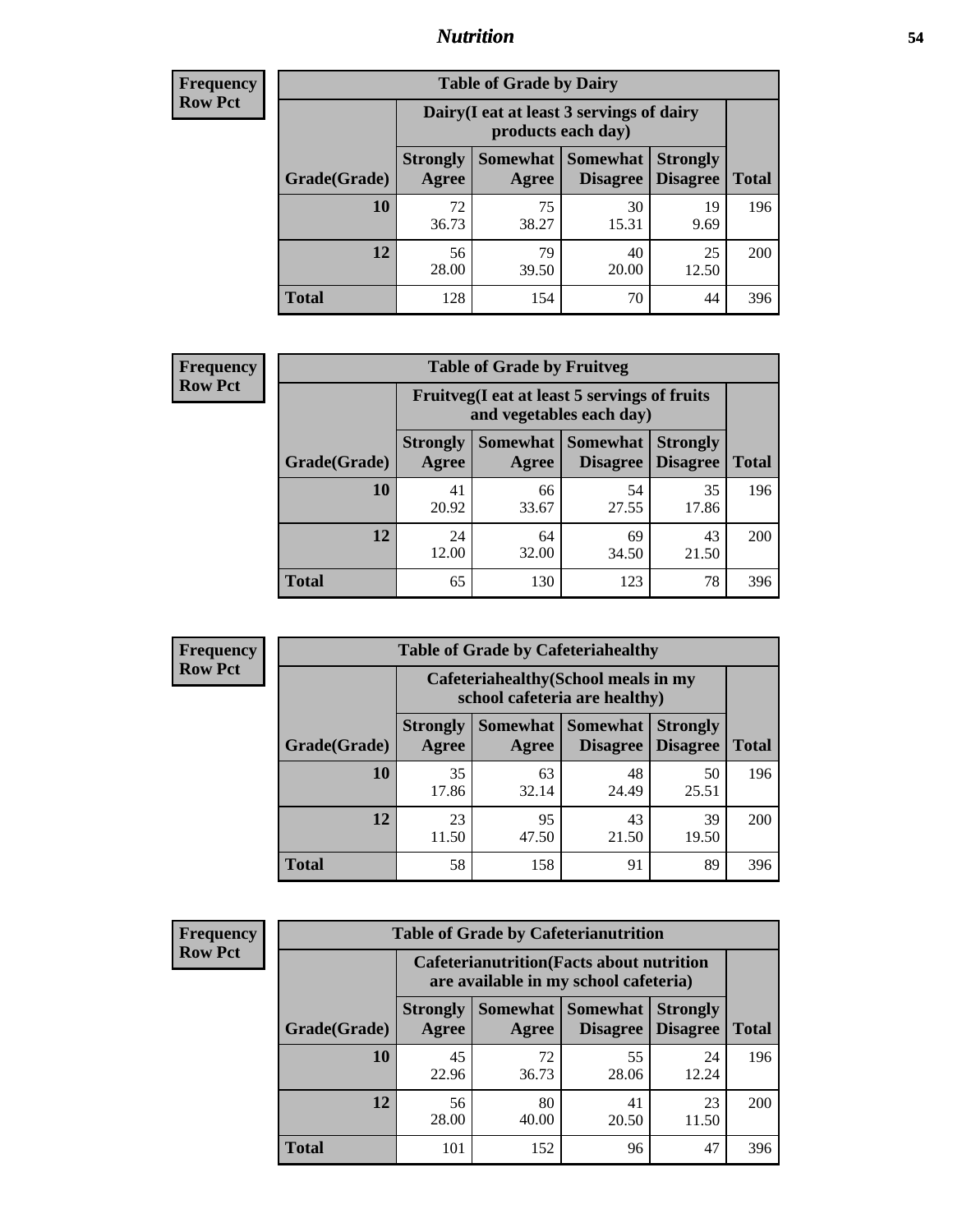## *Nutrition* **55**

| Frequency |
|-----------|
| Row Pct   |

| <b>Table of Grade by Schoollunch</b> |                          |                                                                 |                                 |                                    |              |  |  |
|--------------------------------------|--------------------------|-----------------------------------------------------------------|---------------------------------|------------------------------------|--------------|--|--|
|                                      |                          | Schoollunch(I eat school lunch three or<br>more times per week) |                                 |                                    |              |  |  |
| Grade(Grade)                         | <b>Strongly</b><br>Agree | Agree                                                           | Somewhat   Somewhat<br>Disagree | <b>Strongly</b><br><b>Disagree</b> | <b>Total</b> |  |  |
| 10                                   | 127<br>64.80             | 28<br>14.29                                                     | 8<br>4.08                       | 33<br>16.84                        | 196          |  |  |
| 12                                   | 129<br>64.50             | 28<br>14.00                                                     | 10<br>5.00                      | 33<br>16.50                        | 200          |  |  |
| <b>Total</b>                         | 256                      | 56                                                              | 18                              | 66                                 | 396          |  |  |

| <b>Frequency</b> |  |
|------------------|--|
| <b>Row Pct</b>   |  |

| <b>Table of Grade by Foodchoices</b>                                       |                          |             |                                        |                                    |              |  |
|----------------------------------------------------------------------------|--------------------------|-------------|----------------------------------------|------------------------------------|--------------|--|
| <b>Foodchoices</b> (I make healthy food choices in<br>my school cafeteria) |                          |             |                                        |                                    |              |  |
| Grade(Grade)                                                               | <b>Strongly</b><br>Agree | Agree       | <b>Somewhat   Somewhat</b><br>Disagree | <b>Strongly</b><br><b>Disagree</b> | <b>Total</b> |  |
| 10                                                                         | 41<br>20.92              | 81<br>41.33 | 51<br>26.02                            | 23<br>11.73                        | 196          |  |
| 12                                                                         | 44<br>22.00              | 99<br>49.50 | 35<br>17.50                            | 22<br>11.00                        | 200          |  |
| Total                                                                      | 85                       | 180         | 86                                     | 45                                 | 396          |  |

| <b>Frequency</b> |   |
|------------------|---|
| <b>Row Pct</b>   |   |
|                  | m |
|                  |   |
|                  |   |

| <b>Table of Grade by Wholewheat</b> |                                                                                                             |                          |                                    |                                    |              |  |
|-------------------------------------|-------------------------------------------------------------------------------------------------------------|--------------------------|------------------------------------|------------------------------------|--------------|--|
|                                     | Wholewheat (There are whole wheat and<br>multigrain breads and cereals available in<br>my school cafeteria) |                          |                                    |                                    |              |  |
| Grade(Grade)                        | <b>Strongly</b><br>Agree                                                                                    | <b>Somewhat</b><br>Agree | <b>Somewhat</b><br><b>Disagree</b> | <b>Strongly</b><br><b>Disagree</b> | <b>Total</b> |  |
| 10                                  | 57<br>29.08                                                                                                 | 82<br>41.84              | 31<br>15.82                        | 26<br>13.27                        | 196          |  |
| 12                                  | 73<br>36.50                                                                                                 | 71<br>35.50              | 33<br>16.50                        | 23<br>11.50                        | 200          |  |
| <b>Total</b>                        | 130                                                                                                         | 153                      | 64                                 | 49                                 | 396          |  |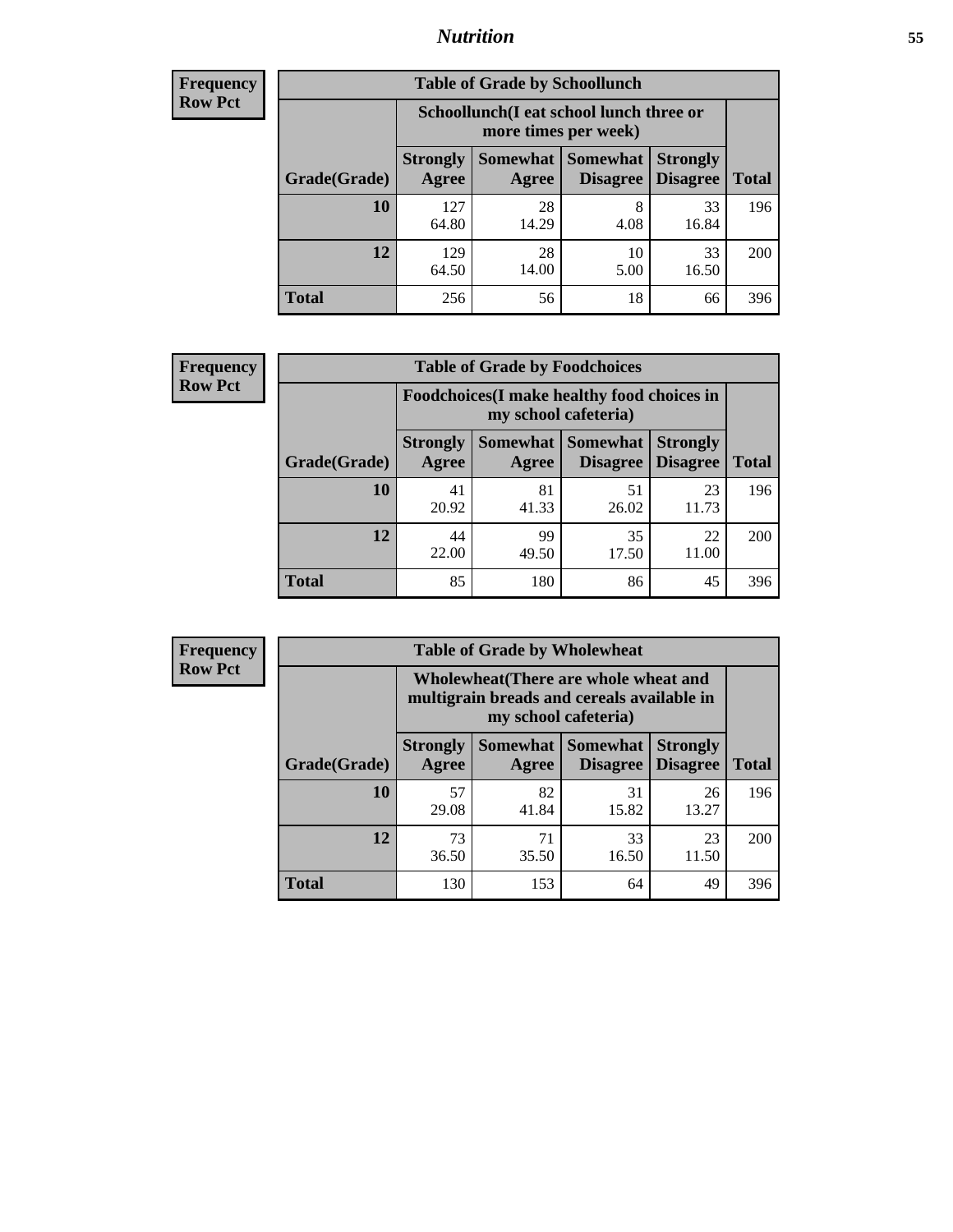## *Nutrition* **56**

**Frequency Row Pct**

| <b>Table of Grade by Healthyvending</b> |                                                                                                                                               |                          |                                    |                                    |              |  |
|-----------------------------------------|-----------------------------------------------------------------------------------------------------------------------------------------------|--------------------------|------------------------------------|------------------------------------|--------------|--|
|                                         | Healthyvending (If only healthy snacks and<br>beverages were available in the vending<br>machines during the school day,<br>I would buy them) |                          |                                    |                                    |              |  |
| Grade(Grade)                            | <b>Strongly</b><br>Agree                                                                                                                      | <b>Somewhat</b><br>Agree | <b>Somewhat</b><br><b>Disagree</b> | <b>Strongly</b><br><b>Disagree</b> | <b>Total</b> |  |
| 10                                      | 83<br>42.35                                                                                                                                   | 56<br>28.57              | 28<br>14.29                        | 29<br>14.80                        | 196          |  |
| 12                                      | 72<br>36.00                                                                                                                                   | 58<br>29.00              | 32<br>16.00                        | 38<br>19.00                        | 200          |  |
| Total                                   | 155                                                                                                                                           | 114                      | 60                                 | 67                                 | 396          |  |

**Frequency Row Pct**

| <b>Table of Grade by Schoolbreakfast</b> |                                                                                                                                        |                     |                                    |                                    |              |  |
|------------------------------------------|----------------------------------------------------------------------------------------------------------------------------------------|---------------------|------------------------------------|------------------------------------|--------------|--|
|                                          | Schoolbreakfast(If breakfast were<br>available at school,<br>but outside the cafeteria,<br>I would eat breakfast at school more often) |                     |                                    |                                    |              |  |
| Grade(Grade)                             | <b>Strongly</b><br>Agree                                                                                                               | Somewhat  <br>Agree | <b>Somewhat</b><br><b>Disagree</b> | <b>Strongly</b><br><b>Disagree</b> | <b>Total</b> |  |
| 10                                       | 85<br>43.37                                                                                                                            | 60<br>30.61         | 23<br>11.73                        | 28<br>14.29                        | 196          |  |
| 12                                       | 89<br>44.50                                                                                                                            | 66<br>33.00         | 20<br>10.00                        | 25<br>12.50                        | 200          |  |
| <b>Total</b>                             | 174                                                                                                                                    | 126                 | 43                                 | 53                                 | 396          |  |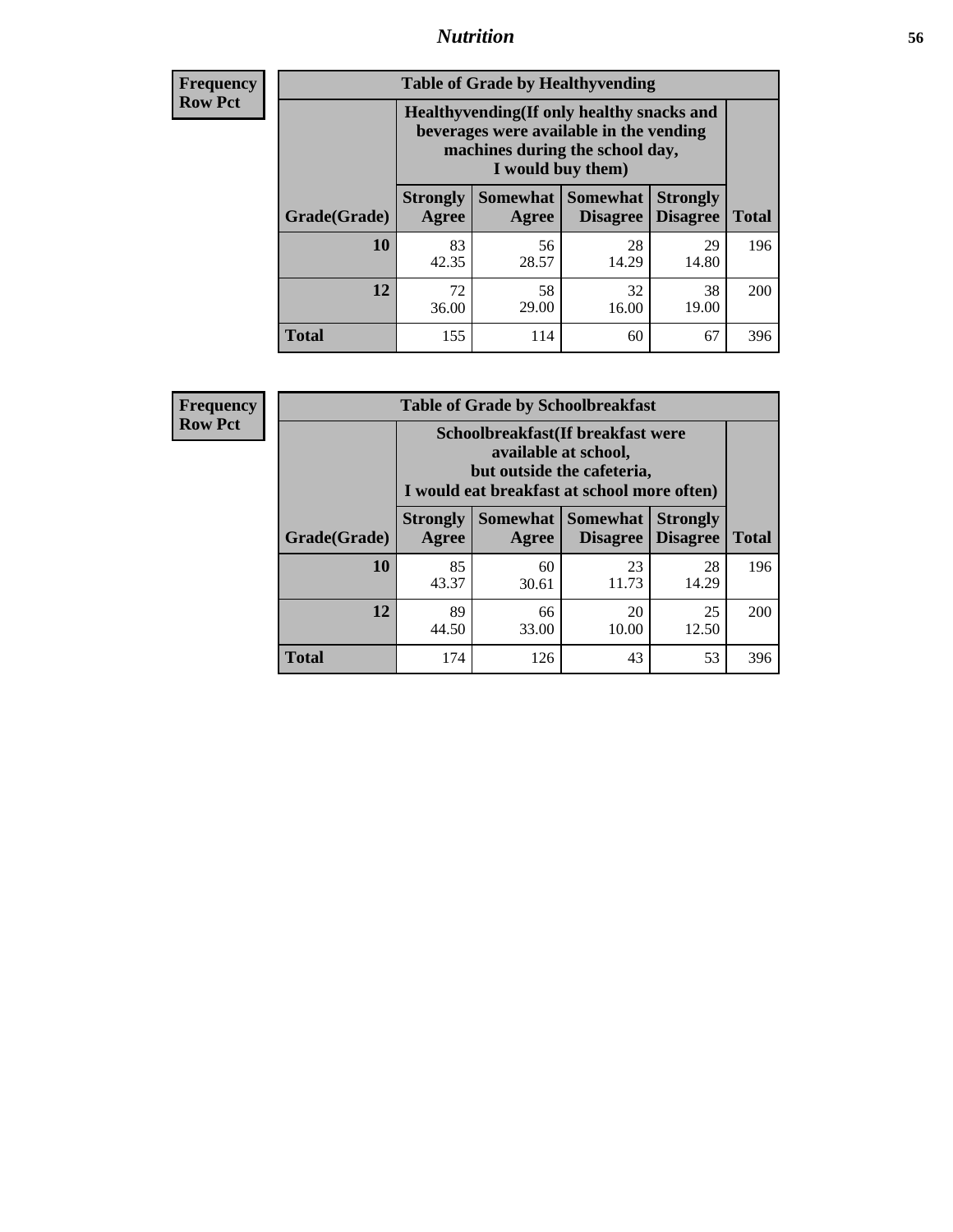| Frequency<br><b>Col Pct</b> |                                                                                                           | <b>Table of Educationaids by Grade</b> |              |              |  |
|-----------------------------|-----------------------------------------------------------------------------------------------------------|----------------------------------------|--------------|--------------|--|
|                             | <b>Educationaids</b> (I<br>have been<br>taught about<br><b>HIV/AIDS</b> at<br>school in the<br>past year) | Grade(Grade)<br>10                     | 12           | <b>Total</b> |  |
|                             |                                                                                                           |                                        |              |              |  |
|                             | Yes                                                                                                       | 174<br>88.78                           | 74<br>37.00  | 248          |  |
|                             | N <sub>0</sub>                                                                                            | 22<br>11.22                            | 126<br>63.00 | 148          |  |
|                             | <b>Total</b>                                                                                              | 196                                    | 200          | 396          |  |

| Frequency      | <b>Table of Educationcharacter by Grade</b>                 |              |              |              |
|----------------|-------------------------------------------------------------|--------------|--------------|--------------|
| <b>Col Pct</b> | Educationcharacter(I<br>have been taught<br>about character |              |              |              |
|                | education in the past                                       | Grade(Grade) |              |              |
|                | year at school)                                             | 10           | 12           | <b>Total</b> |
|                | Yes                                                         | 161<br>82.14 | 101<br>50.50 | 262          |
|                | N <sub>0</sub>                                              | 35<br>17.86  | 99<br>49.50  | 134          |
|                | <b>Total</b>                                                | 196          | 200          | 396          |

| Frequency      | <b>Table of Gradcoach1 by Grade</b> |              |              |              |
|----------------|-------------------------------------|--------------|--------------|--------------|
| <b>Col Pct</b> | Gradcoach1(I<br>know who my         | Grade(Grade) |              |              |
|                | <b>Graduation</b><br>Coach is)      | 10           | 12           | <b>Total</b> |
|                | Yes                                 | 113<br>57.65 | 146<br>73.00 | 259          |
|                | N <sub>0</sub>                      | 83<br>42.35  | 54<br>27.00  | 137          |
|                | <b>Total</b>                        | 196          | 200          | 396          |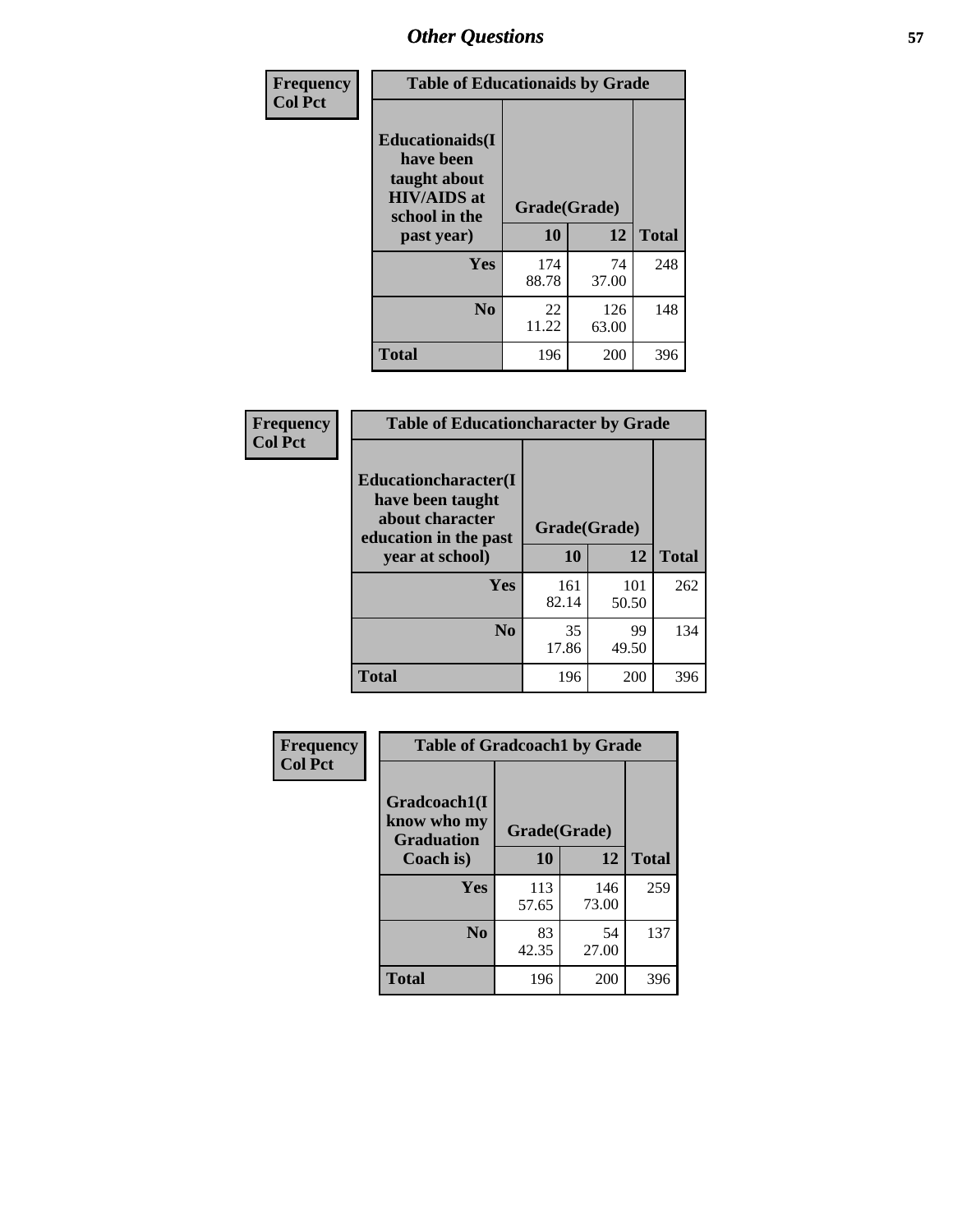| Frequency      | <b>Table of Gradcoach2 by Grade</b> |              |              |              |
|----------------|-------------------------------------|--------------|--------------|--------------|
| <b>Col Pct</b> |                                     |              |              |              |
|                | Gradcoach2(I<br>have                |              |              |              |
|                | contacted my<br><b>Graduation</b>   | Grade(Grade) |              |              |
|                | Coach)                              | 10           | 12           | <b>Total</b> |
|                | Yes                                 | 32<br>16.33  | 52<br>26.00  | 84           |
|                | N <sub>0</sub>                      | 164<br>83.67 | 148<br>74.00 | 312          |
|                | <b>Total</b>                        | 196          | 200          | 396          |

| Frequency<br><b>Col Pct</b> | <b>Table of Gradcoach3 by Grade</b>                                         |              |              |              |
|-----------------------------|-----------------------------------------------------------------------------|--------------|--------------|--------------|
|                             | Gradcoach3(I<br>have received<br>assistance<br>from my<br><b>Graduation</b> | Grade(Grade) |              |              |
|                             | Coach)                                                                      | 10           | 12           | <b>Total</b> |
|                             | Yes                                                                         | 26<br>13.27  | 42<br>21.00  | 68           |
|                             | N <sub>0</sub>                                                              | 38<br>19.39  | 24<br>12.00  | 62           |
|                             | Don't know                                                                  | 132<br>67.35 | 134<br>67.00 | 266          |
|                             | <b>Total</b>                                                                | 196          | 200          | 396          |

| Frequency      | <b>Table of Selfharm by Grade</b>                                                                                                                                                      |                    |              |              |
|----------------|----------------------------------------------------------------------------------------------------------------------------------------------------------------------------------------|--------------------|--------------|--------------|
| <b>Col Pct</b> | <b>Selfharm</b> (During<br>the past 12<br>months,<br>I harmed myself<br>on purpose<br><b>Suicideconsider</b><br>During the past<br>12 months,<br>I seriously<br>considered<br>suicide) | Grade(Grade)<br>10 | 12           | <b>Total</b> |
|                | Yes                                                                                                                                                                                    | 21<br>10.71        | 15<br>7.50   | 36           |
|                | N <sub>0</sub>                                                                                                                                                                         | 175<br>89.29       | 185<br>92.50 | 360          |
|                | <b>Total</b>                                                                                                                                                                           | 196                | 200          | 396          |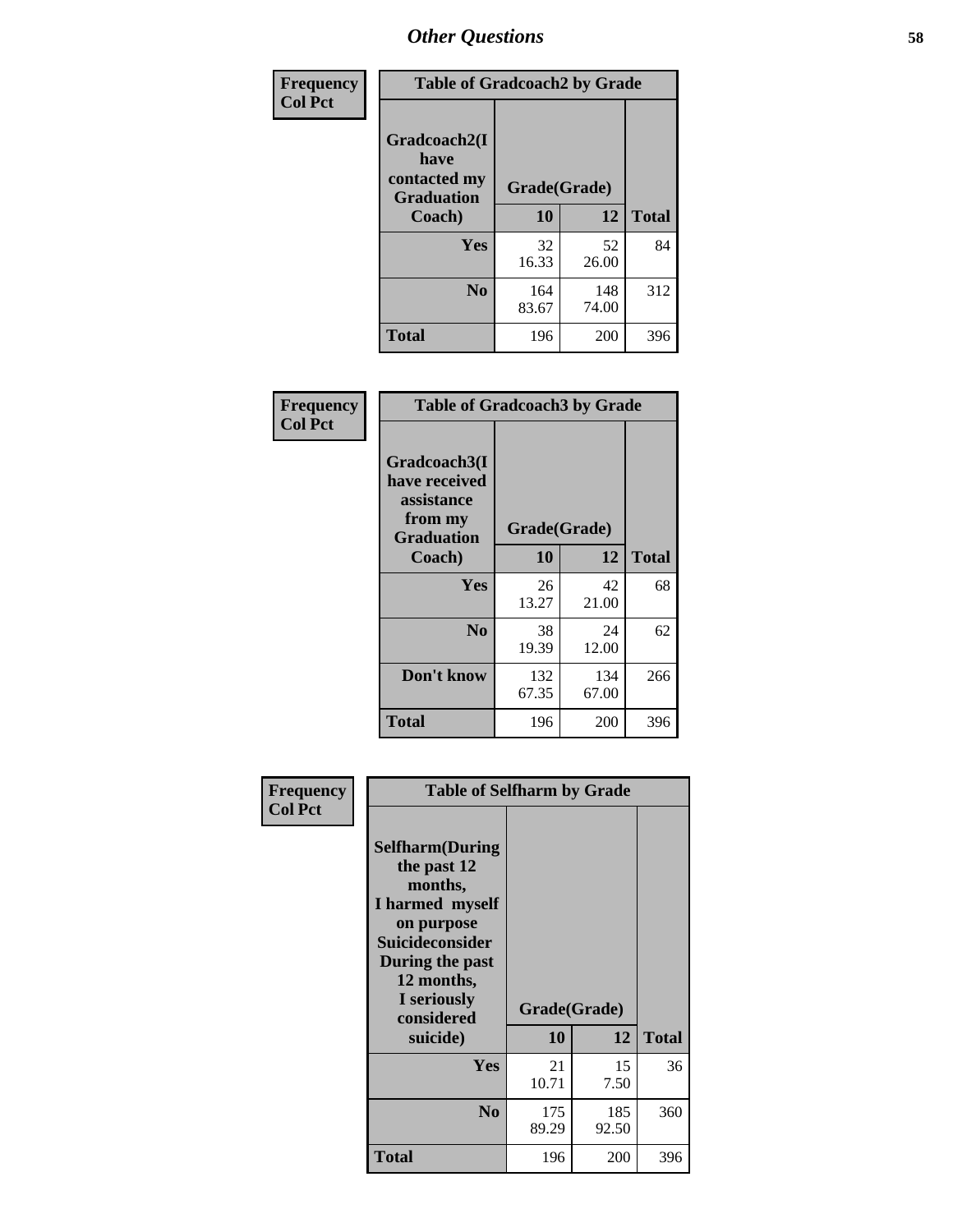| <b>Frequency</b> | <b>Table of Suicideconsider by Grade</b> |              |              |              |
|------------------|------------------------------------------|--------------|--------------|--------------|
| <b>Col Pct</b>   |                                          | Grade(Grade) |              |              |
|                  | <b>Suicideconsider</b>                   | 10           | 12           | <b>Total</b> |
|                  | <b>Yes</b>                               | 19<br>9.69   | 11<br>5.50   | 30           |
|                  | N <sub>0</sub>                           | 177<br>90.31 | 189<br>94.50 | 366          |
|                  | <b>Total</b>                             | 196          | 200          | 396          |

| Frequency      | <b>Table of Suicideattempt by Grade</b>              |              |              |              |
|----------------|------------------------------------------------------|--------------|--------------|--------------|
| <b>Col Pct</b> | Suicideattempt(I<br>have attempted<br>suicide in the | Grade(Grade) |              |              |
|                | last year)                                           | 10           | 12           | <b>Total</b> |
|                | Yes                                                  | 3.57         | 6<br>3.00    | 13           |
|                | N <sub>0</sub>                                       | 189<br>96.43 | 194<br>97.00 | 383          |
|                | <b>Total</b>                                         | 196          | 200          | 396          |

| Frequency      | <b>Table of Instantmessaged by Grade</b>                       |              |              |              |
|----------------|----------------------------------------------------------------|--------------|--------------|--------------|
| <b>Col Pct</b> | <b>Instantmessaged</b> (I<br>have instant<br>messaged people I | Grade(Grade) |              |              |
|                | do not even know)                                              | 10           | 12           | <b>Total</b> |
|                | <b>Yes</b>                                                     | 68<br>34.69  | 69<br>34.50  | 137          |
|                | N <sub>0</sub>                                                 | 128<br>65.31 | 131<br>65.50 | 259          |
|                | <b>Total</b>                                                   | 196          | 200          | 396          |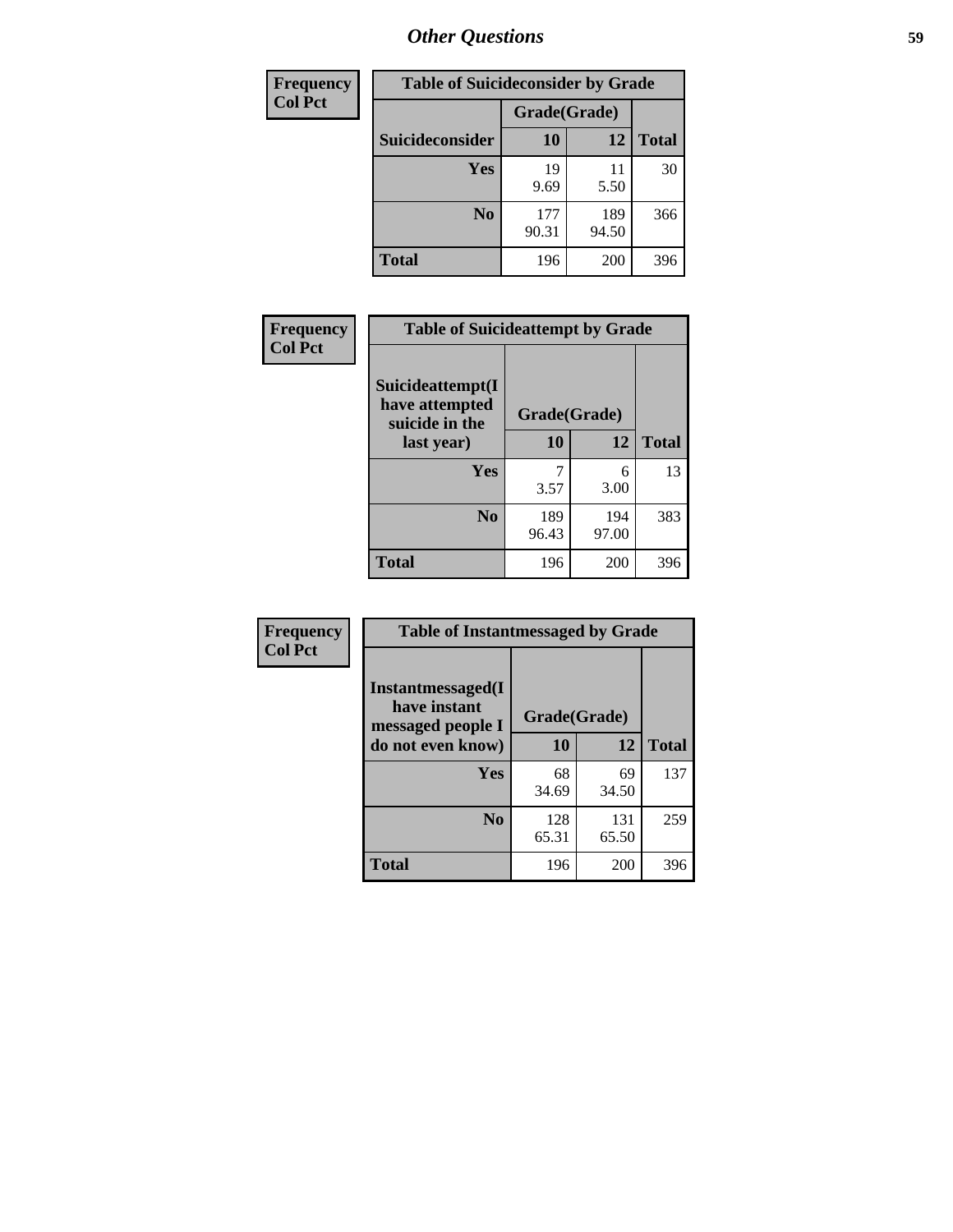| Frequency      | <b>Table of Getsalong by Grade</b>                          |              |              |              |  |  |  |
|----------------|-------------------------------------------------------------|--------------|--------------|--------------|--|--|--|
| <b>Col Pct</b> | <b>Getsalong</b> (I get<br>along with other<br>students and | Grade(Grade) |              |              |  |  |  |
|                | adults)                                                     | 10           | 12           | <b>Total</b> |  |  |  |
|                | <b>Strongly Agree</b>                                       | 106<br>54.08 | 124<br>62.00 | 230          |  |  |  |
|                | <b>Somewhat Agree</b>                                       | 79<br>40.31  | 67<br>33.50  | 146          |  |  |  |
|                | <b>Somewhat Disagree</b>                                    | 3.57         | 3<br>1.50    | 10           |  |  |  |
|                | <b>Strongly Disagree</b>                                    | 4<br>2.04    | 6<br>3.00    | 10           |  |  |  |
|                | <b>Total</b>                                                | 196          | 200          | 396          |  |  |  |

| Frequency      | <b>Table of Safehome by Grade</b> |                    |              |              |  |  |  |
|----------------|-----------------------------------|--------------------|--------------|--------------|--|--|--|
| <b>Col Pct</b> | Safehome(I feel<br>safe at home)  | Grade(Grade)<br>10 | 12           | <b>Total</b> |  |  |  |
|                | <b>Strongly Agree</b>             | 136<br>69.39       | 159<br>79.50 | 295          |  |  |  |
|                | <b>Somewhat Agree</b>             | 42<br>21.43        | 32<br>16.00  | 74           |  |  |  |
|                | <b>Somewhat Disagree</b>          | 14<br>7.14         | 6<br>3.00    | 20           |  |  |  |
|                | <b>Strongly Disagree</b>          | 4<br>2.04          | 3<br>1.50    | 7            |  |  |  |
|                | <b>Total</b>                      | 196                | 200          | 396          |  |  |  |

| Frequency      |                                                                                      | <b>Table of Adulttalk by Grade</b> |              |              |
|----------------|--------------------------------------------------------------------------------------|------------------------------------|--------------|--------------|
| <b>Col Pct</b> | <b>Adulttalk</b> (I<br>know an<br>adult at<br>school that<br>I can talk<br>with if I | Grade(Grade)                       |              |              |
|                | need help)                                                                           | 10                                 | 12           | <b>Total</b> |
|                | <b>Yes</b>                                                                           | 152<br>77.55                       | 164<br>82.00 | 316          |
|                | N <sub>0</sub>                                                                       | 44<br>22.45                        | 36<br>18.00  | 80           |
|                | <b>Total</b>                                                                         | 196                                | 200          | 396          |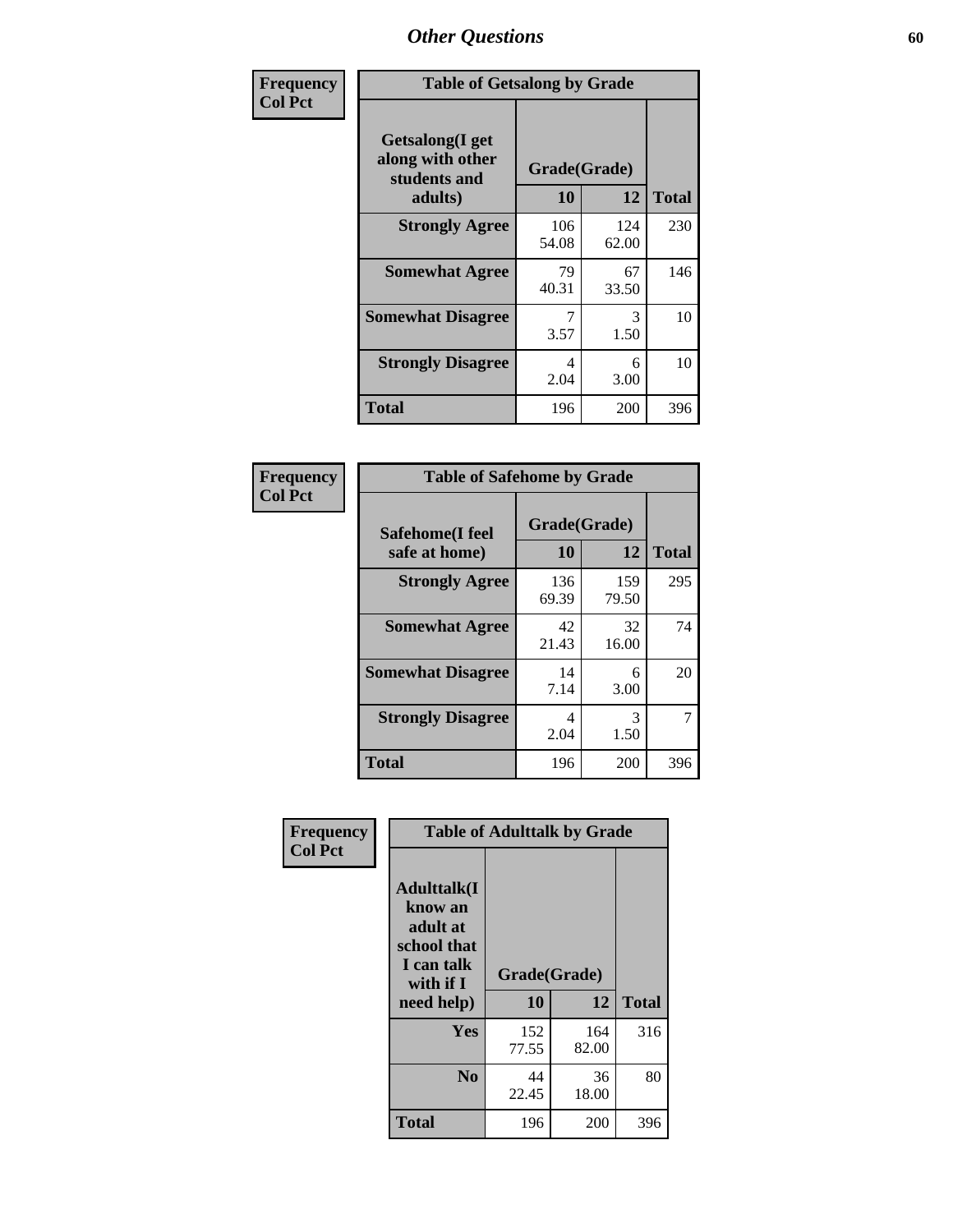**Frequency Row Pct**

| <b>Table of Grade by Tytime</b> |             |                                                                                         |             |                                                           |            |            |              |  |  |  |
|---------------------------------|-------------|-----------------------------------------------------------------------------------------|-------------|-----------------------------------------------------------|------------|------------|--------------|--|--|--|
|                                 |             | Tytime (On an average school day,<br>how much unsupervised time do I spend watching TV) |             |                                                           |            |            |              |  |  |  |
|                                 |             | <b>Less that</b>                                                                        |             | $2 - 3$                                                   | $4 - 5$    | $6+$       |              |  |  |  |
| Grade(Grade)   None             |             |                                                                                         |             | $hour/day$   hour/day   hours/day   hours/day   hours/day |            |            | <b>Total</b> |  |  |  |
| 10                              | 33<br>16.84 | 31<br>15.82                                                                             | 41<br>20.92 | 54<br>27.55                                               | 19<br>9.69 | 18<br>9.18 | 196          |  |  |  |
| 12                              | 34<br>17.00 | 40<br>20.00                                                                             | 50<br>25.00 | 45<br>22.50                                               | 19<br>9.50 | 12<br>6.00 | <b>200</b>   |  |  |  |
| <b>Total</b>                    | 67          | 71                                                                                      | 91          | 99                                                        | 38         | 30         | 396          |  |  |  |

**Frequency Row Pct**

| <b>Table of Grade by Computertime</b> |             |                                                                                                   |             |                      |                      |                   |              |  |  |  |
|---------------------------------------|-------------|---------------------------------------------------------------------------------------------------|-------------|----------------------|----------------------|-------------------|--------------|--|--|--|
|                                       |             | Computertime (On an average school day,<br>how much unsupervised time do I spend on the computer) |             |                      |                      |                   |              |  |  |  |
| Grade(Grade)                          | None        | <b>Less that</b><br>hour/day                                                                      | hour/day    | $2 - 3$<br>hours/day | $4 - 5$<br>hours/day | $6+$<br>hours/day | <b>Total</b> |  |  |  |
| 10                                    | 30<br>15.31 | 61<br>31.12                                                                                       | 40<br>20.41 | 33<br>16.84          | 14<br>7.14           | 18<br>9.18        | 196          |  |  |  |
| 12                                    | 24<br>12.00 | 47<br>50<br>49<br>18<br>12<br>9.00<br>23.50<br>25.00<br>6.00<br>24.50                             |             |                      |                      |                   |              |  |  |  |
| <b>Total</b>                          | 54          | 108                                                                                               | 90          | 82                   | 32                   | 30                | 396          |  |  |  |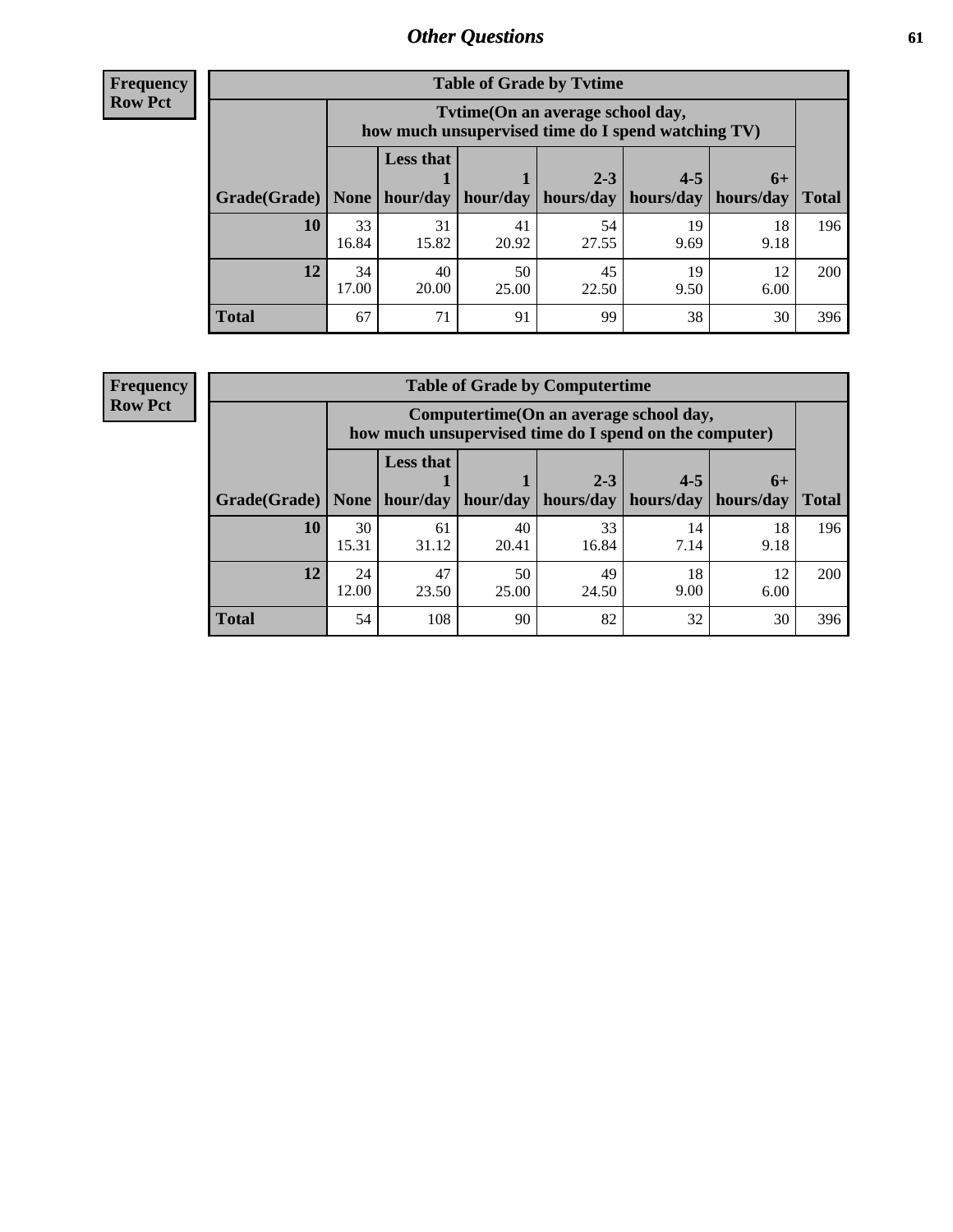#### *Questions about Driving Laws* **62** *Driving Questions were asked only of high school students.*

| <b>Frequency</b> |
|------------------|
| <b>Row Pct</b>   |

| <b>Table of Grade by License1</b> |                                     |                                                                                                                                           |           |            |               |              |  |  |  |  |
|-----------------------------------|-------------------------------------|-------------------------------------------------------------------------------------------------------------------------------------------|-----------|------------|---------------|--------------|--|--|--|--|
|                                   |                                     | License1(During the first 6 months of driving<br>with a provisional license,<br>the only passengers who can ride with the<br>driver are:) |           |            |               |              |  |  |  |  |
| Grade(Grade)                      | <b>Parent or</b><br><b>Guardian</b> | Family<br><b>Members</b>                                                                                                                  | Friends   | Anyone     | Don't<br>Know | <b>Total</b> |  |  |  |  |
| 10                                | 47<br>23.98                         | 117<br>59.69                                                                                                                              | 4<br>2.04 | 11<br>5.61 | 17<br>8.67    | 196          |  |  |  |  |
| 12                                | 34<br>17.00                         | $\overline{c}$<br>7<br>146<br>11<br>73.00<br>1.00<br>3.50<br>5.50                                                                         |           |            |               |              |  |  |  |  |
| <b>Total</b>                      | 81                                  | 263                                                                                                                                       | 6         | 18         | 28            | 396          |  |  |  |  |

| <b>Frequency</b> |              | <b>Table of Grade by License2</b> |                                                                                                          |                              |                                                      |               |              |  |  |
|------------------|--------------|-----------------------------------|----------------------------------------------------------------------------------------------------------|------------------------------|------------------------------------------------------|---------------|--------------|--|--|
| <b>Row Pct</b>   |              |                                   | License2(17 yr old drivers with a<br>provisional driver's license cannot<br>drive between the hours of:) |                              |                                                      |               |              |  |  |
|                  | Grade(Grade) | <b>Midnight</b><br>to 6am         | 1am<br>t <sub>0</sub><br>5am                                                                             | 1am<br>t <sub>0</sub><br>6am | N <sub>0</sub><br>curfew<br>for $17$<br>vear<br>olds | Don't<br>Know | <b>Total</b> |  |  |
|                  | 10           | 116<br>59.18                      | 14<br>7.14                                                                                               | 18<br>9.18                   | 9<br>4.59                                            | 39<br>19.90   | 196          |  |  |
|                  | 12           | 147<br>73.50                      | 19<br>9.50                                                                                               | 11<br>5.50                   | 5<br>2.50                                            | 18<br>9.00    | 200          |  |  |
|                  | <b>Total</b> | 263                               | 33                                                                                                       | 29                           | 14                                                   | 57            | 396          |  |  |

| Frequency      |              | <b>Table of Grade by License3</b> |                                                                                        |             |            |             |               |              |  |  |
|----------------|--------------|-----------------------------------|----------------------------------------------------------------------------------------|-------------|------------|-------------|---------------|--------------|--|--|
| <b>Row Pct</b> |              |                                   | License3(For drivers under the age of 21,<br>what level of alcohol is considered DUI?) |             |            |             |               |              |  |  |
|                | Grade(Grade) | Any<br><b>Amount</b>              | 0.02                                                                                   | 0.04        | 0.06       | 0.08        | Don't<br>know | <b>Total</b> |  |  |
|                | 10           | 40<br>20.41                       | 47<br>23.98                                                                            | 21<br>10.71 | 17<br>8.67 | 20<br>10.20 | 51<br>26.02   | 196          |  |  |
|                | 12           | 37<br>18.50                       | 69<br>34.50                                                                            | 14<br>7.00  | 13<br>6.50 | 22<br>11.00 | 45<br>22.50   | 200          |  |  |
|                | <b>Total</b> | 77                                | 116                                                                                    | 35          | 30         | 42          | 96            | 396          |  |  |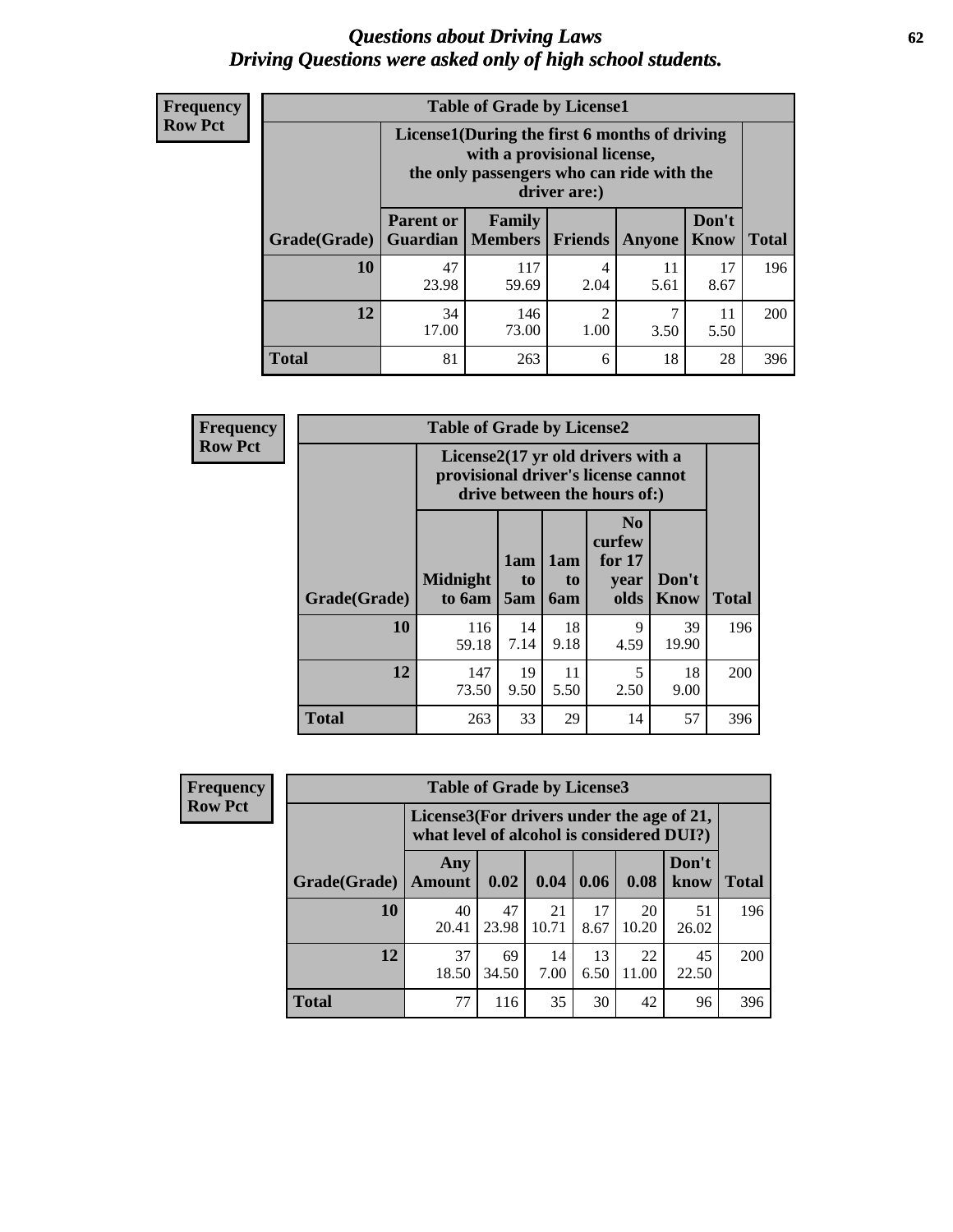#### *Questions about Driving Laws* **63** *Driving Questions were asked only of high school students.*

**Frequency Row Pct**

|              |             |                                                                                                                                                                                                                                                                                |             | <b>Table of Grade by License4</b> |            |             |     |  |  |  |
|--------------|-------------|--------------------------------------------------------------------------------------------------------------------------------------------------------------------------------------------------------------------------------------------------------------------------------|-------------|-----------------------------------|------------|-------------|-----|--|--|--|
|              |             | License4(A driver under 21 automatically<br>loses his/her license if caught exceeding the<br>posted speet limit by:)<br>Can't<br>lose<br><b>Depends</b><br>license<br>$15+$<br>$25+$<br>$35+$<br>Don't<br>for<br>on<br>speeding<br><b>Total</b><br>mph<br>mph<br>know<br>judge |             |                                   |            |             |     |  |  |  |
| Grade(Grade) | mph         |                                                                                                                                                                                                                                                                                |             |                                   |            |             |     |  |  |  |
| 10           | 44<br>22.45 | 41<br>20.92                                                                                                                                                                                                                                                                    | 25<br>12.76 | 11<br>5.61                        | 16<br>8.16 | 59<br>30.10 | 196 |  |  |  |
| 12           | 38<br>19.00 | 33<br>15<br>63<br>8<br>43<br>31.50<br>16.50<br>7.50<br>4.00<br>21.50                                                                                                                                                                                                           |             |                                   |            |             |     |  |  |  |
| <b>Total</b> | 82          | 104                                                                                                                                                                                                                                                                            | 58          | 26                                | 24         | 102         | 396 |  |  |  |

| Frequency<br><b>Row Pct</b> | <b>Table of Grade by License5</b> |             |                                                                                                                                      |                     |       |
|-----------------------------|-----------------------------------|-------------|--------------------------------------------------------------------------------------------------------------------------------------|---------------------|-------|
|                             |                                   |             | License5(A)<br>Georgia teenager<br>with family<br>connections or a<br>good lawyer can<br>break a teen<br>driving law and<br>license) | keep their driver's |       |
|                             | Grade(Grade)                      | <b>Yes</b>  | N <sub>0</sub>                                                                                                                       | Don't<br>know       | Total |
|                             | 10                                | 35<br>17.86 | 101<br>51.53                                                                                                                         | 60<br>30.61         | 196   |
|                             | 12                                | 63<br>31.50 | 86<br>43.00                                                                                                                          | 51<br>25.50         | 200   |
|                             | <b>Total</b>                      | 98          | 187                                                                                                                                  | 111                 | 396   |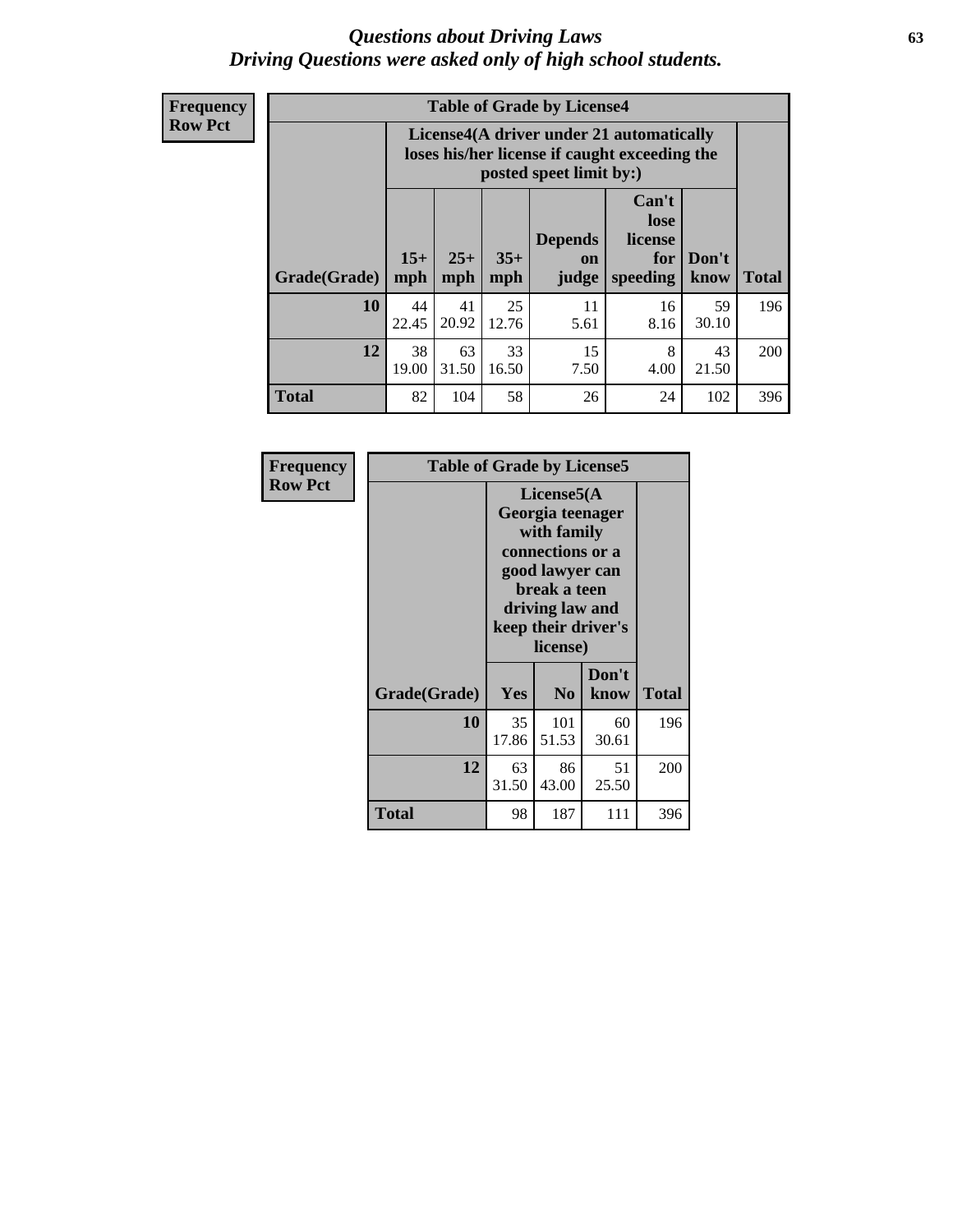#### *Questions about Driving Laws* **64** *Driving Questions were asked only of high school students.*

| <b>Frequency</b> | <b>Table of Grade by License6</b> |             |                                                                                                                                                 |               |              |  |
|------------------|-----------------------------------|-------------|-------------------------------------------------------------------------------------------------------------------------------------------------|---------------|--------------|--|
| <b>Row Pct</b>   |                                   |             | License <sub>6</sub> (I know a<br>friend or<br>classmate that<br>broke a teen<br>driving law,<br>but was allowed to<br>keep his/her<br>license) |               |              |  |
|                  | Grade(Grade)                      | Yes         | N <sub>0</sub>                                                                                                                                  | Don't<br>know | <b>Total</b> |  |
|                  | 10                                | 51<br>26.02 | 86<br>43.88                                                                                                                                     | 59<br>30.10   | 196          |  |
|                  | 12                                | 94<br>47.00 | 200                                                                                                                                             |               |              |  |
|                  | <b>Total</b>                      | 145         | 155                                                                                                                                             | 96            | 396          |  |

| Frequency      |              |                                                                             | <b>Table of Grade by License7</b>                                                             |                                                   |                        |              |  |
|----------------|--------------|-----------------------------------------------------------------------------|-----------------------------------------------------------------------------------------------|---------------------------------------------------|------------------------|--------------|--|
| <b>Row Pct</b> |              |                                                                             | License7(A student under the age of 18 cam loser<br>his/her driving privileges if he or she:) |                                                   |                        |              |  |
|                | Grade(Grade) | <b>Have</b><br>more than<br>10<br>unexcused<br>absences<br>per school<br>yr | Drop out<br>without  <br>graduating                                                           | <b>Bring</b><br>alcohol/drugs/weapon<br>to school | All of<br>the<br>above | <b>Total</b> |  |
|                | 10           | 31<br>15.82                                                                 | 9<br>4.59                                                                                     | 13<br>6.63                                        | 143<br>72.96           | 196          |  |
|                | 12           | 48<br>24.00                                                                 | 8<br>4.00                                                                                     | 2<br>1.00                                         | 142<br>71.00           | 200          |  |
|                | <b>Total</b> | 79                                                                          | 17                                                                                            | 15                                                | 285                    | 396          |  |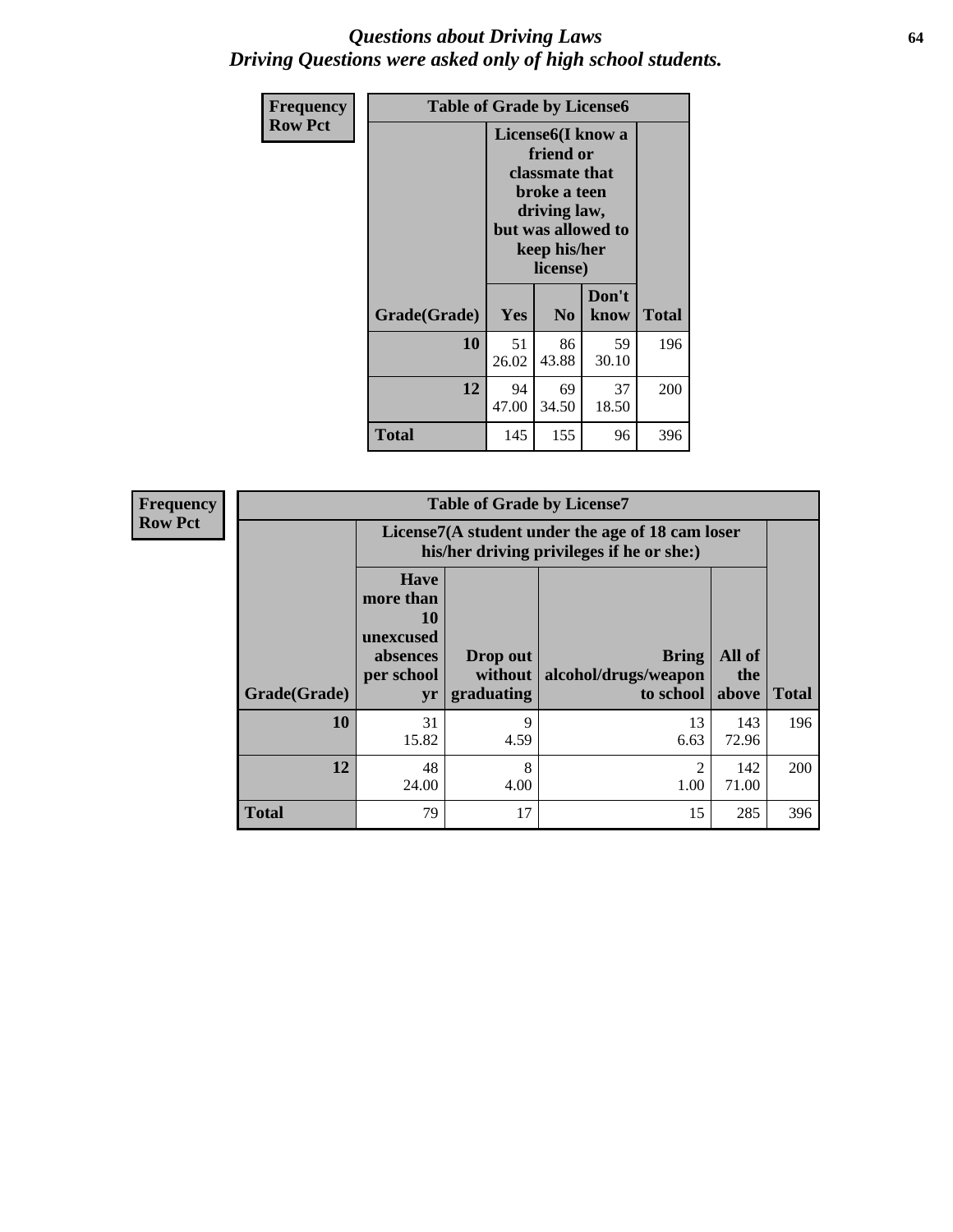# *Select Results by Gender* **65**

| Frequency      | <b>Table of SchoolClimate2 by Gender</b> |                |             |              |
|----------------|------------------------------------------|----------------|-------------|--------------|
| <b>Col Pct</b> | SchoolClimate2(I<br>feel successful at   | Gender(Gender) |             |              |
|                | school)                                  | <b>Female</b>  | <b>Male</b> | <b>Total</b> |
|                | <b>Strongly Agree</b>                    | 57<br>27.67    | 84<br>44.21 | 141          |
|                | <b>Somewhat Agree</b>                    | 133<br>64.56   | 80<br>42.11 | 213          |
|                | <b>Somewhat Disagree</b>                 | 13<br>6.31     | 17<br>8.95  | 30           |
|                | <b>Strongly Disagree</b>                 | 3<br>1.46      | 9<br>4.74   | 12           |
|                | <b>Total</b>                             | 206            | 190         | 396          |

| Frequency      | <b>Table of SchoolClimate6 by Gender</b>                 |                                 |             |              |  |
|----------------|----------------------------------------------------------|---------------------------------|-------------|--------------|--|
| <b>Col Pct</b> | <b>SchoolClimate6(Teachers</b><br>treat me with respect) | Gender(Gender)<br><b>Female</b> | <b>Male</b> | <b>Total</b> |  |
|                | <b>Strongly Agree</b>                                    | 76<br>36.89                     | 85<br>44.74 | 161          |  |
|                | <b>Somewhat Agree</b>                                    | 99<br>48.06                     | 70<br>36.84 | 169          |  |
|                | <b>Somewhat Disagree</b>                                 | 24<br>11.65                     | 28<br>14.74 | 52           |  |
|                | <b>Strongly Disagree</b>                                 | 7<br>3.40                       | 3.68        | 14           |  |
|                | Total                                                    | 206                             | 190         | 396          |  |

| <b>Frequency</b> | <b>Table of SchoolClimate8 by Gender</b>                                             |                                 |              |     |
|------------------|--------------------------------------------------------------------------------------|---------------------------------|--------------|-----|
| <b>Col Pct</b>   | <b>SchoolClimate8(Students</b><br>are frequently<br>recognized for good<br>behavior) | Gender(Gender)<br><b>Female</b> | <b>Total</b> |     |
|                  | <b>Strongly Agree</b>                                                                | 34<br>16.50                     | 46<br>24.21  | 80  |
|                  | <b>Somewhat Agree</b>                                                                | 84<br>40.78                     | 69<br>36.32  | 153 |
|                  | <b>Somewhat Disagree</b>                                                             | 58<br>28.16                     | 48<br>25.26  | 106 |
|                  | <b>Strongly Disagree</b>                                                             | 30<br>14.56                     | 27<br>14.21  | 57  |
|                  | Total                                                                                | 206                             | 190          | 396 |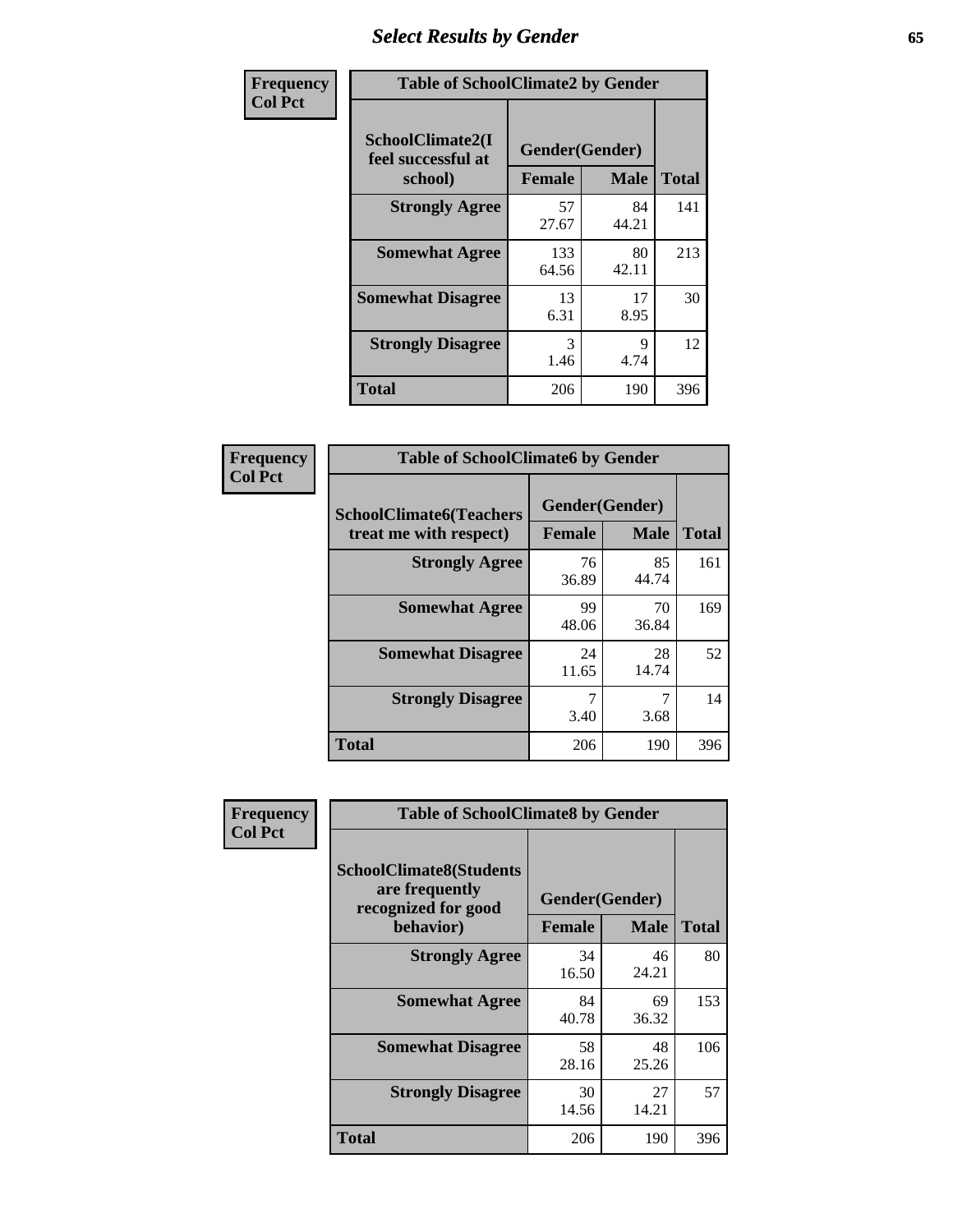# *Select Results by Gender* **66**

| Frequency      | <b>Table of Gender by Dropout</b> |                                                                        |                |              |
|----------------|-----------------------------------|------------------------------------------------------------------------|----------------|--------------|
| <b>Row Pct</b> |                                   | Dropout(I<br>have<br>thought<br>about<br>dropping<br>out of<br>school) |                |              |
|                | Gender(Gender)                    | Yes                                                                    | N <sub>0</sub> | <b>Total</b> |
|                | <b>Female</b>                     | 48<br>23.30                                                            | 158<br>76.70   | 206          |
|                | <b>Male</b>                       | 47<br>24.74                                                            | 143<br>75.26   | 190          |
|                | <b>Total</b>                      | 95                                                                     | 301            | 396          |

| <b>Frequency</b> | <b>Table of Gender by Dropoutreason</b> |                                                                     |              |                          |                                |              |              |
|------------------|-----------------------------------------|---------------------------------------------------------------------|--------------|--------------------------|--------------------------------|--------------|--------------|
| <b>Row Pct</b>   |                                         | Dropoutreason (If I dropped out the<br>reason would most likely be) |              |                          |                                |              |              |
|                  | <b>Gender</b> (Gender)                  | Won't<br><b>Drop</b><br>out                                         | <b>Bored</b> | Family<br><b>Reasons</b> | <b>Being</b><br><b>Bullied</b> | <b>Other</b> | <b>Total</b> |
|                  | <b>Female</b>                           | 127<br>61.65                                                        | 23<br>11.17  | 20<br>9.71               | 4<br>1.94                      | 32<br>15.53  | 206          |
|                  | <b>Male</b>                             | 121<br>63.68                                                        | 31<br>16.32  | 16<br>8.42               | っ<br>1.05                      | 20<br>10.53  | 190          |
|                  | <b>Total</b>                            | 248                                                                 | 54           | 36                       | 6                              | 52           | 396          |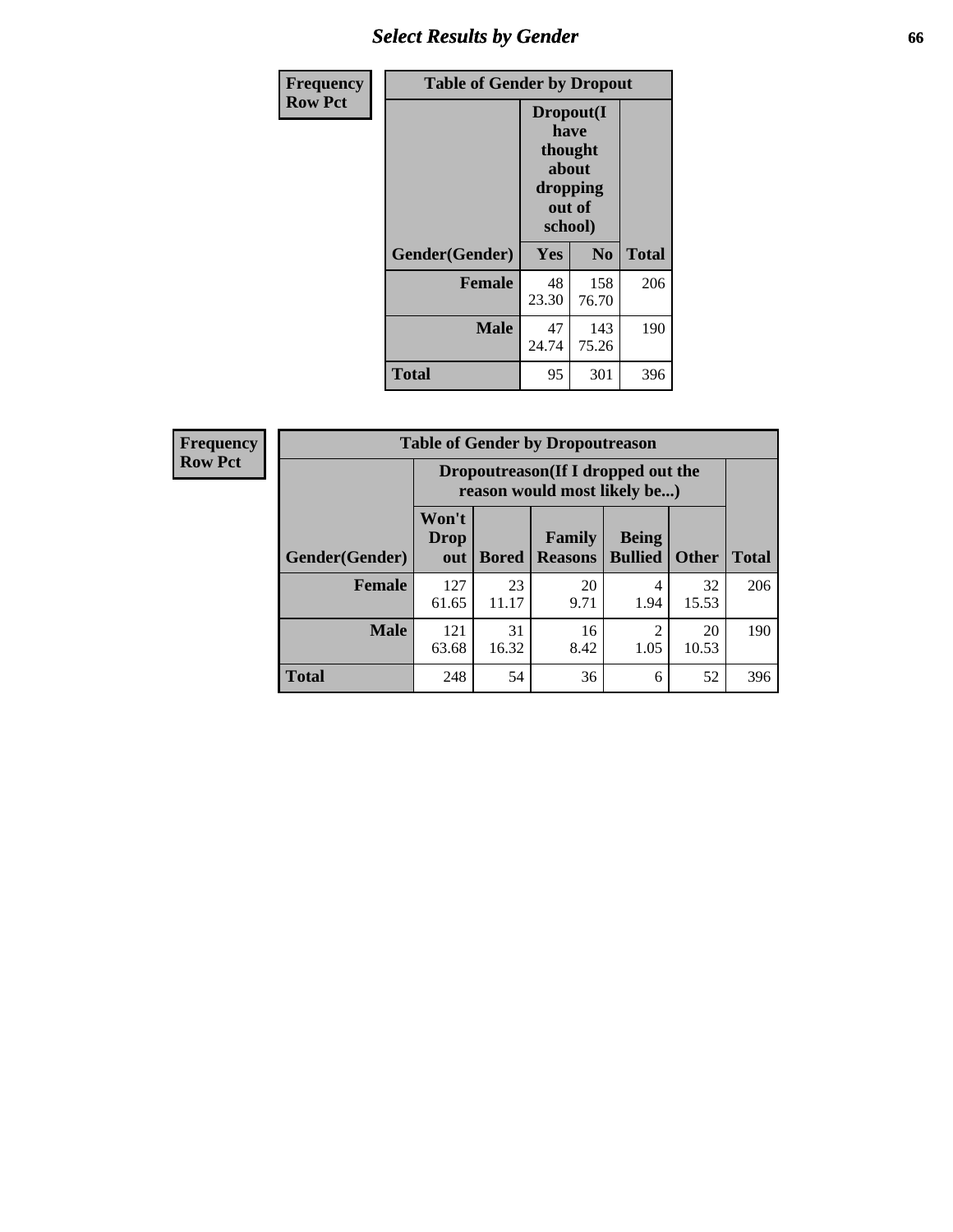*School Safety* **67**

| Frequency      | <b>Table of Gender by Bullied2</b> |                 |                |              |  |
|----------------|------------------------------------|-----------------|----------------|--------------|--|
| <b>Row Pct</b> |                                    | <b>Bullied2</b> |                |              |  |
|                | Gender(Gender)                     | Yes             | N <sub>0</sub> | <b>Total</b> |  |
|                | <b>Female</b>                      | 17<br>8.25      | 189<br>91.75   | 206          |  |
|                | <b>Male</b>                        | 24<br>12.63     | 166<br>87.37   | 190          |  |
|                | <b>Total</b>                       | 41              | 355            | 396          |  |

| Frequency      | <b>Table of Gender by Bulliedothers2</b> |                       |                |              |
|----------------|------------------------------------------|-----------------------|----------------|--------------|
| <b>Row Pct</b> |                                          | <b>Bulliedothers2</b> |                |              |
|                | Gender(Gender)                           | Yes                   | N <sub>0</sub> | <b>Total</b> |
|                | <b>Female</b>                            | 13<br>6.31            | 193<br>93.69   | 206          |
|                | <b>Male</b>                              | 12<br>6.32            | 178<br>93.68   | 190          |
|                | Total                                    | 25                    | 371            | 396          |

| Frequency      |                |               | <b>Table of Gender by Weaponschool2</b> |              |  |
|----------------|----------------|---------------|-----------------------------------------|--------------|--|
| <b>Row Pct</b> |                | Weaponschool2 |                                         |              |  |
|                | Gender(Gender) | Yes           | N <sub>0</sub>                          | <b>Total</b> |  |
|                | <b>Female</b>  | 1.94          | 202<br>98.06                            | 206          |  |
|                | <b>Male</b>    | 6<br>3.16     | 184<br>96.84                            | 190          |  |
|                | <b>Total</b>   | 10            | 386                                     | 396          |  |

| Frequency      | <b>Table of Gender by Absentunsafe2</b> |               |                |              |
|----------------|-----------------------------------------|---------------|----------------|--------------|
| <b>Row Pct</b> |                                         | Absentunsafe2 |                |              |
|                | Gender(Gender)                          | Yes           | N <sub>0</sub> | <b>Total</b> |
|                | <b>Female</b>                           | 0.97          | 204<br>99.03   | 206          |
|                | <b>Male</b>                             | 6<br>3.16     | 184<br>96.84   | 190          |
|                | <b>Total</b>                            | 8             | 388            | 396          |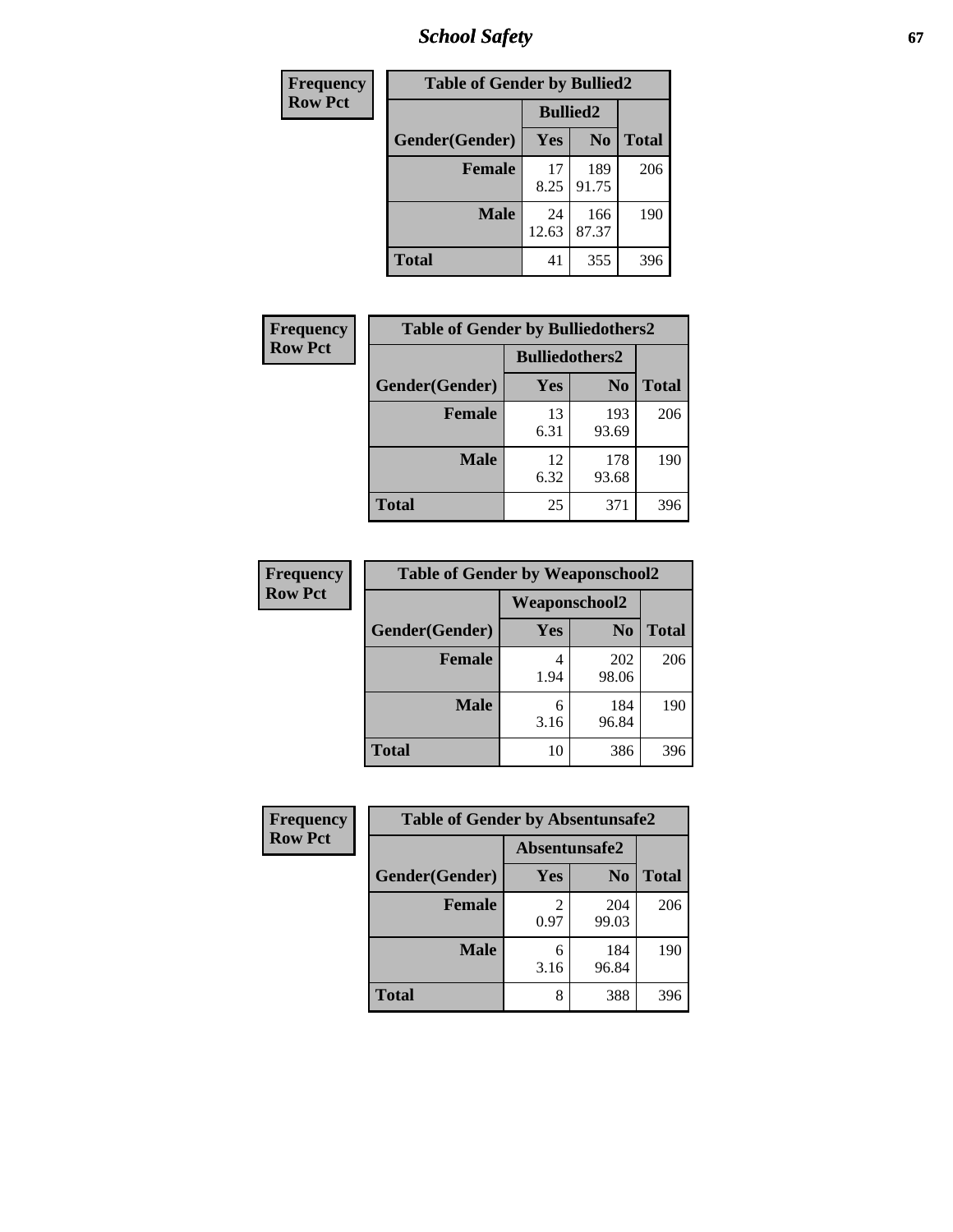*School Safety* **68**

| Frequency      | <b>Table of Gender by Gangself</b> |                                                                                                |                |              |
|----------------|------------------------------------|------------------------------------------------------------------------------------------------|----------------|--------------|
| <b>Row Pct</b> |                                    | Gangself(I<br>have<br>participated<br>in illegal gang<br>activities in<br>the past 30<br>days) |                |              |
|                | Gender(Gender)                     | Yes                                                                                            | N <sub>0</sub> | <b>Total</b> |
|                | <b>Female</b>                      | 7<br>3.40                                                                                      | 199<br>96.60   | 206          |
|                | <b>Male</b>                        | 19<br>10.00                                                                                    | 171<br>90.00   | 190          |
|                | <b>Total</b>                       | 26                                                                                             | 370            | 396          |

| <b>Frequency</b> | <b>Table of Gender by Gangpeers</b> |             |                                                                                                                             |              |
|------------------|-------------------------------------|-------------|-----------------------------------------------------------------------------------------------------------------------------|--------------|
| <b>Row Pct</b>   |                                     |             | <b>Gangpeers</b> (I<br>have friends<br>who have<br>participated<br>in illegal gang<br>activities in<br>the past 30<br>days) |              |
|                  | Gender(Gender)                      | Yes         | N <sub>0</sub>                                                                                                              | <b>Total</b> |
|                  | <b>Female</b>                       | 46<br>22.33 | 160<br>77.67                                                                                                                | 206          |
|                  | <b>Male</b>                         | 43<br>22.63 | 147<br>77.37                                                                                                                | 190          |
|                  | <b>Total</b>                        | 89          | 307                                                                                                                         | 396          |

| Frequency      | <b>Table of Gender by Pickedon2</b> |             |                |              |
|----------------|-------------------------------------|-------------|----------------|--------------|
| <b>Row Pct</b> |                                     | Pickedon2   |                |              |
|                | Gender(Gender)                      | <b>Yes</b>  | N <sub>0</sub> | <b>Total</b> |
|                | <b>Female</b>                       | 55<br>26.70 | 151<br>73.30   | 206          |
|                | <b>Male</b>                         | 63<br>33.16 | 127<br>66.84   | 190          |
|                | <b>Total</b>                        | 118         | 278            | 396          |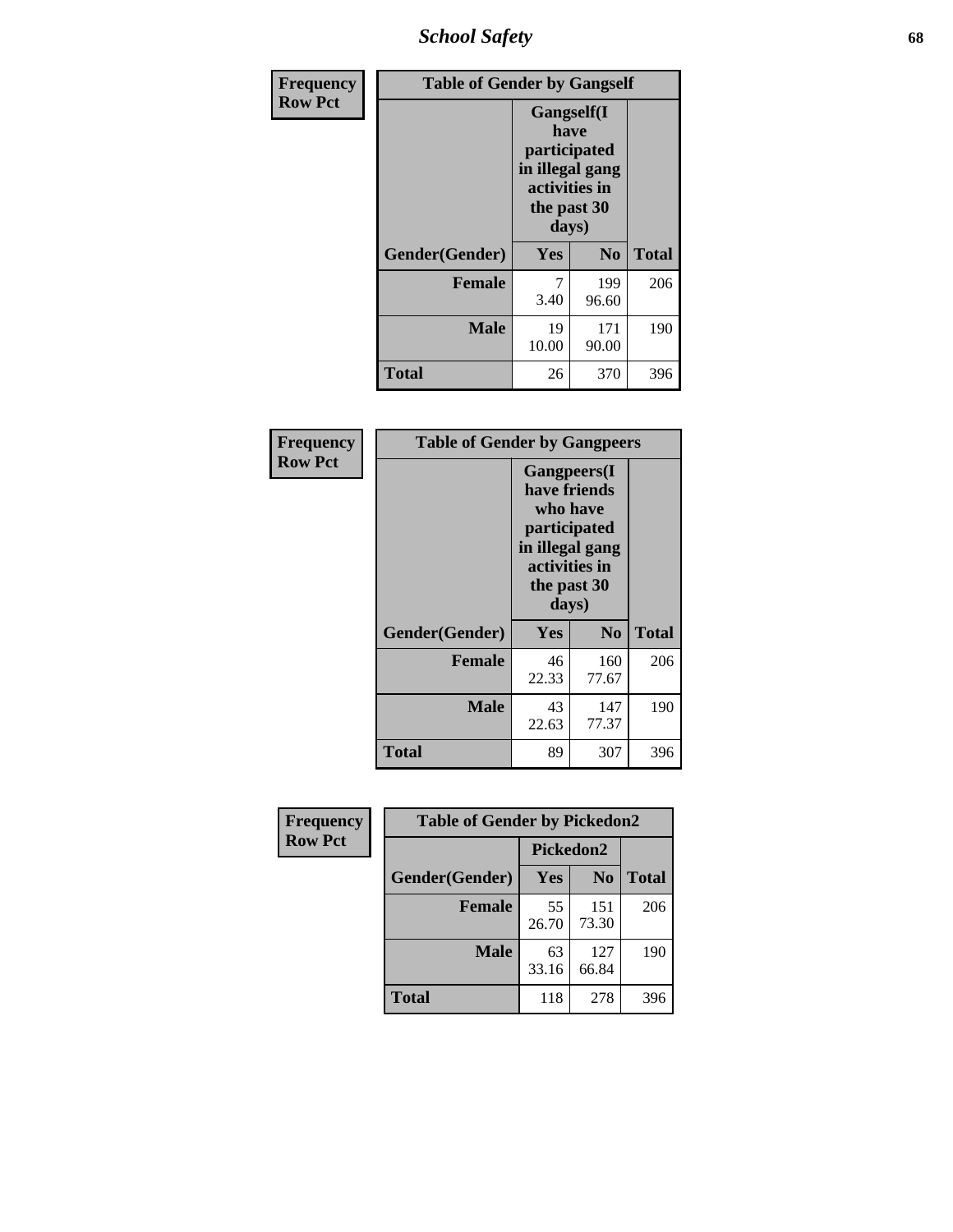*School Safety* **69**

| Frequency      | <b>Table of Gender by Safeschool2</b> |              |                |              |
|----------------|---------------------------------------|--------------|----------------|--------------|
| <b>Row Pct</b> |                                       | Safeschool2  |                |              |
|                | Gender(Gender)                        | <b>Yes</b>   | N <sub>0</sub> | <b>Total</b> |
|                | <b>Female</b>                         | 177<br>85.92 | 29<br>14.08    | 206          |
|                | <b>Male</b>                           | 161<br>84.74 | 29<br>15.26    | 190          |
|                | <b>Total</b>                          | 338          | 58             | 396          |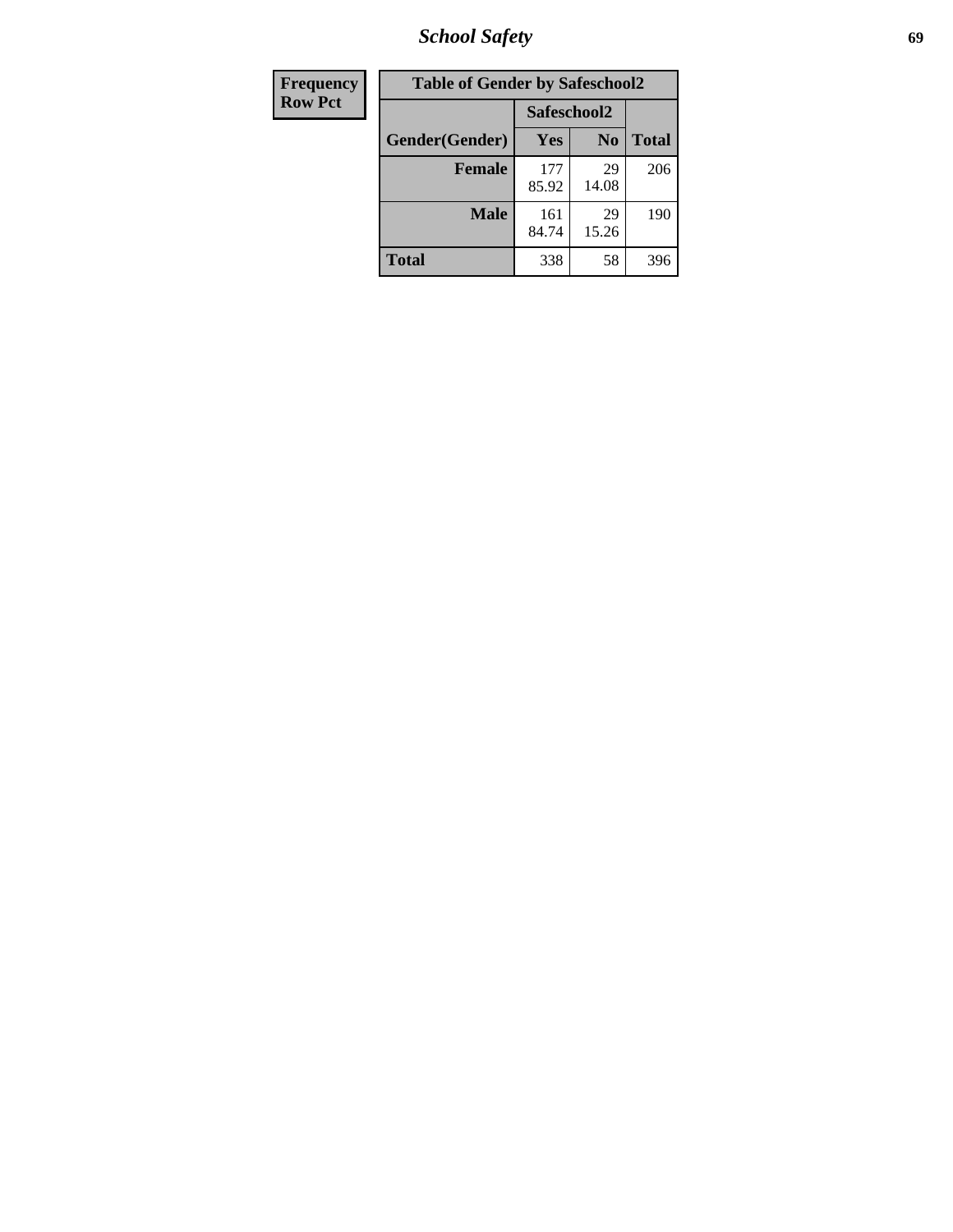# *Incidence of Drug Use* **70**

| <b>Frequency</b> | <b>Table of Gender by AlcoholAlt</b> |                                          |                |              |
|------------------|--------------------------------------|------------------------------------------|----------------|--------------|
| <b>Row Pct</b>   |                                      | AlcoholAlt(Alcohol<br>use, past 30 days) |                |              |
|                  | Gender(Gender)                       | <b>Yes</b>                               | N <sub>0</sub> | <b>Total</b> |
|                  | <b>Female</b>                        | 59<br>28.64                              | 147<br>71.36   | 206          |
|                  | <b>Male</b>                          | 67<br>35.26                              | 123<br>64.74   | 190          |
|                  | <b>Total</b>                         | 126                                      | 270            | 396          |

| Frequency      | <b>Table of Gender by TobaccoAny</b> |                                          |                |              |  |
|----------------|--------------------------------------|------------------------------------------|----------------|--------------|--|
| <b>Row Pct</b> |                                      | TobaccoAny(Tobacco<br>use, past 30 days) |                |              |  |
|                | Gender(Gender)                       | Yes                                      | N <sub>0</sub> | <b>Total</b> |  |
|                | <b>Female</b>                        | 27<br>13.11                              | 179<br>86.89   | 206          |  |
|                | <b>Male</b>                          | 58<br>30.53                              | 132<br>69.47   | 190          |  |
|                | Total                                | 85                                       | 311            | 396          |  |

| <b>Frequency</b> | <b>Table of Gender by MarijuanaAlt</b> |                                              |                |              |
|------------------|----------------------------------------|----------------------------------------------|----------------|--------------|
| <b>Row Pct</b>   |                                        | MarijuanaAlt(Marijuana<br>use, past 30 days) |                |              |
|                  | Gender(Gender)                         | Yes                                          | N <sub>0</sub> | <b>Total</b> |
|                  | <b>Female</b>                          | 16<br>7.77                                   | 190<br>92.23   | 206          |
|                  | <b>Male</b>                            | 30<br>15.79                                  | 160<br>84.21   | 190          |
|                  | <b>Total</b>                           | 46                                           | 350            | 396          |

| <b>Frequency</b> | <b>Table of Gender by OtherDrugAny</b> |                                                      |                |              |
|------------------|----------------------------------------|------------------------------------------------------|----------------|--------------|
| <b>Row Pct</b>   |                                        | <b>OtherDrugAny(Other</b><br>drug use, past 30 days) |                |              |
|                  | Gender(Gender)                         | <b>Yes</b>                                           | N <sub>0</sub> | <b>Total</b> |
|                  | <b>Female</b>                          | 17<br>8.25                                           | 189<br>91.75   | 206          |
|                  | <b>Male</b>                            | 17<br>8.95                                           | 173<br>91.05   | 190          |
|                  | <b>Total</b>                           | 34                                                   | 362            | 396          |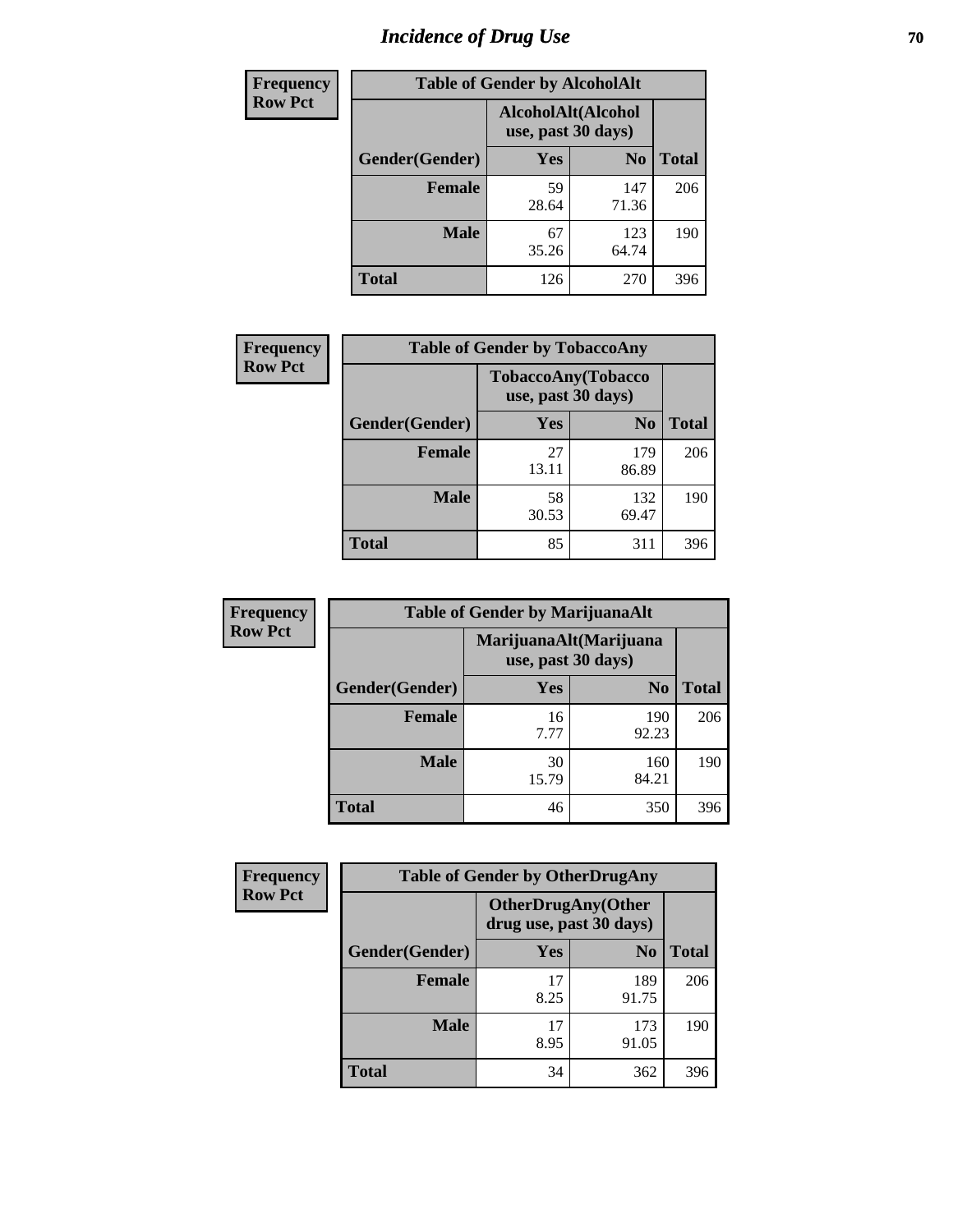#### *Average Age at Onset of Use* **71** *Results for "Average Age at Onset of Use" questions exclude students who said they did not use that substance*

#### **Gender=Female**

| <b>Variable</b>    | Label                                                              | <b>Mean</b> |
|--------------------|--------------------------------------------------------------------|-------------|
| Alcoholinit2       | I started using alcohol when I was                                 | 14.29       |
| Cigarettesinit2    | I started smoking tobacco when I was                               | 14.16       |
| Smokelessinit2     | I started chewing tobacco when I was                               | 12.80       |
| Marijuanainit2     | I started using marijuana when I was                               | 14.73       |
| Cocaineinit2       | I started using cocaine when I was                                 | 14.00       |
| Inhalantsinit2     | I started using inhalants when I was                               | 9.75        |
| Steroidsinit2      | I started using steroids when I was                                | 11.00       |
| Ecstasyinit2       | I started using ecstasy when I was                                 | 13.25       |
| Methinit2          | I started using methamphetamines when I was                        | 8.00        |
| Hallucinogensinit2 | I started using hallucinogens when I was                           | 11.00       |
| Prescriptioninit2  | I started using prescription drugs not prescribed to me when I was | 13.17       |

#### **Gender=Male**

| <b>Variable</b>    | Label                                                              | <b>Mean</b> |
|--------------------|--------------------------------------------------------------------|-------------|
| Alcoholinit2       | I started using alcohol when I was                                 | 14.21       |
| Cigarettesinit2    | I started smoking tobacco when I was                               | 14.87       |
| Smokelessinit2     | I started chewing tobacco when I was                               | 14.91       |
| Marijuanainit2     | I started using marijuana when I was                               | 14.36       |
| Cocaineinit2       | I started using cocaine when I was                                 | 15.67       |
| Inhalantsinit2     | I started using inhalants when I was                               | 9.60        |
| Steroidsinit2      | I started using steroids when I was                                | 13.00       |
| Ecstasyinit2       | I started using ecstasy when I was                                 | 13.75       |
| Methinit2          | I started using methamphetamines when I was                        | 13.50       |
| Hallucinogensinit2 | I started using hallucinogens when I was                           | 15.00       |
| Prescriptioninit2  | I started using prescription drugs not prescribed to me when I was | 14.31       |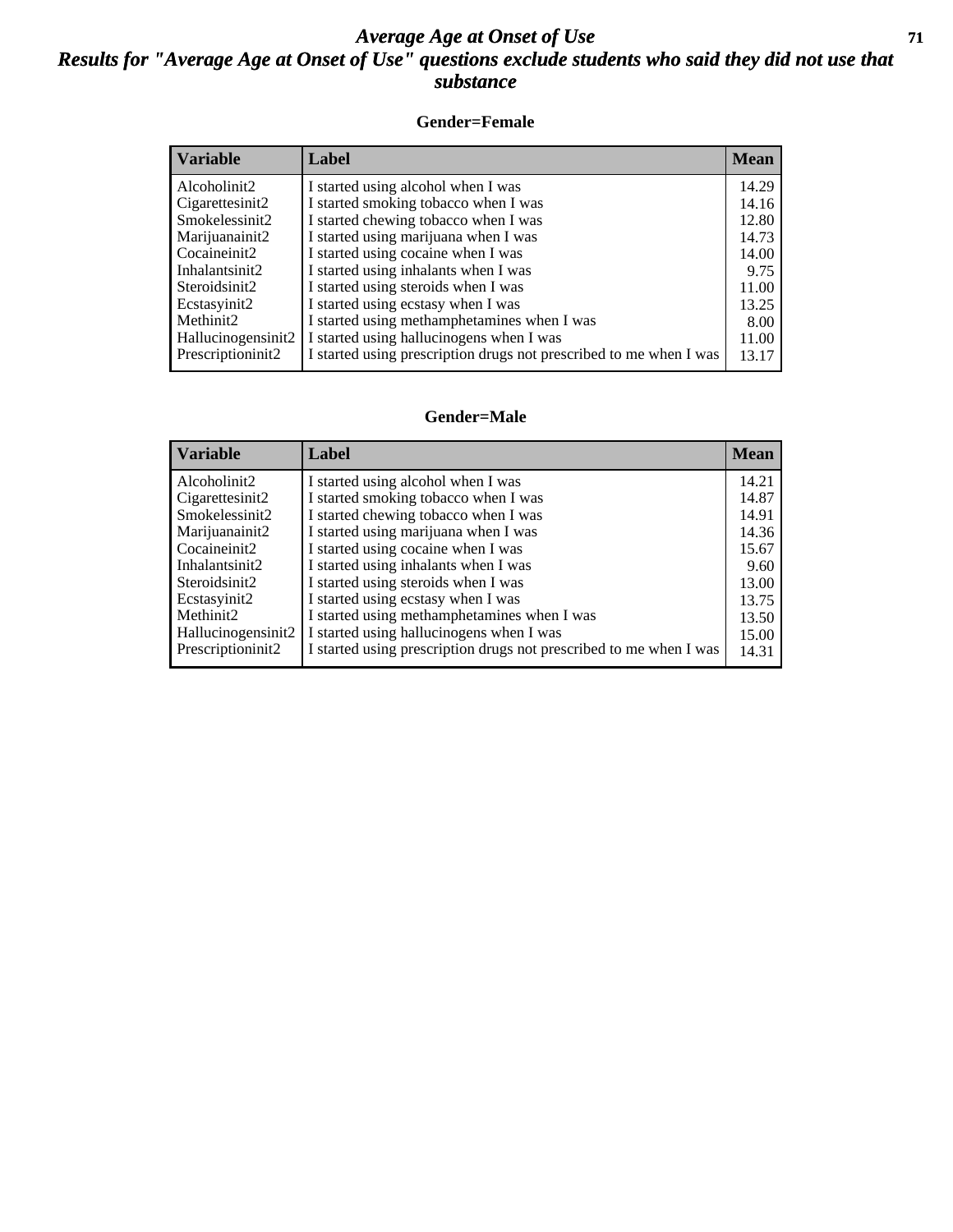# *I Think These Drugs are Harmful* **72**

| <b>Frequency</b> | <b>Table of Gender by Alcoholharmdich</b> |                                                   |                |              |
|------------------|-------------------------------------------|---------------------------------------------------|----------------|--------------|
| <b>Row Pct</b>   |                                           | Alcoholharmdich(I<br>think alcohol is<br>harmful) |                |              |
|                  | Gender(Gender)                            | <b>Yes</b>                                        | N <sub>0</sub> | <b>Total</b> |
|                  | <b>Female</b>                             | 146<br>70.87                                      | 60<br>29.13    | 206          |
|                  | <b>Male</b>                               | 148<br>77.89                                      | 42<br>22.11    | 190          |
|                  | <b>Total</b>                              | 294                                               | 102            | 396          |

| Frequency      | <b>Table of Gender by Tobaccoharmdich</b> |                  |                               |              |
|----------------|-------------------------------------------|------------------|-------------------------------|--------------|
| <b>Row Pct</b> |                                           | think tobacco is | Tobaccoharmdich(I<br>harmful) |              |
|                | Gender(Gender)                            | Yes              | N <sub>0</sub>                | <b>Total</b> |
|                | <b>Female</b>                             | 193<br>93.69     | 13<br>6.31                    | 206          |
|                | <b>Male</b>                               | 178<br>93.68     | 12<br>6.32                    | 190          |
|                | <b>Total</b>                              | 371              | 25                            | 396          |

| Frequency      | <b>Table of Gender by Marijuanaharmdich</b> |                                                       |                |              |  |
|----------------|---------------------------------------------|-------------------------------------------------------|----------------|--------------|--|
| <b>Row Pct</b> |                                             | Marijuanaharmdich(I<br>think marijuana is<br>harmful) |                |              |  |
|                | Gender(Gender)                              | <b>Yes</b>                                            | N <sub>0</sub> | <b>Total</b> |  |
|                | <b>Female</b>                               | 163<br>79.13                                          | 43<br>20.87    | 206          |  |
|                | <b>Male</b>                                 | 137<br>72.11                                          | 53<br>27.89    | 190          |  |
|                | <b>Total</b>                                | 300                                                   | 96             | 396          |  |

| Frequency      | <b>Table of Gender by Otherdrugharmdich</b> |                                   |                     |              |
|----------------|---------------------------------------------|-----------------------------------|---------------------|--------------|
| <b>Row Pct</b> |                                             | think other drugs are<br>harmful) | Otherdrugharmdich(I |              |
|                | Gender(Gender)                              | <b>Yes</b>                        | N <sub>0</sub>      | <b>Total</b> |
|                | <b>Female</b>                               | 195<br>94.66                      | 11<br>5.34          | 206          |
|                | <b>Male</b>                                 | 179<br>94.21                      | 11<br>5.79          | 190          |
|                | <b>Total</b>                                | 374                               | 22                  | 396          |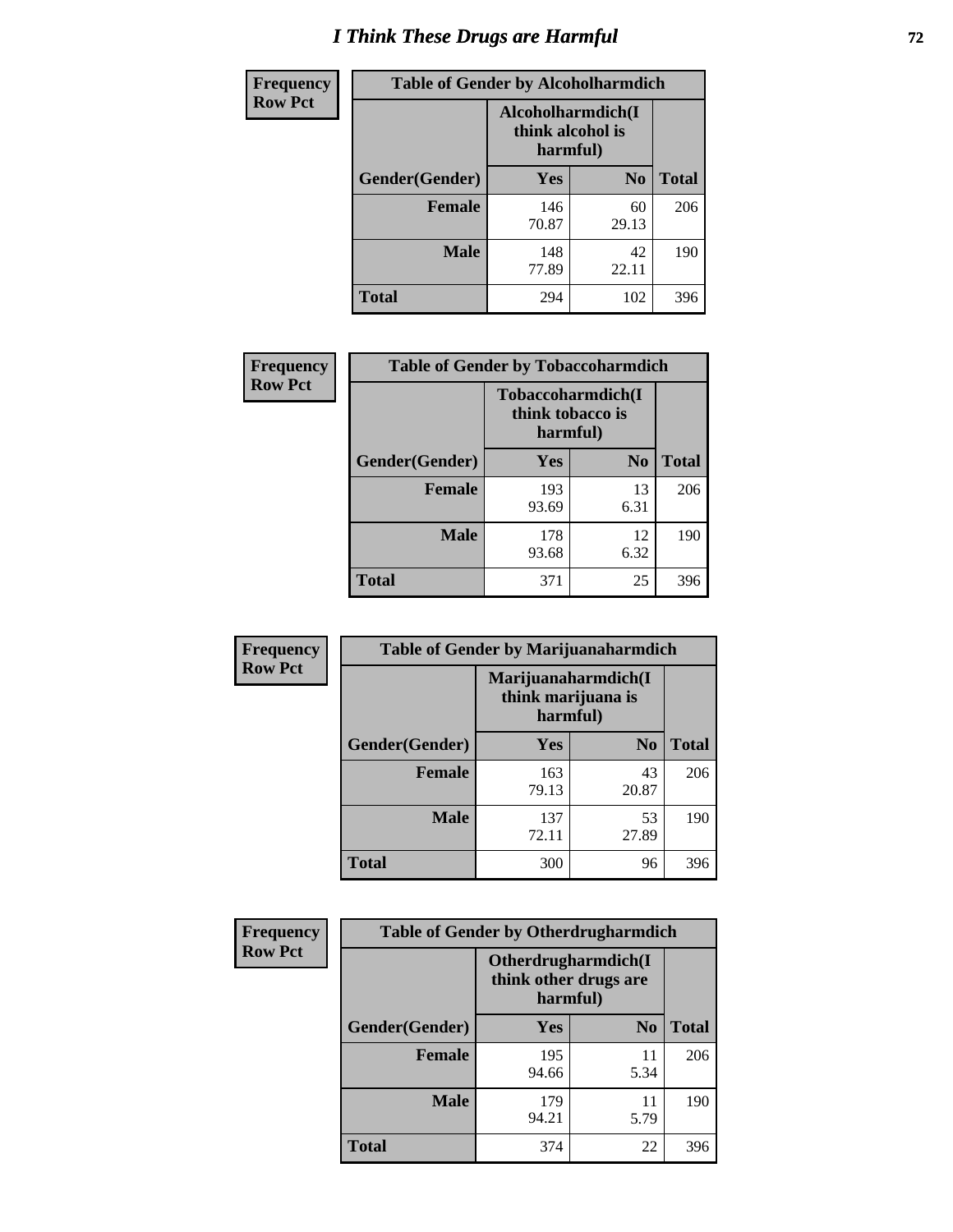| <b>Frequency</b> | <b>Table of Gender by Alcohollocation1</b> |                                                               |             |              |
|------------------|--------------------------------------------|---------------------------------------------------------------|-------------|--------------|
| <b>Row Pct</b>   |                                            | <b>Alcohollocation1(Places</b><br><b>Friends Use Alcohol)</b> |             |              |
|                  | Gender(Gender)                             |                                                               | Do Not Use  | <b>Total</b> |
|                  | <b>Female</b>                              | 145<br>70.39                                                  | 61<br>29.61 | 206          |
|                  | <b>Male</b>                                | 133<br>70.00                                                  | 57<br>30.00 | 190          |
|                  | <b>Total</b>                               | 278                                                           | 118         | 396          |

| <b>Frequency</b> | <b>Table of Gender by Alcohollocation2</b> |                                |                             |              |
|------------------|--------------------------------------------|--------------------------------|-----------------------------|--------------|
| <b>Row Pct</b>   |                                            | <b>Alcohollocation2(Places</b> | <b>Friends Use Alcohol)</b> |              |
|                  | Gender(Gender)                             |                                | Home                        | <b>Total</b> |
|                  | <b>Female</b>                              | 98<br>47.57                    | 108<br>52.43                | 206          |
|                  | <b>Male</b>                                | 110<br>57.89                   | 80<br>42.11                 | 190          |
|                  | <b>Total</b>                               | 208                            | 188                         | 396          |

| Frequency      | <b>Table of Gender by Alcohollocation3</b> |              |                                                               |              |
|----------------|--------------------------------------------|--------------|---------------------------------------------------------------|--------------|
| <b>Row Pct</b> |                                            |              | <b>Alcohollocation3(Places</b><br><b>Friends Use Alcohol)</b> |              |
|                | Gender(Gender)                             |              | <b>School</b>                                                 | <b>Total</b> |
|                | <b>Female</b>                              | 196<br>95.15 | 10<br>4.85                                                    | 206          |
|                | <b>Male</b>                                | 176<br>92.63 | 14<br>7.37                                                    | 190          |
|                | <b>Total</b>                               | 372          | 24                                                            | 396          |

| Frequency      | <b>Table of Gender by Alcohollocation4</b> |                                |                             |              |
|----------------|--------------------------------------------|--------------------------------|-----------------------------|--------------|
| <b>Row Pct</b> |                                            | <b>Alcohollocation4(Places</b> | <b>Friends Use Alcohol)</b> |              |
|                | Gender(Gender)                             |                                | Car                         | <b>Total</b> |
|                | <b>Female</b>                              | 177<br>85.92                   | 29<br>14.08                 | 206          |
|                | <b>Male</b>                                | 160<br>84.21                   | 30<br>15.79                 | 190          |
|                | <b>Total</b>                               | 337                            | 59                          | 396          |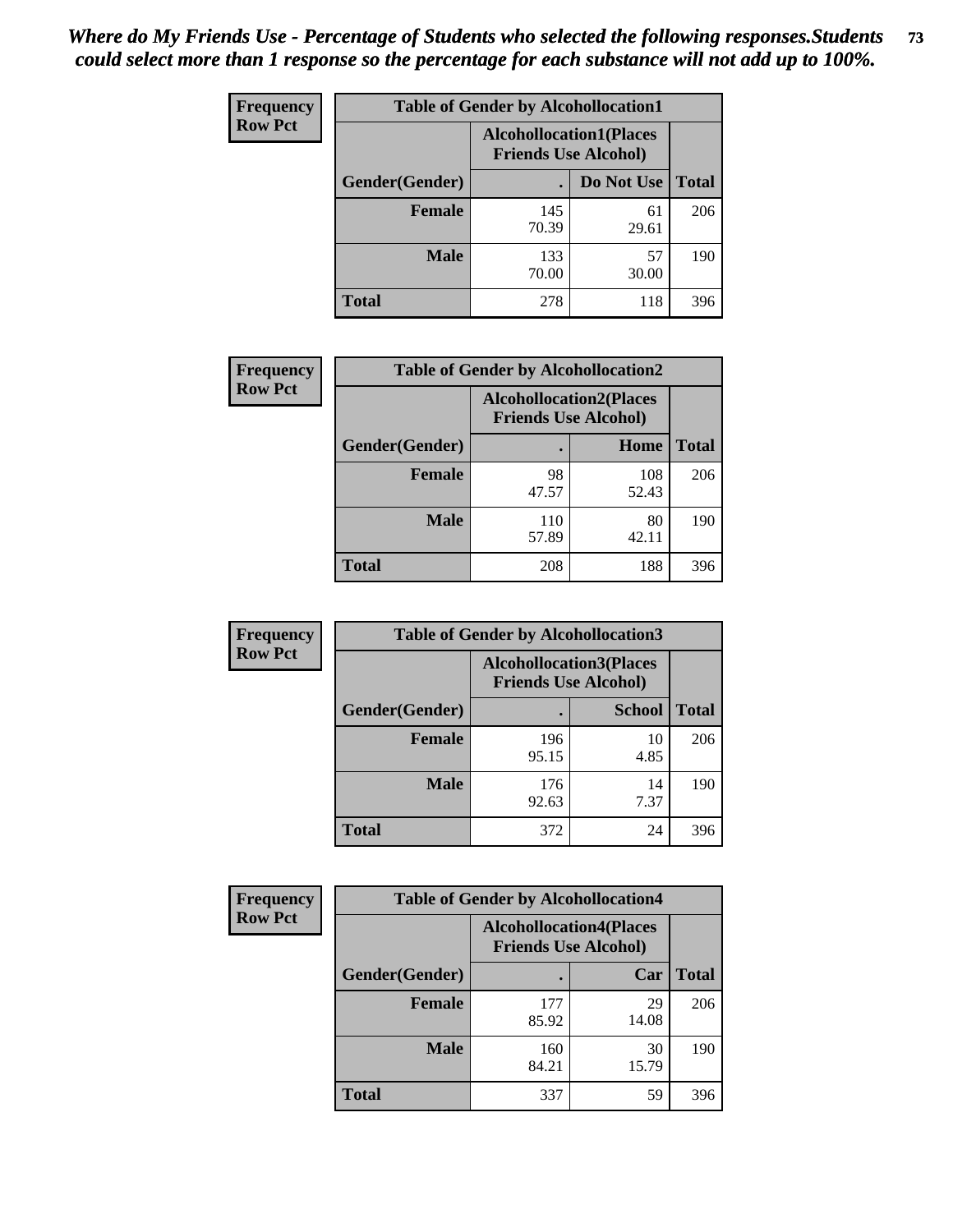| <b>Frequency</b> | <b>Table of Gender by Alcohollocation5</b> |                                                                |                                 |              |
|------------------|--------------------------------------------|----------------------------------------------------------------|---------------------------------|--------------|
| <b>Row Pct</b>   |                                            | <b>Alcohollocation5</b> (Places<br><b>Friends Use Alcohol)</b> |                                 |              |
|                  | Gender(Gender)                             | $\bullet$                                                      | <b>Friend's</b><br><b>House</b> | <b>Total</b> |
|                  | <b>Female</b>                              | 78<br>37.86                                                    | 128<br>62.14                    | 206          |
|                  | <b>Male</b>                                | 82<br>43.16                                                    | 108<br>56.84                    | 190          |
|                  | <b>Total</b>                               | 160                                                            | 236                             | 396          |

| Frequency      | <b>Table of Gender by Alcohollocation6</b> |                                                               |              |              |
|----------------|--------------------------------------------|---------------------------------------------------------------|--------------|--------------|
| <b>Row Pct</b> |                                            | <b>Alcohollocation6(Places</b><br><b>Friends Use Alcohol)</b> |              |              |
|                | <b>Gender</b> (Gender)                     |                                                               | <b>Other</b> | <b>Total</b> |
|                | <b>Female</b>                              | 119<br>57.77                                                  | 87<br>42.23  | 206          |
|                | <b>Male</b>                                | 118<br>62.11                                                  | 72<br>37.89  | 190          |
|                | <b>Total</b>                               | 237                                                           | 159          | 396          |

| Frequency      | <b>Table of Gender by Tobaccolocation1</b> |                                                               |              |              |
|----------------|--------------------------------------------|---------------------------------------------------------------|--------------|--------------|
| <b>Row Pct</b> |                                            | <b>Tobaccolocation1(Places</b><br><b>Friends Use Tobacco)</b> |              |              |
|                | Gender(Gender)                             |                                                               | Do Not Use   | <b>Total</b> |
|                | Female                                     | 86<br>41.75                                                   | 120<br>58.25 | 206          |
|                | <b>Male</b>                                | 116<br>61.05                                                  | 74<br>38.95  | 190          |
|                | <b>Total</b>                               | 202                                                           | 194          | 396          |

| Frequency      | <b>Table of Gender by Tobaccolocation2</b> |                                                               |             |              |  |
|----------------|--------------------------------------------|---------------------------------------------------------------|-------------|--------------|--|
| <b>Row Pct</b> |                                            | <b>Tobaccolocation2(Places</b><br><b>Friends Use Tobacco)</b> |             |              |  |
|                | Gender(Gender)                             |                                                               | Home        | <b>Total</b> |  |
|                | Female                                     | 134<br>65.05                                                  | 72<br>34.95 | 206          |  |
|                | <b>Male</b>                                | 108<br>56.84                                                  | 82<br>43.16 | 190          |  |
|                | <b>Total</b>                               | 242                                                           | 154         | 396          |  |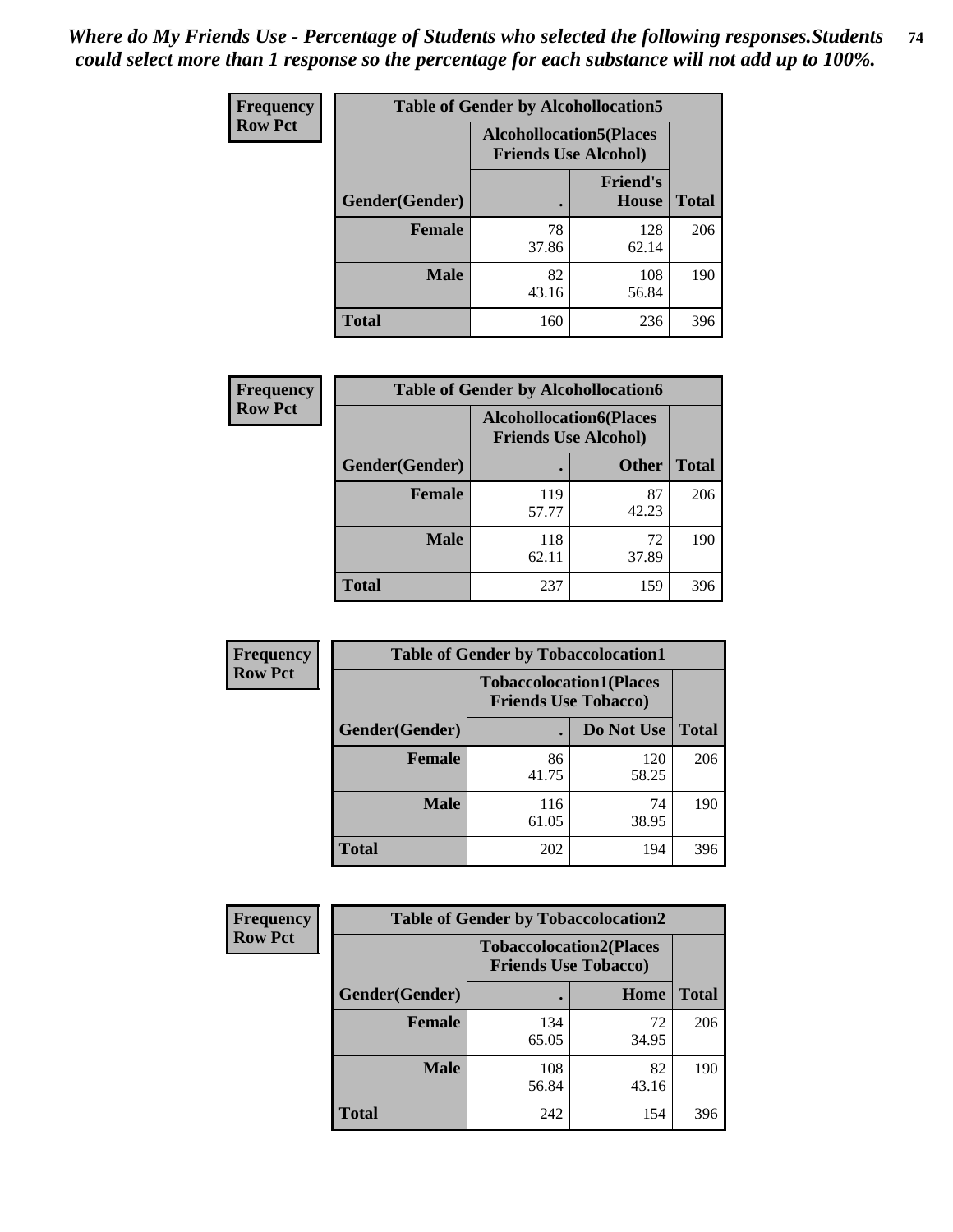| <b>Frequency</b> | <b>Table of Gender by Tobaccolocation3</b> |                                                               |               |              |
|------------------|--------------------------------------------|---------------------------------------------------------------|---------------|--------------|
| <b>Row Pct</b>   |                                            | <b>Tobaccolocation3(Places</b><br><b>Friends Use Tobacco)</b> |               |              |
|                  | Gender(Gender)                             |                                                               | <b>School</b> | <b>Total</b> |
|                  | <b>Female</b>                              | 177<br>85.92                                                  | 29<br>14.08   | 206          |
|                  | <b>Male</b>                                | 151<br>79.47                                                  | 39<br>20.53   | 190          |
|                  | <b>Total</b>                               | 328                                                           | 68            | 396          |

| <b>Frequency</b> | <b>Table of Gender by Tobaccolocation4</b> |                                                               |             |              |
|------------------|--------------------------------------------|---------------------------------------------------------------|-------------|--------------|
| <b>Row Pct</b>   |                                            | <b>Tobaccolocation4(Places</b><br><b>Friends Use Tobacco)</b> |             |              |
|                  | Gender(Gender)                             |                                                               | Car         | <b>Total</b> |
|                  | <b>Female</b>                              | 144<br>69.90                                                  | 62<br>30.10 | 206          |
|                  | <b>Male</b>                                | 115<br>60.53                                                  | 75<br>39.47 | 190          |
|                  | <b>Total</b>                               | 259                                                           | 137         | 396          |

| <b>Frequency</b> | <b>Table of Gender by Tobaccolocation5</b> |                                                               |                                 |              |
|------------------|--------------------------------------------|---------------------------------------------------------------|---------------------------------|--------------|
| <b>Row Pct</b>   |                                            | <b>Tobaccolocation5(Places</b><br><b>Friends Use Tobacco)</b> |                                 |              |
|                  | Gender(Gender)                             |                                                               | <b>Friend's</b><br><b>House</b> | <b>Total</b> |
|                  | <b>Female</b>                              | 123<br>59.71                                                  | 83<br>40.29                     | 206          |
|                  | <b>Male</b>                                | 101<br>53.16                                                  | 89<br>46.84                     | 190          |
|                  | <b>Total</b>                               | 224                                                           | 172                             | 396          |

| <b>Frequency</b> | <b>Table of Gender by Tobaccolocation6</b> |                                                               |              |              |
|------------------|--------------------------------------------|---------------------------------------------------------------|--------------|--------------|
| <b>Row Pct</b>   |                                            | <b>Tobaccolocation6(Places</b><br><b>Friends Use Tobacco)</b> |              |              |
|                  | Gender(Gender)                             |                                                               | <b>Other</b> | <b>Total</b> |
|                  | Female                                     | 147<br>71.36                                                  | 59<br>28.64  | 206          |
|                  | <b>Male</b>                                | 113<br>59.47                                                  | 77<br>40.53  | 190          |
|                  | <b>Total</b>                               | 260                                                           | 136          | 396          |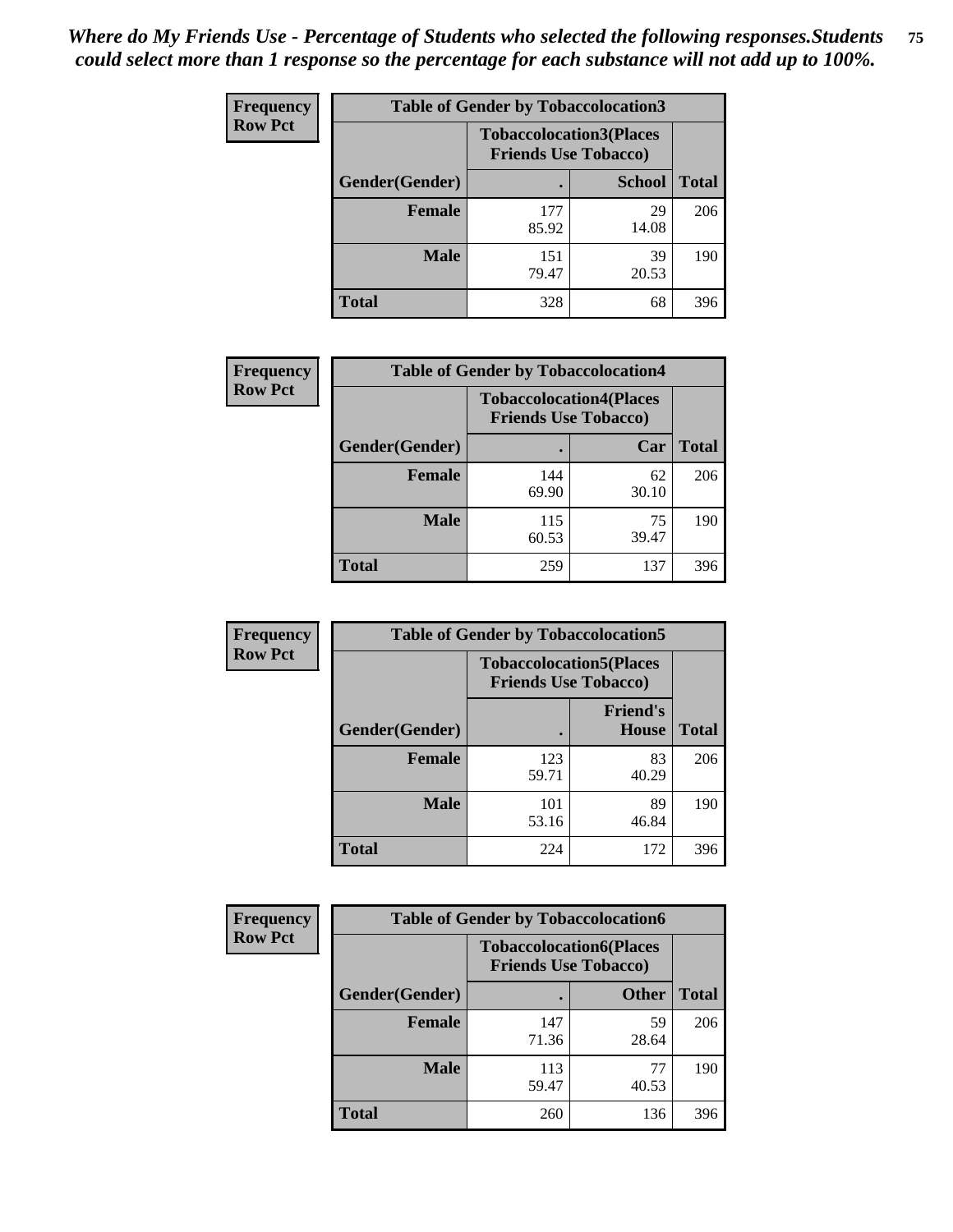| <b>Frequency</b> | <b>Table of Gender by Marijuanalocation1</b> |              |                                                                    |              |
|------------------|----------------------------------------------|--------------|--------------------------------------------------------------------|--------------|
| <b>Row Pct</b>   |                                              |              | <b>Marijuanalocation1(Places</b><br><b>Friends Use Marijuana</b> ) |              |
|                  | Gender(Gender)                               |              | Do Not Use                                                         | <b>Total</b> |
|                  | <b>Female</b>                                | 92<br>44.66  | 114<br>55.34                                                       | 206          |
|                  | <b>Male</b>                                  | 105<br>55.26 | 85<br>44.74                                                        | 190          |
|                  | <b>Total</b>                                 | 197          | 199                                                                | 396          |

| <b>Frequency</b> | <b>Table of Gender by Marijuanalocation2</b> |                                                                    |             |              |  |
|------------------|----------------------------------------------|--------------------------------------------------------------------|-------------|--------------|--|
| <b>Row Pct</b>   |                                              | <b>Marijuanalocation2(Places</b><br><b>Friends Use Marijuana</b> ) |             |              |  |
|                  | Gender(Gender)                               |                                                                    | Home        | <b>Total</b> |  |
|                  | <b>Female</b>                                | 136<br>66.02                                                       | 70<br>33.98 | 206          |  |
|                  | <b>Male</b>                                  | 122<br>64.21                                                       | 68<br>35.79 | 190          |  |
|                  | <b>Total</b>                                 | 258                                                                | 138         | 396          |  |

| Frequency      | <b>Table of Gender by Marijuanalocation3</b> |                                                                     |               |              |
|----------------|----------------------------------------------|---------------------------------------------------------------------|---------------|--------------|
| <b>Row Pct</b> |                                              | <b>Marijuanalocation3(Places)</b><br><b>Friends Use Marijuana</b> ) |               |              |
|                | Gender(Gender)                               |                                                                     | <b>School</b> | <b>Total</b> |
|                | Female                                       | 197<br>95.63                                                        | q<br>4.37     | 206          |
|                | <b>Male</b>                                  | 172<br>90.53                                                        | 18<br>9.47    | 190          |
|                | <b>Total</b>                                 | 369                                                                 | 27            | 396          |

| Frequency      | <b>Table of Gender by Marijuanalocation4</b> |                                |                                  |              |
|----------------|----------------------------------------------|--------------------------------|----------------------------------|--------------|
| <b>Row Pct</b> |                                              | <b>Friends Use Marijuana</b> ) | <b>Marijuanalocation4(Places</b> |              |
|                | Gender(Gender)                               |                                | Car                              | <b>Total</b> |
|                | <b>Female</b>                                | 151<br>73.30                   | 55<br>26.70                      | 206          |
|                | <b>Male</b>                                  | 144<br>75.79                   | 46<br>24.21                      | 190          |
|                | <b>Total</b>                                 | 295                            | 101                              | 396          |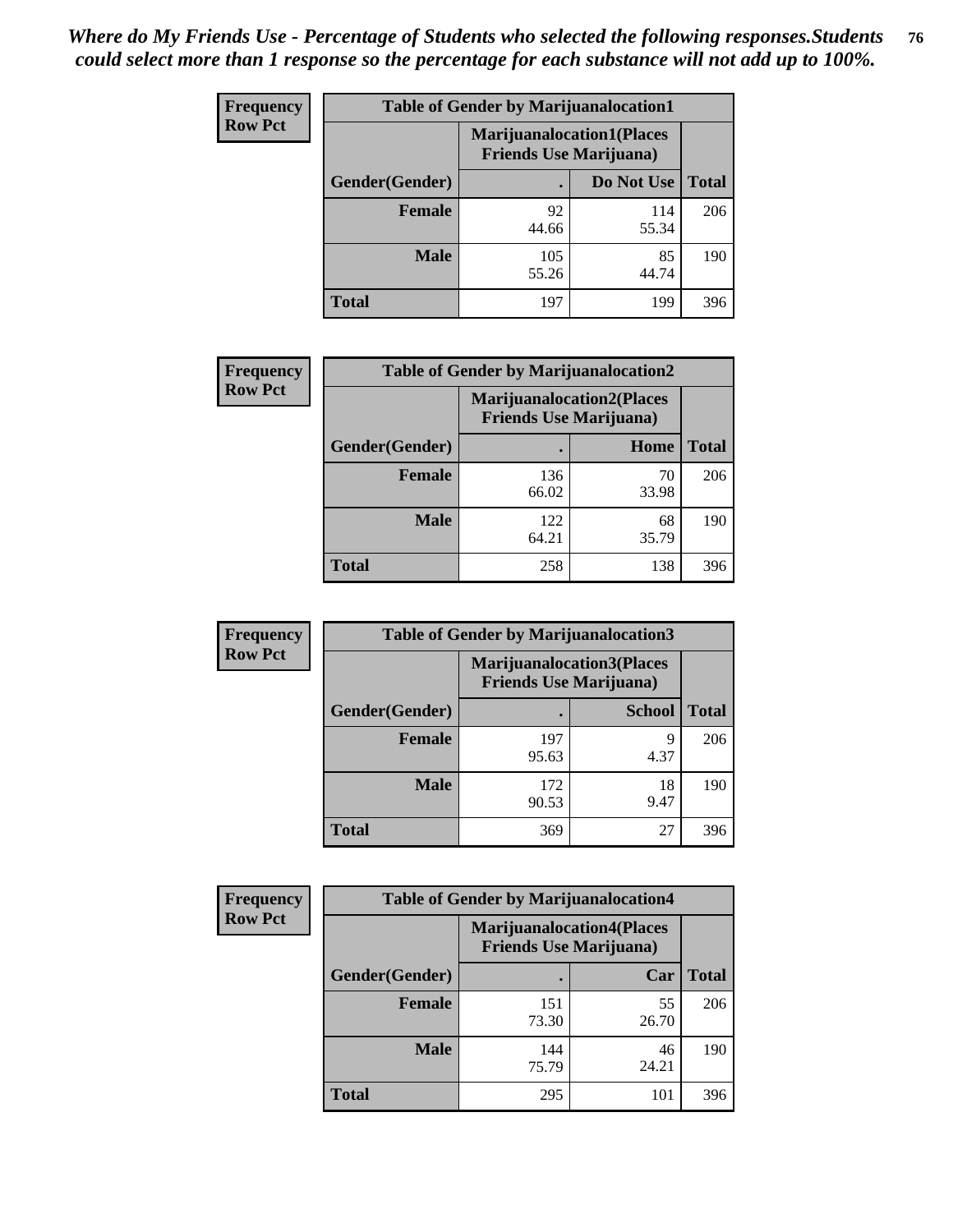| <b>Frequency</b> | <b>Table of Gender by Marijuanalocation5</b> |                                                                     |                                 |              |
|------------------|----------------------------------------------|---------------------------------------------------------------------|---------------------------------|--------------|
| <b>Row Pct</b>   |                                              | <b>Marijuanalocation5</b> (Places<br><b>Friends Use Marijuana</b> ) |                                 |              |
|                  | Gender(Gender)                               |                                                                     | <b>Friend's</b><br><b>House</b> | <b>Total</b> |
|                  | <b>Female</b>                                | 120<br>58.25                                                        | 86<br>41.75                     | 206          |
|                  | <b>Male</b>                                  | 99<br>52.11                                                         | 91<br>47.89                     | 190          |
|                  | <b>Total</b>                                 | 219                                                                 | 177                             | 396          |

| <b>Frequency</b> | <b>Table of Gender by Marijuanalocation6</b> |                                |                                  |              |
|------------------|----------------------------------------------|--------------------------------|----------------------------------|--------------|
| <b>Row Pct</b>   |                                              | <b>Friends Use Marijuana</b> ) | <b>Marijuanalocation6(Places</b> |              |
|                  | <b>Gender</b> (Gender)                       |                                | <b>Other</b>                     | <b>Total</b> |
|                  | Female                                       | 140<br>67.96                   | 66<br>32.04                      | 206          |
|                  | <b>Male</b>                                  | 125<br>65.79                   | 65<br>34.21                      | 190          |
|                  | Total                                        | 265                            | 131                              | 396          |

| <b>Frequency</b> | <b>Table of Gender by Otherdruglocation1</b> |                                                                                |              |              |
|------------------|----------------------------------------------|--------------------------------------------------------------------------------|--------------|--------------|
| <b>Row Pct</b>   |                                              | <b>Otherdruglocation1(Places</b><br><b>Friends Use Other Illegal</b><br>Drugs) |              |              |
|                  | Gender(Gender)                               |                                                                                | Do Not Use   | <b>Total</b> |
|                  | Female                                       | 59<br>28.64                                                                    | 147<br>71.36 | 206          |
|                  | <b>Male</b>                                  | 51<br>26.84                                                                    | 139<br>73.16 | 190          |
|                  | <b>Total</b>                                 | 110                                                                            | 286          | 396          |

| <b>Frequency</b> | <b>Table of Gender by Otherdruglocation2</b> |                                                                                |             |              |
|------------------|----------------------------------------------|--------------------------------------------------------------------------------|-------------|--------------|
| <b>Row Pct</b>   |                                              | <b>Otherdruglocation2(Places</b><br><b>Friends Use Other Illegal</b><br>Drugs) |             |              |
|                  | Gender(Gender)                               |                                                                                | Home        | <b>Total</b> |
|                  | Female                                       | 160<br>77.67                                                                   | 46<br>22.33 | 206          |
|                  | <b>Male</b>                                  | 162<br>85.26                                                                   | 28<br>14.74 | 190          |
|                  | <b>Total</b>                                 | 322                                                                            | 74          | 396          |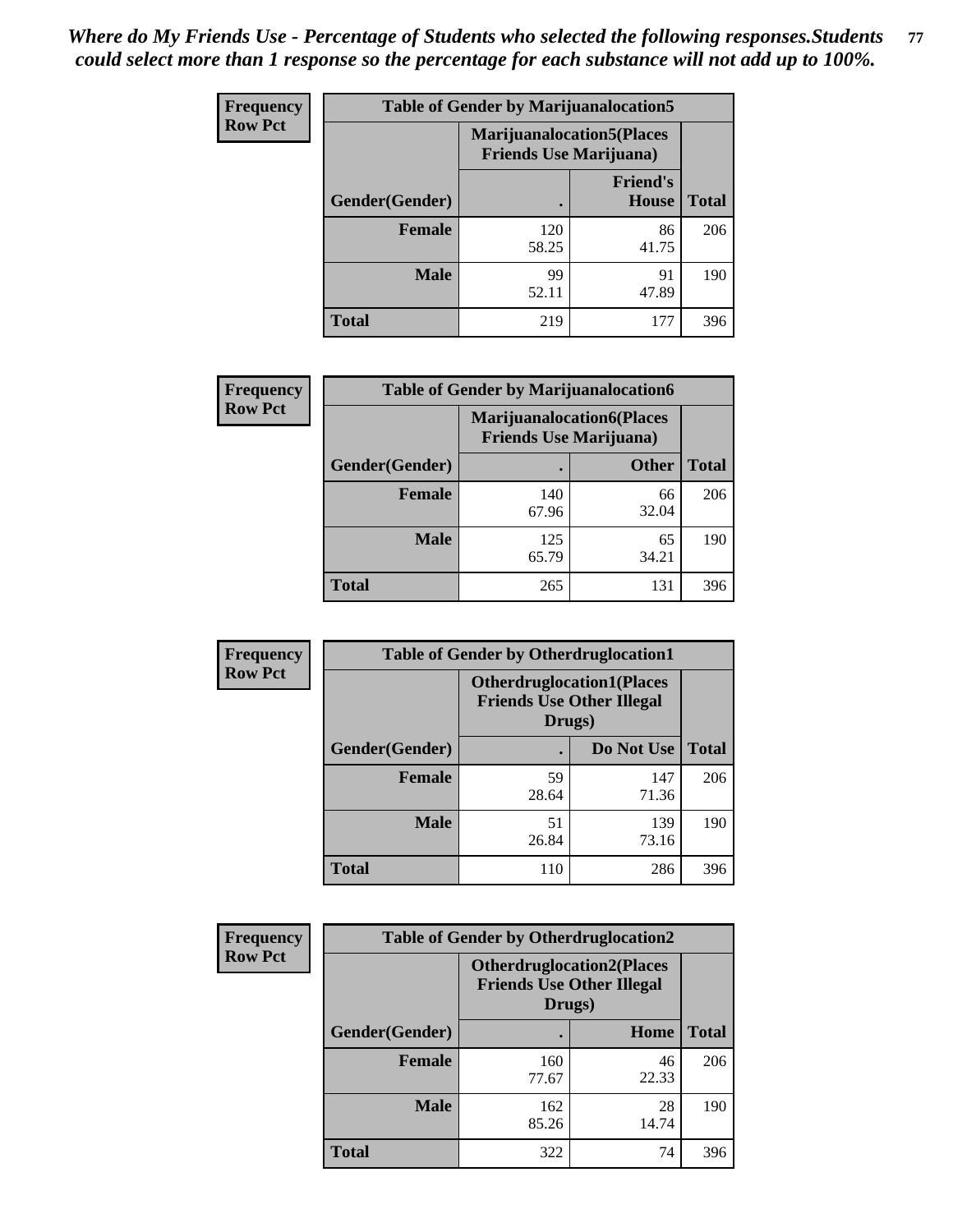| Frequency      | <b>Table of Gender by Otherdruglocation3</b> |                                                                                |               |              |
|----------------|----------------------------------------------|--------------------------------------------------------------------------------|---------------|--------------|
| <b>Row Pct</b> |                                              | <b>Otherdruglocation3(Places</b><br><b>Friends Use Other Illegal</b><br>Drugs) |               |              |
|                | Gender(Gender)                               |                                                                                | <b>School</b> | <b>Total</b> |
|                | Female                                       | 188<br>91.26                                                                   | 18<br>8.74    | 206          |
|                | <b>Male</b>                                  | 177<br>93.16                                                                   | 13<br>6.84    | 190          |
|                | <b>Total</b>                                 | 365                                                                            | 31            | 396          |

| <b>Frequency</b> | <b>Table of Gender by Otherdruglocation4</b>                                   |              |             |              |
|------------------|--------------------------------------------------------------------------------|--------------|-------------|--------------|
| <b>Row Pct</b>   | <b>Otherdruglocation4(Places</b><br><b>Friends Use Other Illegal</b><br>Drugs) |              |             |              |
|                  | Gender(Gender)                                                                 |              | Car         | <b>Total</b> |
|                  | Female                                                                         | 173<br>83.98 | 33<br>16.02 | 206          |
|                  | <b>Male</b>                                                                    | 171<br>90.00 | 19<br>10.00 | 190          |
|                  | <b>Total</b>                                                                   | 344          | 52          | 396          |

| Frequency      | <b>Table of Gender by Otherdruglocation5</b> |                                            |                                  |              |
|----------------|----------------------------------------------|--------------------------------------------|----------------------------------|--------------|
| <b>Row Pct</b> |                                              | <b>Friends Use Other Illegal</b><br>Drugs) | <b>Otherdruglocation5(Places</b> |              |
|                | Gender(Gender)                               |                                            | <b>Friend's</b><br><b>House</b>  | <b>Total</b> |
|                | <b>Female</b>                                | 152<br>73.79                               | 54<br>26.21                      | 206          |
|                | <b>Male</b>                                  | 156<br>82.11                               | 34<br>17.89                      | 190          |
|                | <b>Total</b>                                 | 308                                        | 88                               | 396          |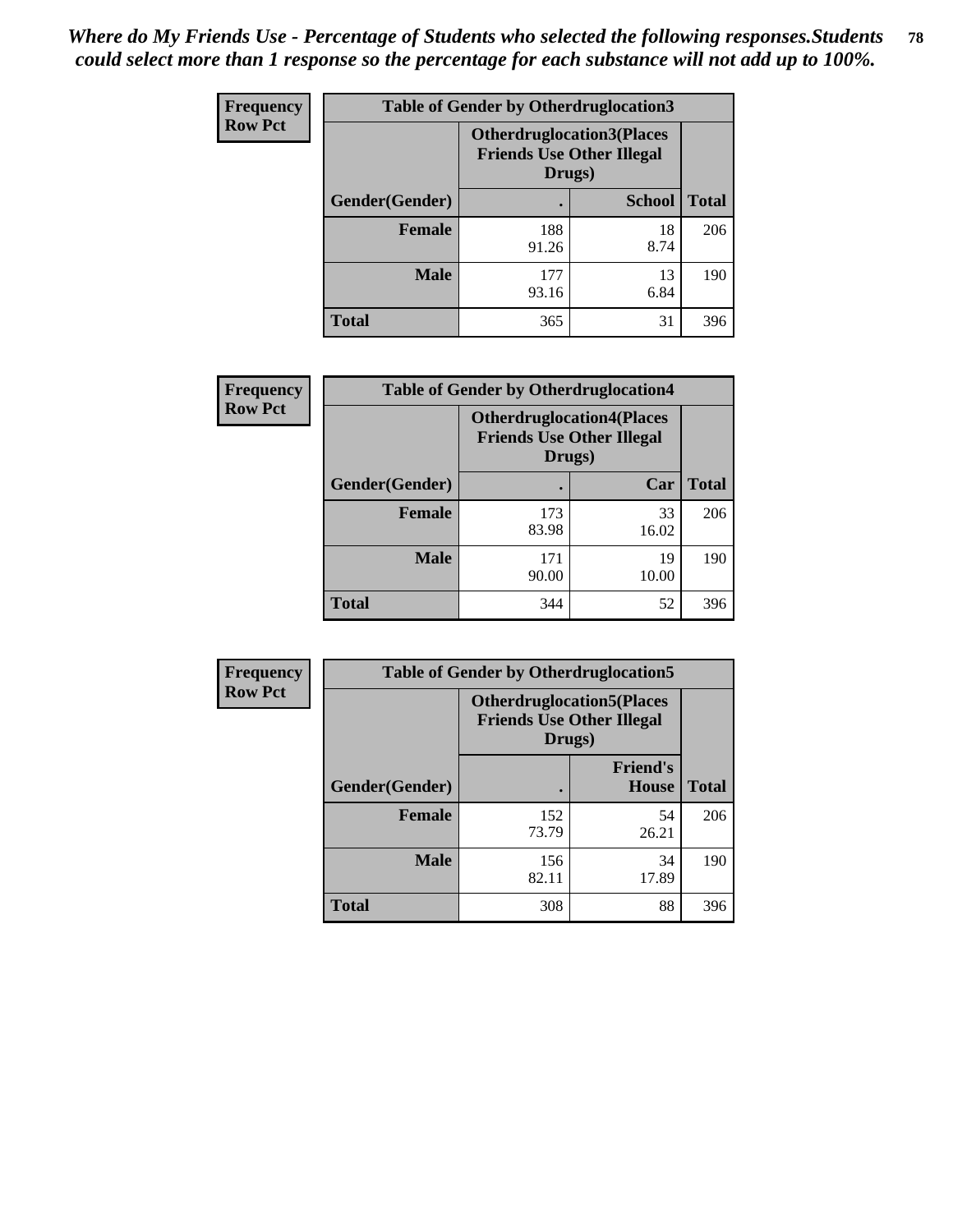| <b>Frequency</b> | <b>Table of Gender by Otherdruglocation6</b> |                                            |                                  |              |
|------------------|----------------------------------------------|--------------------------------------------|----------------------------------|--------------|
| <b>Row Pct</b>   |                                              | <b>Friends Use Other Illegal</b><br>Drugs) | <b>Otherdruglocation6(Places</b> |              |
|                  | Gender(Gender)                               |                                            | <b>Other</b>                     | <b>Total</b> |
|                  | <b>Female</b>                                | 160<br>77.67                               | 46<br>22.33                      | 206          |
|                  | <b>Male</b>                                  | 153<br>80.53                               | 37<br>19.47                      | 190          |
|                  | <b>Total</b>                                 | 313                                        | 83                               | 396          |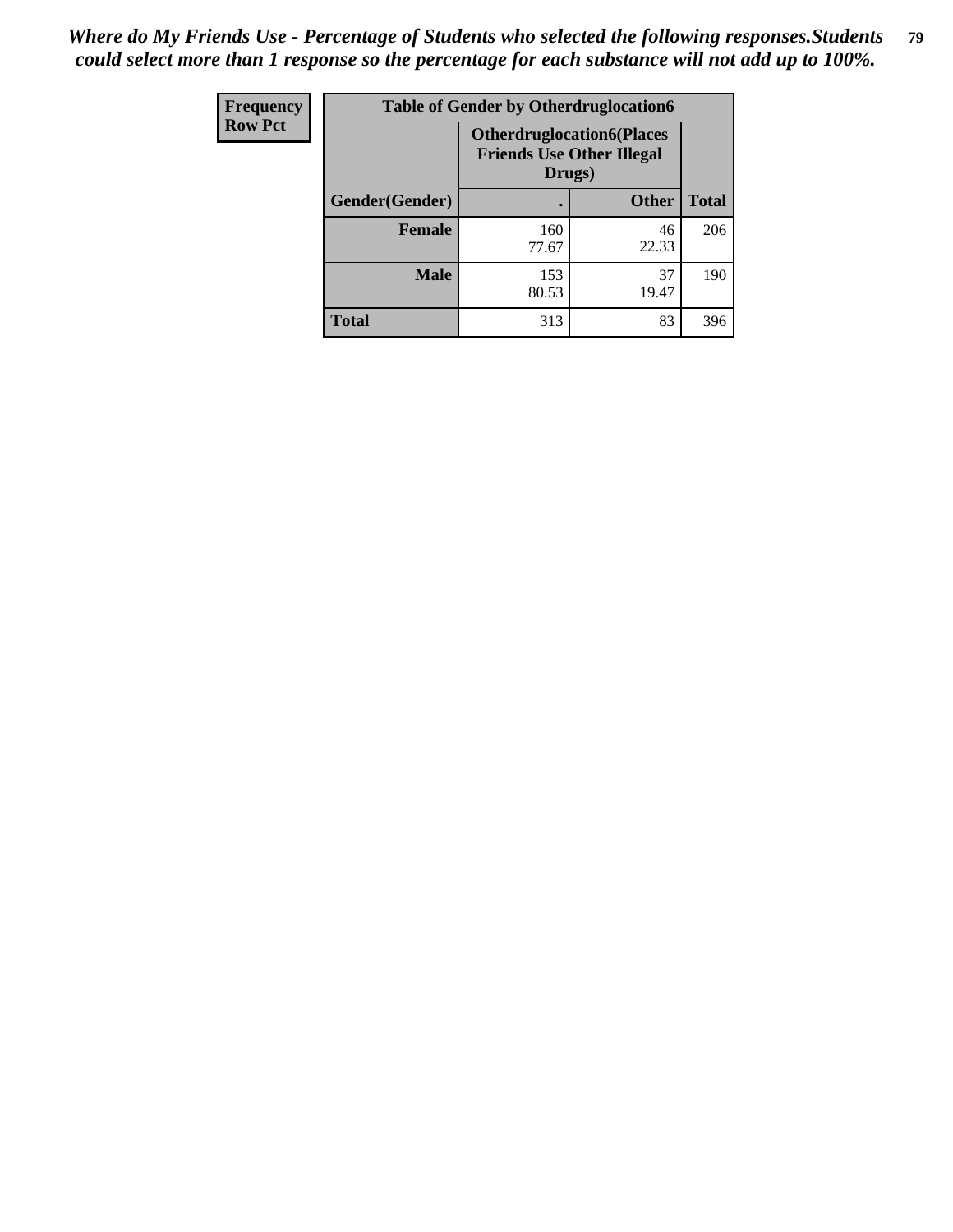| <b>Frequency</b> | <b>Table of Gender by Alcoholtime1</b> |                                                          |                      |              |
|------------------|----------------------------------------|----------------------------------------------------------|----------------------|--------------|
| <b>Row Pct</b>   |                                        | <b>Alcoholtime1(Times</b><br><b>Friends Use Alcohol)</b> |                      |              |
|                  | Gender(Gender)                         | $\bullet$                                                | Do Not<br><b>Use</b> | <b>Total</b> |
|                  | <b>Female</b>                          | 147<br>71.36                                             | 59<br>28.64          | 206          |
|                  | <b>Male</b>                            | 133<br>70.00                                             | 57<br>30.00          | 190          |
|                  | <b>Total</b>                           | 280                                                      | 116                  | 396          |

| Frequency      | <b>Table of Gender by Alcoholtime2</b> |                                                          |                            |              |
|----------------|----------------------------------------|----------------------------------------------------------|----------------------------|--------------|
| <b>Row Pct</b> |                                        | <b>Alcoholtime2(Times</b><br><b>Friends Use Alcohol)</b> |                            |              |
|                | Gender(Gender)                         |                                                          | <b>On Way</b><br>to School | <b>Total</b> |
|                | <b>Female</b>                          | 195<br>94.66                                             | 11<br>5.34                 | 206          |
|                | <b>Male</b>                            | 173<br>91.05                                             | 17<br>8.95                 | 190          |
|                | <b>Total</b>                           | 368                                                      | 28                         | 396          |

| <b>Frequency</b> | <b>Table of Gender by Alcoholtime3</b> |                                                   |                                |              |
|------------------|----------------------------------------|---------------------------------------------------|--------------------------------|--------------|
| <b>Row Pct</b>   |                                        | Alcoholtime3(Times<br><b>Friends Use Alcohol)</b> |                                |              |
|                  | Gender(Gender)                         |                                                   | <b>During</b><br><b>School</b> | <b>Total</b> |
|                  | Female                                 | <b>200</b><br>97.09                               | 6<br>2.91                      | 206          |
|                  | <b>Male</b>                            | 178<br>93.68                                      | 12<br>6.32                     | 190          |
|                  | <b>Total</b>                           | 378                                               | 18                             | 396          |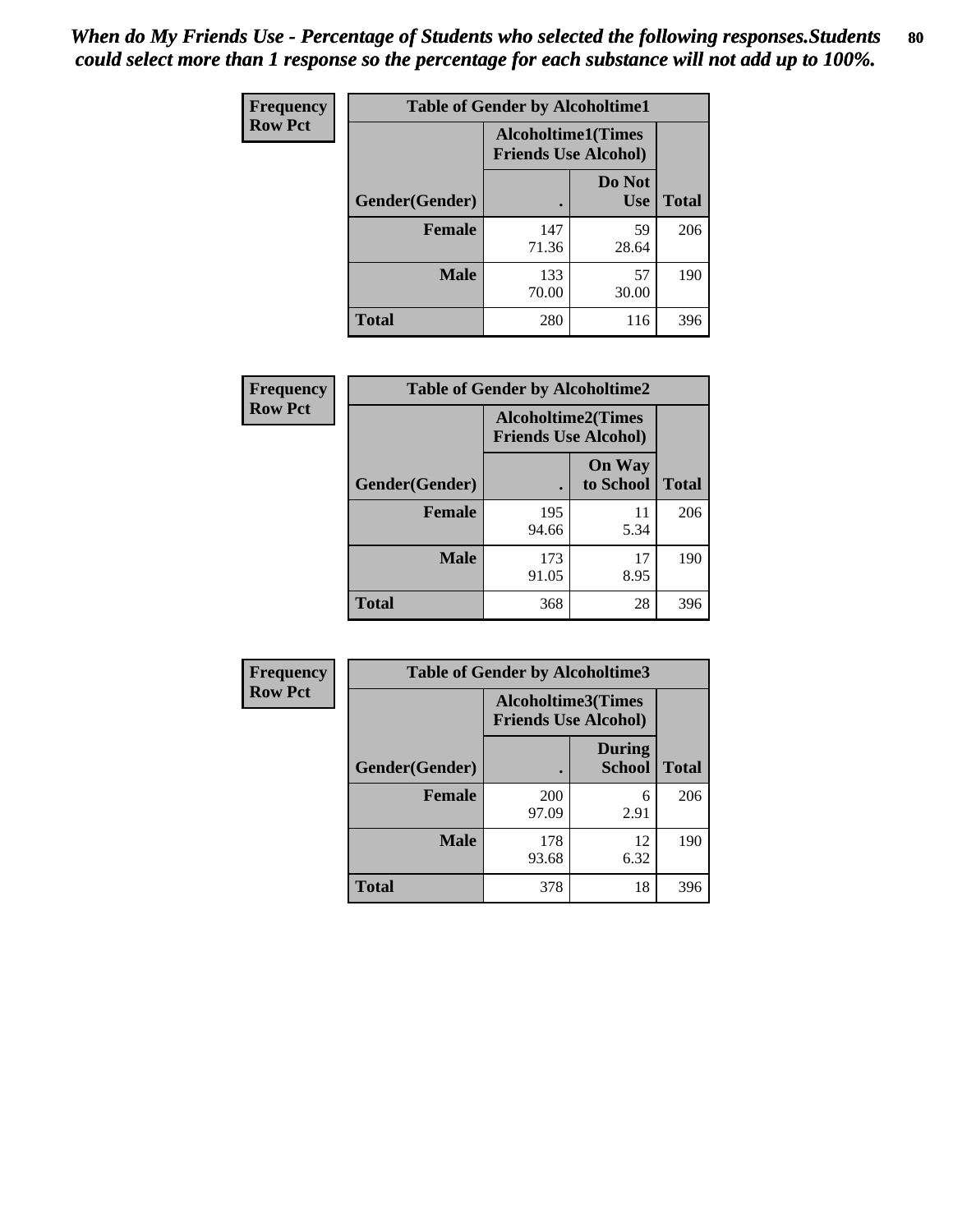*When do My Friends Use - Percentage of Students who selected the following responses.Students could select more than 1 response so the percentage for each substance will not add up to 100%.* **81**

| <b>Frequency</b> | <b>Table of Gender by Alcoholtime4</b> |                                                          |                                                |              |
|------------------|----------------------------------------|----------------------------------------------------------|------------------------------------------------|--------------|
| <b>Row Pct</b>   |                                        | <b>Alcoholtime4(Times</b><br><b>Friends Use Alcohol)</b> |                                                |              |
|                  | Gender(Gender)                         |                                                          | <b>On Way</b><br>Home<br>From<br><b>School</b> | <b>Total</b> |
|                  | <b>Female</b>                          | 193<br>93.69                                             | 13<br>6.31                                     | 206          |
|                  | <b>Male</b>                            | 168<br>88.42                                             | 22<br>11.58                                    | 190          |
|                  | <b>Total</b>                           | 361                                                      | 35                                             | 396          |

| <b>Frequency</b> | <b>Table of Gender by Alcoholtime5</b> |                                                           |             |              |
|------------------|----------------------------------------|-----------------------------------------------------------|-------------|--------------|
| <b>Row Pct</b>   |                                        | <b>Alcoholtime5</b> (Times<br><b>Friends Use Alcohol)</b> |             |              |
|                  | Gender(Gender)                         |                                                           | Weeknights  | <b>Total</b> |
|                  | <b>Female</b>                          | 158<br>76.70                                              | 48<br>23.30 | 206          |
|                  | <b>Male</b>                            | 144<br>75.79                                              | 46<br>24.21 | 190          |
|                  | <b>Total</b>                           | 302                                                       | 94          | 396          |

| <b>Frequency</b> | <b>Table of Gender by Alcoholtime6</b> |             |                                                          |              |
|------------------|----------------------------------------|-------------|----------------------------------------------------------|--------------|
| <b>Row Pct</b>   |                                        |             | <b>Alcoholtime6(Times</b><br><b>Friends Use Alcohol)</b> |              |
|                  | Gender(Gender)                         |             | <b>Weekends</b>                                          | <b>Total</b> |
|                  | <b>Female</b>                          | 45<br>21.84 | 161<br>78.16                                             | 206          |
|                  | <b>Male</b>                            | 54<br>28.42 | 136<br>71.58                                             | 190          |
|                  | <b>Total</b>                           | 99          | 297                                                      | 396          |

| Frequency      | <b>Table of Gender by Tobaccotime1</b> |                                                          |                      |              |  |
|----------------|----------------------------------------|----------------------------------------------------------|----------------------|--------------|--|
| <b>Row Pct</b> |                                        | <b>Tobaccotime1(Times</b><br><b>Friends Use Tobacco)</b> |                      |              |  |
|                | Gender(Gender)                         |                                                          | Do Not<br><b>Use</b> | <b>Total</b> |  |
|                | <b>Female</b>                          | 94<br>45.63                                              | 112<br>54.37         | 206          |  |
|                | <b>Male</b>                            | 119<br>62.63                                             | 71<br>37.37          | 190          |  |
|                | <b>Total</b>                           | 213                                                      | 183                  | 396          |  |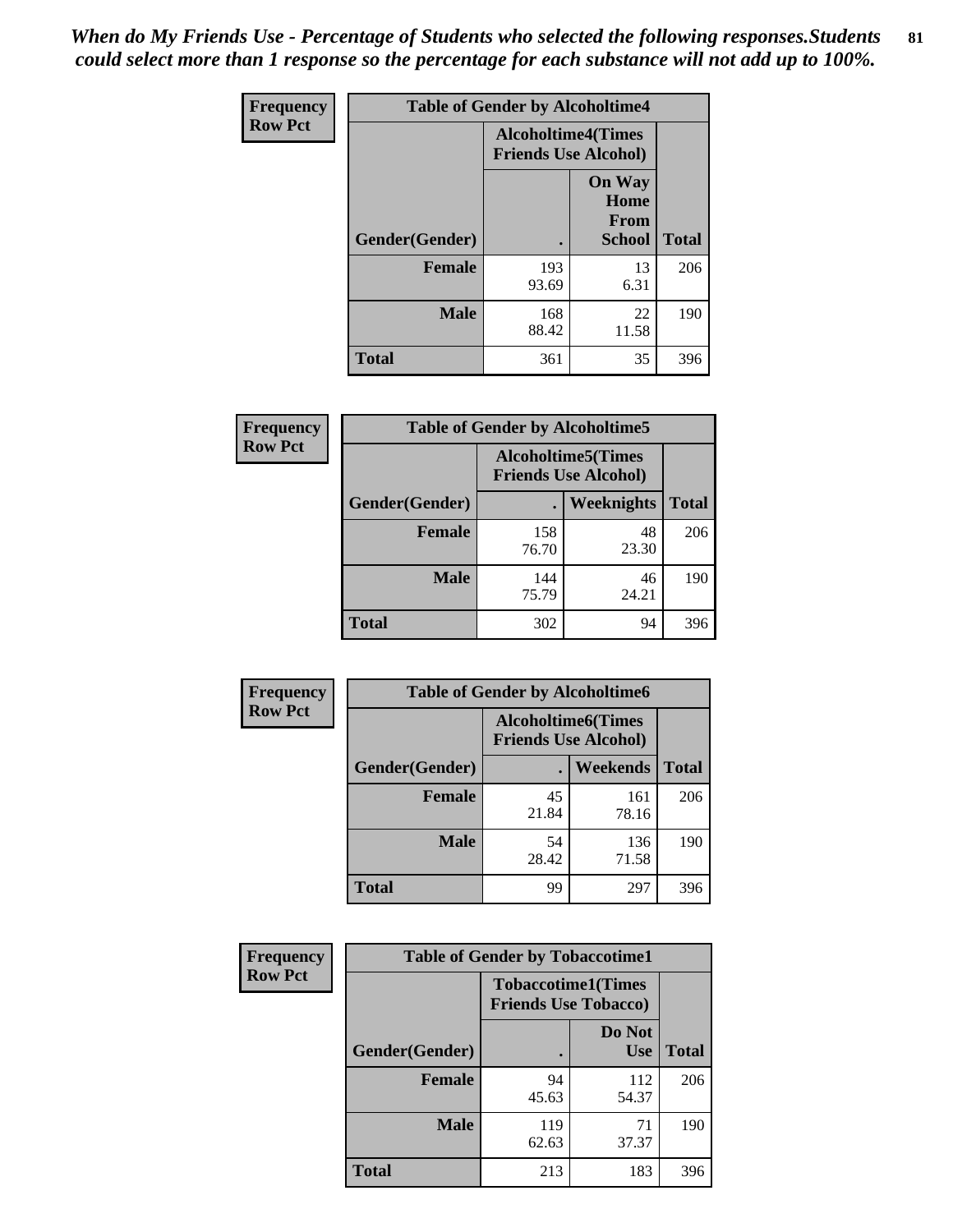| <b>Frequency</b> | <b>Table of Gender by Tobaccotime2</b> |                                                          |                            |              |
|------------------|----------------------------------------|----------------------------------------------------------|----------------------------|--------------|
| <b>Row Pct</b>   |                                        | <b>Tobaccotime2(Times</b><br><b>Friends Use Tobacco)</b> |                            |              |
|                  | Gender(Gender)                         |                                                          | <b>On Way</b><br>to School | <b>Total</b> |
|                  | <b>Female</b>                          | 171<br>83.01                                             | 35<br>16.99                | 206          |
|                  | <b>Male</b>                            | 145<br>76.32                                             | 45<br>23.68                | 190          |
|                  | <b>Total</b>                           | 316                                                      | 80                         | 396          |

| Frequency      | <b>Table of Gender by Tobaccotime3</b> |                                                          |                                |              |
|----------------|----------------------------------------|----------------------------------------------------------|--------------------------------|--------------|
| <b>Row Pct</b> |                                        | <b>Tobaccotime3(Times</b><br><b>Friends Use Tobacco)</b> |                                |              |
|                | Gender(Gender)                         |                                                          | <b>During</b><br><b>School</b> | <b>Total</b> |
|                | Female                                 | 187<br>90.78                                             | 19<br>9.22                     | 206          |
|                | <b>Male</b>                            | 153<br>80.53                                             | 37<br>19.47                    | 190          |
|                | <b>Total</b>                           | 340                                                      | 56                             | 396          |

| <b>Frequency</b> | <b>Table of Gender by Tobaccotime4</b> |                                                          |                                                |              |
|------------------|----------------------------------------|----------------------------------------------------------|------------------------------------------------|--------------|
| <b>Row Pct</b>   |                                        | <b>Tobaccotime4(Times</b><br><b>Friends Use Tobacco)</b> |                                                |              |
|                  | Gender(Gender)                         |                                                          | <b>On Way</b><br>Home<br><b>From</b><br>School | <b>Total</b> |
|                  | <b>Female</b>                          | 193<br>93.69                                             | 13<br>6.31                                     | 206          |
|                  | <b>Male</b>                            | 168<br>88.42                                             | 22<br>11.58                                    | 190          |
|                  | <b>Total</b>                           | 361                                                      | 35                                             | 396          |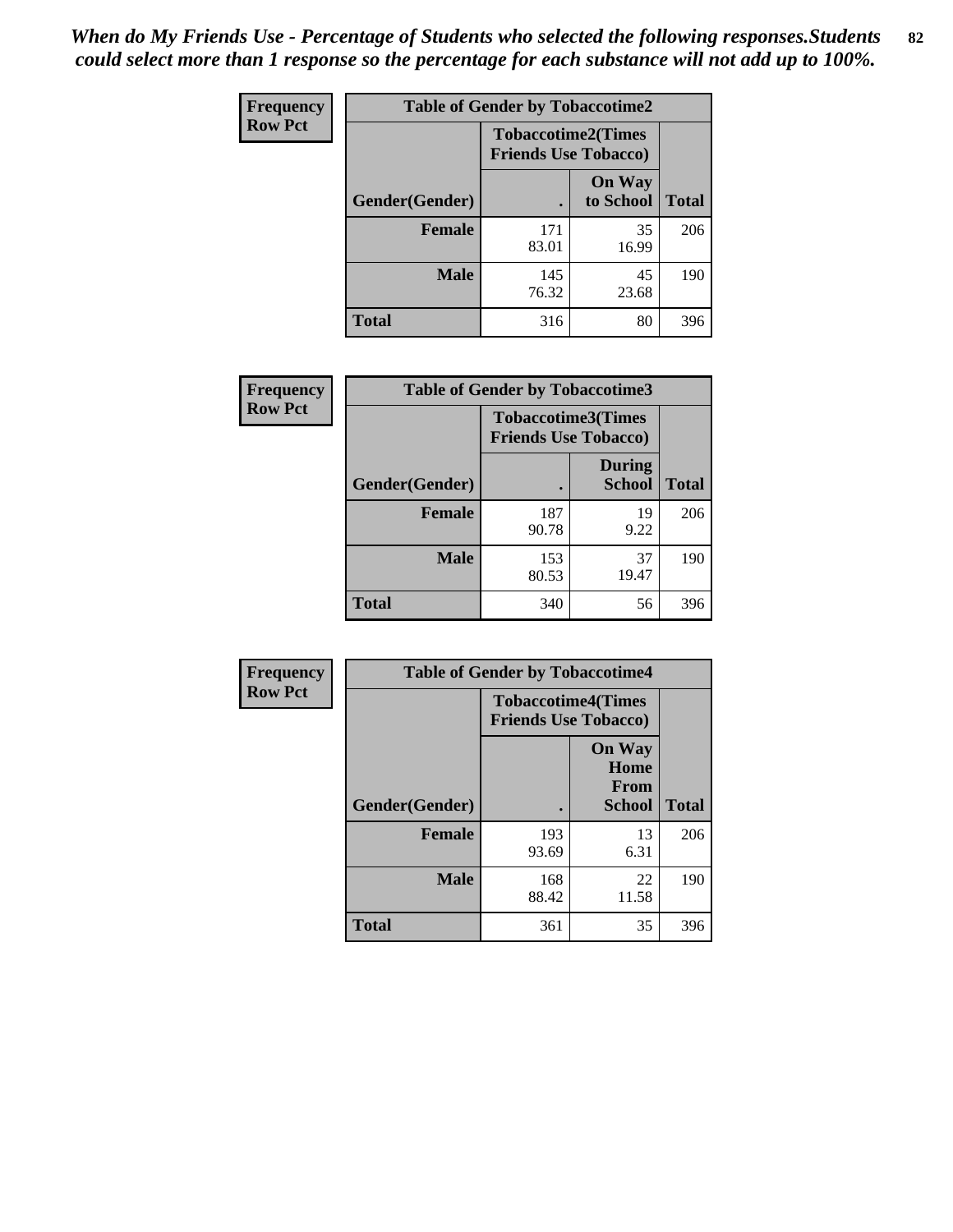| Frequency      | <b>Table of Gender by Tobaccotime5</b> |              |                                                          |              |  |
|----------------|----------------------------------------|--------------|----------------------------------------------------------|--------------|--|
| <b>Row Pct</b> |                                        |              | <b>Tobaccotime5(Times</b><br><b>Friends Use Tobacco)</b> |              |  |
|                | <b>Gender</b> (Gender)                 |              | Weeknights                                               | <b>Total</b> |  |
|                | <b>Female</b>                          | 133<br>64.56 | 73<br>35.44                                              | 206          |  |
|                | <b>Male</b>                            | 115<br>60.53 | 75<br>39.47                                              | 190          |  |
|                | <b>Total</b>                           | 248          | 148                                                      | 396          |  |

| Frequency      | <b>Table of Gender by Tobaccotime6</b> |                                                          |              |              |
|----------------|----------------------------------------|----------------------------------------------------------|--------------|--------------|
| <b>Row Pct</b> |                                        | <b>Tobaccotime6(Times</b><br><b>Friends Use Tobacco)</b> |              |              |
|                | Gender(Gender)                         |                                                          | Weekends     | <b>Total</b> |
|                | Female                                 | 109<br>52.91                                             | 97<br>47.09  | 206          |
|                | <b>Male</b>                            | 79<br>41.58                                              | 111<br>58.42 | 190          |
|                | <b>Total</b>                           | 188                                                      | 208          | 396          |

| <b>Frequency</b> | <b>Table of Gender by Marijuanatime1</b> |                                                        |              |              |
|------------------|------------------------------------------|--------------------------------------------------------|--------------|--------------|
| <b>Row Pct</b>   |                                          | Marijuanatime1(Times<br><b>Friends Use Marijuana</b> ) |              |              |
|                  | Gender(Gender)                           |                                                        | Do Not Use   | <b>Total</b> |
|                  | <b>Female</b>                            | 95<br>46.12                                            | 111<br>53.88 | 206          |
|                  | <b>Male</b>                              | 110<br>57.89                                           | 80<br>42.11  | 190          |
|                  | <b>Total</b>                             | 205                                                    | 191          | 396          |

| <b>Frequency</b> | <b>Table of Gender by Marijuanatime2</b> |                                                               |                            |              |
|------------------|------------------------------------------|---------------------------------------------------------------|----------------------------|--------------|
| <b>Row Pct</b>   |                                          | <b>Marijuanatime2(Times</b><br><b>Friends Use Marijuana</b> ) |                            |              |
|                  | Gender(Gender)                           |                                                               | On Way to<br><b>School</b> | <b>Total</b> |
|                  | <b>Female</b>                            | 174<br>84.47                                                  | 32<br>15.53                | 206          |
|                  | <b>Male</b>                              | 155<br>81.58                                                  | 35<br>18.42                | 190          |
|                  | <b>Total</b>                             | 329                                                           | 67                         | 396          |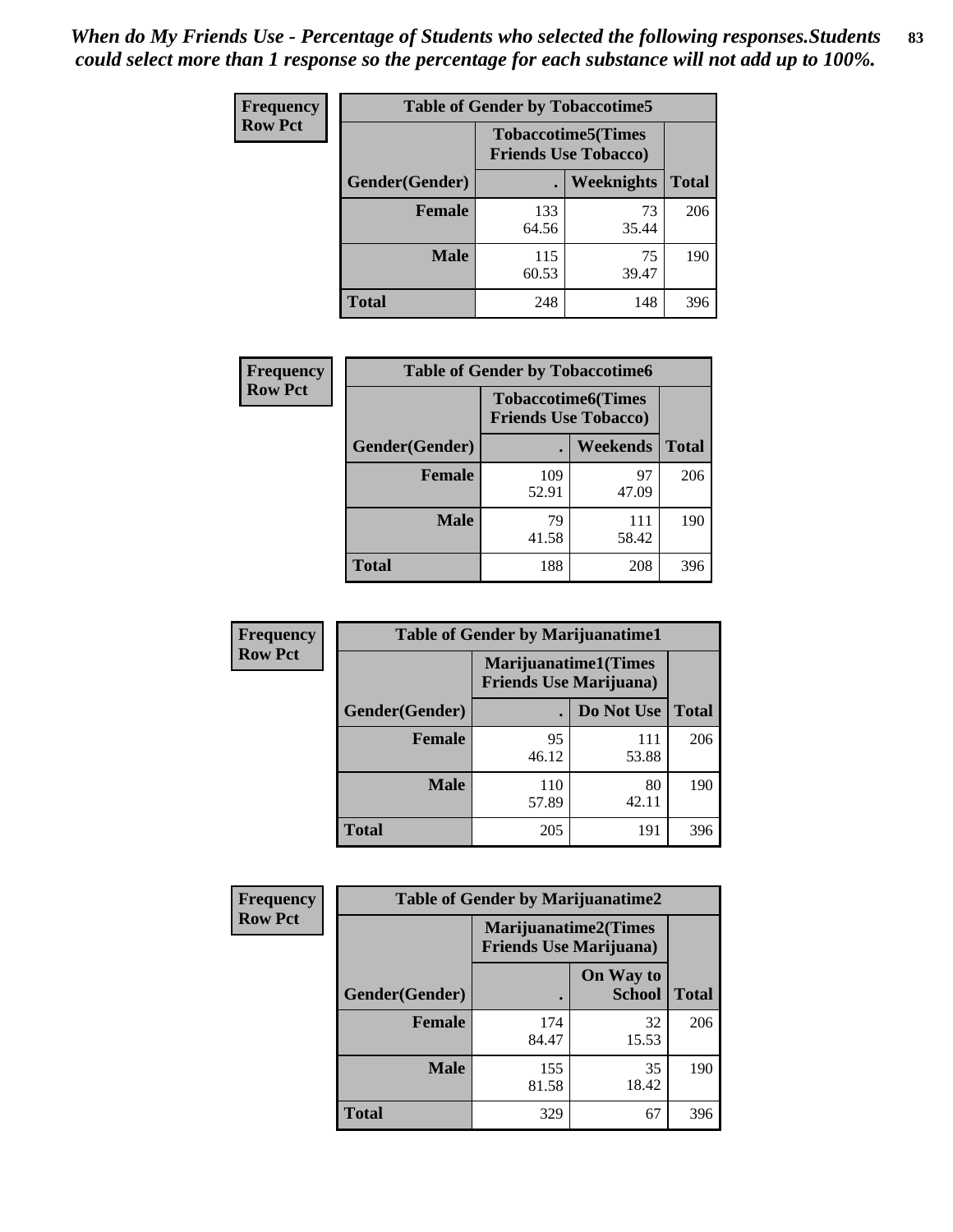| Frequency      | Table of Gender by Marijuanatime3 |                                                        |                                |              |
|----------------|-----------------------------------|--------------------------------------------------------|--------------------------------|--------------|
| <b>Row Pct</b> |                                   | Marijuanatime3(Times<br><b>Friends Use Marijuana</b> ) |                                |              |
|                | Gender(Gender)                    |                                                        | <b>During</b><br><b>School</b> | <b>Total</b> |
|                | <b>Female</b>                     | 198<br>96.12                                           | 8<br>3.88                      | 206          |
|                | <b>Male</b>                       | 169<br>88.95                                           | 21<br>11.05                    | 190          |
|                | <b>Total</b>                      | 367                                                    | 29                             | 396          |

| <b>Frequency</b> | <b>Table of Gender by Marijuanatime4</b> |              |                                                               |              |
|------------------|------------------------------------------|--------------|---------------------------------------------------------------|--------------|
| <b>Row Pct</b>   |                                          |              | <b>Marijuanatime4(Times</b><br><b>Friends Use Marijuana</b> ) |              |
|                  |                                          |              | <b>On Way</b><br>Home<br><b>From</b>                          |              |
|                  | Gender(Gender)                           |              | School                                                        | <b>Total</b> |
|                  | <b>Female</b>                            | 178<br>86.41 | 28<br>13.59                                                   | 206          |
|                  | <b>Male</b>                              | 158<br>83.16 | 32<br>16.84                                                   | 190          |
|                  | <b>Total</b>                             | 336          | 60                                                            | 396          |

| Frequency      | <b>Table of Gender by Marijuanatime5</b> |                                                                |                   |              |  |
|----------------|------------------------------------------|----------------------------------------------------------------|-------------------|--------------|--|
| <b>Row Pct</b> |                                          | <b>Marijuanatime5</b> (Times<br><b>Friends Use Marijuana</b> ) |                   |              |  |
|                | Gender(Gender)                           |                                                                | <b>Weeknights</b> | <b>Total</b> |  |
|                | <b>Female</b>                            | 147<br>71.36                                                   | 59<br>28.64       | 206          |  |
|                | <b>Male</b>                              | 125<br>65.79                                                   | 65<br>34.21       | 190          |  |
|                | <b>Total</b>                             | 272                                                            | 124               | 396          |  |

| Frequency      | <b>Table of Gender by Marijuanatime6</b> |                                                               |                 |              |  |
|----------------|------------------------------------------|---------------------------------------------------------------|-----------------|--------------|--|
| <b>Row Pct</b> |                                          | <b>Marijuanatime6(Times</b><br><b>Friends Use Marijuana</b> ) |                 |              |  |
|                | Gender(Gender)                           |                                                               | <b>Weekends</b> | <b>Total</b> |  |
|                | <b>Female</b>                            | 102<br>49.51                                                  | 104<br>50.49    | 206          |  |
|                | <b>Male</b>                              | 82<br>43.16                                                   | 108<br>56.84    | 190          |  |
|                | <b>Total</b>                             | 184                                                           | 212             | 396          |  |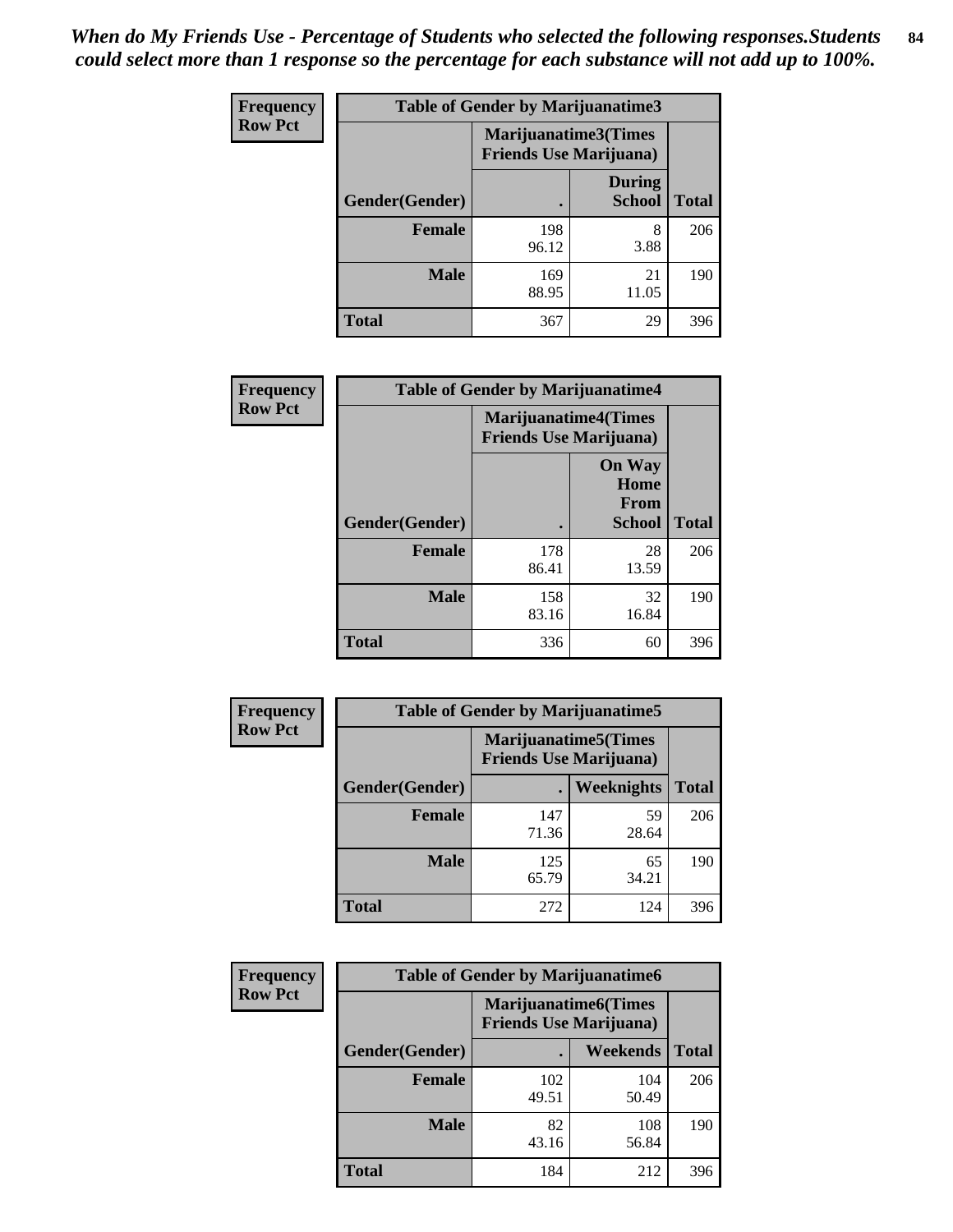*When do My Friends Use - Percentage of Students who selected the following responses.Students could select more than 1 response so the percentage for each substance will not add up to 100%.* **85**

| <b>Frequency</b> | <b>Table of Gender by Otherdrugtime1</b> |                                                                                    |                    |     |  |
|------------------|------------------------------------------|------------------------------------------------------------------------------------|--------------------|-----|--|
| <b>Row Pct</b>   |                                          | <b>Otherdrugtime1</b> (Times<br><b>Friends Use Other</b><br><b>Illegal Drugs</b> ) |                    |     |  |
|                  | Gender(Gender)                           |                                                                                    | Do Not Use   Total |     |  |
|                  | <b>Female</b>                            | 58<br>28.16                                                                        | 148<br>71.84       | 206 |  |
|                  | <b>Male</b>                              | 53<br>27.89                                                                        | 137<br>72.11       | 190 |  |
|                  | <b>Total</b>                             | 111                                                                                | 285                | 396 |  |

| Frequency      | <b>Table of Gender by Otherdrugtime2</b> |                                                                                   |                            |              |
|----------------|------------------------------------------|-----------------------------------------------------------------------------------|----------------------------|--------------|
| <b>Row Pct</b> |                                          | <b>Otherdrugtime2(Times</b><br><b>Friends Use Other</b><br><b>Illegal Drugs</b> ) |                            |              |
|                | Gender(Gender)                           |                                                                                   | On Way to<br><b>School</b> | <b>Total</b> |
|                | <b>Female</b>                            | 195<br>94.66                                                                      | 11<br>5.34                 | 206          |
|                | <b>Male</b>                              | 171<br>90.00                                                                      | 19<br>10.00                | 190          |
|                | <b>Total</b>                             | 366                                                                               | 30                         | 396          |

| Frequency      | <b>Table of Gender by Otherdrugtime3</b> |                       |                                                         |              |
|----------------|------------------------------------------|-----------------------|---------------------------------------------------------|--------------|
| <b>Row Pct</b> |                                          | <b>Illegal Drugs)</b> | <b>Otherdrugtime3(Times</b><br><b>Friends Use Other</b> |              |
|                | Gender(Gender)                           |                       | <b>During</b><br><b>School</b>                          | <b>Total</b> |
|                | <b>Female</b>                            | 197<br>95.63          | 9<br>4.37                                               | 206          |
|                | <b>Male</b>                              | 173<br>91.05          | 17<br>8.95                                              | 190          |
|                | <b>Total</b>                             | 370                   | 26                                                      | 396          |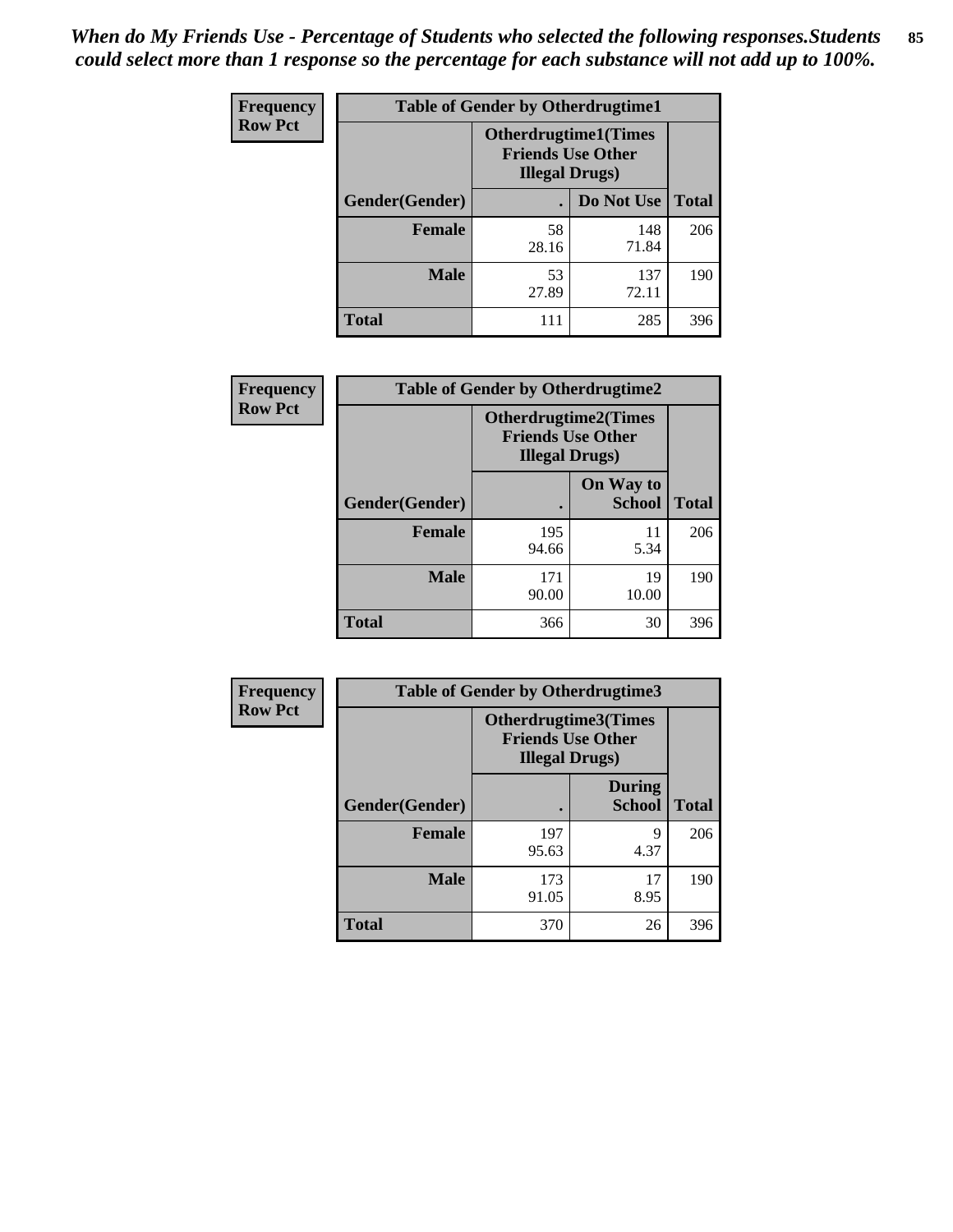*When do My Friends Use - Percentage of Students who selected the following responses.Students could select more than 1 response so the percentage for each substance will not add up to 100%.* **86**

| <b>Frequency</b> | <b>Table of Gender by Otherdrugtime4</b> |                                                    |                                                |              |
|------------------|------------------------------------------|----------------------------------------------------|------------------------------------------------|--------------|
| <b>Row Pct</b>   |                                          | <b>Friends Use Other</b><br><b>Illegal Drugs</b> ) | <b>Otherdrugtime4(Times</b>                    |              |
|                  | Gender(Gender)                           |                                                    | <b>On Way</b><br>Home<br><b>From</b><br>School | <b>Total</b> |
|                  | <b>Female</b>                            | 194<br>94.17                                       | 12<br>5.83                                     | 206          |
|                  | <b>Male</b>                              | 170<br>89.47                                       | 20<br>10.53                                    | 190          |
|                  | <b>Total</b>                             | 364                                                | 32                                             | 396          |

| Frequency      | <b>Table of Gender by Otherdrugtime5</b> |                                                                                    |                   |              |
|----------------|------------------------------------------|------------------------------------------------------------------------------------|-------------------|--------------|
| <b>Row Pct</b> |                                          | <b>Otherdrugtime5</b> (Times<br><b>Friends Use Other</b><br><b>Illegal Drugs</b> ) |                   |              |
|                | Gender(Gender)                           |                                                                                    | <b>Weeknights</b> | <b>Total</b> |
|                | <b>Female</b>                            | 171<br>83.01                                                                       | 35<br>16.99       | 206          |
|                | <b>Male</b>                              | 160<br>84.21                                                                       | 30<br>15.79       | 190          |
|                | <b>Total</b>                             | 331                                                                                | 65                | 396          |

| <b>Frequency</b> | <b>Table of Gender by Otherdrugtime6</b> |                                                                                   |             |              |
|------------------|------------------------------------------|-----------------------------------------------------------------------------------|-------------|--------------|
| <b>Row Pct</b>   |                                          | <b>Otherdrugtime6(Times</b><br><b>Friends Use Other</b><br><b>Illegal Drugs</b> ) |             |              |
|                  | Gender(Gender)                           |                                                                                   | Weekends    | <b>Total</b> |
|                  | <b>Female</b>                            | 138<br>66.99                                                                      | 68<br>33.01 | 206          |
|                  | <b>Male</b>                              | 137<br>72.11                                                                      | 53<br>27.89 | 190          |
|                  | <b>Total</b>                             | 275                                                                               | 121         | 396          |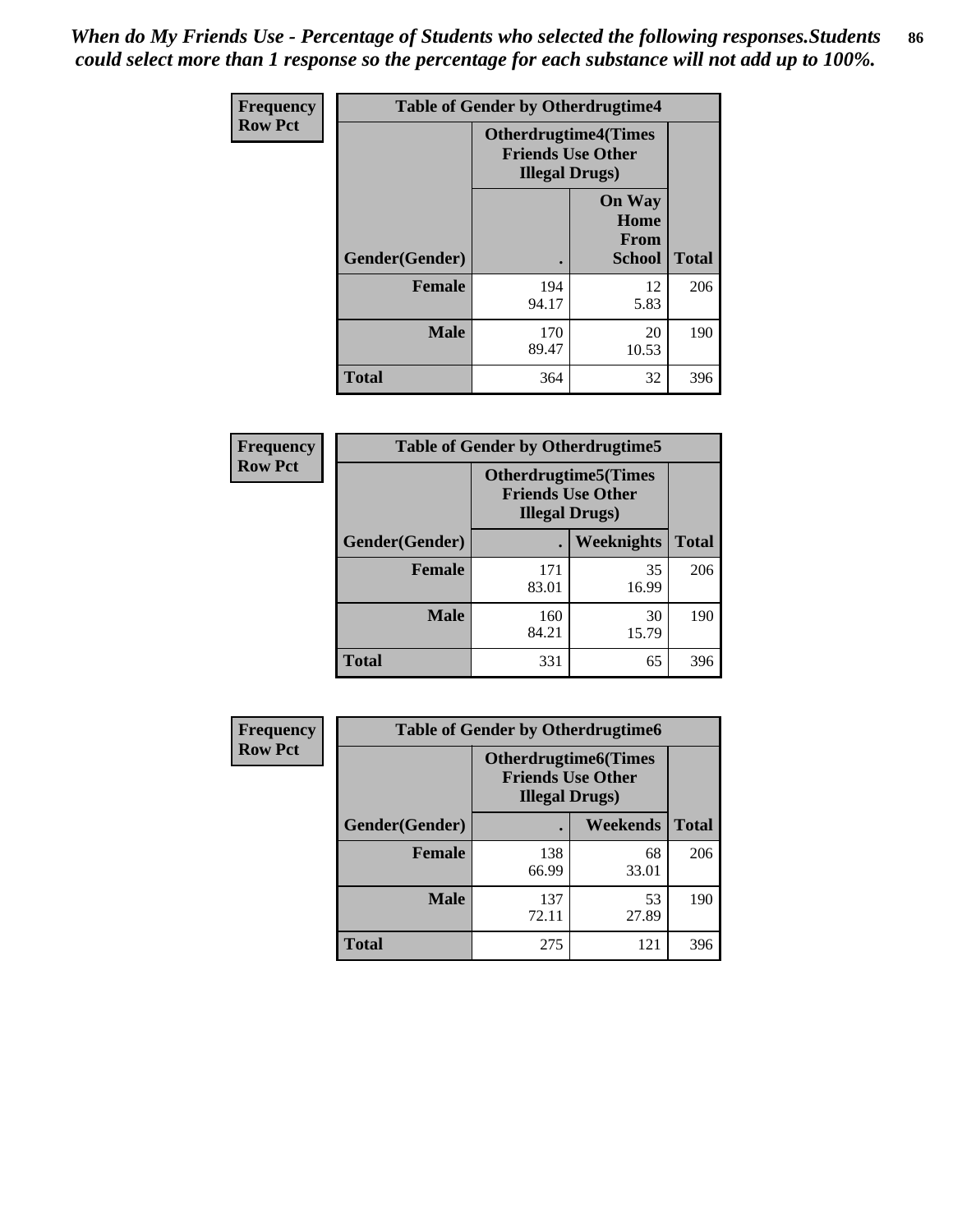# *Other Questions* **87**

| <b>Frequency</b> | <b>Table of Gender by Educationalcohol</b> |                                                                                                                               |                |              |  |
|------------------|--------------------------------------------|-------------------------------------------------------------------------------------------------------------------------------|----------------|--------------|--|
| <b>Row Pct</b>   |                                            | Educationalcohol(I<br>have been taught<br>about alcohol,<br>tobacco,<br>and other drugs<br>within the last year<br>at school) |                |              |  |
|                  | Gender(Gender)                             | <b>Yes</b>                                                                                                                    | N <sub>0</sub> | <b>Total</b> |  |
|                  | <b>Female</b>                              | 121<br>58.74                                                                                                                  | 85<br>41.26    | 206          |  |
|                  | <b>Male</b>                                | 127<br>66.84                                                                                                                  | 63<br>33.16    | 190          |  |
|                  | <b>Total</b>                               | 248                                                                                                                           | 148            | 396          |  |

| Frequency      | <b>Table of Gender by Rodedrinking</b> |                                                                                                                     |                |              |  |
|----------------|----------------------------------------|---------------------------------------------------------------------------------------------------------------------|----------------|--------------|--|
| <b>Row Pct</b> |                                        | Rodedrinking(In<br>the past 30 days I<br>have ridden in a<br>car with a driver<br>who had been<br>drinking alcohol) |                |              |  |
|                | Gender(Gender)                         | Yes                                                                                                                 | N <sub>0</sub> | <b>Total</b> |  |
|                | <b>Female</b>                          | 32<br>15.53                                                                                                         | 174<br>84.47   | 206          |  |
|                | <b>Male</b>                            | 21<br>11.05                                                                                                         | 169<br>88.95   | 190          |  |
|                | <b>Total</b>                           | 53                                                                                                                  | 343            | 396          |  |

| Frequency      | <b>Table of Gender by Drugsschool</b> |                                                                                                                                     |                |              |  |
|----------------|---------------------------------------|-------------------------------------------------------------------------------------------------------------------------------------|----------------|--------------|--|
| <b>Row Pct</b> |                                       | <b>Drugsschool</b> (During<br>the past 12 months,<br>I have been offered,<br>sold,<br>or given illegal drugs<br>on school property) |                |              |  |
|                | Gender(Gender)                        | Yes                                                                                                                                 | N <sub>0</sub> | <b>Total</b> |  |
|                | <b>Female</b>                         | 26<br>12.62                                                                                                                         | 180<br>87.38   | 206          |  |
|                | <b>Male</b>                           | 55<br>28.95                                                                                                                         | 135<br>71.05   | 190          |  |
|                | <b>Total</b>                          | 81                                                                                                                                  | 315            | 396          |  |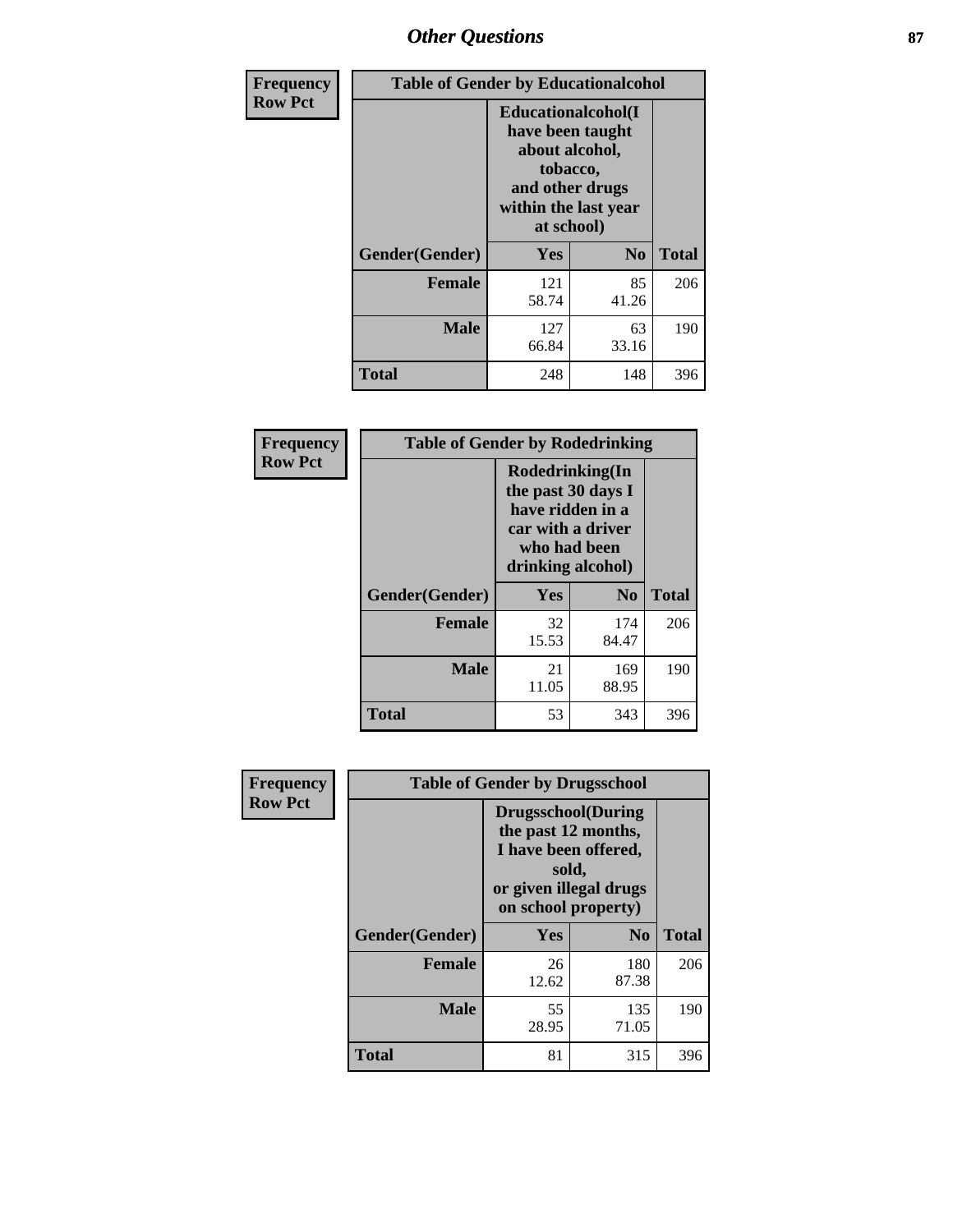# *Other Questions* **88**

**Frequency Row Pct**

| <b>Table of Gender by Bingedrinking</b> |                         |                                                                                                         |                   |                   |                        |                               |                        |              |
|-----------------------------------------|-------------------------|---------------------------------------------------------------------------------------------------------|-------------------|-------------------|------------------------|-------------------------------|------------------------|--------------|
|                                         |                         | Bingedrinking(I have drunk five or more<br>drinks of alcohol at one sitting during the<br>last 30 days) |                   |                   |                        |                               |                        |              |
| <b>Gender</b> (Gender)                  | $\bf{0}$<br><b>Days</b> | 1 or<br>days                                                                                            | 3 to<br>5<br>days | 6 to<br>9<br>days | 10<br>to<br>19<br>days | <b>20</b><br>to<br>29<br>days | All<br>30<br>days      | <b>Total</b> |
| <b>Female</b>                           | 180<br>87.38            | 10<br>4.85                                                                                              | 8<br>3.88         | 0.49              | 2<br>0.97              | 2<br>0.97                     | 3<br>1.46              | 206          |
|                                         |                         |                                                                                                         |                   |                   |                        |                               |                        |              |
| <b>Male</b>                             | 145<br>76.32            | 13<br>6.84                                                                                              | 13<br>6.84        | 4<br>2.11         | 3<br>1.58              | 10<br>5.26                    | $\mathfrak{D}$<br>1.05 | 190          |

| Frequency      | <b>Table of Gender by Educationaids</b> |                                                                                                 |                |              |  |
|----------------|-----------------------------------------|-------------------------------------------------------------------------------------------------|----------------|--------------|--|
| <b>Row Pct</b> |                                         | <b>Educationaids</b> (I<br>have been taught<br>about HIV/AIDS<br>at school in the<br>past year) |                |              |  |
|                | Gender(Gender)                          | Yes                                                                                             | N <sub>0</sub> | <b>Total</b> |  |
|                | <b>Female</b>                           | 123<br>59.71                                                                                    | 83<br>40.29    | 206          |  |
|                | <b>Male</b>                             | 125<br>65.79                                                                                    | 65<br>34.21    | 190          |  |
|                | <b>Total</b>                            | 248                                                                                             | 148            | 396          |  |

| <b>Frequency</b> | <b>Table of Gender by Suicideconsider</b> |                 |                |              |  |
|------------------|-------------------------------------------|-----------------|----------------|--------------|--|
| <b>Row Pct</b>   |                                           | Suicideconsider |                |              |  |
|                  | Gender(Gender)                            | Yes             | N <sub>0</sub> | <b>Total</b> |  |
|                  | <b>Female</b>                             | 18<br>8.74      | 188<br>91.26   | 206          |  |
|                  | <b>Male</b>                               | 12<br>6.32      | 178<br>93.68   | 190          |  |
|                  | Total                                     | 30              | 366            | 396          |  |